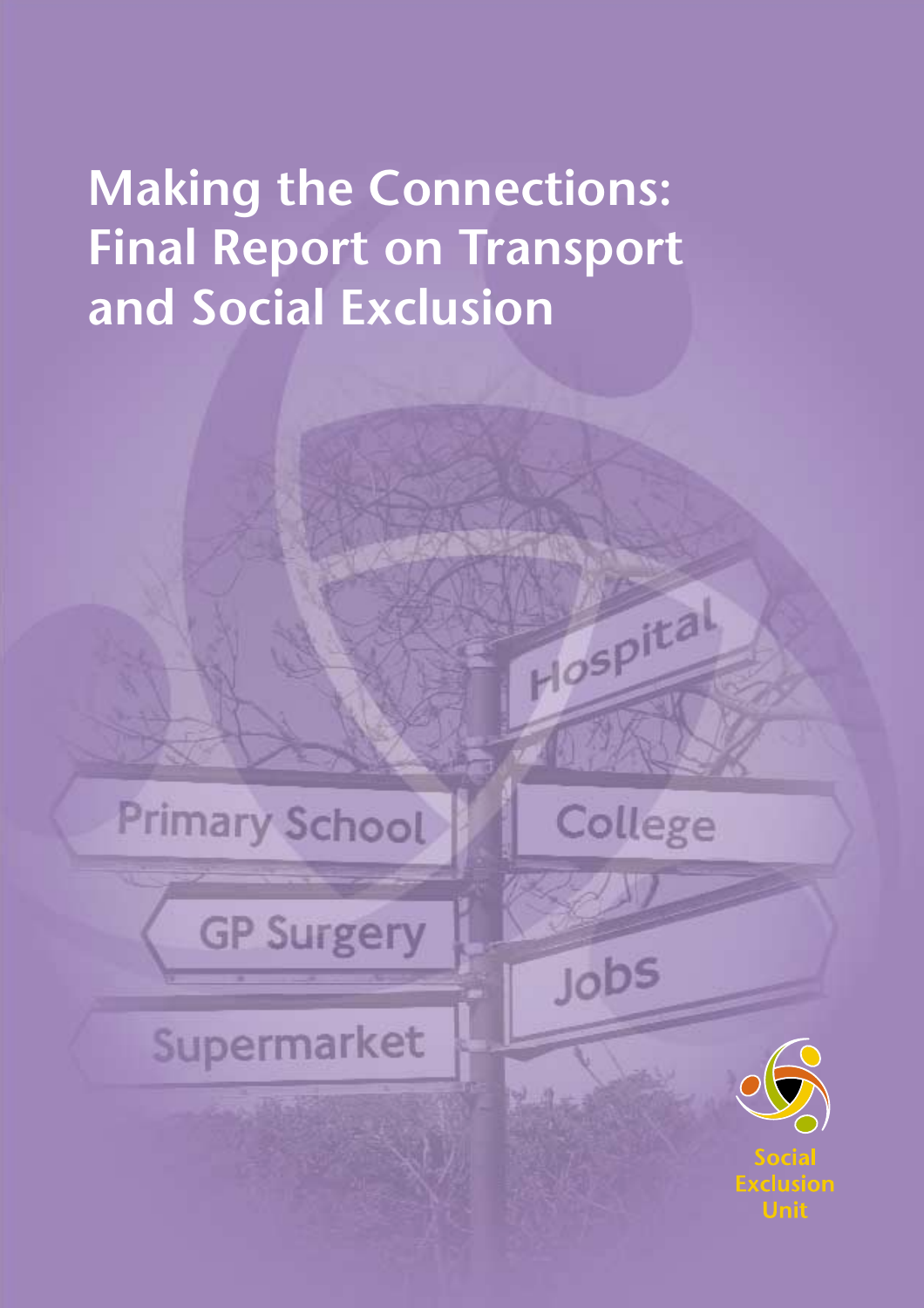

**OFFICE OF THE** DEPUTY PRIME MINISTER

# **Making the Connections: Final Report on Transport and Social Exclusion**

Report by the Social Exclusion Unit

February 2003



**Social Exclusion Unit**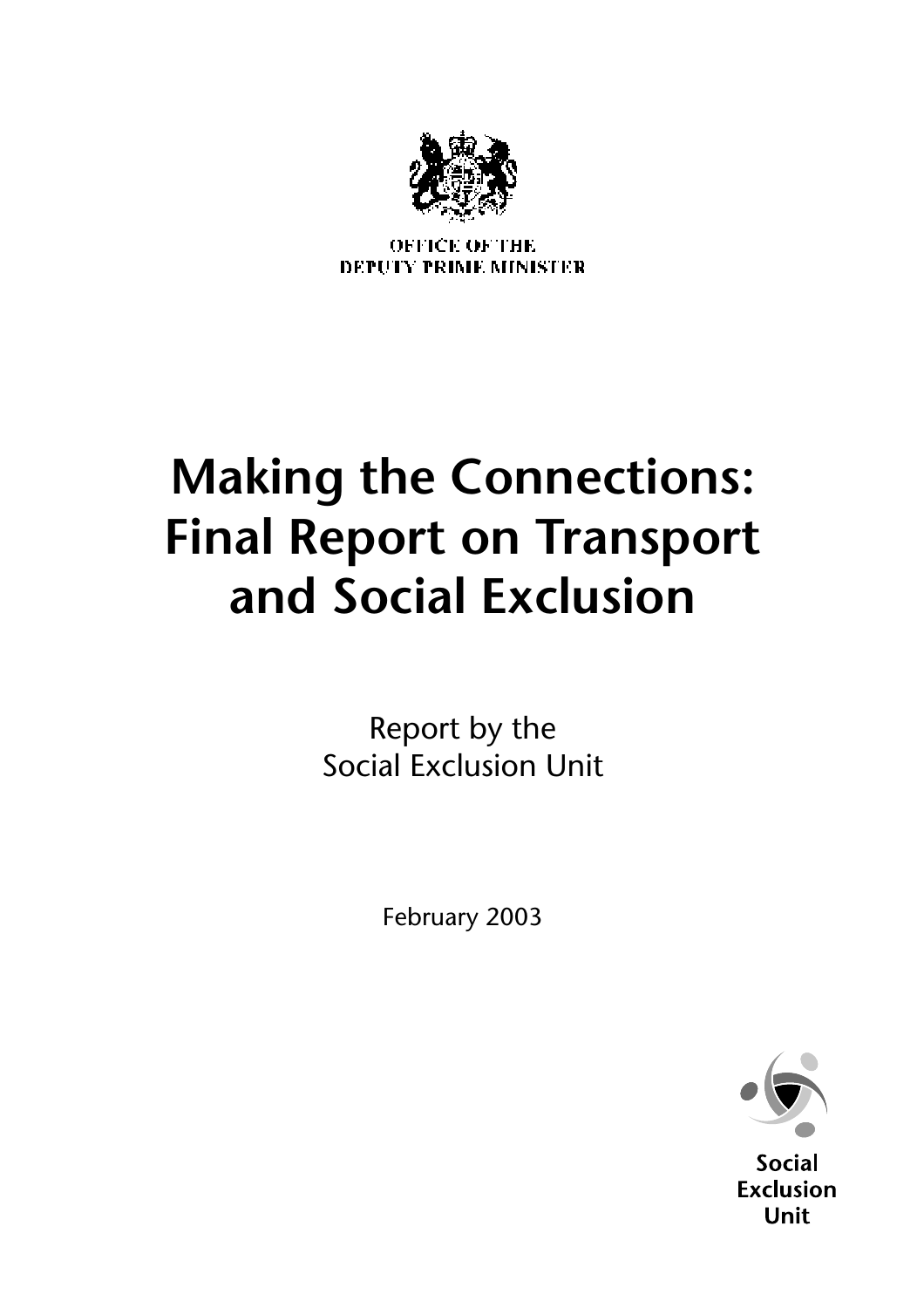In spring 2001, the Prime Minister asked the Social Exclusion Unit (SEU) to explore, and make recommendations to overcome, the problems experienced by people facing social exclusion in reaching work and key services.

This report is the outcome of a wide-ranging study that has drawn on:

- A detailed review of literature and research.
- A public consultation, launched in July 2001. Nearly 800 responses were received from local authorities, transport operators, representative interest groups and members of the public.
- Five local area research studies, to provide an in-depth understanding of transport and accessibility problems experienced in different areas both urban and rural. These took place in East Worlington in mid Devon and Stockland in east Devon; North Huyton, Merseyside; Bulwell in Nottingham; Broadwater Farm Estate in Haringey, London; Moor Park in North Tyneside; and Lemington, Newcastle. The studies involved mapping services, housing and bus routes; resident interviews and focus groups; interviews with local professionals and journey audits.
- The results of questions commissioned from the Office of National Statistics Omnibus Survey in late 2001 to explore public views of local transport facilities and the ease with which services can be accessed.

The SEU project team has also worked closely with other government departments and a range of organisations beyond government, including local authorities, voluntary sector bodies, transport operators and local and national service providers. The team has carried out a number of visits to schemes that are already tackling the problems highlighted in this report.

An interim report was published in May 2002.

The SEU's remit covers England only.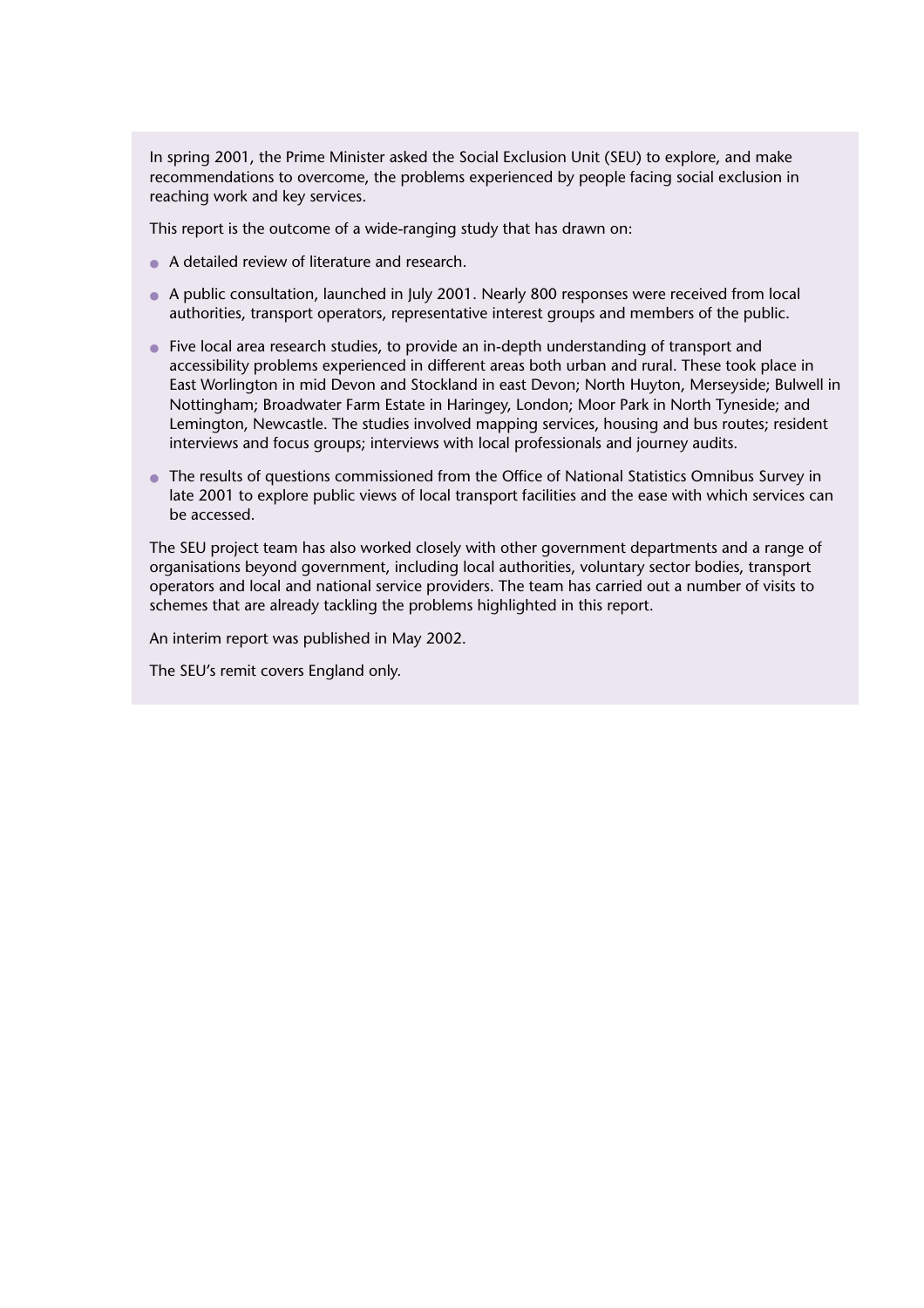## **CONTENTS**

| <b>Prime Minister's foreword</b>              |                                        | V   |
|-----------------------------------------------|----------------------------------------|-----|
| <b>Summary</b>                                |                                        | 1   |
|                                               | <b>The problem</b>                     |     |
| 1.                                            | The problem                            | 9   |
| 2.                                            | Why does it happen?                    | 21  |
| 3.                                            | Causes                                 | 39  |
|                                               | <b>The strategy</b>                    |     |
| 4.                                            | Solutions to the problem               | 47  |
| 5.                                            | Accessibility planning: a new approach | 61  |
| 6.                                            | Improving transport services           | 71  |
| 7.                                            | Land-use planning                      | 83  |
| 8.                                            | Safer streets                          | 89  |
| 9.                                            | Access to work                         | 97  |
| 10.                                           | Access to learning                     | 103 |
| 11.                                           | Access to healthcare                   | 111 |
| 12.                                           | Access to healthy affordable food      | 117 |
|                                               | The action plan                        |     |
|                                               | 13. What happens next?                 | 123 |
| <b>Annex A: Accessibility indicators</b>      |                                        | 128 |
| <b>Annex B: Endnotes</b>                      |                                        | 130 |
| Annex C: Acknowledgements and contact details | 135                                    |     |
| <b>Annex D: Glossary</b>                      | 139                                    |     |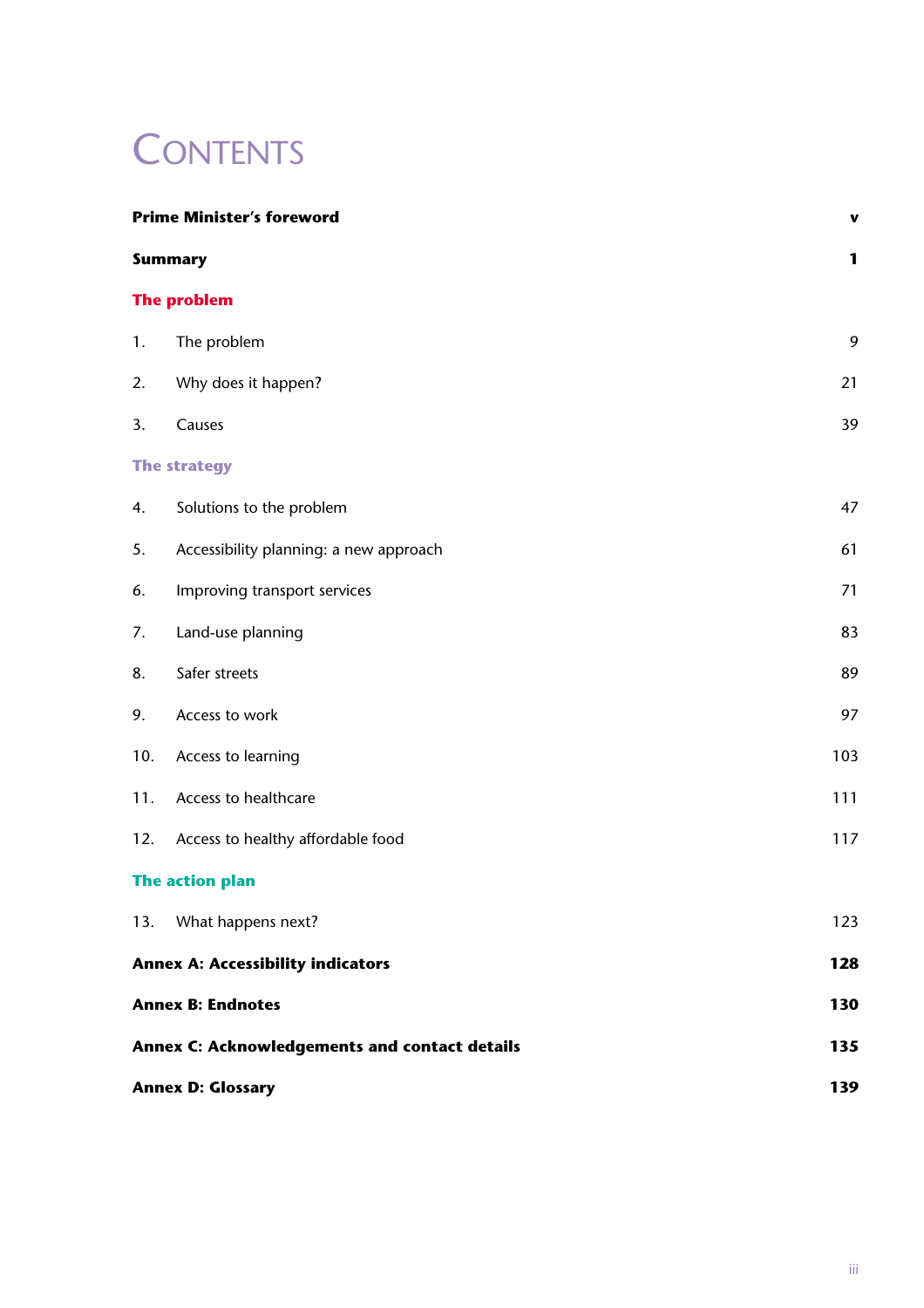## PRIME MINISTER'S FOREWORD



Improving public services, creating access to new opportunities and enabling individuals and communities to realise their potential are at the heart of this Government's ambitions. That means making sure everyone in society can get to work, good schools, quality healthcare, affordable healthy food and live in a safe environment.

We've made great strides in widening access, including improvements to public transport and changes to the way we deliver services. But some people still face what can seem insurmountable barriers in simply getting to where they need to go.

Imagine being offered a job and having to turn it down simply because there's no way for you to get there. Imagine being too afraid to walk to the bus stop after dark. Imagine an expectant mother having to take three buses to get to her nearest ante-natal clinic.

For all too many people, problems like these are still part and parcel of everyday life. Solving them has the potential to open up untold opportunities. But if we don't do more, people and whole communities can be trapped in a spiral of social exclusion.

This report sets out a series of measures to address these problems, building on the 10 Year Plan for Transport, Local Transport Plans and improved public services, and setting out a starting point for future change.

The cornerstone of the report – 'accessibility planning' – offers a new way to find and solve local problems, checking whether people experiencing social exclusion can reach the services they need, and identifying action to take if they can't. Action could be through improving public transport, introducing more innovative travel options, or changing the location or delivery of the services people need.

Alongside this, we're unveiling a range of specific measures to help people access jobs, learning, healthcare and all the other activities that are a part of everyday life.

We as a Government will work in partnership with local government and the voluntary and community sector to start making these improvements. But individuals have a responsibility too, for example to be prepared to travel a reasonable distance to get a new job.

I welcome the focus in this report on the effects of traffic. Deprived communities can often be the hardest hit by the negative impacts of traffic like pollution, large roads cutting through the community, and accidents. There is no more stark reminder of this than the fact that children from the poorest backgrounds are five times more likely to die in road accidents than children from the wealthiest. That's why we are boosting funding in the areas with the highest child pedestrian accident rates to make neighbourhoods safe.

I commend this report which will help to ensure everyone in this country, no matter who they are or where they live, can share in our economic prosperity and our improvements in public services.

Tony Bloir

Tony Blair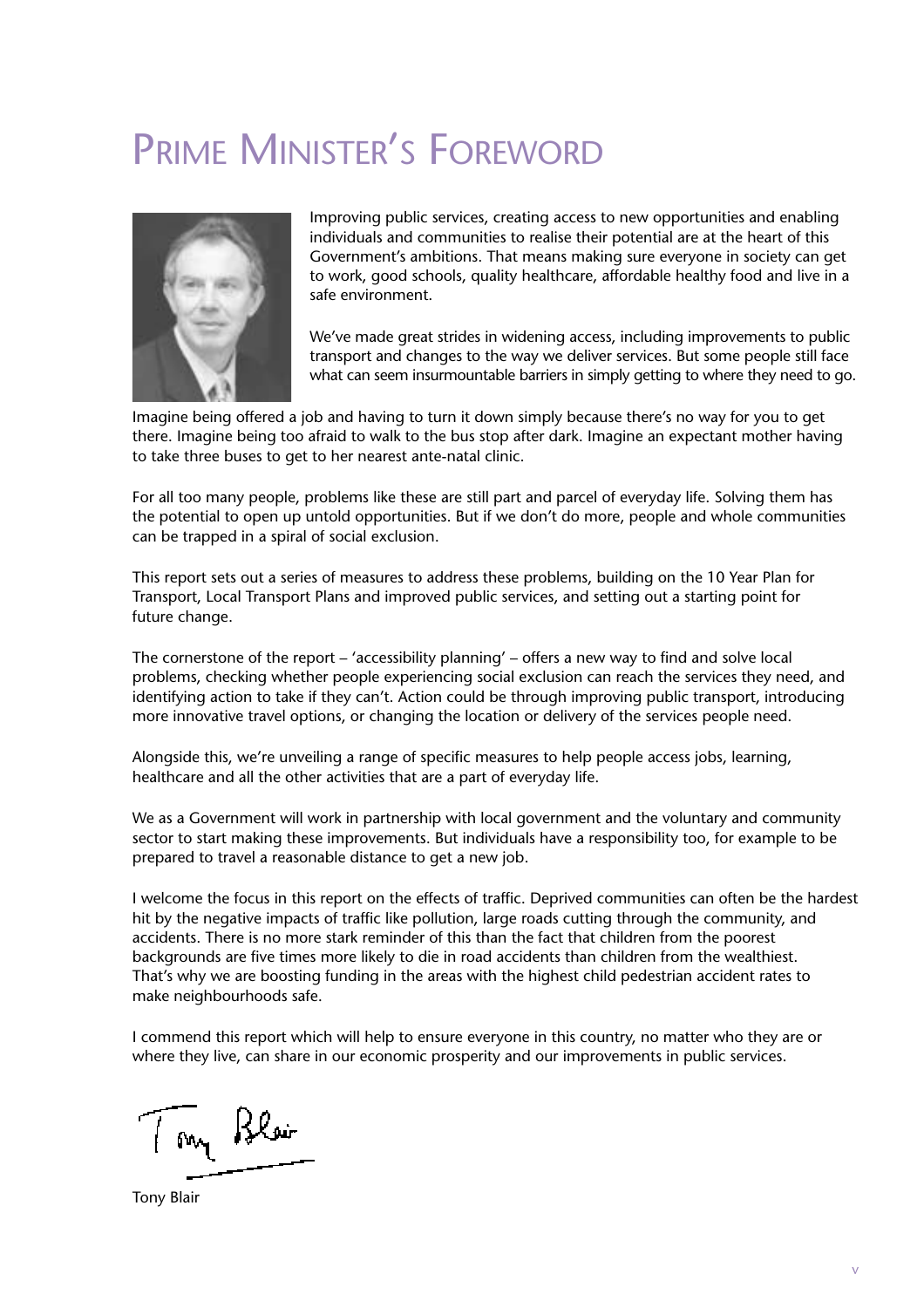## SUMMARY

### Background

- **1.** This report examines the links between social exclusion, transport and the location of services. It is particularly focused on access to those opportunities that have the most impact on life-chances, such as work, learning and healthcare.
- **2.** Recent years have seen a growing recognition that transport problems can be a significant barrier to social inclusion. This barrier was highlighted in the Government's *National Strategy for Neighbourhood Renewal* as one of a number of factors contributing to disadvantage in deprived areas.
- **3.** The Government's 10 Year Plan for Transport has already set out the overall investment framework for public transport. This document explains specifically how the Government will address transport and accessibility problems that affect social exclusion. It will form a vital part of the Government's programme to build successful and sustainable communities.
- **4.** People may not be able to access services as a **result** of social exclusion. For example, they may be restricted in their use of transport by low incomes, or because bus routes do not run to the right places. Age and disability can also stop people driving and using public transport.
- **5.** Problems with transport provision and the location of services can **reinforce** social exclusion. They prevent people from accessing key local services or activities, such as jobs, learning, healthcare, food shopping or leisure. Problems can vary by type of area (for example urban or rural) and for different groups of people, such as disabled people, older people or families with children.
- **6.** The effects of road traffic also **disproportionately impact on socially excluded areas and individuals** through pedestrian accidents, air pollution, noise and the effect on local communities of busy roads cutting through residential areas.
- **7.** This report is mainly concerned with the **accessibility of local services and activities**. It has been prepared by the Social Exclusion Unit working closely with the Government departments responsible for other key areas, including transport, land-use planning, health, education, work, crime and rural affairs.

#### **What we mean by** *accessibility*

The key idea at the centre of this report is accessibility: can people get to key services at reasonable cost, in reasonable time and with reasonable ease? Accessibility depends on several things: does transport exist between the people and the service? Do people know about the transport, trust its reliability and feel safe using it? Are people physically and financially able to access transport? Are the services and activities within a reasonable distance? Solving accessibility problems may be about transport but also about locating and delivering key activities in ways that help people reach them.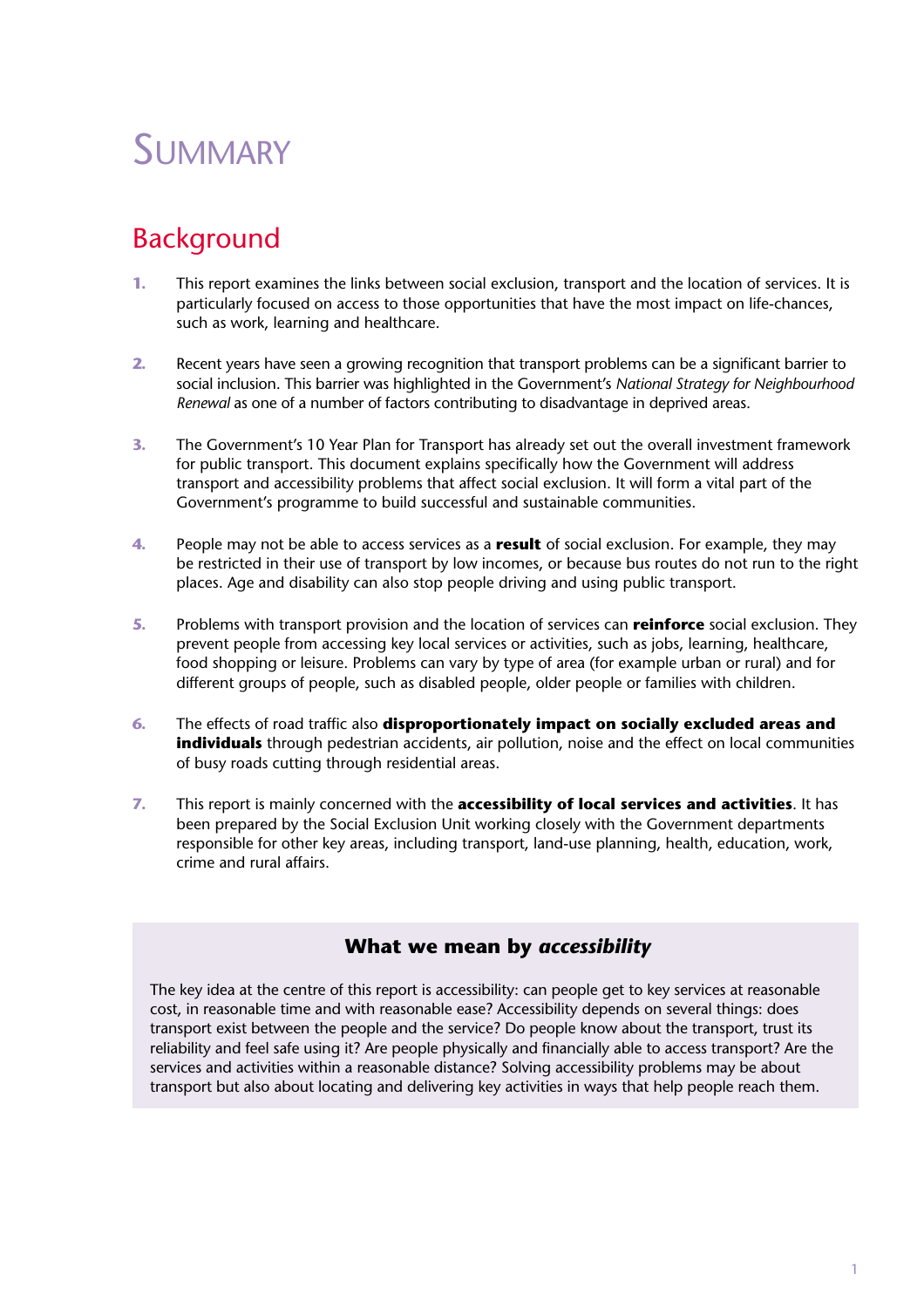### The problem

- **8. Access to work:** Two out of five jobseekers say lack of transport is a barrier to getting a job. One in four jobseekers say that the cost of transport is a problem getting to interviews. One in four young people have not applied for a particular job in the last 12 months because of transport problems.
- **9. Access to learning:** 16–18-year-old students spend on average £370 a year on educationrelated transport, and nearly half of them experience difficulty with this cost. Six per cent of all 16–24-year-olds turn down training or further education opportunities because of problems with transport.
- **10. Access to healthcare:** 31 per cent of people without a car have difficulties travelling to their local hospital, compared to 17 per cent of people with a car. Over 1.4 million people say they have missed, turned down, or chosen not to seek medical help over the last 12 months because of transport problems.
- **11. Access to food shops:** 16 per cent of people without cars find access to supermarkets difficult, compared to 6 per cent of the population as a whole.
- **12. Access to social, cultural, and sporting activities:** 18 per cent of people without a car find seeing friends and family difficult because of transport problems, compared with 8 per cent for car owners. People without cars are also twice as likely to find it difficult getting to leisure centres (9 per cent) and libraries (7 per cent).
- **13. Impact of traffic on deprived communities:** Children from the lowest social class are five times more likely to die in road accidents than those from the highest social class. More than a quarter of child pedestrian casualties happen in the most deprived 10 per cent of wards.
- **14.** These problems have an **impact on the individuals concerned**, for example by cutting them off from jobs, education and training. This in turn prevents them from breaking out of the cycle of social exclusion. The problems have **costs for communities**, which may be left isolated or unable to attract investment. They also **undermine Government objectives** that are essential to combat poverty and social exclusion like welfare to work, raising educational participation and attainment, narrowing health inequalities, and reducing crime and antisocial behaviour.

### Why does it happen?

- **15.** Over the past 50 years, the need to travel has become greater and more complex as society became organised around the car and facilities became concentrated in larger units. The average length of a journey has increased by 42 per cent since the early 1970s while the average number of journeys per person has risen by just 8 per cent.
- **16.** Rising car use has provided greater opportunity for travel. But nearly one in three households do not have access to a car, for reasons that include cost, disability and choice. People in low-income households depend primarily on walking to get around, but also on buses, lifts from family and friends, and taxis. Cycling and rail make up a small proportion of their journeys.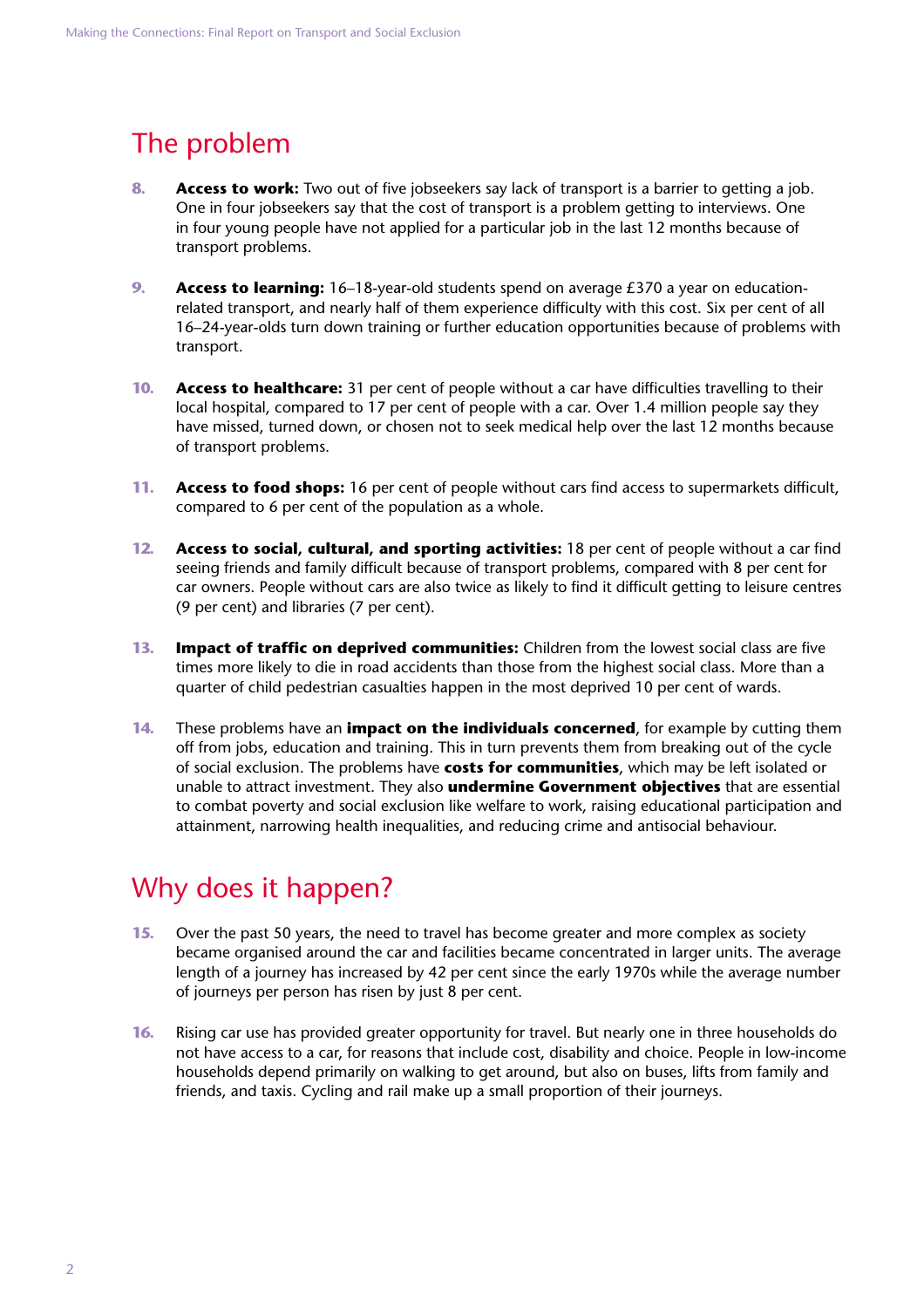- **17.** Some people, in both urban and rural areas, cannot reliably get to key places in a reasonable time. Five key barriers to accessing services are:
	- **The availability and physical accessibility of transport:** For some people there is no public transport, or it doesn't go to the right places or at the right times, or it does not go often enough or reliably enough, or vehicles are not accessible to disabled people. People living in rural areas without access to a car can face particularly acute problems. To date, only 29 per cent of buses meet the accessibility regulations applying to new vehicles under the Disability Discrimination Act.
	- **Cost of transport:** Some people find the costs of personal or public transport are very high or unaffordable. Bus fares have risen by nearly a third since 1985. Motoring costs account for 24 per cent of the weekly expenditure of households in the lowest income quintile who have cars.
	- **Services and activities located in inaccessible places:** Developments including housing, hospitals, business and retail are often located in areas not easily accessible to people without a car. Between 1986 and 1997, the number of out-of-town shopping centres increased four-fold.
	- **Safety and security:** Some people are unwilling to use public transport or walk to key services because of fear of crime or antisocial behaviour, or fear of road accidents. For example, 53 per cent of women and 23 per cent of men feel unsafe waiting on a train platform after dark.
	- **Travel horizons:** Some people are unwilling to travel long journey times or distances, or may not know about or trust transport services. The average distance to work for people on low incomes is three miles compared with eight for the general population.

### What are the underlying causes?

- **18.** Historically, nobody has been **responsible** for ensuring that people can get to key services and employment sites. As a result, services have been developed with insufficient attention to accessibility. And too often accessibility has been seen as a problem for transport planners to solve, rather than one that concerns and can be influenced by other organisations, for example by locating, designing and delivering services so that they are easily and conveniently available.
- **19.** Before the Government introduced a new approach in 2000, the **social costs** of poor transport were not given any real weight in transport project appraisal. So the distribution of transport funding has tended to benefit those on higher incomes. Spending has not been tied sufficiently to outcomes such as improved journey times, accessible vehicles, punctuality or customer satisfaction.
- **20.** Also, public spending on transport has been too **fragmented**. £1 billion of public money is spent each year on revenue support for buses, and a further £900 million is spent on school, patient and social services transport. These resources have not been sufficiently joined-up to improve accessibility.
- **21.** In 1985 bus services were deregulated. This led to substantial decreases in operating costs and local authorities could therefore reduce the spending on subsidising unprofitable routes. However, authorities could not subsidise fares for commercial services to keep them low. **Bus fares** rose by a third between 1985 and 2000, while motoring costs remained stable. This made buses less attractive to those who had a choice of using their cars, and less affordable to those who did not.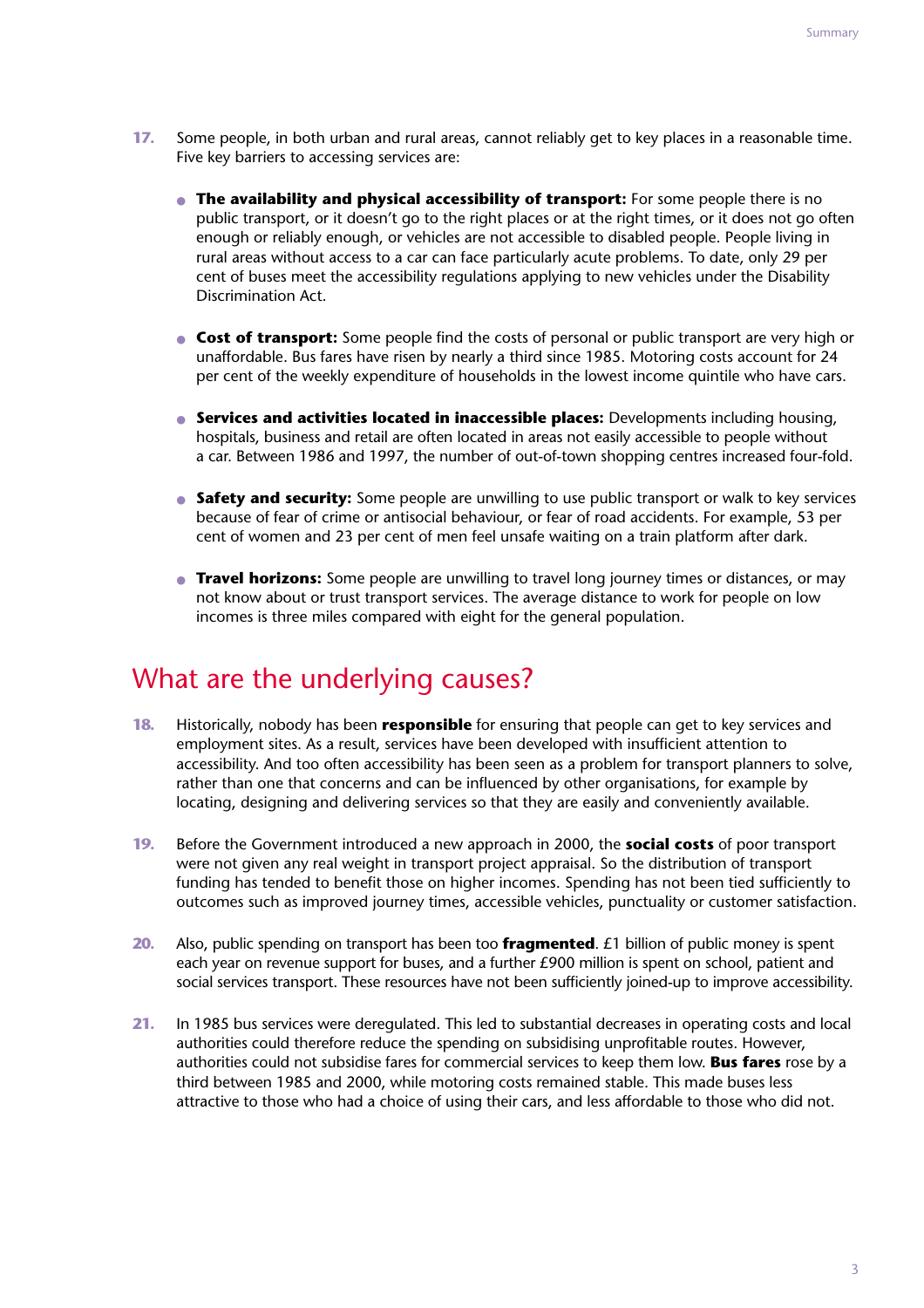- **22. Land-use planning policies** in the 1980s and early 1990s allowed more dispersed patterns of development. They encouraged out-of-town shopping, leisure and office developments and lowdensity housing. They also allowed the concentration of activities in larger units and the closure of local facilities. People with access to a car did not find this difficult. But people's travel needs became increasingly complex, and public transport did not adapt.
- **23.** Some **potential solutions** have been held back. Innovative ways of providing transport solutions like bus services that run door-to-door or respond to demand rather than operating fixed routes, and tickets that are valid across several routes and operators – have been limited by specific regulations.

### Progress so far

- **24.** In recent years, the Government has made progress in tackling these problems. The 10 Year Plan for Transport set out a long-term increase in transport spending to improve public transport and address social exclusion. The introduction of 5-year Local Transport Plans has contributed to longterm funding stability at a local level.
- **25.** Other key measures include:
	- offering half fares on buses for all pensioners and disabled people;
	- enabling innovative bus services through the Urban and Rural Bus Challenges, supporting rural buses, and extending the Bus Services Operators' Grant to community transport;
	- making vehicles and transport more accessible to disabled people following the Disability Discrimination Act;
	- providing better travel information, for example by initiating 'traveline', a telephone service run with partner organisations providing transport routes and times;
	- publishing new planning guidance under which all major new developments should be accessible by walking, cycling and public transport;
	- Department for Transport policy quidance for local authorities placing increased emphasis on measures to improve accessibility and promote social inclusion; and
	- a number of local authorities taking steps to assess and improve accessibility. There are many examples of good practice; some are quoted in Chapter 4.
- **26.** However, the Government recognises that more needs to be done. This report sets out a strategy, building on the steps already taken, to deliver better access to services and activities and reduce the impact of traffic on communities.

### The Government's strategy

**27.** There are practical examples, both here and abroad, which demonstrate that progress is possible (see Chapter 4). These solutions require a range of public services and other organisations to work together over the long-term, including those involved in land-use planning, crime, education, healthcare, and social services. There needs to be a way of assessing needs and priorities at a local level and tailoring solutions to local circumstances. And it is important that this is a job for the whole of central and local government, not just agencies primarily concerned with transport.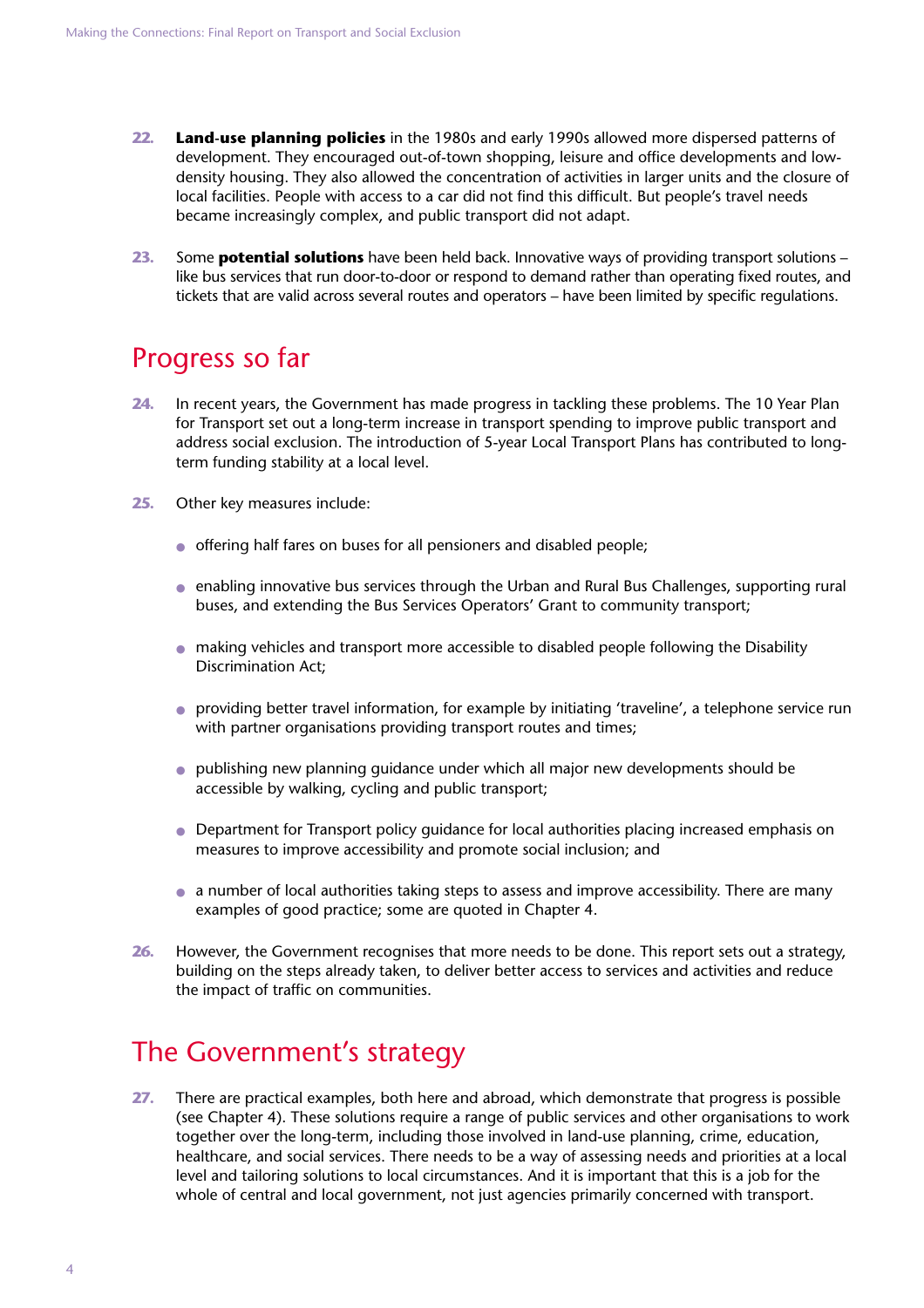- **28.** The strategy has two main pillars:
	- A new framework of 'accessibility planning'. This will ensure that there is clear responsibility and accountability for identifying accessibility problems and deciding how to tackle them.
	- National policy changes to enable improved public transport, better land-use planning, safer streets, and improved specialist support to help people get to work, learning, healthcare and food shops.

### A new approach

- **29.** The new framework of accessibility planning (see Chapter 5) will be built into the next round of Local Transport Plans and led by local transport authorities. It will enable local authorities and other agencies to **assess more systematically** whether people can get to key activities, and to work more effectively together on solving accessibility problems. Local transport authorities will carry out an audit to identify disadvantaged groups or areas with poor access to key services, and develop action plans to tackle these problems.
- **30.** As well as local transport authorities, accessibility planning will involve other relevant agencies. For example it may include land-use planners, Jobcentre Plus, Primary Care Trusts, local social services, local education authorities, the Learning and Skills Councils, and Crime and Disorder Reduction Partnerships. Each will be responsible for ensuring their policies and programmes incorporate and take forward the actions identified for them in the action plan. Local authorities and Local Strategic Partnerships, where they exist, will be expected to work together in developing accessibility planning.
- **31.** The Government has established a working group with local transport authorities to support, develop guidance and spread good practice on accessibility planning.

### National policy changes

**32.** Chapters 6 to 12 set out a range of other policies across government designed to address barriers to accessibility and the unequal impacts of traffic.

#### **Availability and accessibility of transport and services**

- **33.** The Government is working with local authorities, transport operators and other partners to **improve mainstream public transport**. For example, the Government will amend regulations on flexibly-routed buses, to make it easier to run services that respond to people's needs. The Government is also undertaking a review of bus subsidies, which will report to ministers before the Budget in 2003. (Chapter 6)
- **34. Accessibility will be given greater weight in land-use planning decisions.** New Local Development Frameworks will identify gaps in local service provision and suitable sites for the development of services to fill these shortfalls. Also, revised Planning Policy Guidance will encourage the development of workplaces and key services that are accessible to people who live in deprived communities. For example, the ability of patients to get to new hospitals and healthcare will receive greater priority in decisions about where these services are located. (Chapter 7)
- **35.** The Department for Transport has an objective from 2002 of **tackling the concentrations of road casualties in disadvantaged neighbourhoods**, backed by a £17 million fund directed at local highway authorities in deprived areas with the highest child pedestrian casualty rates. (Chapter 8)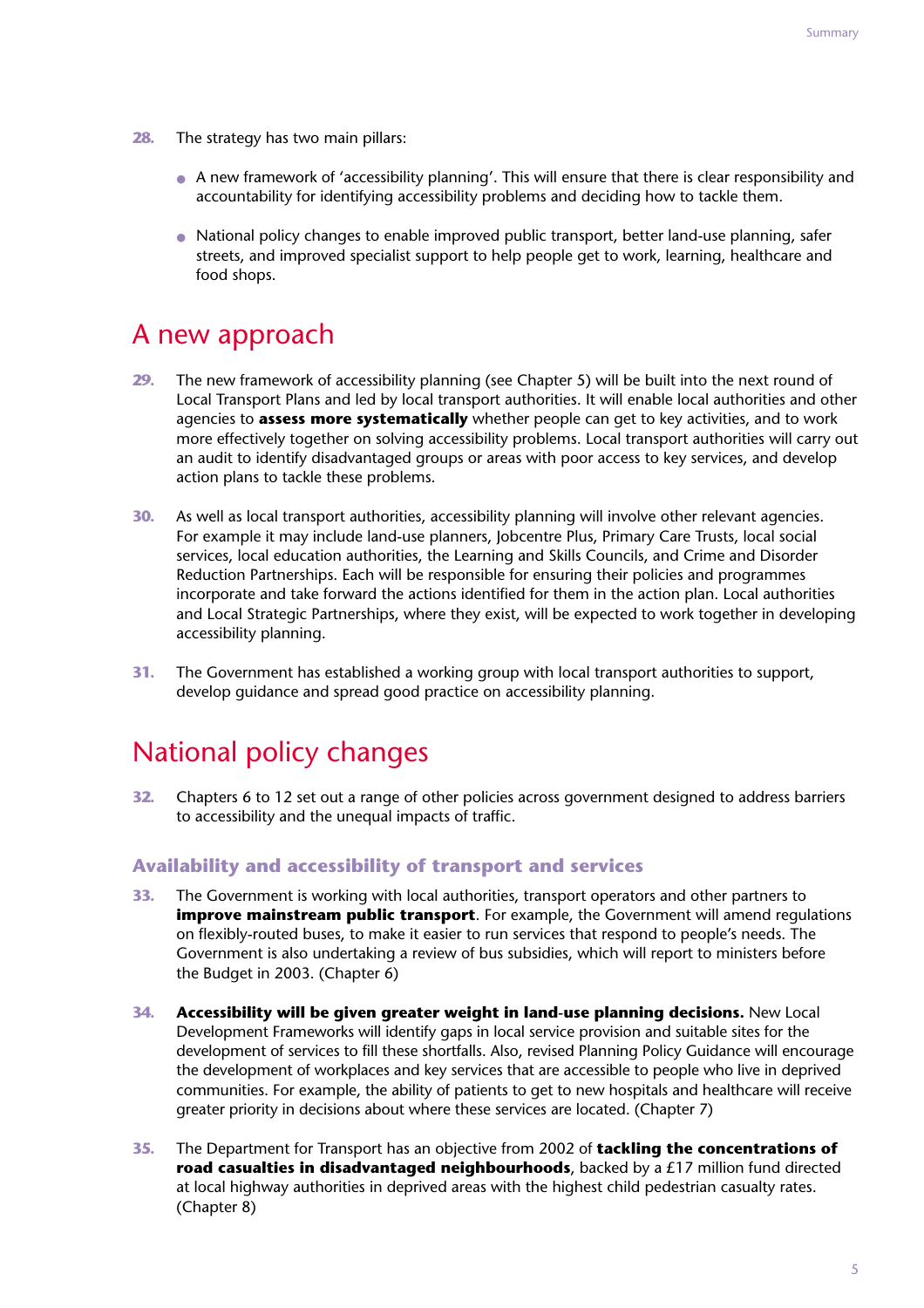**36.** The Government is also working to create safer streets through measures to reduce crime and the fear of crime when walking to, waiting for and travelling on public transport. The Home Office will **encourage those developing local crime reduction strategies to tackle crime and fear of crime around transport routes and hubs.** A 'transport toolkit' will suggest methods of tackling the problem with evaluated good practice examples, and transport issues will be built into other crime reduction toolkits. (Chapter 8)



#### **Access to particular services/activities**

- **37. Work:** The Department for Work and Pensions is **increasing the help it offers to jobless people to enable them to get to work opportunities**. In return, individuals will be expected to review their travel horizons and be prepared to look for and take up work within a reasonable travelling distance. There will be a range of specific new measures for individuals and for local areas. For example, Action Teams for Jobs, which operate in low employment areas, have £5 million of new funding for transport solutions, jobseekers will benefit from a £3 million fund to improve travel information in Jobcentre Plus offices, and more benefit claimants are eligible to reclaim the cost of travel to job interviews. (Chapter 9)
- **38. Learning:** From January 2003, local education authorities are required to form partnerships with colleges, the Learning and Skills Councils and transport authorities **to assess the accessibility of all further education institutions**. £9 million was shared between 70 transport pathfinders with high deprivation and low rates of participation in further education to kick-start the process. A further  $E14$  million will be allocated to all the partnerships to fund transport solutions to the problems highlighted in their assessments. (Chapter 10)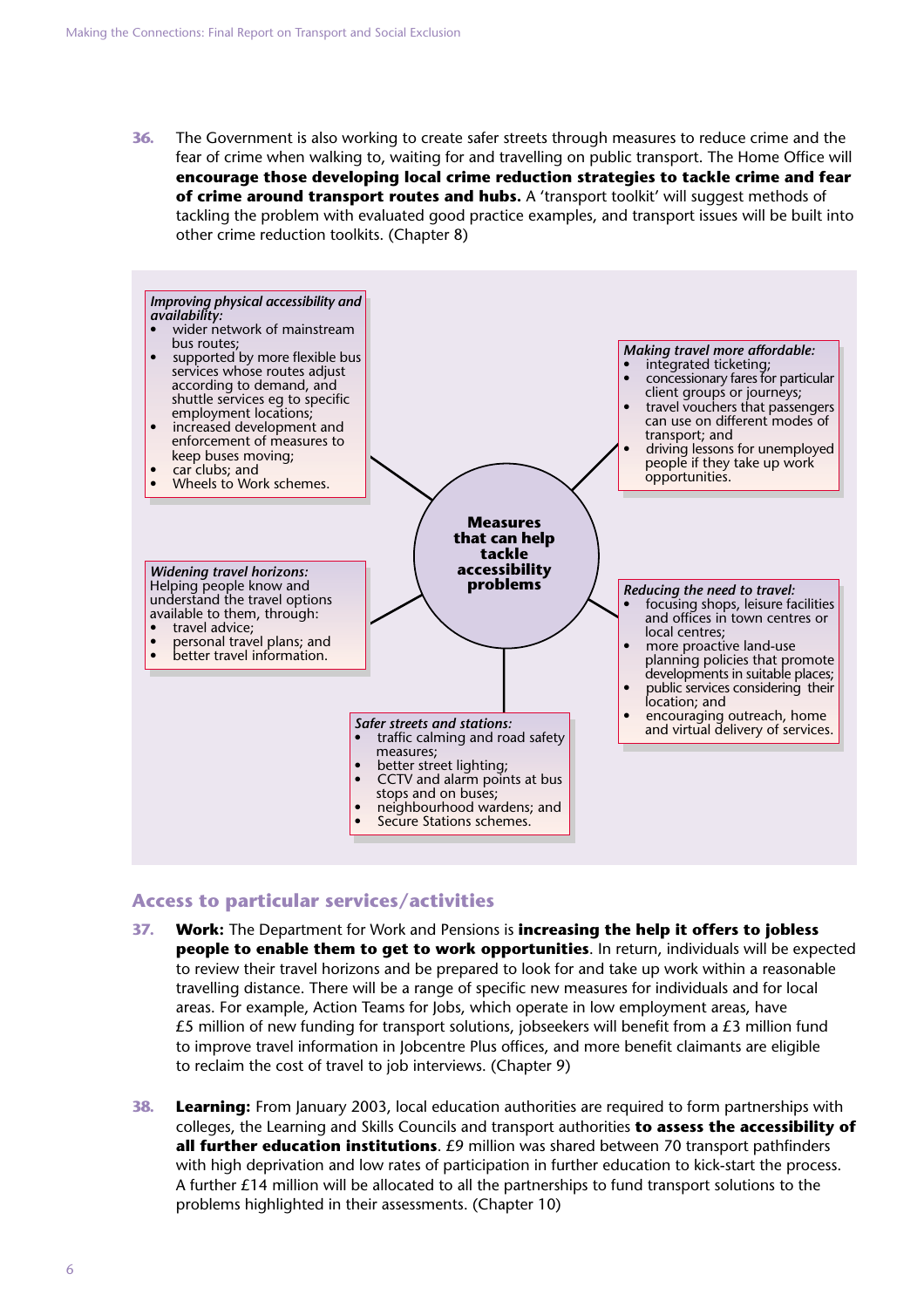- **39. Healthcare: Changes will be made to specialist travel to healthcare services so that it is organised around the patient.** The Department of Health will widen the criteria for eligibility to Patient Transport Services and increase the advice and information given on accessing healthcare. Accessibility will be given greater priority in making decisions on the location of new hospital and primary healthcare facilities. (Chapter 11)
- **40. Food shops: The new Directors of Public Health within each Primary Care Trust will be asked to play a leading role in improving access to food and nutrition** at a local level. The Small Firms Loan Guarantee will be extended to the retail sector, providing extra finance opportunities for small retailers. (Chapter 12)

### Implementation

- **41.** The strategy will require long-term commitment from a range of organisations. Priorities will be determined locally, but the focus should be on improving access to activities that have the most impact on life-chances such as access to work, learning and healthcare. The 88 local authorities that benefit from the Neighbourhood Renewal Fund should give particular attention to helping areas where transport problems create a barrier to regeneration and lack of local facilities perpetuates social exclusion.
- **42.** Local transport authorities will lead the work on accessibility planning at a local level, working in partnership with other local agencies, including local planning authorities, Primary Care Trusts, Jobcentre Plus, local education authorities, the Learning and Skills Councils, and Crime and Disorder Reduction Partnerships. Where appropriate, Local Strategic Partnerships should provide a way of ensuring effective joining up. The partners from each sector will be responsible for taking forward the actions identified for them in the action plan.
- **43.** At a national level, the Department for Transport will have overall responsibility for monitoring the progress of the strategy, and long-term policy development. The Department will work closely with other departments and report to a ministerial steering group on social exclusion and transport, and the Cabinet Committee on social exclusion and regeneration.
- **44.** The specific actions identified in this report are summarised in Chapter 13.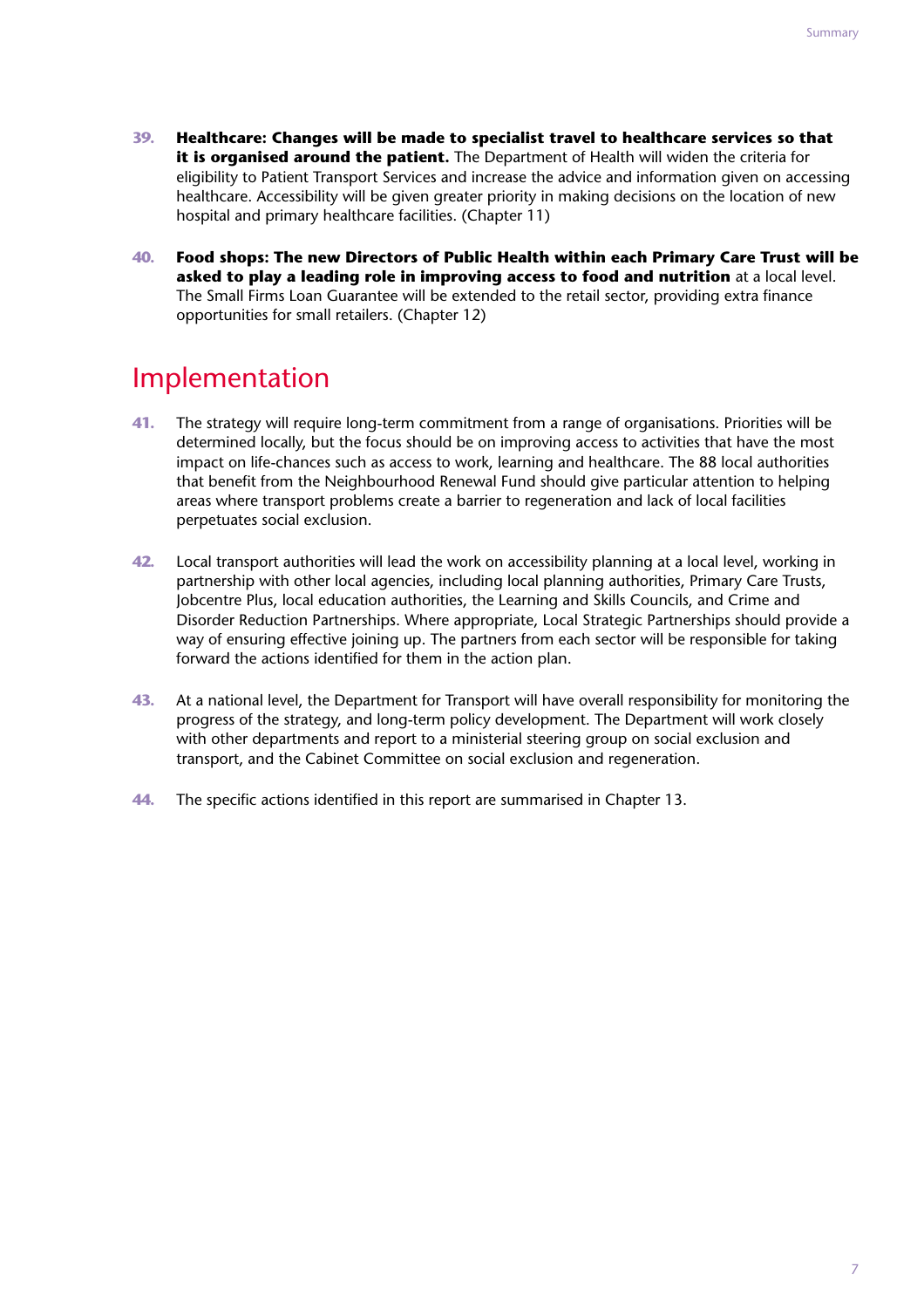## CHAPTER 1 THE PROBLEM

#### **Summary**

Problems with transport and the location of services contribute to social exclusion by preventing people from participating in work or learning, or accessing healthcare, food shopping and other local activities. People in deprived communities also suffer the worst effects of road traffic through pollution and pedestrian accidents. This chapter describes and gives evidence for these problems, and indicates the costs they can have for individuals, businesses, communities and the state.

- **Work:** Two out of five jobseekers say lack of transport is a barrier to getting a job.
- **Learning:** Nearly half of 16–18-year-old students say they find their transport costs hard to meet.
- **Health:** Over a 12-month period, 1.4 million people miss, turn down or choose not to seek medical help because of transport problems.
- **Food shopping:** 16 per cent of people without cars find access to supermarkets hard, compared with 6 per cent of people with cars.
- **Social activities:** 18 per cent of non-car owners find seeing friends and family difficult because of transport problems, compared with 8 per cent of people with access to a car.
- **The impact of traffic:** Children from households in the lowest socio-economic group are five times more likely to die in road accidents than those from the highest.

### Getting to work, learning, healthcare, food shopping and other key activities

#### **Work**

- **1.1** Problems with transport can prevent people from attending interviews, lead people to apply for jobs in a narrow geographical area, and result in people turning down jobs. While this is not a problem for the majority of people seeking work, for a significant minority it can act as a key barrier to employment.
- **1.2** Even if people do find work, transport problems can still restrict the range of job opportunities available, and mean that they remain unemployed longer than otherwise might be the case.
	- 38 per cent of jobseekers say that transport (lack of personal transport or poor public transport) is a key barrier to getting a job.<sup>1\*</sup>
	- Two-fifths of long-term unemployed men in rural areas say that getting to jobs is a barrier to finding work.2

Full references are provided at Annex B.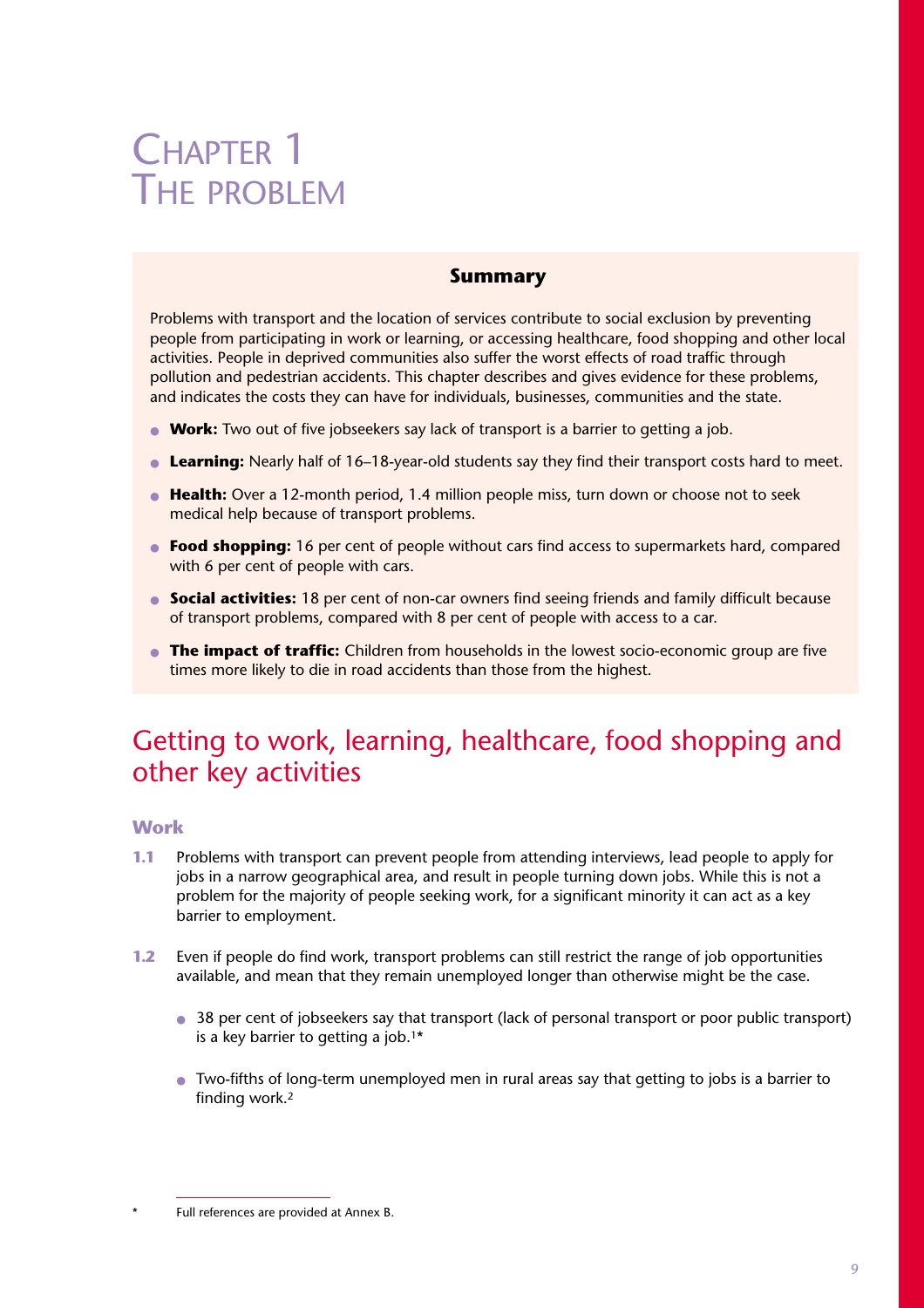"A 17-year-old man lives in social housing in a village with one bus a week on market day. Since finishing school 12 months ago the only work he has been able to access is a few occasional days as a beater on a game farm in the village."

*Dorset Community Action – response to Social Exclusion Unit (SEU) consultation*

- 12 per cent of jobseekers claim that a lack of available transport has stopped them from attending interviews.3
- 13 per cent of people say they have not applied for a particular job in the last 12 months because of transport problems. This figure rises to 18 per cent for people living in low-income areas, and 25 per cent for 16–25-year-olds (see Figure 1.1).





Source: Department for Transport, *Accessibility of local services and facilities (2002)*

● 5 per cent of people say they have been offered a job but turned it down in the last 12 months because of transport problems. For people living in low-income areas this figure is 10 per cent.4

#### **Case Study 1: Jamil, employed, low-income, aged 35–44 (North Huyton)5**

Jamil works full time in a shop and earns £5 per hour. His normal working hours are nine to five, Monday to Friday. He uses taxis to travel to and from work and it usually takes him between 10 and 30 minutes at a weekly cost of between  $£10$  and  $£20$ . He likes to work overtime but would not be able to do this if he travelled by public transport, "the bus service is unreliable especially at the time in the morning that I leave – I start overtime at 5.00am. If I want to work overtime a taxi is my only option". He is sometimes late for work because of difficulties getting there. "I'm reliant on taxis because I don't have a car and it's too far for me to walk to the bus stop to then have to hang around and just wait for a bus to turn up. Every so often the taxis don't turn up and then I am late for work."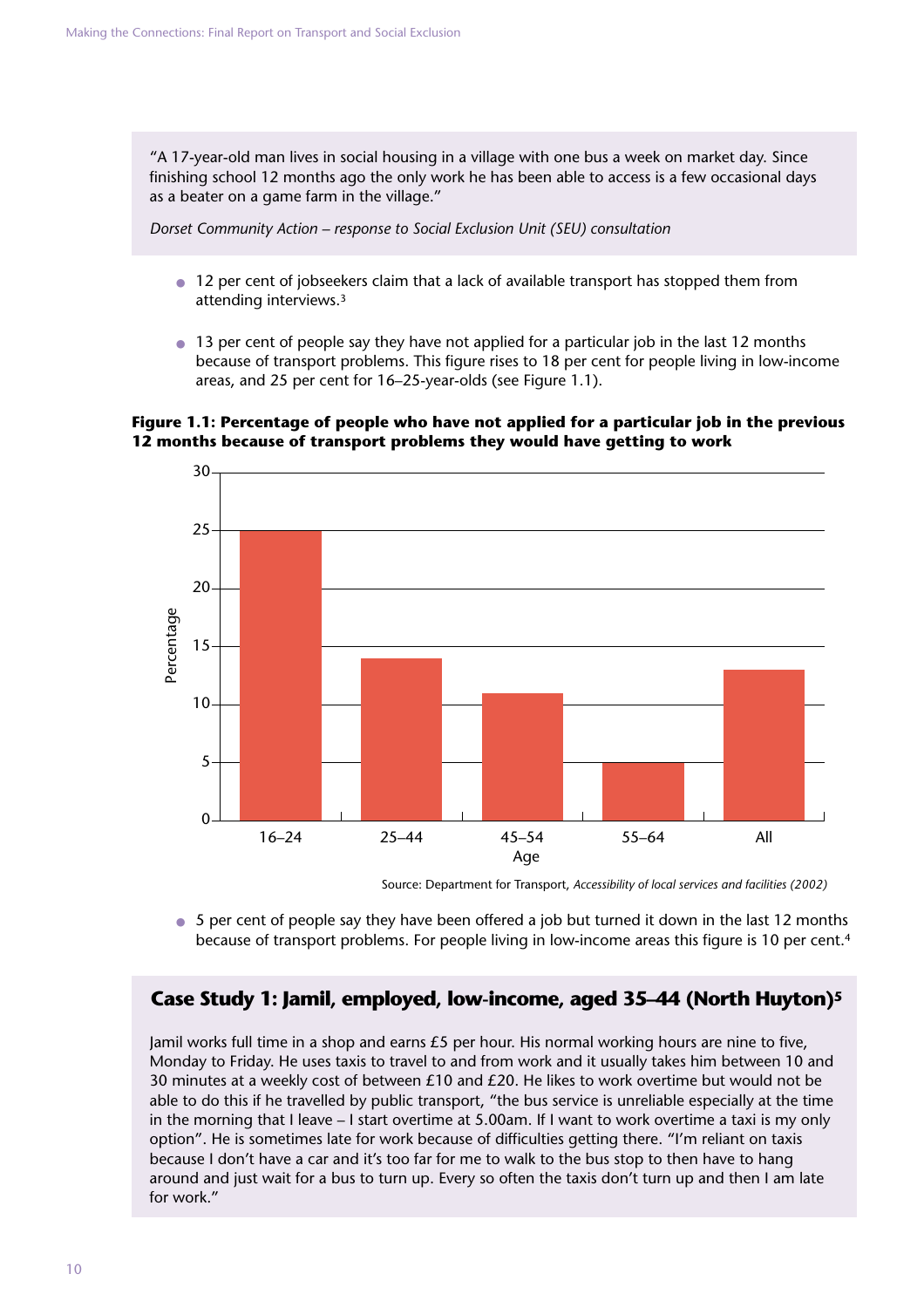#### **The cost of transport**

**1.3** The cost of bus fares or running a car can affect travel to interviews and work:

- $\bullet$  one in four people say their job search is inhibited by the cost of travel to interviews;<sup>6</sup> and
- 14 per cent of out-of-work lone parents say they can't afford the cost of transport to work.7

" ... one client who was working as a chef ... reported that it was costing him  $E4$  a day to get to work and back. He was not due to be paid for at least a fortnight and was concerned that he would have to give up his job ... travel expenses were a heavy burden."

*Newton Aycliffe Jobcentre – consultation response*

#### **Case Study 2: Phil, unemployed, aged 25–34, would like to work in Liverpool (North Huyton)**

Phil lives with his partner and their child who is under 5 years of age. He has been unemployed for between one and two years but is currently actively seeking work in the IT industry. He would be prepared to travel up to 30 minutes in order to get to work. He stated that his employment opportunities are restricted by his transport provision, "I haven't got a car and the cost of public transport on a low income is often too high ... there are loads of places that I'd like to work in Liverpool, like Bootle or Walton, but I can't as it would take me two buses to get there [and] I'd have to pay double the cost". His job searching consists of visiting the Jobcentre and the library and he tends to walk while undertaking his day-to-day searching. He would normally travel by bus to interviews, when the journeys can be quite lengthy, with his last trip taking over an hour. The average cost is between £3 and £5.

#### **How important is transport compared to other barriers to work?**

**1.4** Evaluation of the New Deal for Young People provides an example of the *relative* importance of transport compared with other problems that impede movement into work. Participants were asked about problems they had experienced in finding or keeping a job over the previous year – see Figure 1.2. The two most common problems cited both relate to mobility: "no jobs nearby" and "lack of personal transport".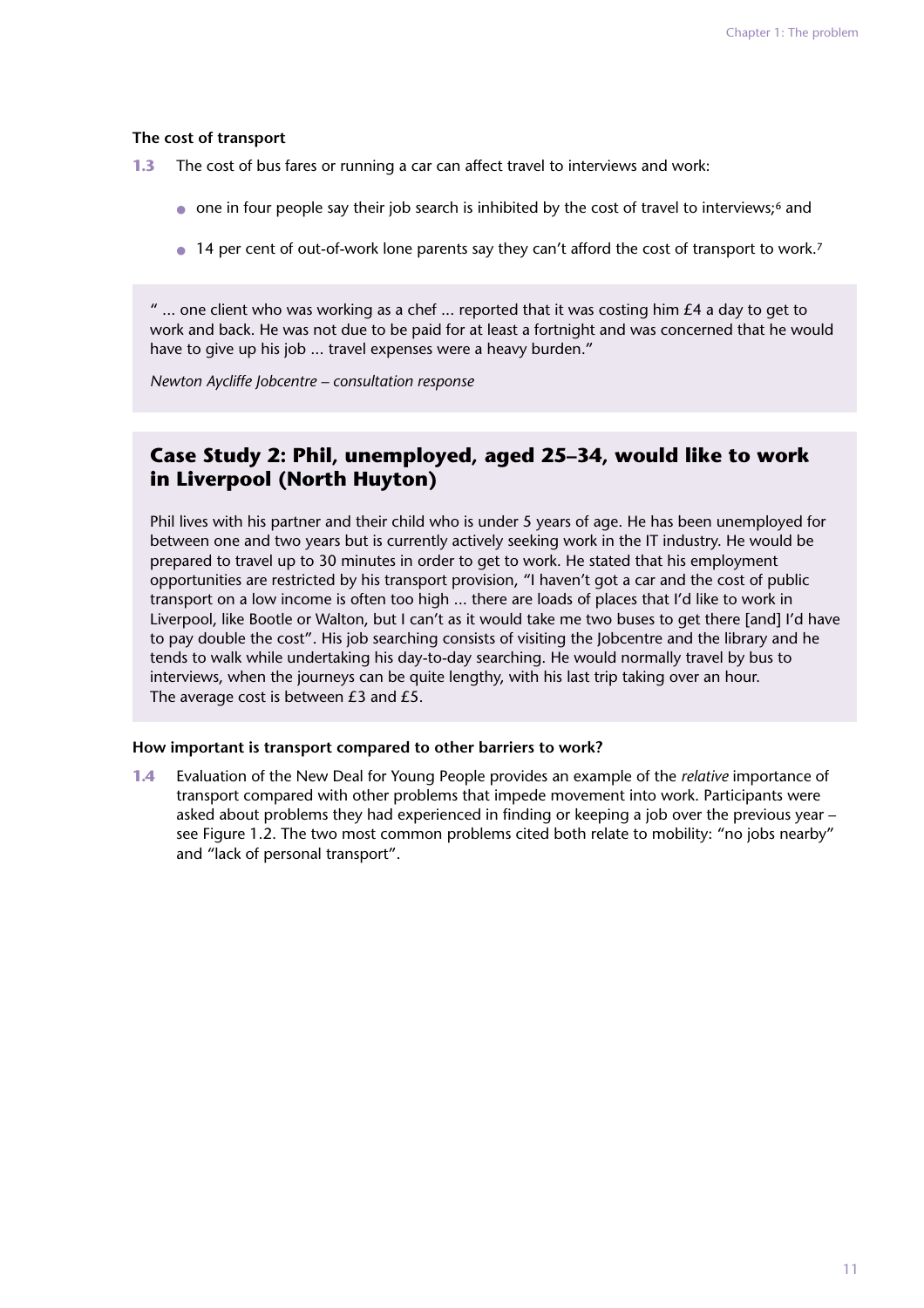| <b>Problem</b>                            | <b>Percentage reporting</b><br>the problem |
|-------------------------------------------|--------------------------------------------|
| No problems                               | 31                                         |
| No jobs nearby                            | 29                                         |
| Lack of personal transport                | 25                                         |
| Own ill health or disability              | 17                                         |
| Lack of references from previous employer | 15                                         |
| Debt or money problems                    | 12                                         |
| Lack of public transport                  | 12                                         |
| Problems with the law or previous record  | 8                                          |
| No permanent place to live                | 5                                          |
| Illness of another member of the family   | 5                                          |
| Problems with drugs or alcohol            | 3                                          |
| Lack of childcare or affordable childcare | 2                                          |

#### **Figure 1.2: Problems experienced by young people seeking work**

Source: Bryson, A *et al*, *New Deal for Young People: national survey of participants* (Employment Service Research Report 44, 2000)

#### **Learning**

#### **Before- and after-school activities**

- **1.5** Access to learning which takes place outside school hours is a particular problem for low-income groups. Activities such as breakfast clubs, homework and study clubs, sport and outdoor activities can make a significant difference to pupils' attainment, attitude to school and attendance.<sup>8</sup> However, anecdotal evidence from the SEU area-based research study and a number of visits and interviews suggest that children from low-income backgrounds may be missing out on these opportunities. In some areas, the problem is simply the cost of bus fares home. Elsewhere, there is no available public transport at the required time and parents cannot pick their children up by car. Additionally, where transport is not physically accessible, children with disabilities may be unable to attend out-of-hours learning.
- **1.6** Children in care are likely to face more transport problems in accessing such activities. Foster carers may be unwilling or unable to transport children, or social services may lack the resources to do so. The situation is worse for children in residential care if no staff can be spared to run a child to an activity.

#### **Case Study 3: Cath, unemployed, aged 25–34, single parent of two children (Bulwell, Nottingham)**

Cath's children attend school daily, and travel by bus, which costs £1 each per day. However, she would prefer them to travel in other ways. "I would like them to walk or cycle but the youngest is too young to go on her own at present." She also feels that the buses do not run regularly enough, especially around school leaving time. "My eldest would like to do after-school netball, but there aren't any buses that come near our house at the time she would be leaving, so she can't do it."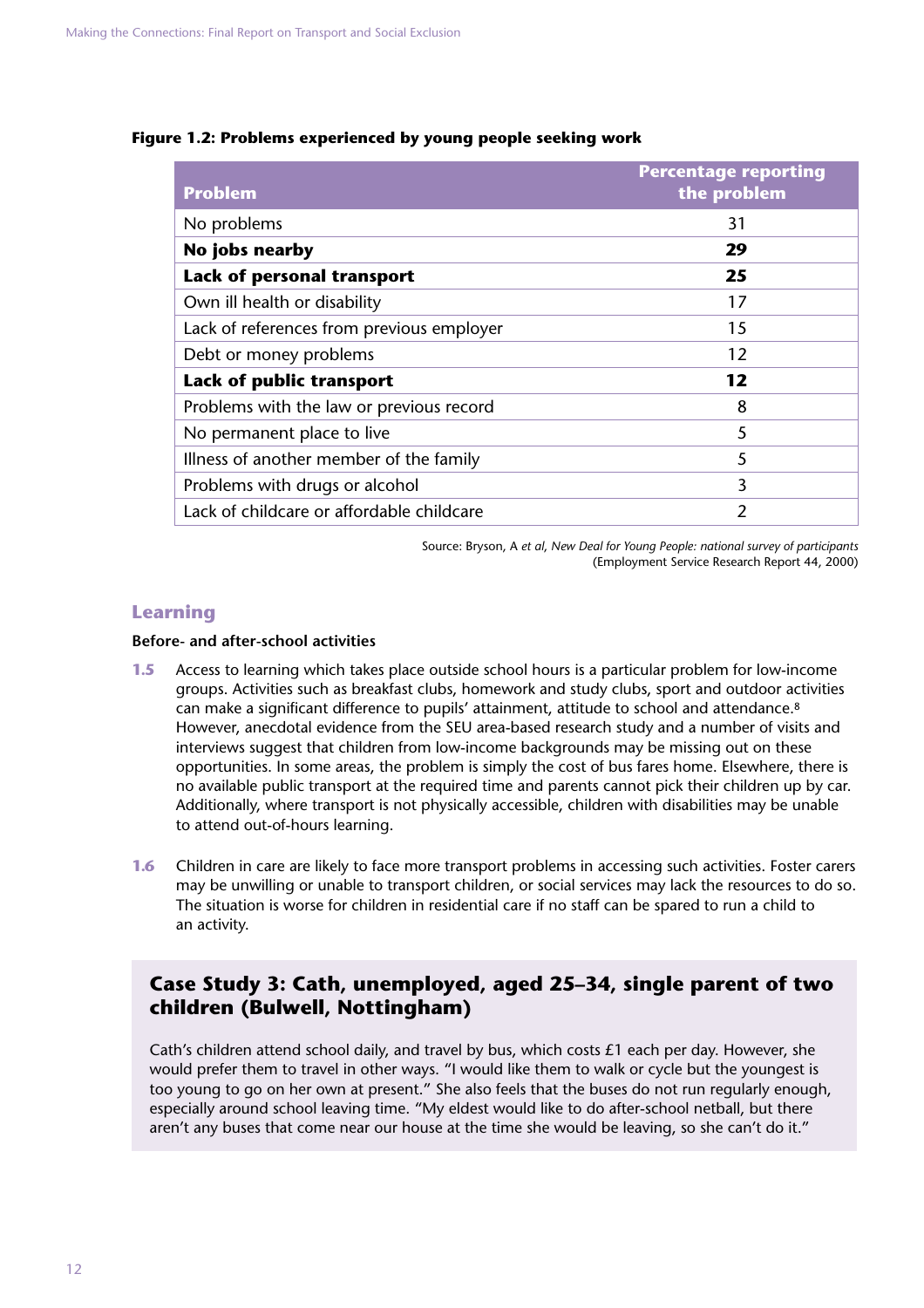"A comprehensive school with a large isolated rural catchment area found that 40–45 per cent of pupils were missing out on after-school activities due to transport constraints. Since the introduction of two late bus services (at the cost of £10,000 per year) no child was forced to miss after-school activities."

*Central Council of Physical Recreation – consultation response*

#### **Schools**

- **1.7** Children are entitled to free transport to school if it is more than three miles away from home (or two miles for children under 8 years old) but only if this is their 'nearest suitable school'. This presents three problems for low-income families:
	- **Restricted parental preference:** If their school of preference is not the 'nearest suitable school' parents will either have to pay for transport, drive their children or not use the school. Low-income families are therefore more likely to have no choice but to apply to their closest school. Children from such families travel a shorter distance to school than their high-income counterparts.9 Parents who live in social sector housing are 1.5 times more likely to cite travel convenience as a reason for choosing a school than owner-occupiers.10
	- **Low educational achievement:** Children from low-income families therefore tend to go to poorer performing local schools. This can mean that they are less likely to achieve good GCSEs or to meet their expected potential.<sup>11</sup>
	- **Financial difficulties:** Parents may get into financial difficulties trying to pay fares or meeting motoring costs in order to get their children to their preferred school. Even if they send their children to the nearest school, parents may have to pay for transport if they live beyond what they consider a reasonable walking distance but within three miles of school (two miles for under 8s).
- **1.8** This means that children from low-income families can find themselves cut off from the opportunities provided by different types of learning, such as specialist or faith schools or those offering more vocational learning for 14–19-year-olds. These offer students more flexibility around how they learn so that they can study more work-based courses or take subjects at schools or colleges other than their own. This was identified in the report *Bridging the Gap*<sup>12</sup> as something which would encourage children from disadvantaged backgrounds to continue in education and achieve more highly.

#### **Post–16 participation**

- **1.9** Whereas most schoolchildren receive concessionary fares or tend to travel relatively small distances to school, young people entering further education or training usually do not receive travel discounts and often travel longer distances.13
	- More than one in five students have considered dropping out of further education because of financial difficulties. Transport costs are the biggest expenditure associated with participation in post–16 education.14 In 1999, the average annual (education-related) transport cost was £319, rising to £371 for 16–18-year-olds (around £10 per week during term time).<sup>15</sup>
	- Nearly half of 16–18-year-old students say they find their transport costs hard to meet.<sup>16</sup>
	- 6 per cent of students have missed college at some point in the previous year because they could not afford transport costs.17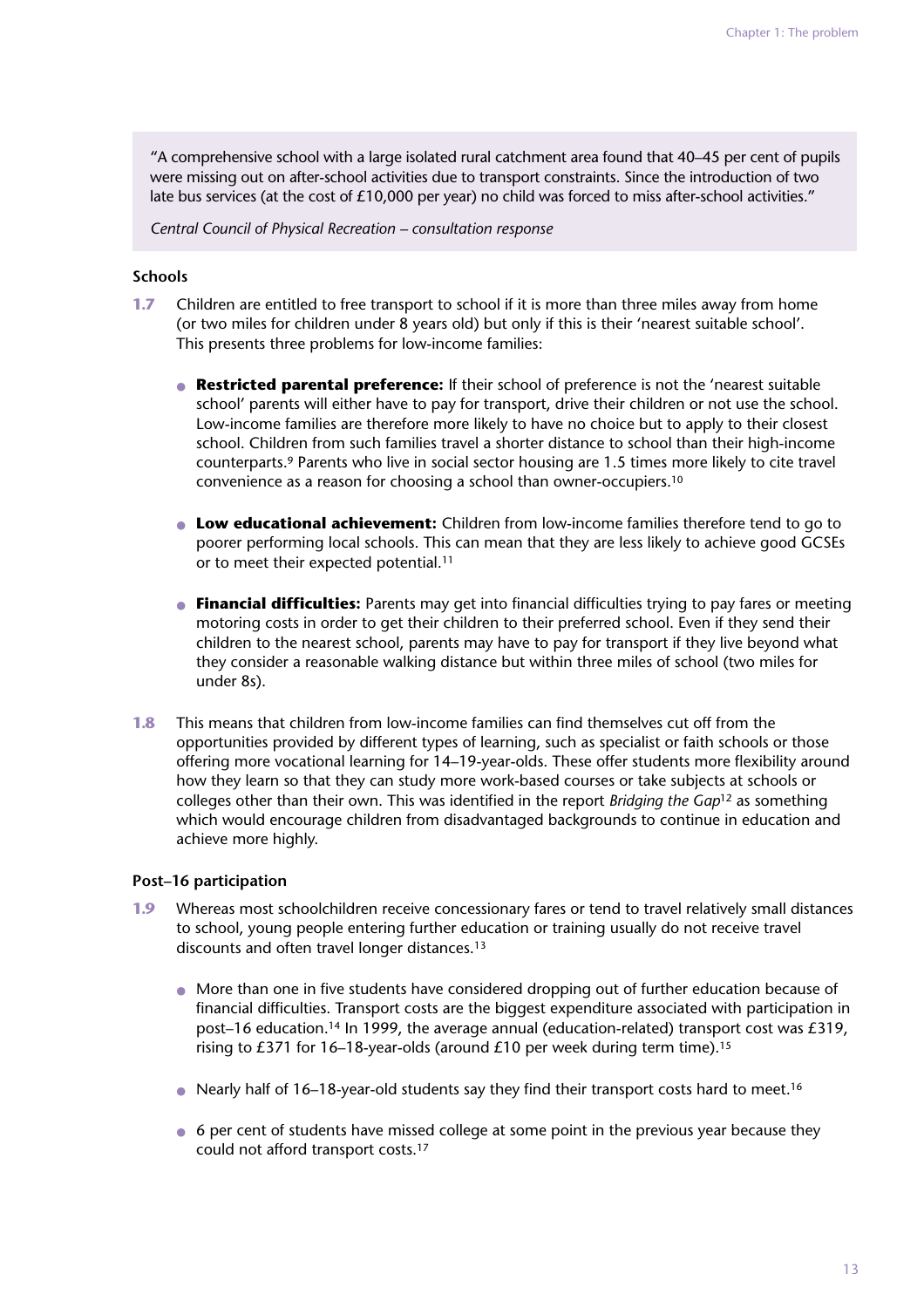#### **Participation in adult learning**

- **1.10** Many further educational facilities are located outside town centres, in places that are difficult and expensive to reach by public transport. This makes them inaccessible to some people from low-income households, who are less likely to participate in adult education.
- **1.11** Low-income families can feel trapped and limited in the education activities they are able to pursue. One study, for example, cites the case of a woman who could only take part in an evening class located in another village because she had access to a car – with public transport it would have been impossible.18
- **1.12** 3 per cent of 25–44-year-olds and 2 per cent of people aged between 45 and 64 have turned down training or further education over the past 12 months because of transport problems. However, the proportion of younger people who have rejected training or further education is higher: 6 per cent amongst 16–24-year-olds.19

#### **Childcare**

- **1.13** Research suggests that young people with childcare responsibilities are less likely to participate in further education than their childless counterparts – 11 per cent compared to 68 per cent for others of that age.20
- **1.14** The research has also found that there is not always adequate childcare provision on campus in educational establishments or enough flexibility in attendance rules. This means that many young parents face higher transport costs or are forced to miss or arrive late to classes due to additional journeys to and from off-campus childcare facilities. This can also be a barrier to taking up work.

#### **Healthcare**

- **1.15** The siting of National Health Service (NHS) provision has developed with little consideration given to access by public transport. Many smaller cottage-style hospitals have been closed for reasons of economies of scale and in favour of specialist centres of excellence. This has led to increased travel distances for accident and emergency and outpatient services and for those visiting patients.
- **1.16** Sites that are large enough for new major hospital facilities are not always available in ideal locations. Often the most cost-effective option is to sell off an existing town-centre facility and relocate to another health site, where there is room for expansion. The result has been the development of hospitals on the edge of towns, with poor public transport access, and the closure of town centre facilities.
- **1.17** In rural areas, access to hospital services can involve very lengthy trips. More than ten per cent of rural households outside the south east live over 7.5 miles away from their nearest hospital.<sup>21</sup>
- **1.18** Poor access to health facilities can mean that people miss health appointments or suffer delays in being discharged from hospital – both of which incur significant costs to the NHS.
- **1.19** Key facts include:
	- Around 20 per cent of people find it difficult to travel to hospital. A much higher proportion (31 per cent) of people without access to a car have this difficulty.22

"My stepmother is 83 and lives in London. She has to catch three buses and then walk a quarter of a mile to her 'local' hospital. Her total journey time is 13 ⁄4 hours, by car it only takes 20 minutes."

*Cheltenham Resident – consultation response*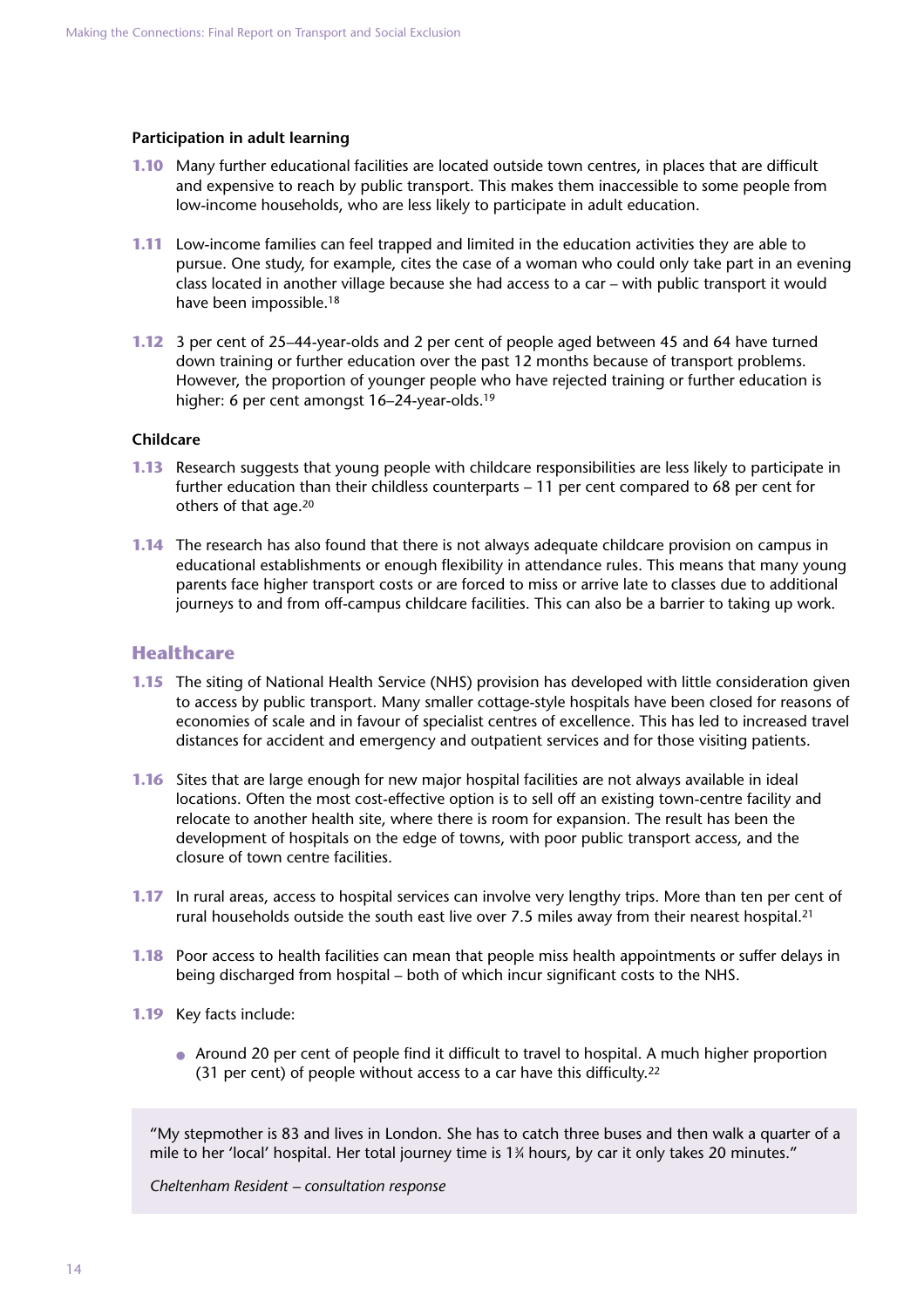- 3 per cent of people (or over 1.4 million) have missed, turned down or not sought medical help because of transport problems experienced in the past year. This rises to 7 per cent of people without access to a car.<sup>23</sup> A survey in one market town found that half of those without a car never go to the dentist, compared with 15 per cent of those with a car.24
- More than half of older people travelling to hospitals and dentists in London experience some difficulties in getting there, as do a third of those attending GPs or health centres.<sup>25</sup>

#### **Case Study 4: Fiona, aged 45–54, long-term sick, low-income family (Bulwell, Nottingham)**

Fiona has problems walking and now spends most of her time in a wheelchair. She visits the doctor at least once a week and the medical centre every week. She is driven by her husband to all appointments and has to rely on him, as she is not able to get out of the house alone. She cannot use public transport as she feels it is not wheelchair friendly. "You can't get wheelchairs on the buses ... if there's no one available to take me by car I can't go anywhere because the buses aren't wheelchair friendly." She would like to use Dial-a-Ride more but "they can't take you to doctors or hospital appointments and they are always so busy because disabled people can't get on the normal buses".

- 23 per cent of people who use mental health services say that financial problems have restricted their ability to access these services; the majority of these responses related to transport problems.26
- Research commissioned by the SEU indicates the extent to which poor transport contributes to missed health appointments. Although not based on a statistically representative sample, interviews with 230 low-income people in six case study areas showed that about one-third said they had at some time missed a health appointment because of transport difficulties.27

#### **Access to other activities**

#### **Food shops**

- **1.20** People without cars are far more likely to find it difficult to access reasonably priced food shops and supermarkets. 16 per cent of people without cars find getting to supermarkets difficult compared with 6 per cent of the population as a whole.<sup>28</sup>
- **1.21** Poor access to food shops reflects the growth of out-of-town shopping centres and supermarkets at the expense of smaller, more local shops:
	- The number of small shops fell by 40 per cent between 1986 and 1997 (with the probability that reduced local competition has resulted in higher prices being charged by surviving shops). Although the number of superstores more than doubled over the same period and the number of out-of-town shopping centres increased four-fold, these are often not accessible to people on low incomes 29
	- From the mid 1970s to the late 1980s, total distances travelled for food shopping increased by 60 per cent.30
- **1.22** Where access to supermarkets is restricted, socially disadvantaged groups are forced to buy their food from more expensive local shops. Figure 1.3 shows how much more expensive it is to buy food from a local shop than a supermarket.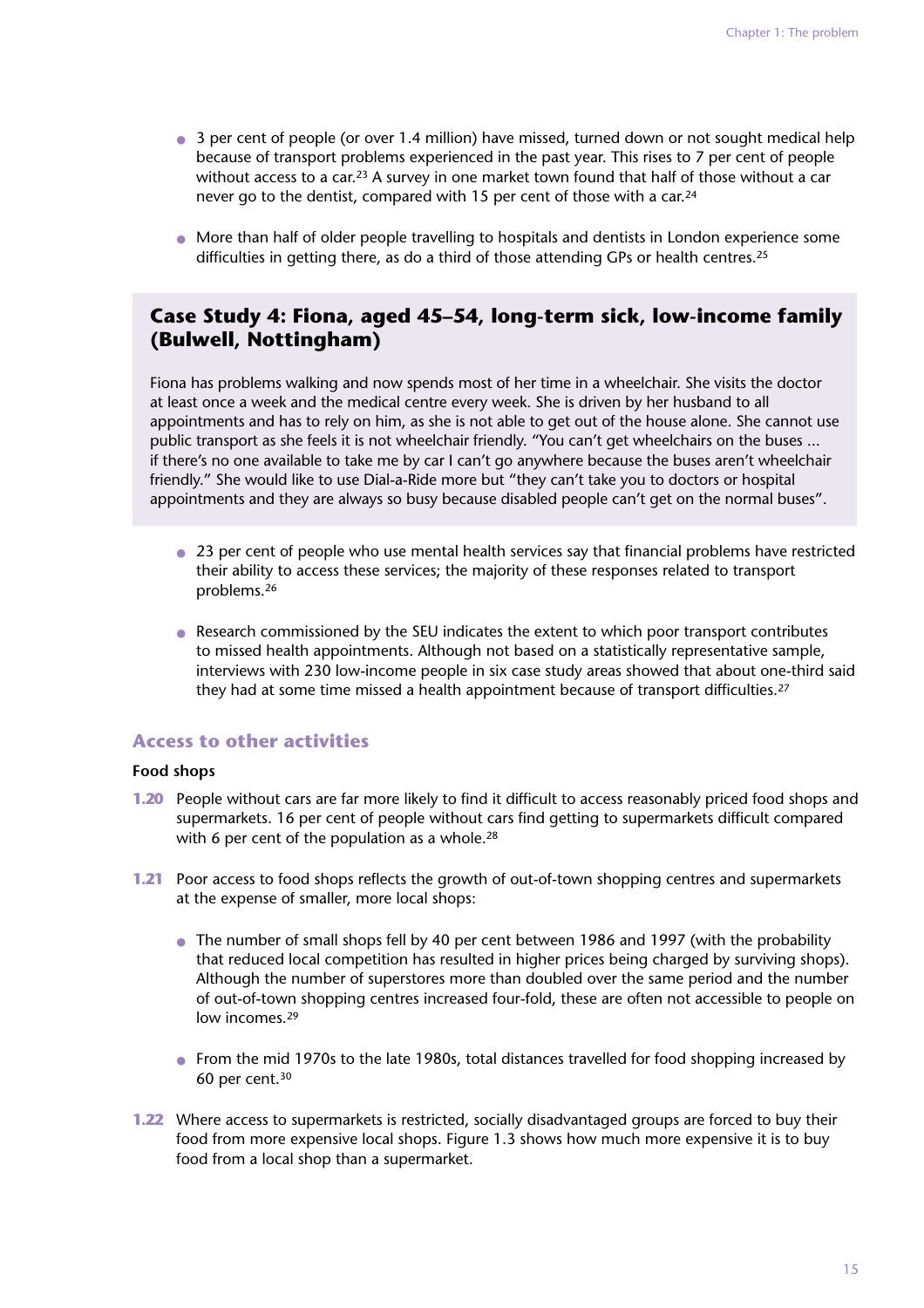#### **Figure 1.3: Variations in food prices: cheapest options obtainable in local shops and nearest supermarket, in 11 of the most deprived areas of the country**



Source: Consumers' Association *The Food Divide: eating on a low income* (1997)

**1.23** The only alternatives to paying higher prices for many people without access to a car are either to undertake complex and often inconvenient public transport journeys, or to rely on expensive taxis.

"The nearest supermarket I can afford to shop at is nearly 17 miles away and I have to use the bus which is limited. You either have to go first thing in the morning and then spend two hours there or you go at lunchtime and have half an hour to do your shopping."

*Lone parent, Countryside Agency research*<sup>31</sup>

**1.24** This lack of choice in the food that is within reach of people from disadvantaged communities can result in poor dietary habits and, consequently, poor health. A large body of evidence suggests that a poor diet is associated with an increased risk of developing coronary heart disease, type 2 diabetes, obesity or cancer.32

#### **Participation in social, cultural, religious, and sporting activities**

- **1.25** Participation in social, cultural and leisure activities is very important to people's quality of life and can play a major part in meeting policy goals like improving health, reducing crime and building cohesive communities.33
- **1.26** People without cars are around twice as likely as those with cars to identify transport as a barrier to participation in a range of social and cultural activities: 34
	- 18 per cent of people without cars say that they have difficulty seeing their friends and family, compared with 8 per cent of those with access to a car.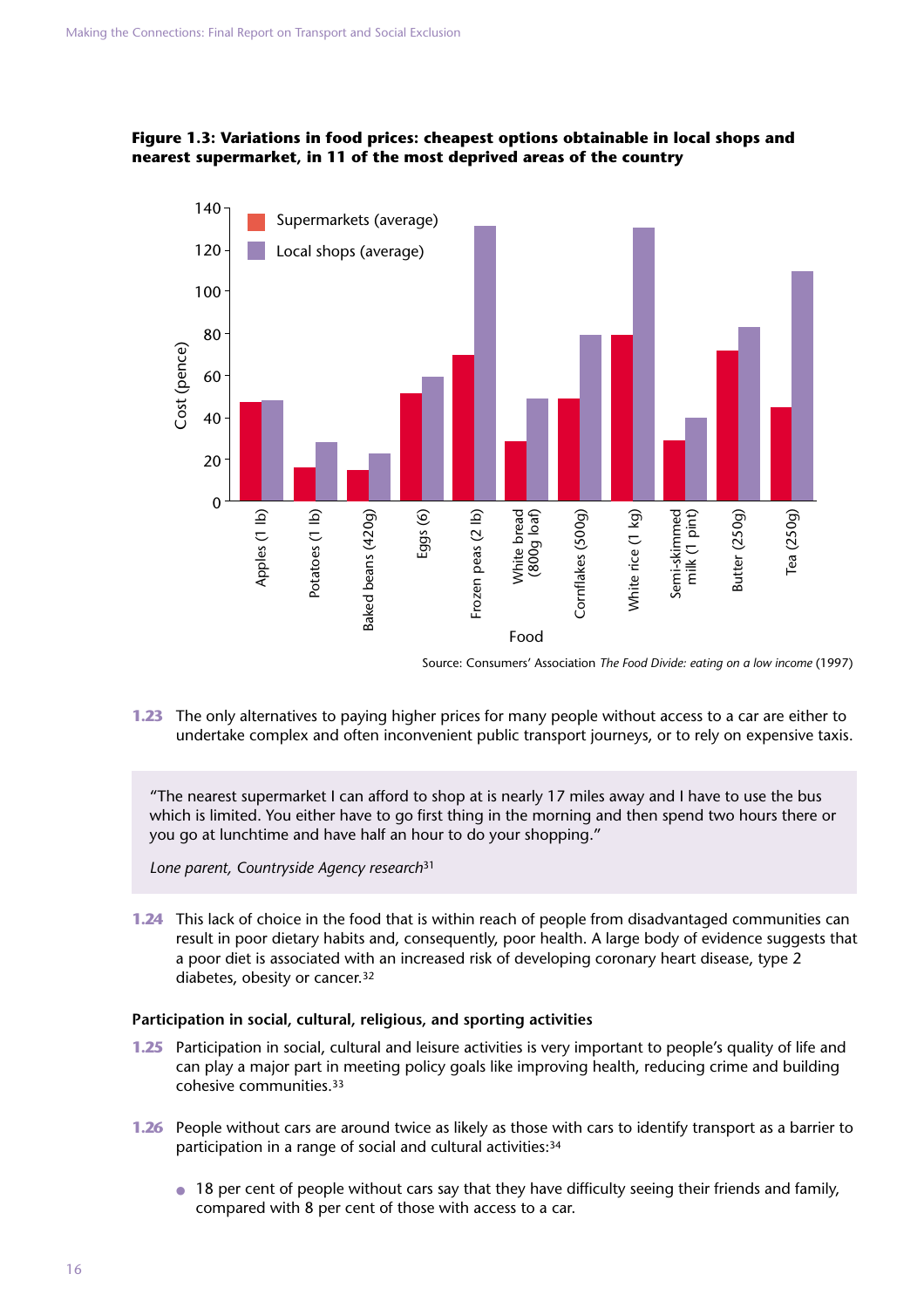- 9 per cent of people without cars have difficulty accessing leisure facilities compared with 4 per cent for people with car access.
- 7 per cent of people without cars say they have difficulty accessing libraries compared with 3 per cent on average.
- **1.27** Transport is a particular barrier to older people's participation in activities such as leisure, day centres, caring, and volunteering. Research has shown the importance to older people of simply getting out of the house.35
	- A Help the Aged survey showed that 10 per cent of older people have some difficulty seeing family and friends because of transport.36

"I would like to go swimming, which would help my arthritis, but I can't get there without transport." *Cornwall Health Action Zone – consultation response*

- **1.28** Transport can also be a barrier to participation in social activities for young people:
	- 33 per cent of people think that better public transport would improve their social lives. This rises to 39 per cent of young people aged 16–24 years old.37
	- There is evidence too that children from deprived households or who are in care are missing out on day trips because of a lack of suitable transport. Such trips are particularly important because of the limited holiday opportunities available to low-income families.<sup>38</sup>
	- 10 per cent of disabled young people say transport is the main barrier to participating in sporting events.<sup>39</sup>
	- Few rural settlements (under 300 residents) contain youth groups or clubs and 49 per cent of all parishes have no youth activities.40
- **1.29** Seeing friends and family matters in itself, but it also has other spin-off benefits:
	- Evaluation of labour market initiatives shows that people who move into work often find out about their job through a friend or relative. More than 30 per cent of lone parents surveyed in a New Deal evaluation said they heard about their job from friends or relatives, compared to 10 per cent who had heard about the job from the Jobcentre.<sup>41</sup>
	- The evidence suggests that low-income mothers use friends and family as a source of lifts to shops and hospitals.42
	- $\bullet$  People with poor social networks have poorer health outcomes.<sup>43</sup>

### Pedestrian accidents, pollution and the impact of traffic on communities

**1.30** The worst impacts of road traffic – namely pedestrian accidents, air and noise pollution and busy roads cutting through communities – disproportionately affect deprived areas and people facing social exclusion. This has damaging effects on individuals' quality of life and can also restrict access to local services by reducing the extent to which people walk and cycle.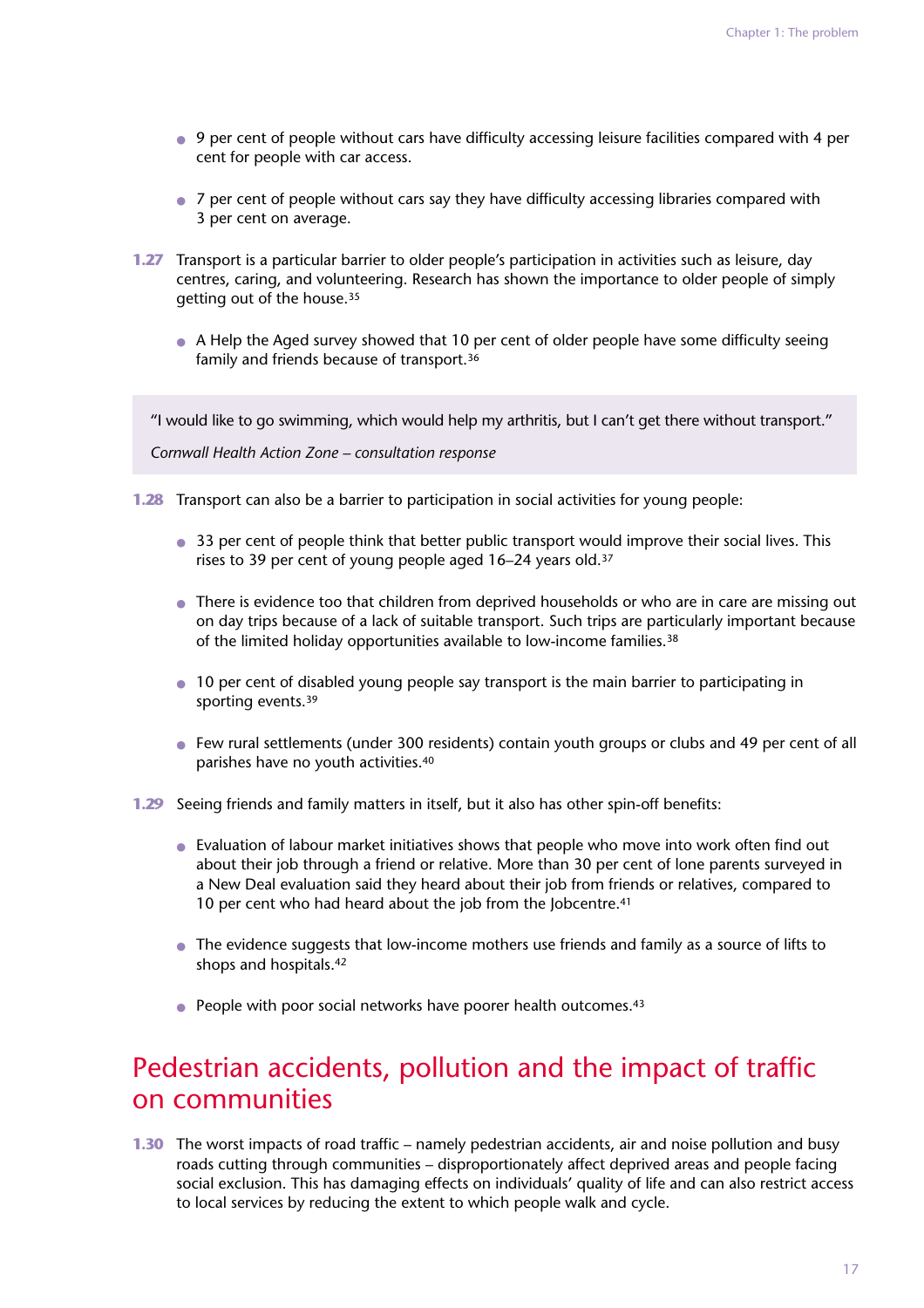#### **Pedestrian accidents**

- **1.31** There is a clear link between pedestrian accident rates and social class. The evidence is particularly marked for children.
	- Children from social class V are five times more likely to die in a road accident than those from social class I. Social deprivation is also a key determinant of child road injuries.<sup>44</sup>
	- Although the accident rate for children has declined in recent years, it has done so more slowly for those in the lowest socio-economic group.45
	- Small-scale studies have suggested that there is a disproportionately high rate of pedestrian accidents amongst minority ethnic children, over and above the effect of social class.<sup>46</sup>
- **1.32** There is also a clear link between area deprivation and accident rates for pedestrians, which is again much stronger for children. Of the 25 local highway authorities with the worst child pedestrian casualty rates, 23 are in the Neighbourhood Renewal Unit's list of the 88 most deprived authorities. Recent analysis of government data on accidents for 1999 and 200047 shows that:
	- The most deprived local authority districts have about five times as many child accidents per head as the least deprived: around 2.5 accidents per 1,000 children compared to 0.5 (see Figure 1.4).
	- More than 25 per cent of child pedestrian injuries happened in the most deprived 10 per cent of wards.

#### **Figure 1.4: Child pedestrian accident rates in local authority districts, by index of multiple deprivation**



Source: Centre for Transport Studies, Imperial College 2002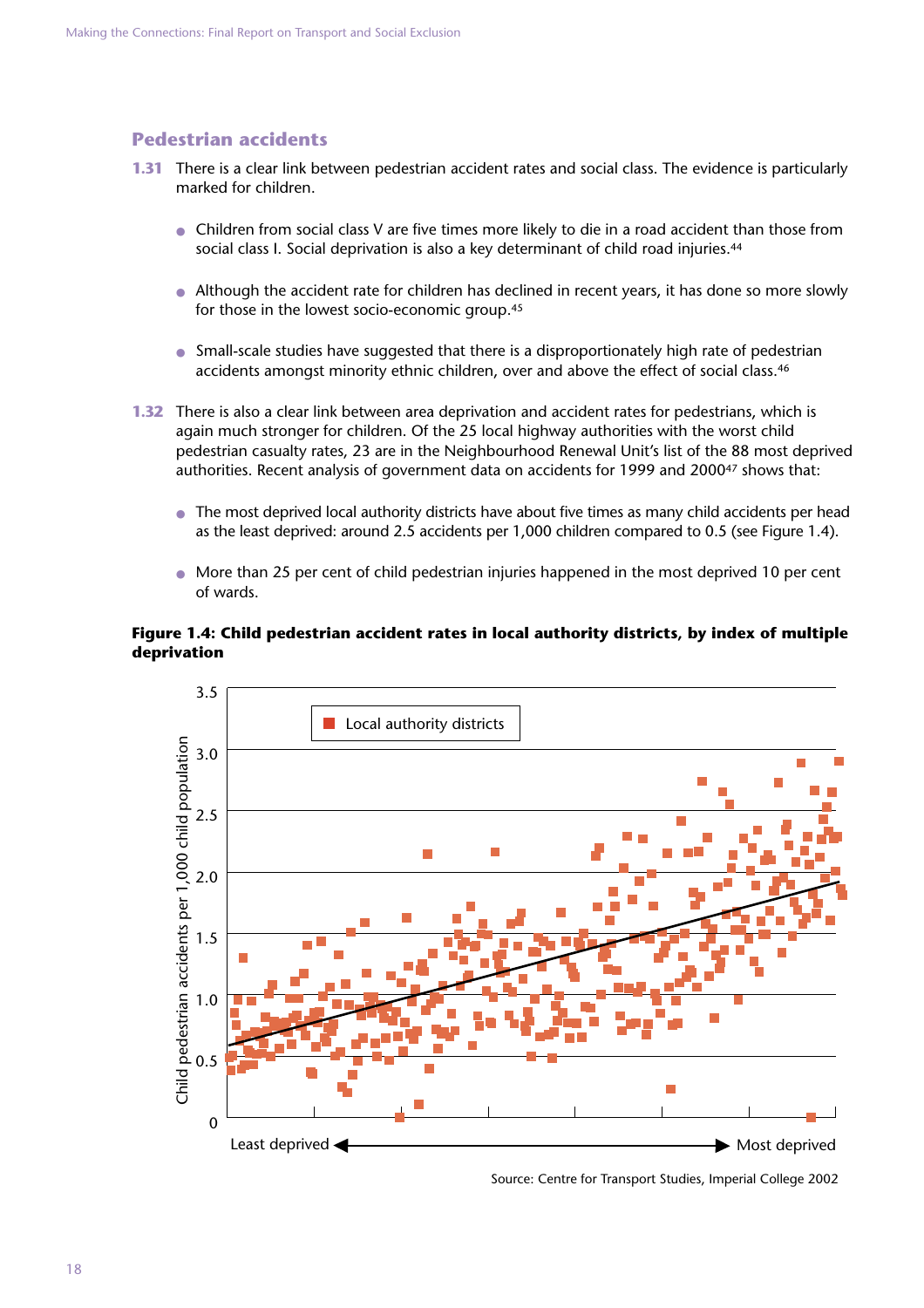- **1.33** The explanation for the variation in accident rates appears to come from a combination of both more dangerous environments and greater exposure to that danger.
	- Children from low-income backgrounds are more likely to live near main roads, more likely to play by or in roads (because they do not have safe alternative places to play) and to walk rather than travel by car.48
	- Children from families in the lowest income quartile cross 50 per cent more roads than those in the highest quartile.49
	- Lack of access to a car doubles the risk of injury for children, and lack of a play area at home increases it by five times.<sup>50</sup>
- **1.34** In contrast with its relatively good record on road safety overall, Britain has a poor record compared to the rest of Europe for child pedestrian deaths; one study estimates that half of the difference could be explained by British children's greater exposure to busy roads.51

#### **Pollution**

#### **Air pollution**

- **1.35** Road traffic emissions make a significant contribution to levels of air pollution, particularly in towns and cities. Pollution from traffic fumes can exacerbate the symptoms of some people who may already suffer from breathing difficulties or respiratory diseases such as asthma:
	- The short-term effects of air pollution may bring forward the deaths of between 12,000 and 24,000 vulnerable people.<sup>52</sup>
	- There is a growing body of evidence suggesting a link between road traffic and health, and families themselves perceive a strong link between traffic volume and asthma.<sup>53</sup>
- **1.36** Some people are more exposed to air pollution than others, for example:
	- The Acheson Report (1998) concluded that deprived communities suffer the worst traffic pollution.54 This is backed up by at least two studies which have mapped social deprivation against air quality: research for the Department for Environment Food and Rural Affairs has provided "tentative evidence" for a positive correlation;<sup>55</sup> Friends of the Earth also found a positive correlation between levels of deprivation and traffic in a study of Bradford.56
	- Pollutants pose particular risks to vulnerable groups such as pregnant women, older people, children and those suffering from respiratory and coronary illnesses.

#### **Noise pollution**

**1.37** Traffic noise has a major impact on quality of life. Complaints about traffic noise rose by 64 per cent between 1982 and 1993/94.57 It is likely that socially deprived areas suffer more noise pollution than better-off areas, as they are more likely to be situated near busy roads. Although evidence for the health effects of noise is inconclusive, the adverse effects include stress and sleep deprivation.

"Houses in close proximity to traffic noise, danger, pollution and severance are ... more likely to be occupied by lower-income groups ... A traffic study carried out on one radial corridor [in Northamptonshire] identified high noise and air pollution in an area traditionally associated with lower income groups."

*Northamptonshire County Council – consultation response*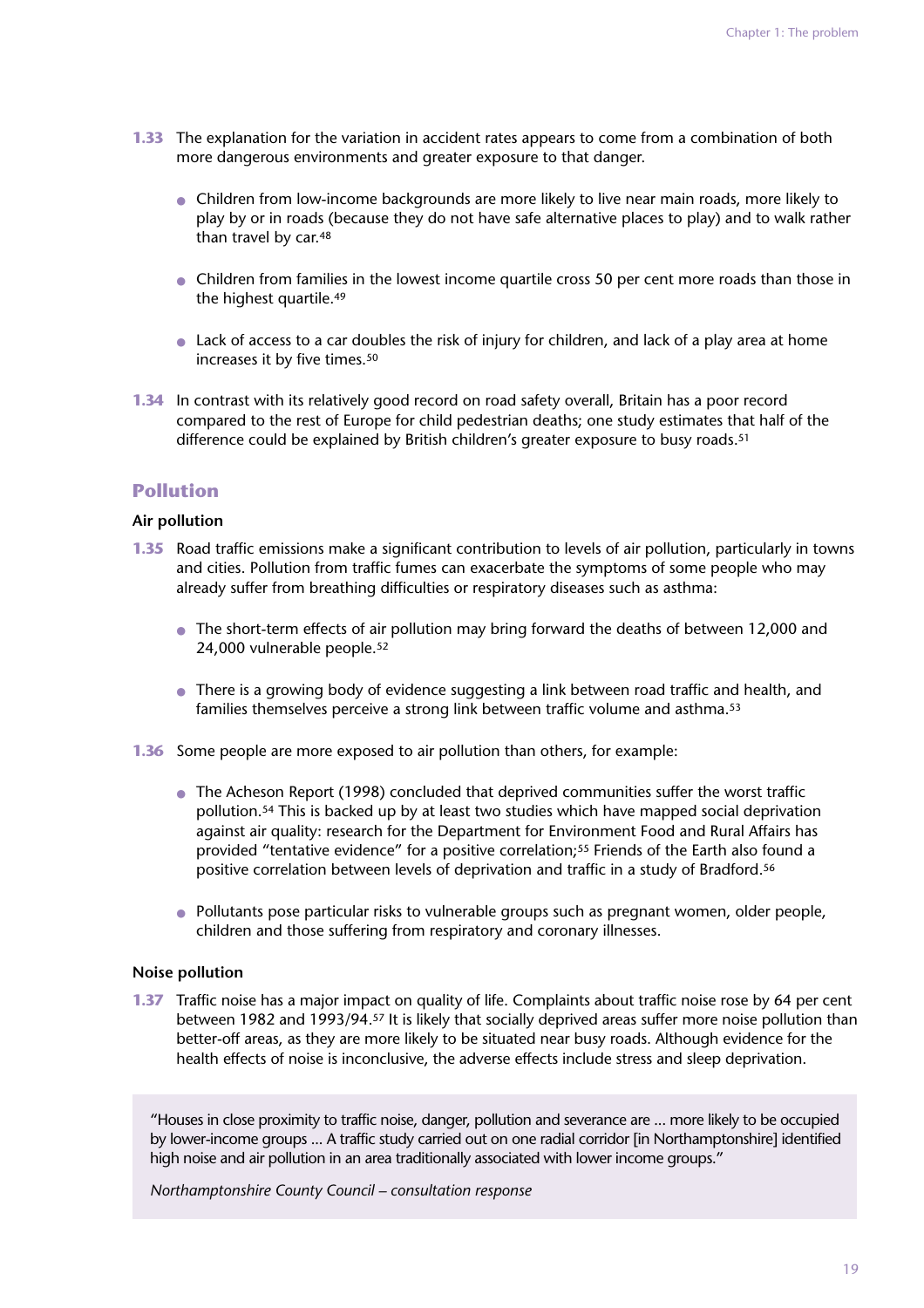#### **The impact of traffic on communities**

- **1.38** Busy roads can divide and damage local communities and restrict walking especially amongst children and elderly people. Heavy traffic can cut people off from facilities because of fear of accidents. Some older people and disabled people can feel particularly intimidated by traffic.
- **1.39** Studies have suggested a clear relationship between traffic volume and quality of life, including the amount of social interaction with neighbours. 75 per cent of parents say that they let their children play outside less than they used to; and 43 per cent are concerned about busy roads.58

"The building of the M32 into Bristol severed one traditional neighbourhood (Easton) into two parts. The poor air quality will at best be unhelpful to the already low health status of children and older or vulnerable people in these neighbourhoods, and perhaps actively damaging."

*Action with Communities in Rural England – consultation response*

### Why does it matter?

- **1.40** Poor transport or access to services and activities impacts on social exclusion and this has costs for individuals, communities, businesses and the state:
	- **Individuals:** can be cut off from jobs, education and training and other key activities affecting quality of life. In extreme circumstances, people may be left isolated or even housebound.
	- **Communities:** poor walking environments and transport links can leave areas isolated and damage community cohesion. High levels of traffic and poor accessibility can reduce investment in towns and cities as well as making the local environment less pleasant.
	- **Businesses:** may suffer from lost customers and difficulty hiring employees.
	- **State:** important government objectives relating to welfare to work, educational attainment and participation, health inequalities and uptake of key social and cultural services by target groups may be undermined. Poor transport as a barrier to work may contribute to higher benefit payments, and reduced tax contributions. Resources are wasted through missed health appointments, delays in patient discharge from hospital, and course drop-outs in education. The impact of transport through pollution and pedestrian deaths has significant immediate and long-term costs.
- **1.41** This chapter has shown that problems with transport and the accessibility of services can cause or exacerbate social exclusion by restricting participation in key activities and that the negative effects of traffic disproportionately affect poorer communities. The next chapter discusses the types of transport used by people experiencing social exclusion, the barriers they face in accessing services and activities, and how different types of people and areas are affected.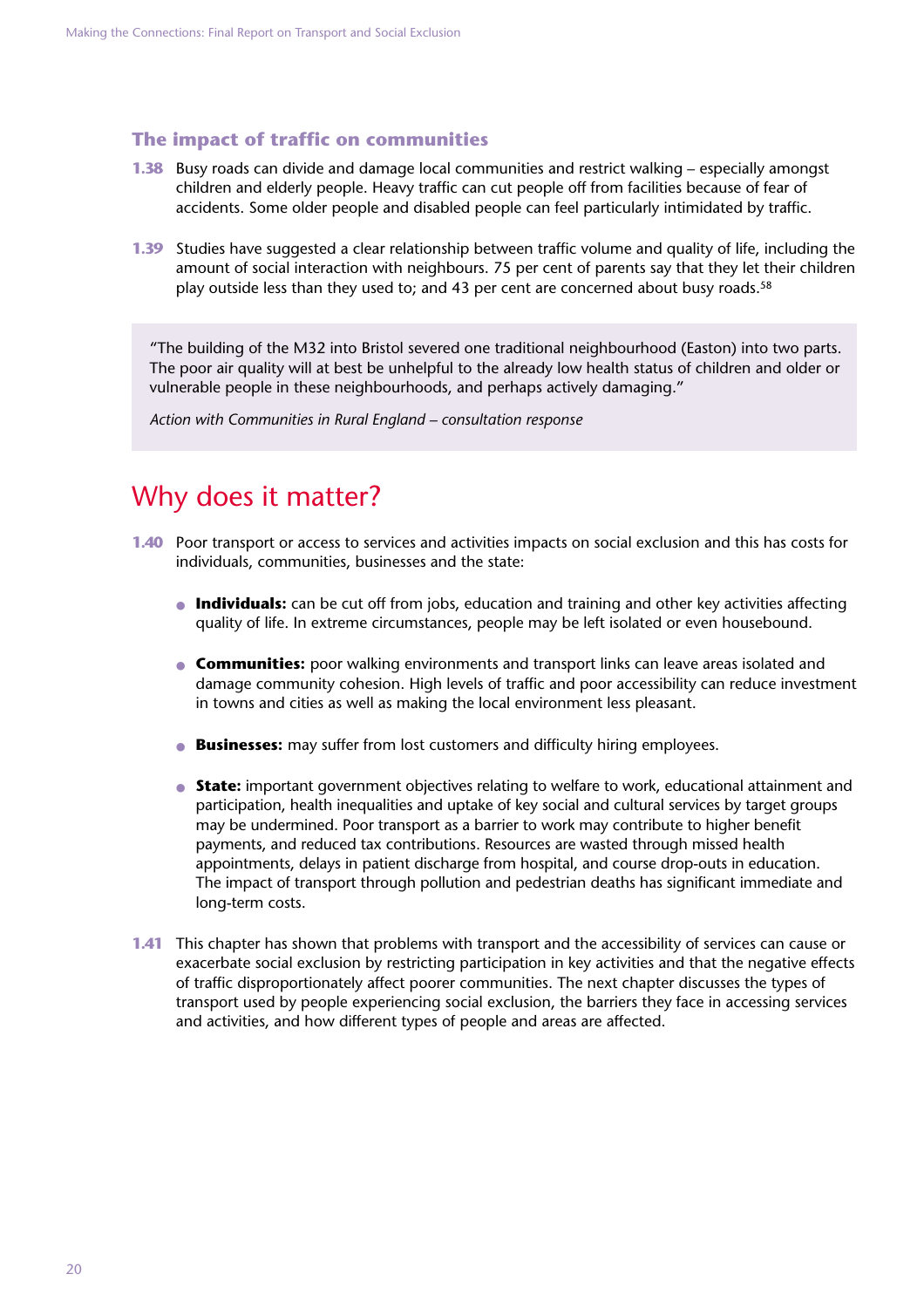## CHAPTER 2 WHY DOES IT HAPPEN?

#### **Summary**

Over the last 50 years the need to travel has become greater and more complex as society became organised around the car and average distances to work, learning, hospitals and shops increased. Car ownership allowed the majority of people to keep pace with these changes, but this chapter shows how and why people without access to cars have not kept up.

Nearly one in three households do not have access to a car, for reasons that include cost, age and disability, as well as choice. 63 per cent of the lowest income households do not have a car. They rely instead on walking, buses, taxis, and lifts from families and friends. People on low incomes without cars make far fewer and shorter journeys.

People experiencing, or at risk of, social exclusion face five types of barrier to getting to key services:

- the availability and physical accessibility of transport;
- safety and security while travelling;
- the cost of transport;
- poor information and individuals' limited travel horizons; and
- the location of services.

Those living in rural areas without a car face particularly acute problems. Distances to key services are often greater and public transport is often infrequent or inadequate. In urban areas, despite a dense public transport network, buses tend to be focused on radial routes entering town centres rather than peripheral locations, and early morning, evening and weekend journeys are poorly served. Some groups in the population face particular problems in their travel, including children and young people, older people and disabled people.

- **2.1** Over the last 50 years, the need to travel has become greater and more complex as society became increasingly organised around the car. Average distances to work, learning, hospitals and shops have increased sharply. The average length of a journey has increased by 42 per cent since the early 1970s while the average number of journeys per person has risen by just 8 per cent.<sup>59</sup> Work and shopping are less focused around a nine-to-five schedule; early morning, evening and weekend journeys are more important than ever before, and female participation in work has created more complex journeys involving childcare, school, work and shopping.
- **2.2** While the majority of people have successfully adapted to the rising need to travel through greater car use, for those without a car the ability to travel has failed to keep pace in a number of respects.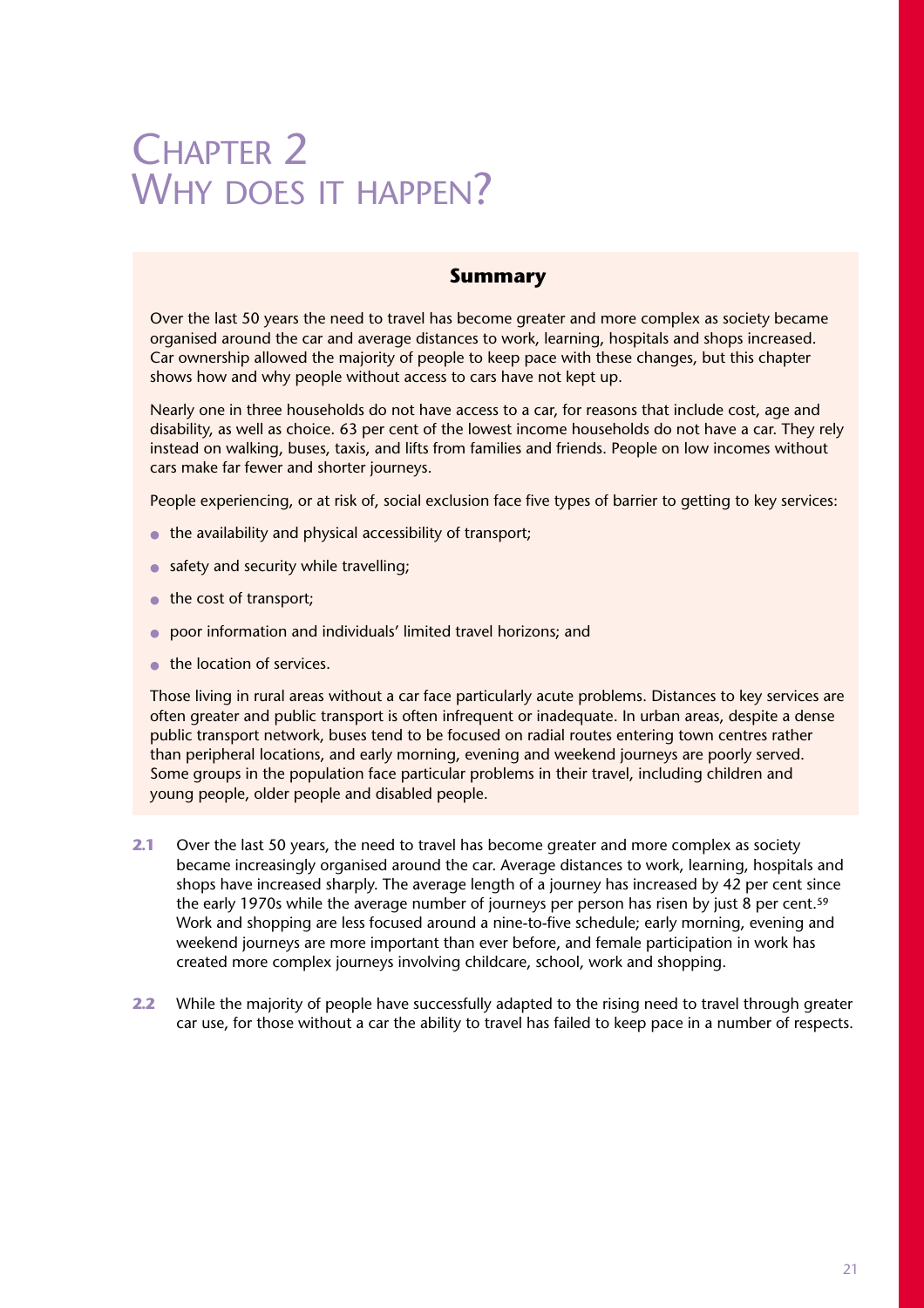### What modes of transport are used by people experiencing social exclusion?

#### **They lack access to cars**

- **2.3** Nearly one in three households do not have access to a car. This figure varies by income, gender and age.
	- Among the 20 per cent of households with the lowest incomes, 63 per cent do not have access to a car (see Figure 2.1).



#### **Figure 2.1: Households without a car by income, 1998/2000**

#### **They rely on walking, buses, taxis, and lifts from family and friends**

- **2.4** Because low-income households are less likely to have cars, they rely more heavily on other modes of transport, in particular buses, walking, taxis, and lifts from family or friends.
- **2.5** Walking is the most frequently used mode of transport for people on low incomes:
	- For households in the lowest income quintile who do not have a car, 58 per cent of their trips are on foot – compared to 30 per cent for low-income households with cars and just 17 per cent for high-income households with cars.62

 $\bullet$  Women are less likely to have a driving licence or to have access to a car  $-$  25 per cent live in a household without a car compared with 17 per cent of men. Older people and young people are also much more dependent on public transport.<sup>60</sup> Three-quarters of women over the age of 80 live in households without a car.61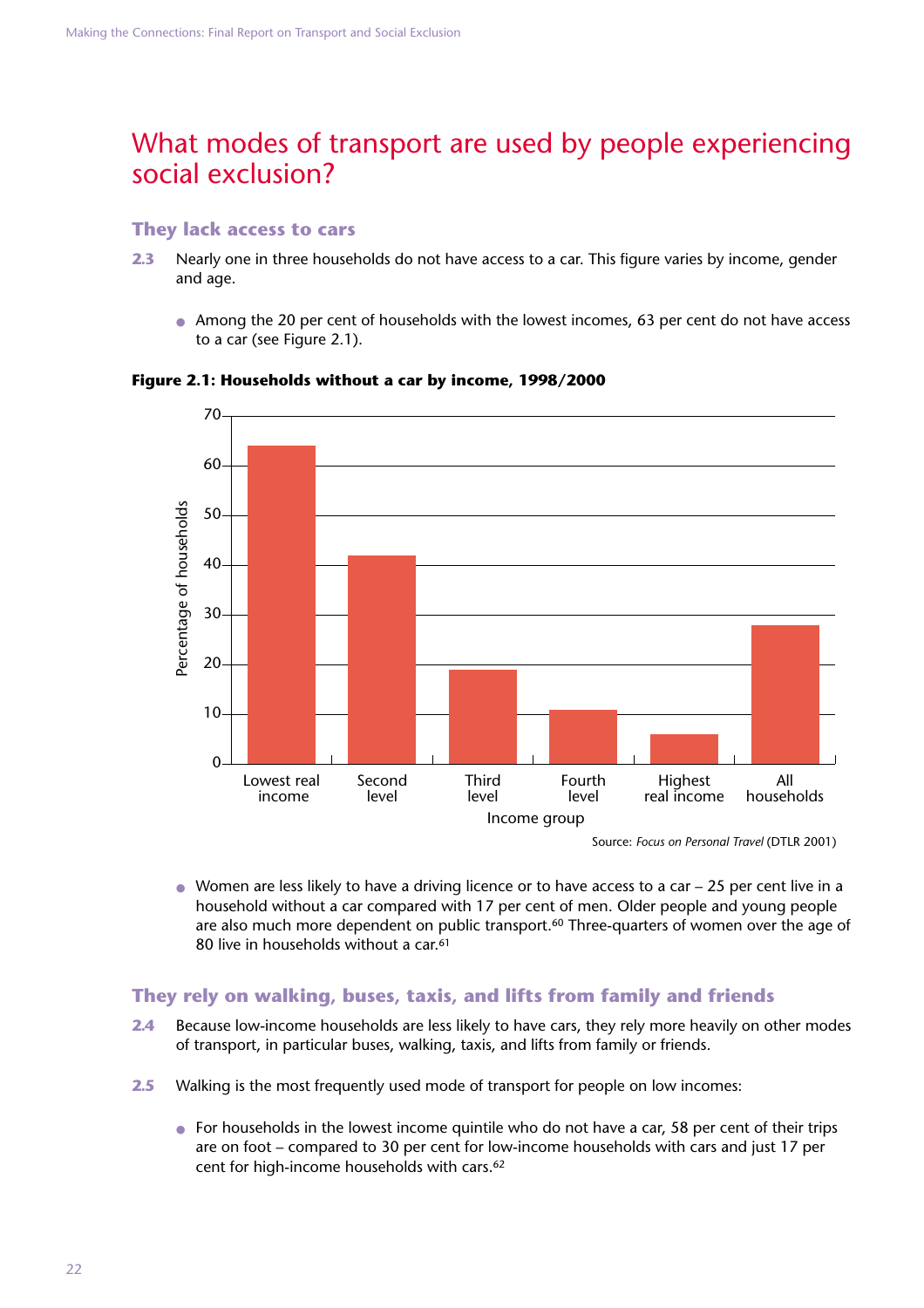- **2.6** The most important mode of public transport for people on low incomes is the bus:
	- More than nine out of ten public transport journeys are by bus for those in the lowest income quintile, compared with fewer than 30 per cent of such journeys for those in the highest income group (Figure 2.2).
	- Low-income households without cars use the bus for 20 per cent of their trips, compared to between 2 and 4 per cent for households with cars.<sup>63</sup>

100 80 Trips per person per year Trips per person per year 60 40 20 0 Lowest real Second Third Fourth Highest real income quintile quintile quintile income Local bus All rail Taxi/minicab Cher public transport Source: National Travel Survey (1998/2000)

**Figure 2.2: Public transport trips per person per year by household income**

- **2.7** Reflecting their lower access to cars, women are more likely to rely on walking and public transport in travelling to local services.<sup>64</sup>
- **2.8** Taxis (including private hire vehicles or minicabs) make up a rising and disproportionate number of journeys.<sup>65</sup> Despite the cost of taxi fares, people in the lowest income group make a third more taxi trips than the average and more than any other income group. The use of taxis has more than doubled amongst this group since 1985.66
- **2.9** Rail is used by a relatively small proportion of people on low incomes.<sup>67</sup> In general, people who live in areas with high levels of deprivation make fewer rail trips and travel shorter distances than those in areas of low deprivation. However, rail services, especially in rural areas, can be essential to access local towns and services.
- **2.10** An important further means of transport for people from low-income households is lifts from friends or relatives, which account for 13 per cent of trips by people without a car in the lowest income quintile.<sup>68</sup> This is also the most common means of transport for disabled people.<sup>69</sup>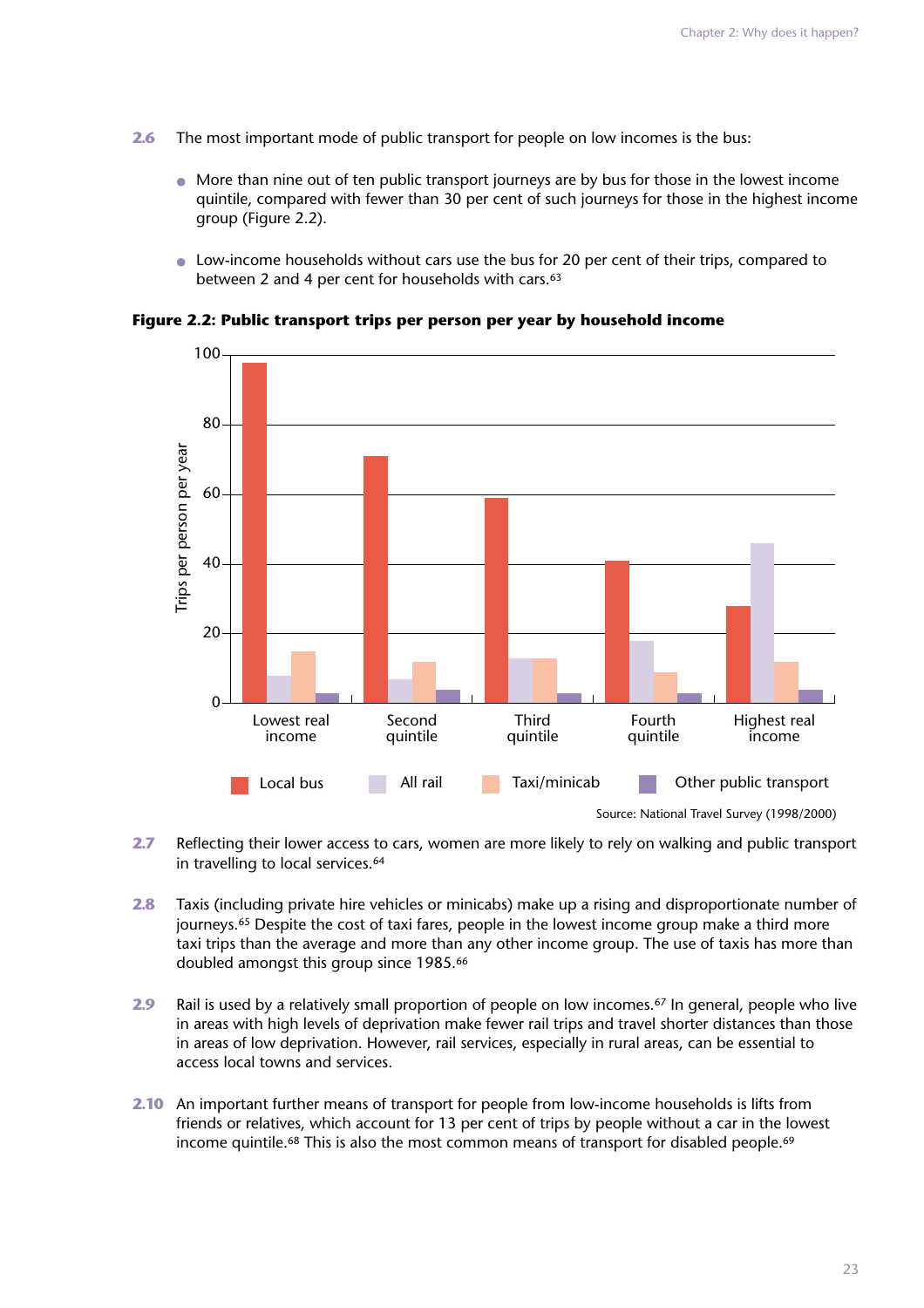#### **They make fewer and shorter trips**

- **2.11** People on low incomes travel less than better-off households. Low-income people without cars make, on average, only 706 trips per year, compared to 948 by low-income car owners and 1,618 by high-income car owners.<sup>70</sup> Research estimates that disabled people travel a third less than the general population.71
- **2.12** The following graph (Figure 2.3) shows that people with cars travel further for commuting, shopping and visiting friends.



#### **Figure 2.3: Average journey length by purpose and car ownership (all income groups)**

Source: *Transport Statistics Great Britain: 2001 Edition*

### What stops people accessing key activities?

- **2.13** People on low incomes face five types of barrier to travel. These relate to:
	- The **availability of transport and its physical accessibility:** transport may not go where people want it to, or when, or it may be physically difficult to use.
	- The **safety or security of transport:** crime and the fear of crime can deter walking, cycling and the use of public transport.
	- **Cost:** people cannot afford the cost of motoring, buses, rail or taxis.
	- **Limited travel horizons:** people may be reluctant to make journeys that require longer distances, journey times, or interchange.
	- The **location of services:** some facilities are located in inaccessible places or are open at inconvenient hours.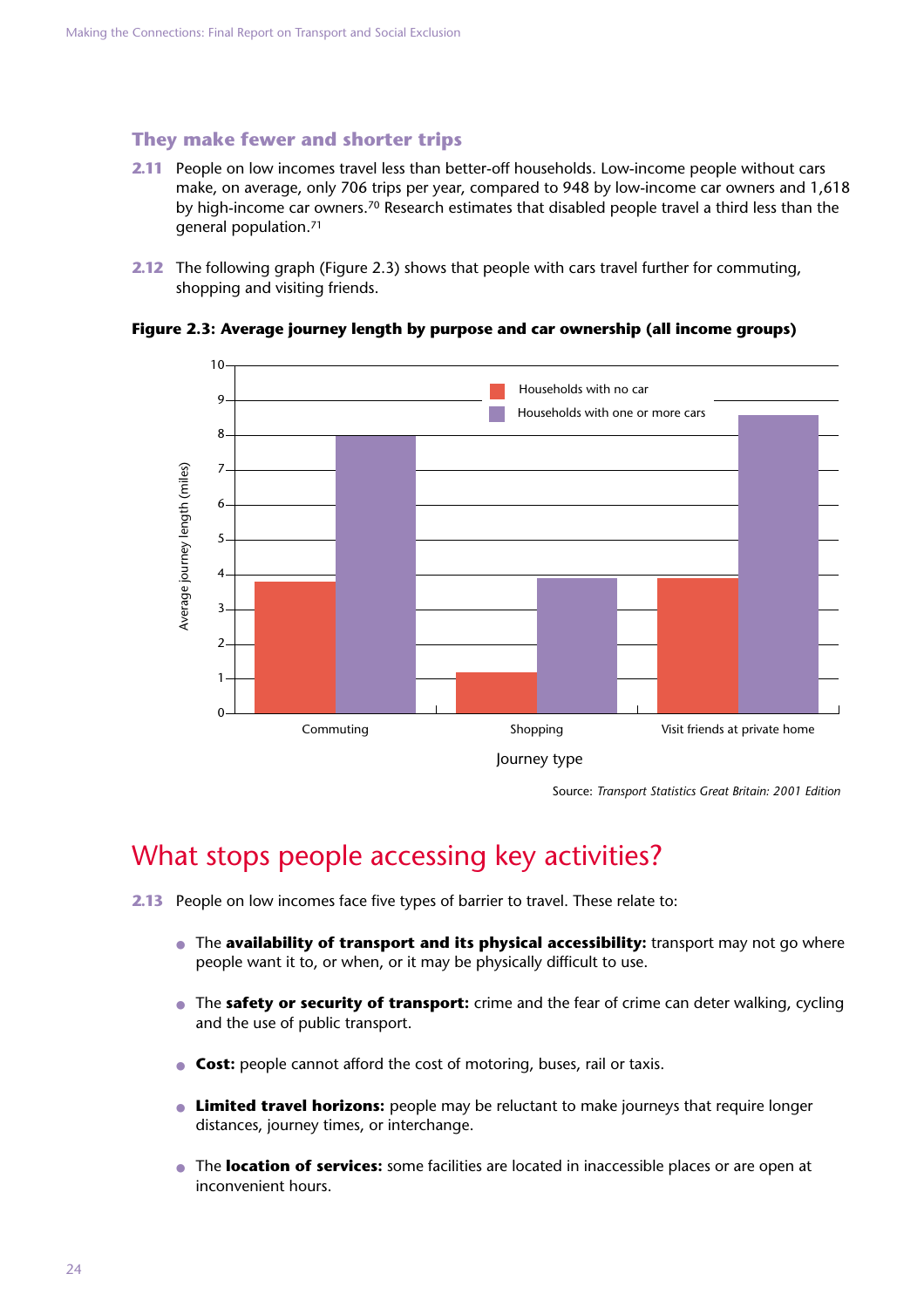#### **Availability and physical accessibility of transport**

#### **Public transport frequency, reliability, and network coverage**

- **2.14** Some rural areas have very limited access to bus services. Over half of the people in rural areas live more than 13 minutes' walk away from an hourly daytime bus service.72 29 per cent of rural settlements have no bus service at all.
- **2.15** Although many people may be able to walk to a bus stop, bus routes do not always go where people need them to. Bus networks are dominated by radial routes, entering city centres often during peak hours, whereas new sites of employment, such as call centres or supermarkets, and key public services such as further education colleges, are often located on the edge of towns. Accessing these places can mean a long circuitous journey involving two or more changes.
- **2.16** Bus services can often be few and far between in some urban areas, for example peripheral estates, particularly during the evenings or early mornings. This problem has been exacerbated by significant contraction in network coverage in some areas. For example, the following map shows network contraction since 1987 in late evening bus services on Merseyside – the red lines indicate the services that have been withdrawn during this period.

#### **Figure 2.4: Current late evening commercial bus services network in Merseyside, compared to 1987 network**



**2.17** Bus routes have not always kept pace with the location of new developments. In addition, access to venues for informal learning, such as libraries and museums, can be reduced by timetables which are structured around office hours.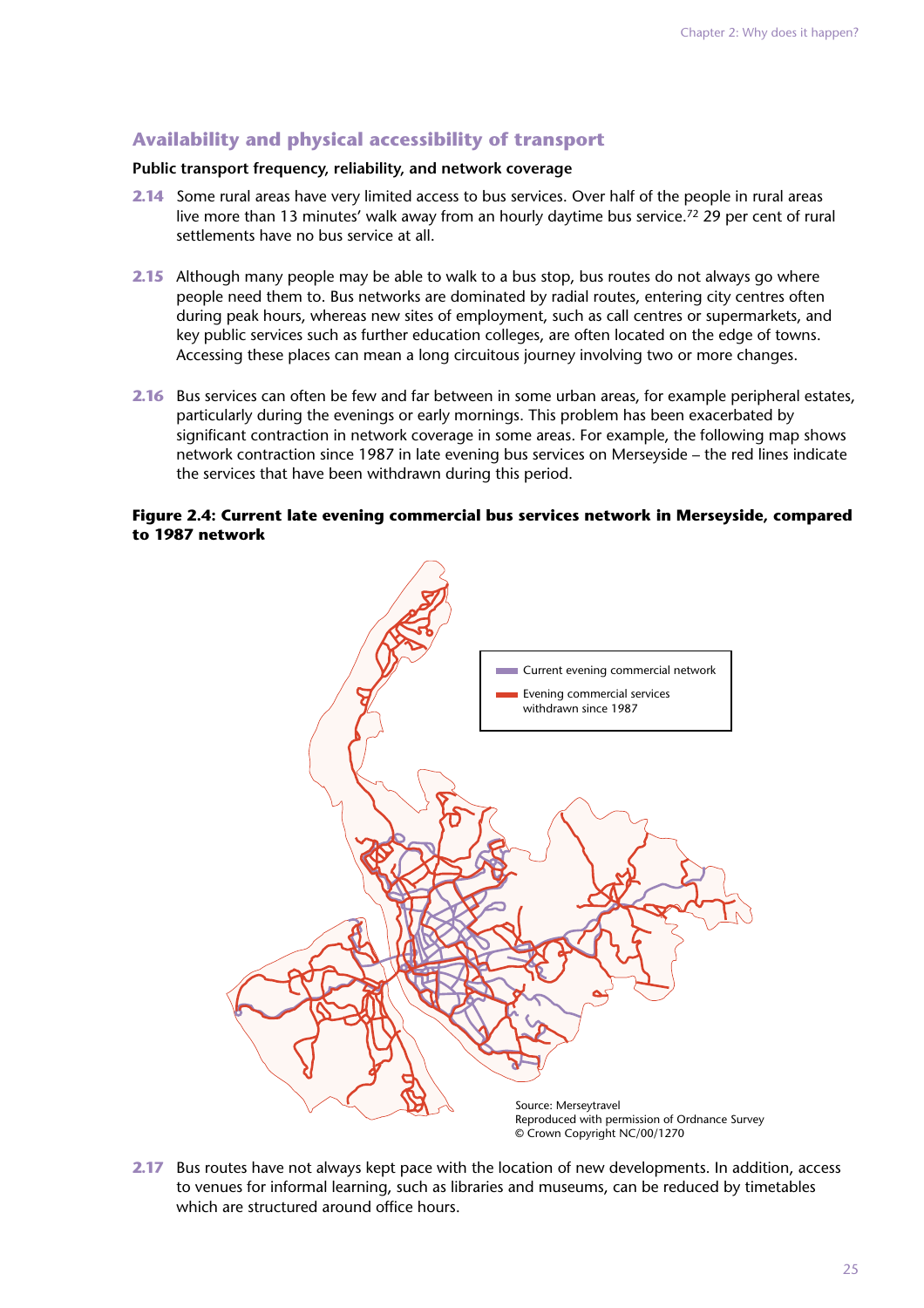- **2.18** The frequency and reliability of public transport is particularly important for women, who are more likely to combine journeys to work, school, childcare and shopping.
- **2.19** More trips are made by bus when services are more frequent, suggesting that increasing the supply of services could result in greater demand. Figure 2.5 shows that this is true even after taking into account the distance people have to walk to the bus stop.



#### **Figure 2.5: Bus use by availability of bus services, 1998–2000**

**<sup>2.20</sup>** Despite the importance of the bus as a mode of transport for those on low incomes, people are less satisfied with buses than with most other services – as Figure 2.6 shows. Responses to the Social Exclusion Unit (SEU) consultation exercise suggest that the attitude of some bus drivers towards customers is likely to be one reason for this lack of satisfaction.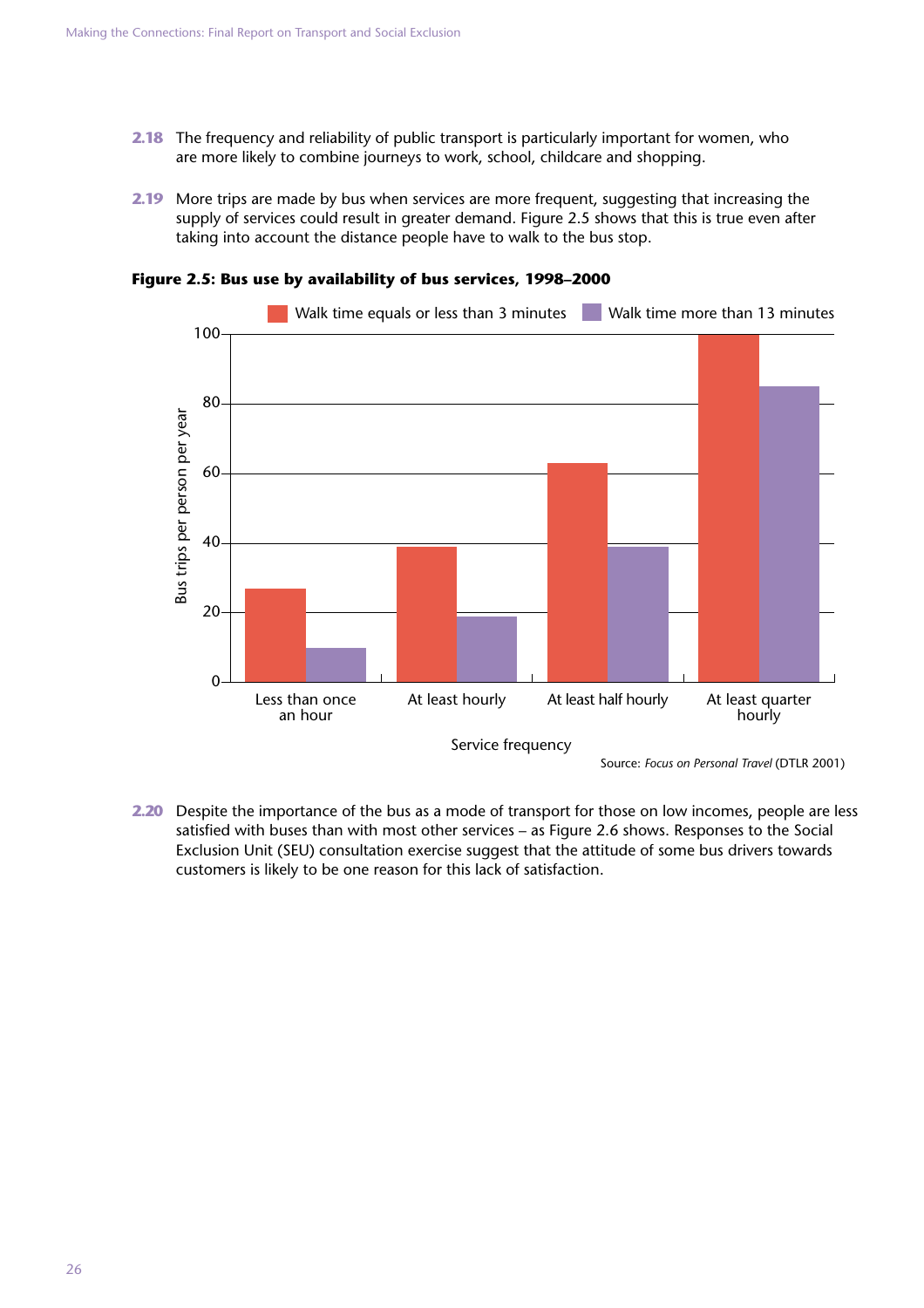

**Figure 2.6: Deprived areas: satisfaction and importance of services**

Source: Duffy B, *Satisfaction and expectations: attitudes to public services in deprived areas* (CASE paper 45, 2000). Data from MORI/People's panel

#### **Physical access**

**2.21** 14 per cent of adults have a physical disability or long-standing health problem that makes it difficult for them to go out on foot or use public transport.<sup>73</sup> This is more prevalent with age, see Figure 2.7.

**Figure 2.7: People with mobility difficulties by age, 1998–2000**



Source: *Focus on Personal Travel* (DTLR 2001)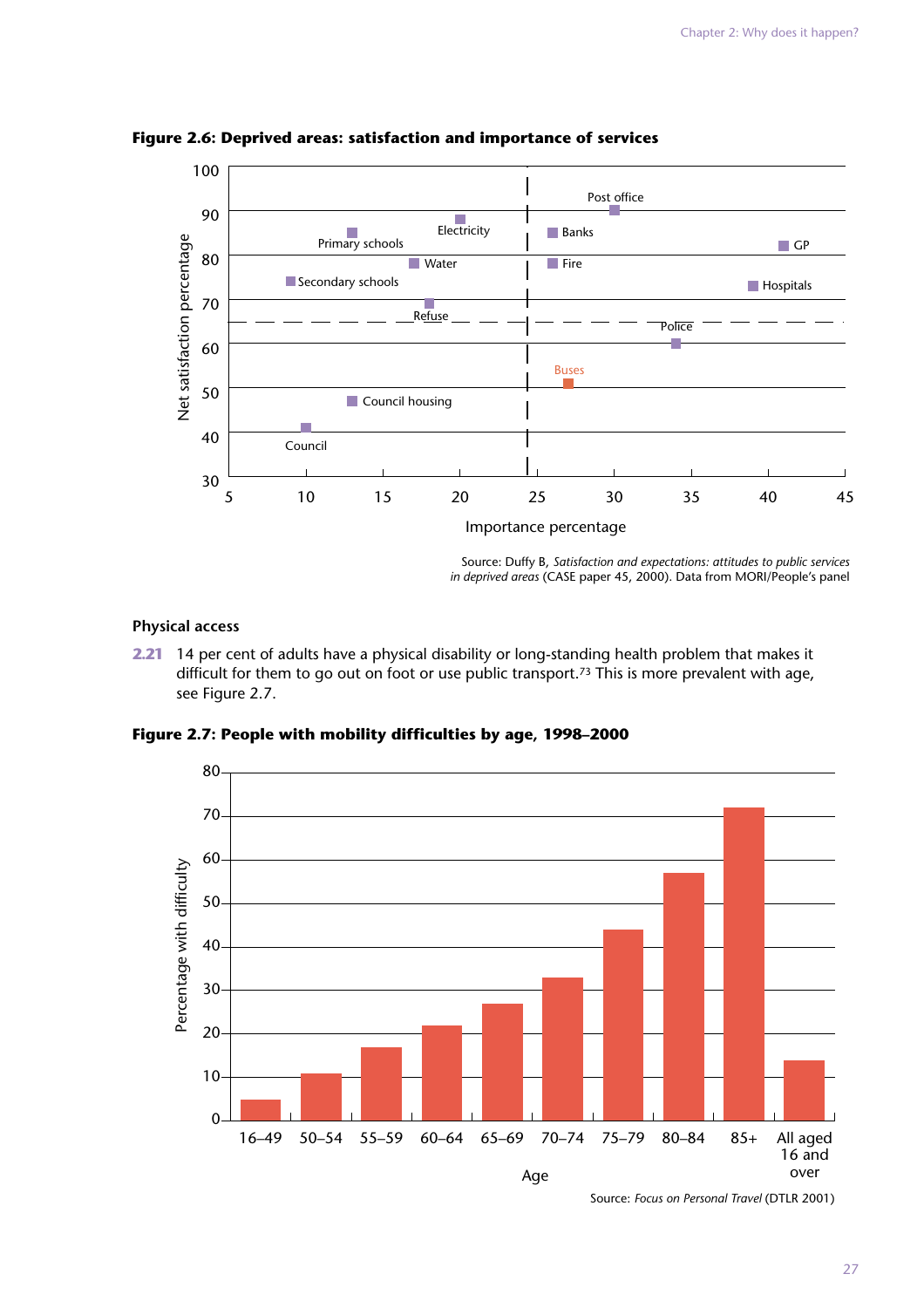- **2.22** Regulations introduced under the Disability Discrimination Act 1995 mean that new buses and trains have to meet accessibility requirements. Only around 10 per cent of trains and 29 per cent of buses currently meet the standards.74 A further problem is a lack of controlled crossing points close to many bus stops, plus poor quality of pedestrian environment around many bus stops.<sup>75</sup>
- **2.23** Of the 275 London Underground stations, only 40 do not require the use of steps or escalators. No rail stations currently meet the design standards issued by the Strategic Rail Authority in 2002.<sup>76</sup>
- **2.24** Physical accessibility can also be problematic for parents who travel with children's buggies and who often cannot rely on low-floor buses being available.

"Disabled people cannot catch buses regardless of the accessibility of the bus itself unless they can be confident that they can make both the outward and return journey. The successful journey will rely as much as on the accessibility of the street and bus stop infrastructure as on the accessibility of the bus. In many cases, the absence of a safe road crossing to allow people to access the bus stops will provide a sufficient deterrent."

*Disability Rights Commission – consultation response*

**2.25** The accessibility of public transport can also be problematic for people with sensory impairment or learning disabilities. Timetable information is often in very small print, for example, and can be complicated and difficult to understand. Furthermore, transport staff are sometimes unaware of the needs of disabled people and may not always be available or willing to provide the required support.

#### **Safety or security of travel – crime and the fear of crime**

**2.26** Fear of crime while travelling is important because it can deter people from walking or using public transport services. The environment in which people walk to, or wait for, public transport affects their decisions about travel more than the environment on the vehicle. People in the most deprived areas are around five times more likely than those in the least deprived areas to say that they are concerned about levels of crime in their area and safety at bus stops, as Figure 2.8 demonstrates.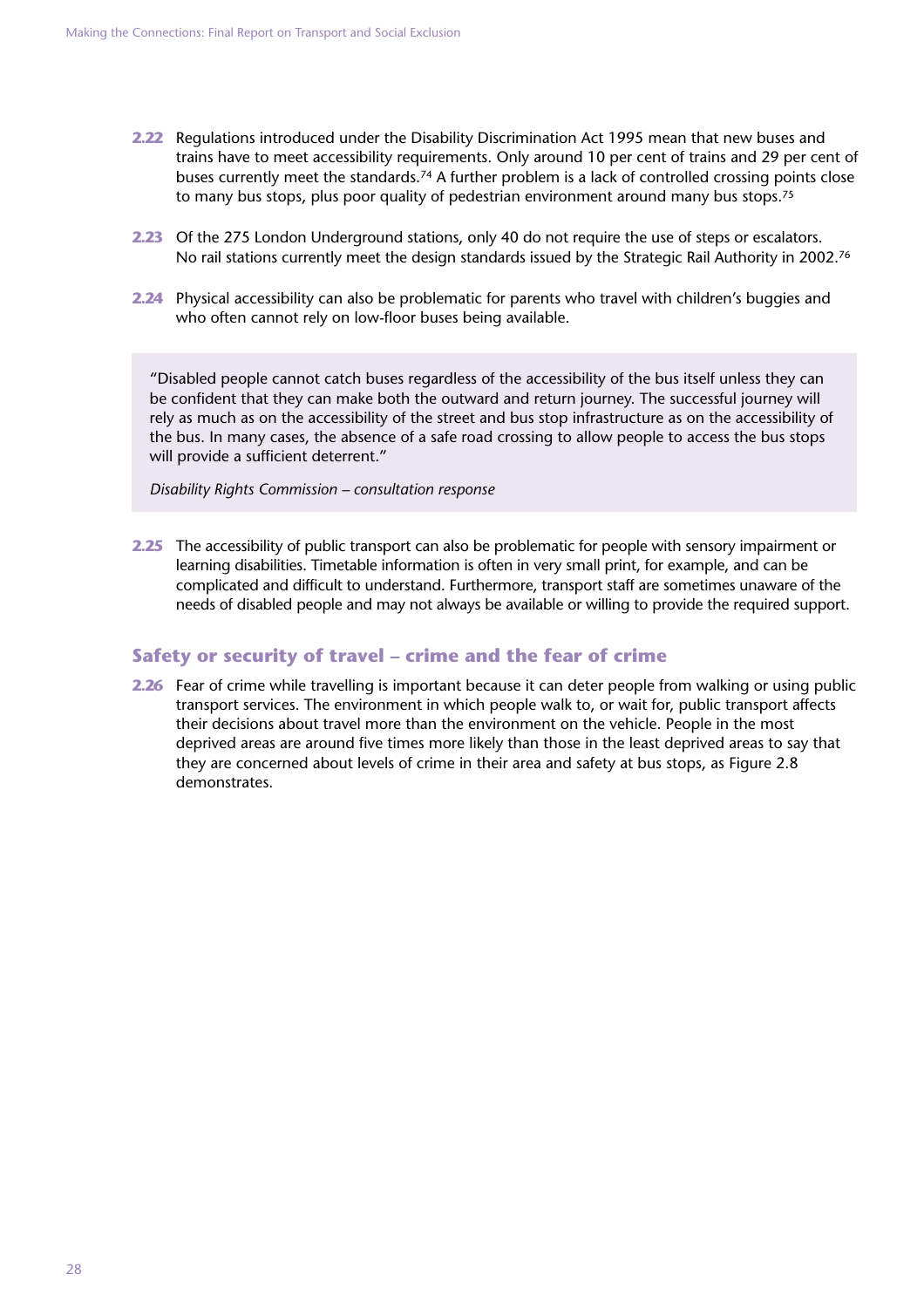

#### **Figure 2.8: Proportion finding conditions poor, by income**

- **2.27** Security fears are particularly acute for women and older people, and for people travelling during the evening or early morning.
	- 53 per cent of women and 23 per cent of men feel unsafe waiting on a train platform after dark.
	- 44 per cent of women and 19 per cent of men feel unsafe waiting at the bus stop after dark.<sup>77</sup>
- **2.28** Over a 12-month period, 5 per cent of passengers report being threatened with violence and 4 per cent being the victim of theft.78
- **2.29** Crime and antisocial behaviour can also lead to bus operators removing or re-routing services. For example, persistent stoning of buses by children on one estate led an operator to re-route the service round the edge of the estate. The end result was that there is no longer a bus service from the centre of the estate into the local town or to the nearest hospital.79
- **2.30** 18 per cent of people say that personal security would have to improve for them to use buses more.<sup>80</sup>

#### **The cost of transport**

- **2.31** Motoring costs account for 24 per cent of the weekly expenditure of households in the lowest income quintile who have cars, compared with 15 per cent for all households in the UK.81 So, although poorer people spend less money on travel than the rest of the population, this often accounts for a far greater proportion of their income.
- **2.32** The cost of motoring can be particularly prohibitive for older people who are more likely to live on low incomes. For disabled people, the cost of adapting a car is very significant. Adding a wheelchair lift to a car, for example, costs about  $£6,000$ .<sup>82</sup>

Source: Department for Transport *Accessibility of local services and facilities* (2002)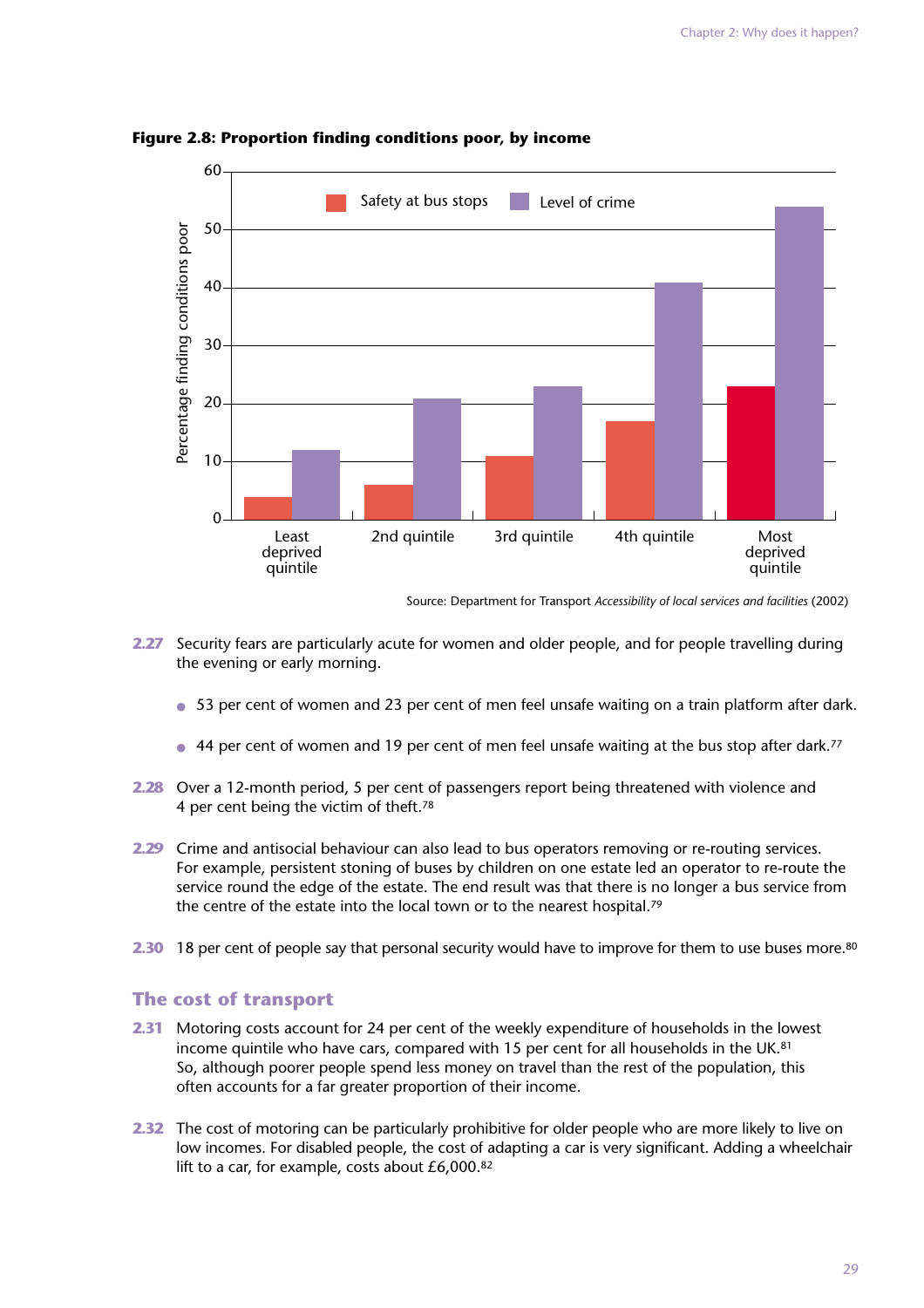"We cannot afford it really [a car] but we have to have it, especially for taking the kids to hospital. We have to do without certain things to pay for it. The car has become a necessity for us now."

*Forum for Rural Children and Young People – consultation response*

**2.33** While the cost of motoring has remained relatively steady in real terms over the last 15–20 years, the cost of bus fares has risen by over 30 per cent since 1985, as Figure 2.9 shows.

**Figure 2.9: A comparison of local bus fares and motoring costs**



Source: Grayling, T (ed) *Any More Fares? Delivering better bus services* (IPPR, 2001)

**2.34** Overall, the average public transport fare in the UK is high in comparison with other European countries, see Figure 2.10.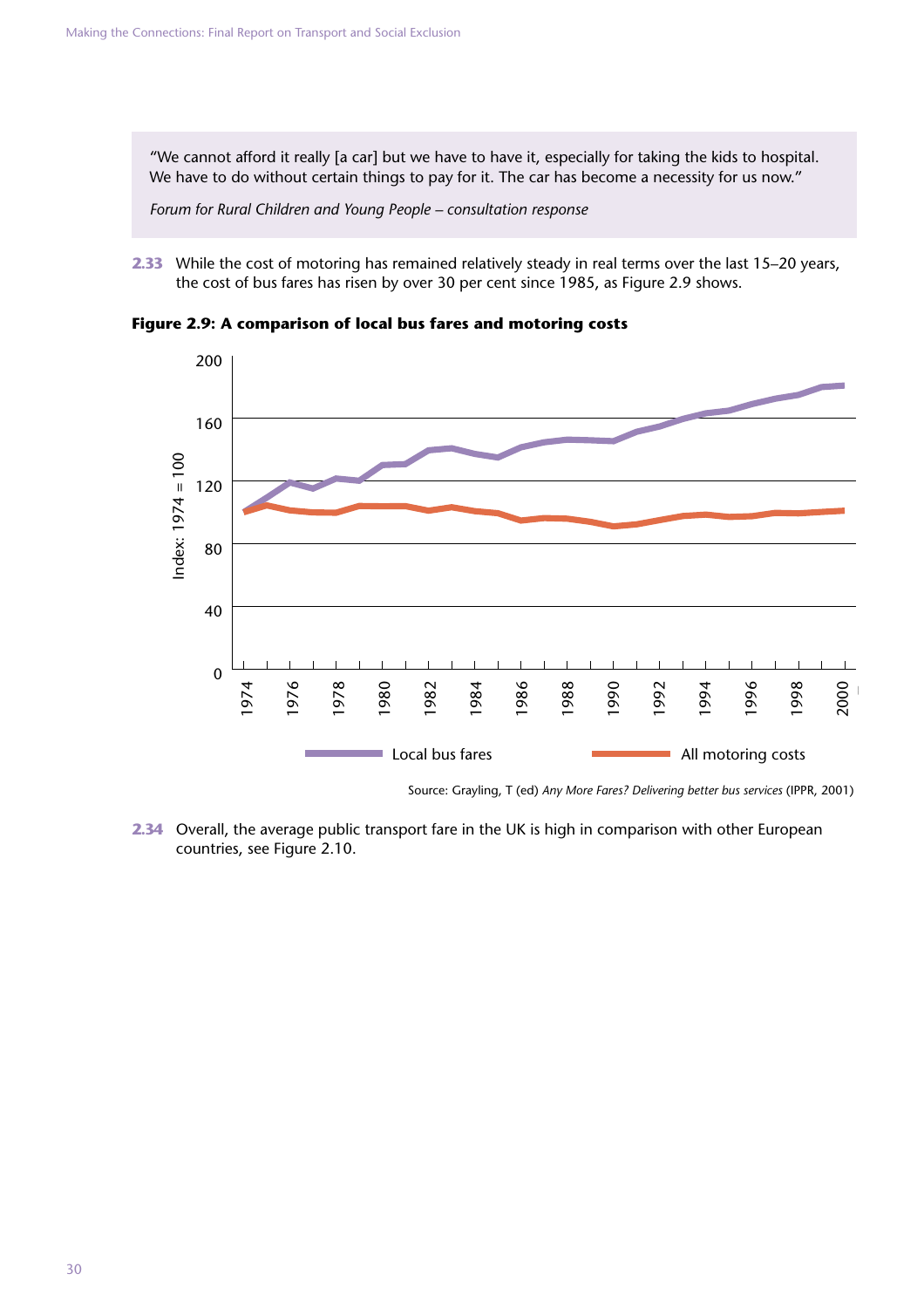

**Figure 2.10: Comparative public transport fares in selected European countries**

Source: *European Best Practice in Delivering Integrated Transport* (Commission for Integrated Transport, 2001)

#### **Limited travel horizons**

- **2.35** People on low incomes can be reluctant to travel long distances or for a long time. This is a particular problem for jobseekers, who may be unwilling to look for or consider job vacancies outside a narrow geographic area, even where the opportunities appear to be accessible (jobseekers typically say they are prepared to travel for between 30 and 45 minutes to work $83$ ). Individuals' travel horizons can be limited because of:
	- Trust they lack confidence that the bus will get them to places on time.
	- Knowledge poor knowledge of how to get to places using the transport network. Findings of the SEU-commissioned research study in North Huyton in Knowsley, suggest that, in addition to a lack of services to some destinations and at certain times of the day, there is also poor awareness of the transport services on offer.<sup>84</sup> This problem can be exacerbated by low levels of English language and literacy skills and lack of audio-visual information or other design features which could help people with physical and learning disabilities.
	- Familiarity a tendency to look for work in, or travel to, places that are familiar. People's 'mental geographies' vary significantly and are influenced in part by traditional patterns of employment in their communities.
	- Frequent changes to bus routes and timetables, and out-of-date information, can exacerbate all of the above.

#### **The location of services**

**2.36** The problems of poor or unaffordable transport have been compounded by increasingly dispersed patterns of development for key services and job opportunities.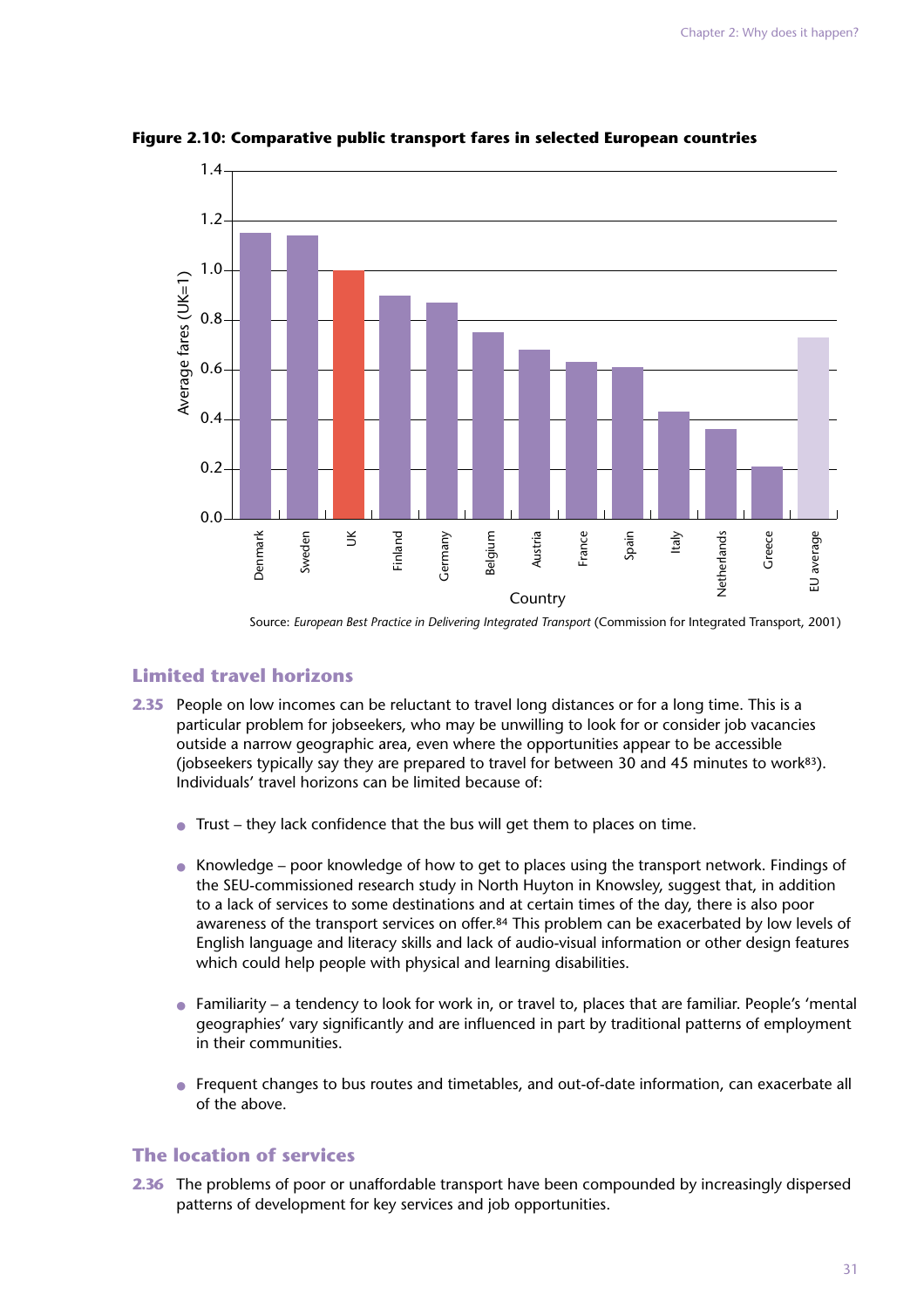- The decline of traditional labour markets such as manufacturing, mining and farming in many deprived areas and rural communities has resulted in fewer employment opportunities; technological and other developments have also served to change long-established 'working geographies', with employment opportunities springing up in new and frequently dispersed locations.
- Many social and low-cost housing estates are located on the edge of towns, in areas that are remote from town-centre services and badly served by public transport.
- There can be a lack of, or inadequate, local facilities such as shops, healthcare centres, and nurseries in deprived neighbourhoods and rural areas.
- Other developments are located in places that are not easy to get to by walking, cycling or public transport. For example, out-of-town hospitals, colleges, shopping centres and sports centres.

### Which transport problems are most important?

**2.37** Of people who say they experience difficulties in getting to places, "inadequate public transport" is by far the most frequently mentioned transport problem they mention, as Figure 2.11 demonstrates. 45 per cent of them mention inadequate public transport, which rises to 50 per cent of women.



#### **Figure 2.11: Which transport problems are most important?**

Source: Department for Transport, *Accessibility of local services and facilities* (2002)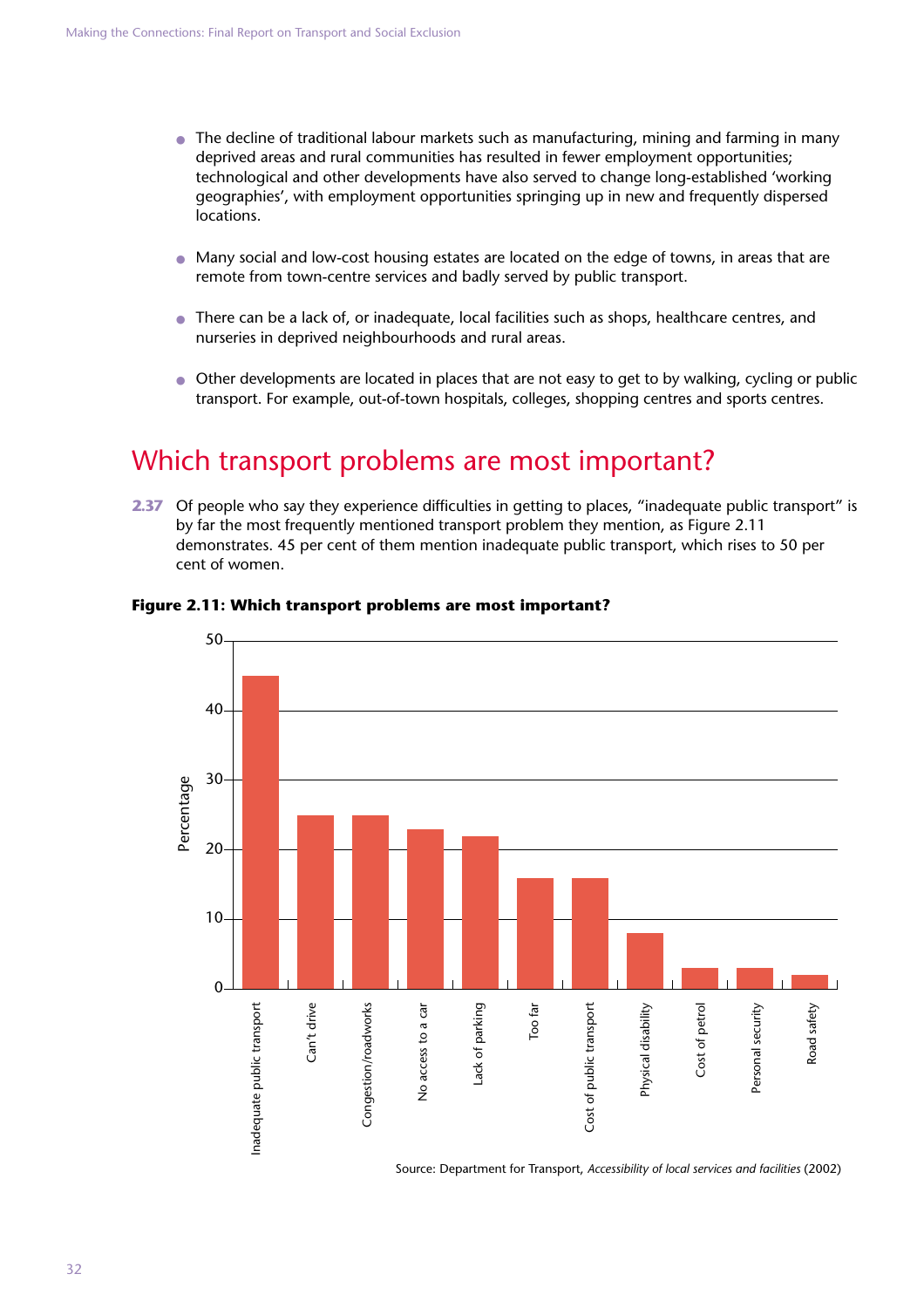# Which people and places are worst affected?

**2.38** Transport and accessibility problems are likely to have more relevance for some people and places than for others.

## **Geographic variation**

#### **The 10 per cent most deprived wards**

**2.39** In the poorest 10 per cent of wards, 50 per cent of households do not have a car. In the 10 per cent least deprived wards this is true of only 11 per cent of households. In the most deprived ward in the country, about 75 per cent of the adult population have no car – see Figure 2.12.

**Figure 2.12: Car ownership by deprivation decile**



Source: NTS 1998–2000

- **2.40** People in deprived areas are, consequently, much less likely to use cars to get to key services. The differences are particularly marked for visits to local hospitals, 89 per cent of which are made by car in the least deprived areas, compared with just 56 per cent in the most deprived areas.<sup>85</sup>
- **2.41** Figure 2.13 illustrates the greater reliance on walking and public transport in the 10 per cent most deprived wards (compared with all other wards) for trips to the chemist and local hospital.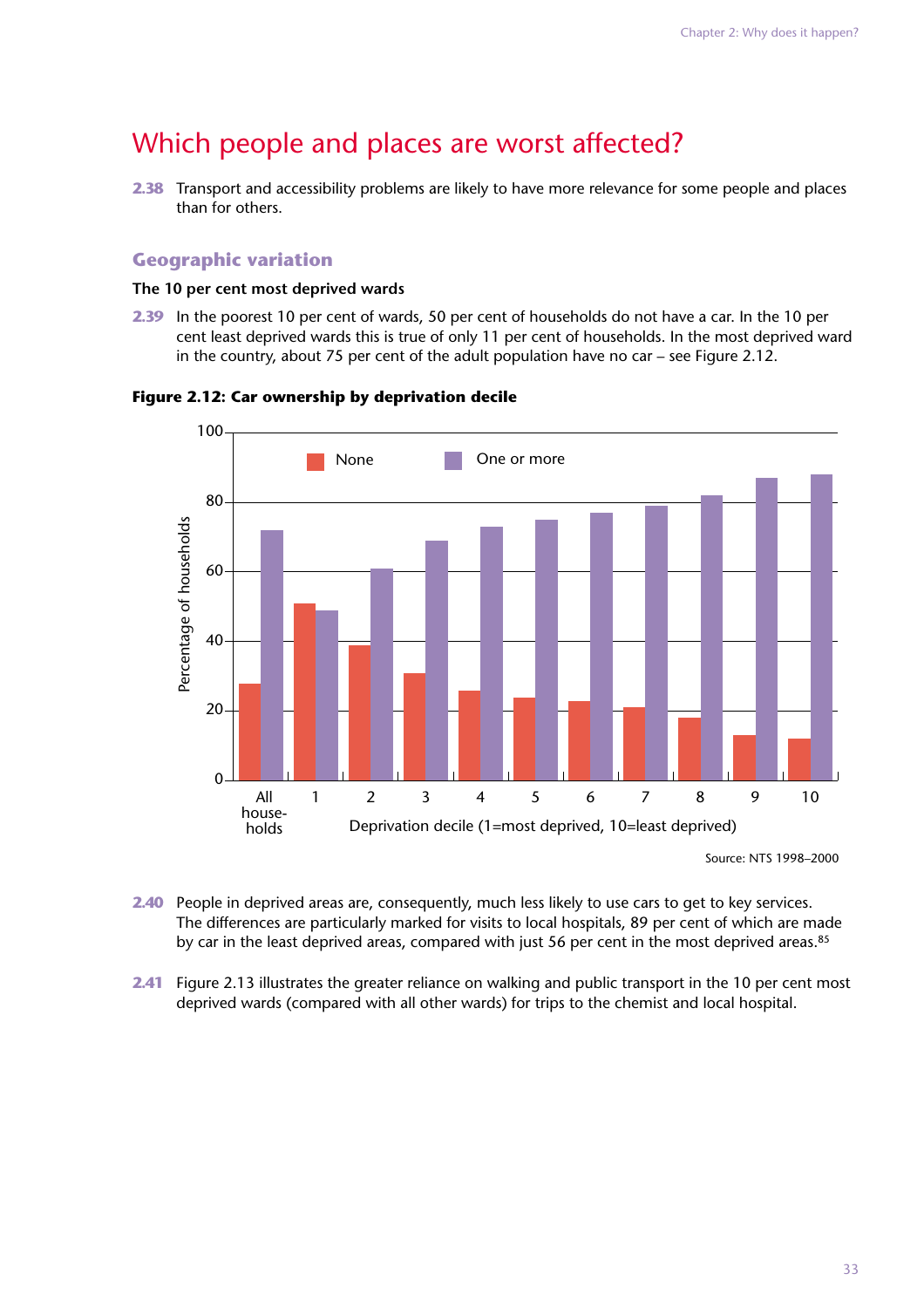

#### **Figure 2.13: Usual mode of transport to services, by level of deprivation\***

\*Deprivation is measured by the Index of Multiple Deprivation

Source: Ruston, D *Difficulty in accessing key services* (ONS, 2002)

#### **Urban/rural issues**

- **2.42** Densely populated urban areas will tend to have a denser public transport network. However, urban areas may experience more problems in terms of crime and fear of crime; services may focus on radial journeys going into rather than across town centres; and cost may be a problem because users may have to pay twice when journeys require an interchange.
- **2.43** People experiencing social exclusion but living in relatively affluent areas, particularly in rural locations, can also suffer acutely from the effects of poor transport provision. This is because demand for public transport services has often declined in these areas as a direct result of high car use.
- **2.44** Households in rural areas are more likely to need and therefore own a car than in urban areas. Table 2.1 illustrates the greater reliance on cars in rural areas.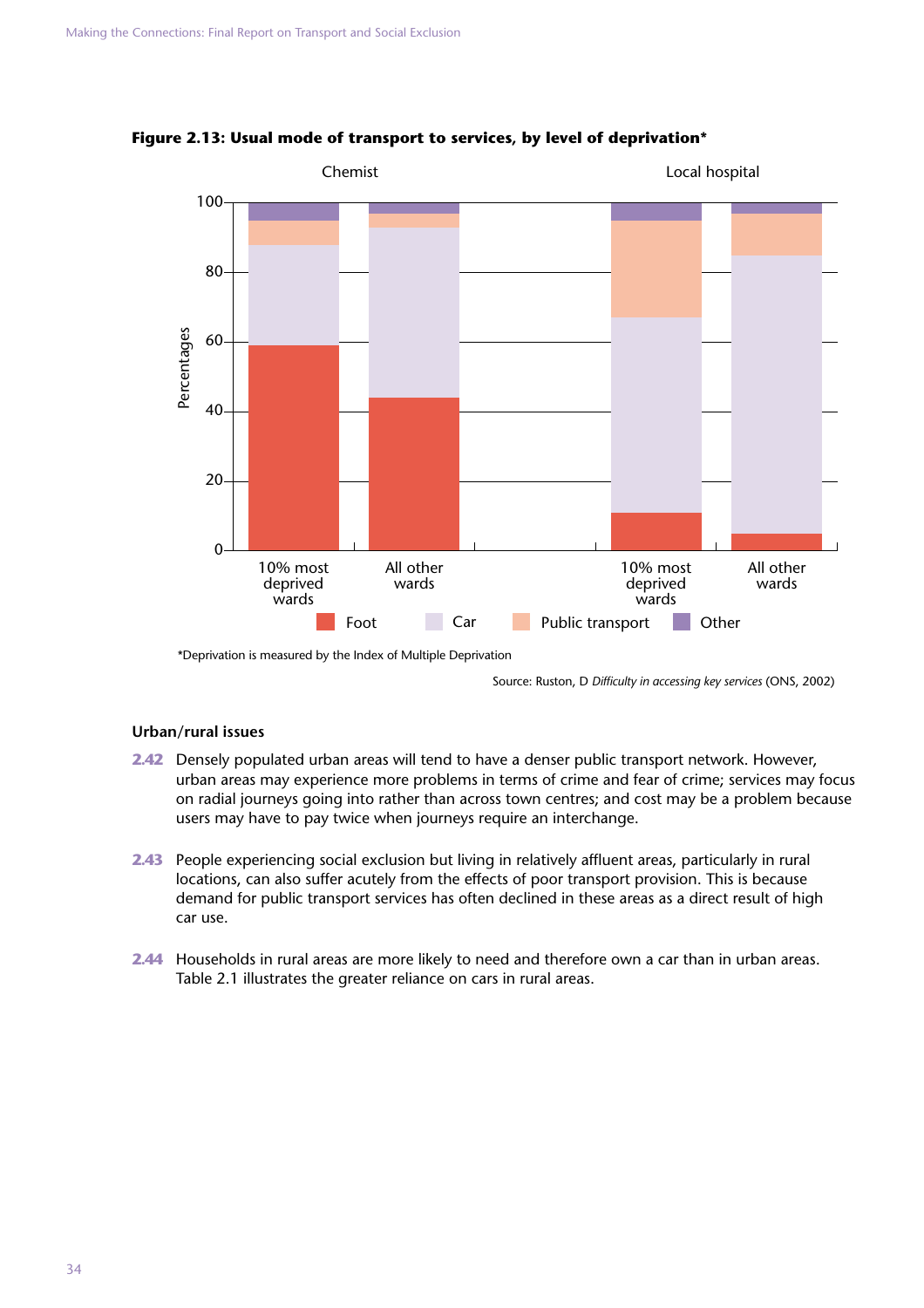|       |             |      |     | <b>Public</b>  |
|-------|-------------|------|-----|----------------|
|       |             | Foot | Car | transport      |
| Rural | GP          | 17   | 77  | 4              |
|       | Post office | 43   | 53  | 1              |
|       | Food shop   | 4    | 91  | $\overline{4}$ |
|       | Hospital    | 1    | 91  | 6              |
|       | Chemist     | 21   | 72  | 4              |
|       |             |      |     |                |
| Urban | GP          | 38   | 51  | 9              |
|       | Post office | 62   | 33  | 3              |
|       | Food shop   | 15   | 74  | 9              |
|       | Hospital    | 7    | 72  | 17             |
|       | Chemist     | 52   | 40  | 4              |

## **Table 2.1: Usual mode of transport to services, comparing rural and urban areas (per cent)**

Source: Ruston, D *Difficulty in accessing key services* (ONS, 2002)

- **2.45** The cost of running a car is usually higher in rural than in urban areas because of the distances people have to travel to access services and the higher cost of many non-urban petrol stations.86 Low-income households in the least densely populated non-metropolitan areas spend, on average, over 30 per cent more on motoring per week than those in more densely populated areas.<sup>87</sup>
- **2.46** A substantial proportion of rural settlements do not have either a general food store (78 per cent) or a small village shop (72 per cent). 21 per cent of rural households live more than 2.5 miles from a supermarket; a distance which would pose particular problems for people without access to a car.88

"I don't go out any more, even if I'm ill I won't bother to see the doctor as there is no transport available out there."

*Cornwall Health Action Zone – consultation response*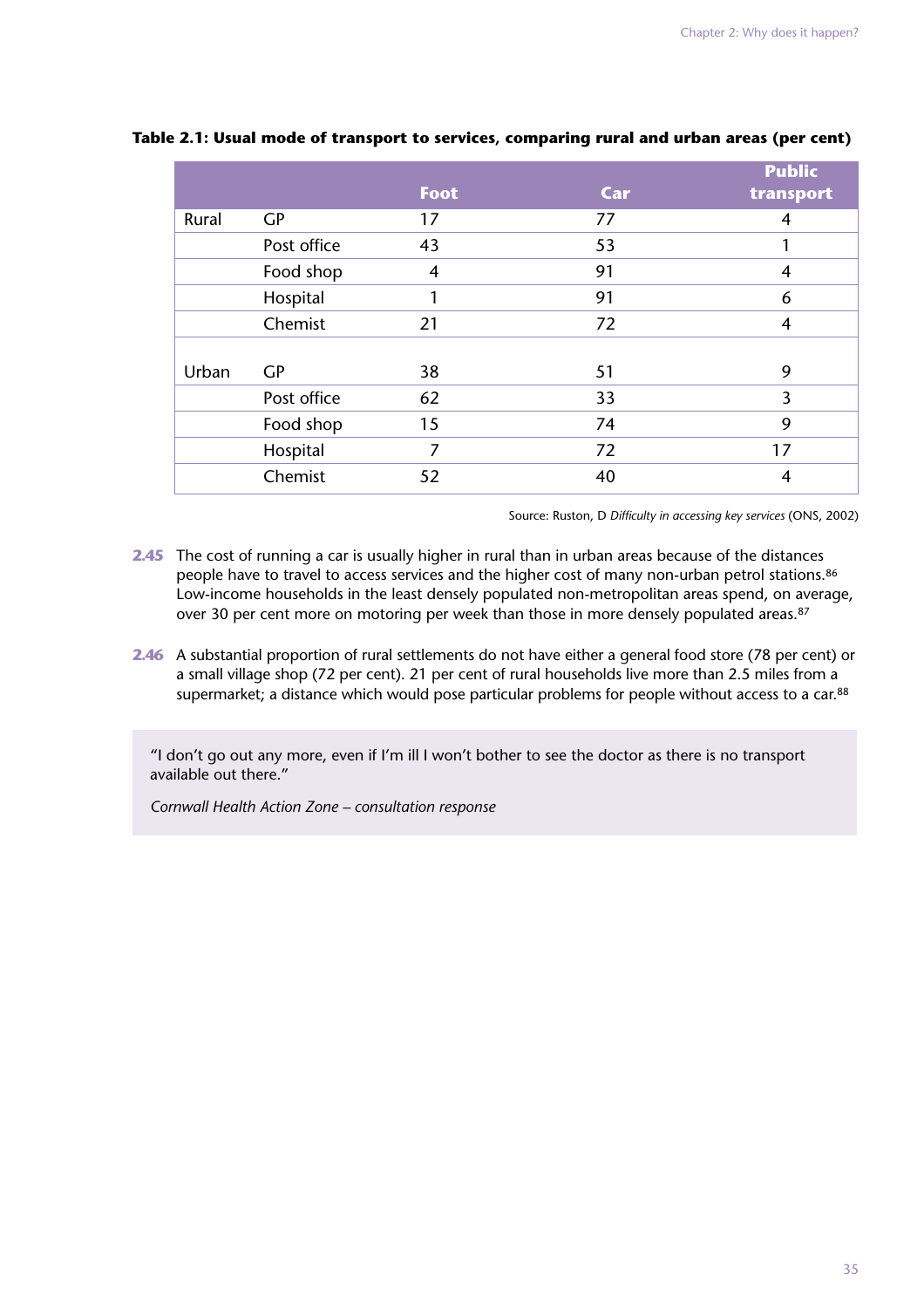**2.47** As highlighted earlier, many rural areas do not have an hourly daytime bus service within 13 minutes' walk – see Figure 2.14. For the 16 per cent of households in rural areas without access to a car, this absence of buses, combined with the cost and limited availability of taxis, can leave people unable to get to key places. Even if the household does have access to a car, if one person uses it for a large proportion of the time (for example to get to work), other members of the household may be unable to travel.



## **Figure 2.14: Percentage of households within 13 minutes' walk of a bus stop with a service of at least once an hour**

# **Case study 7: Alison, single parent aged about 35, who lives with her daughter aged 4 and elderly parents in a rural village (Devon)**

Being unable to drive, she feels very isolated and worries about future prospects of getting around especially since she has to rely on her elderly father for a lift.

"I worry that without my dad's help to give me a lift in his car I couldn't get to a doctor or hospital if my daughter had an accident. Also my mum can't drive and if anything happened to dad, who is elderly, we just couldn't get out."

Her little girl attends a pre-school group in the village of Stockland, but again she is totally reliant on other people for a lift.

"My dad has to open his garage business first thing in the morning so sometimes he is back late to take me and Stella to pre-school. That means she misses an hour at the pre-school group. Otherwise a friend normally takes us to the pre-school group."

Eventually, she would like to get back into work. She has the offer of a job in Chard, where she used to work, but she would not be able to get there – or if she did, it would take a lot of her salary.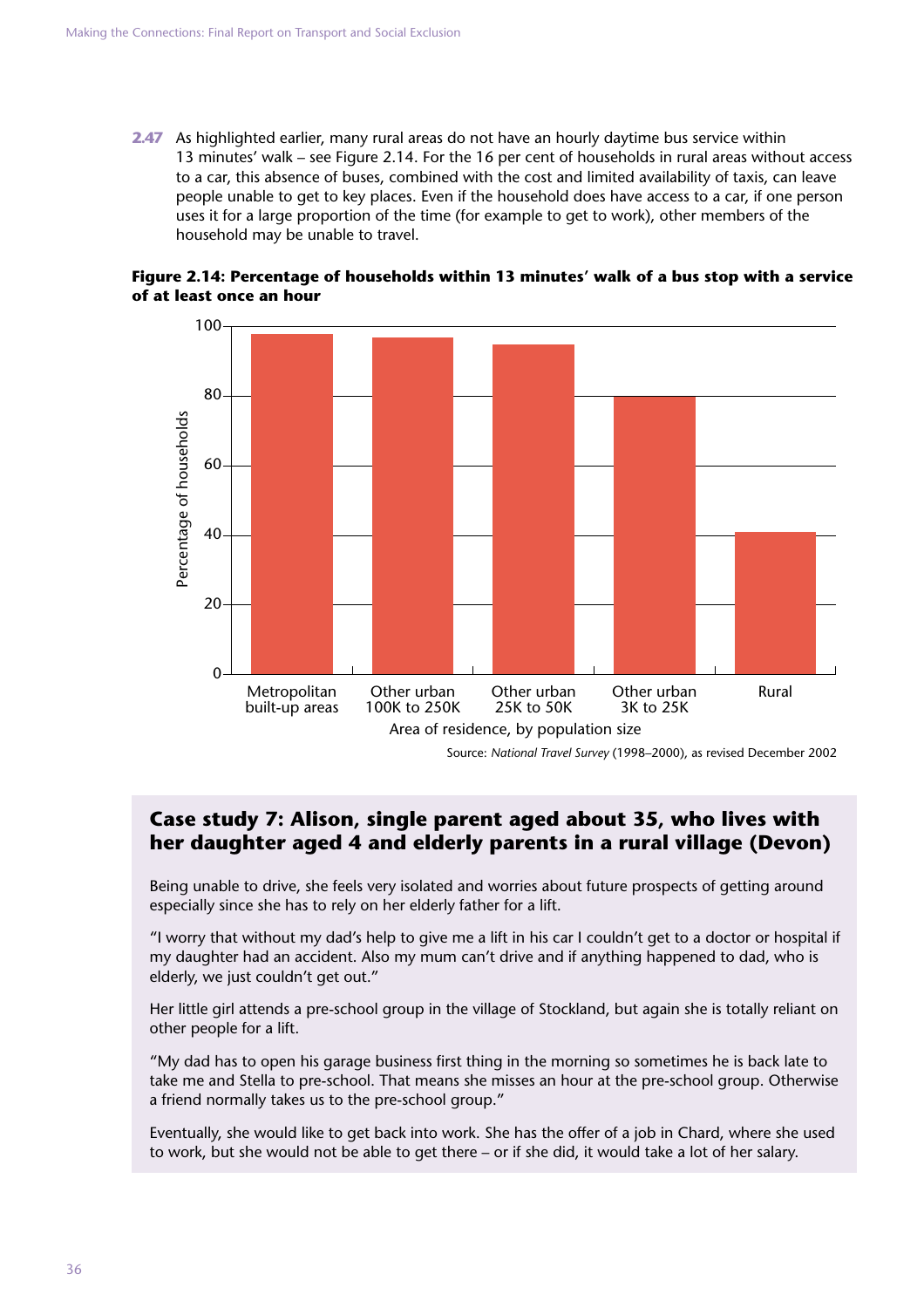# Barriers to travel – how does it feel?

2.48 Previous sections have discussed a number of specific problems with accessing services and activities. The following quotes from the SEU's consultation responses and project visits show how people feel who experience such barriers.

## **Older people**

"We're alright while we've got the car and my husband can still drive, otherwise I think we would have to move because we live over a mile from the nearest village and we would be absolutely stuck."

"If there was a Dial-a-Ride service I could get myself to the bus station and get on one of those double-decker buses and go anywhere. I could be independent again, rather than having to ask my husband to take me everywhere."

#### **Young people**

"Most bus drivers have an attitude towards young people ... I know that some kids really push their luck when they get on the bus but that doesn't excuse those drivers who always have a poor view of young people."

"Taxis charge you more if you're a young person, just because they can get away with it."

"I feel unsafe when I'm in a taxi and the driver goes down little alleyways."

## **Black and minority ethnic people**

"There is something that happens a lot. The bus driver sees me at the stop and drives past, I can see there's room on the bus."

"This driver took the bus ticket off my son, he's 10 years old and the driver said it was fraudulent. It wasn't, I'd only just bought it for him. He was the only black child on the bus."

#### **Lone mother living on Income Support**

"We've got no shopping facilities, so you've either got to have your own transport or use public transport. It's easy going with empty bags – it's coming back that's the problem never mind if you've got kids with you."

#### **People with disabilities**

"I can't tell you the number of times I've been left stranded at the bus stop because the 'accessible bus' doesn't have a ramp or it's broken. You're just stuck there for half an hour waiting for the next one and you are so vulnerable sitting at a bus stop in a wheelchair."

"I use my mobility allowance to pay for taxis  $\ldots$  two taxis per week usually costs me about £50, just to go shopping or to the cinema. Recently, my taxi-man could not fulfil my Tuesday outing to a therapy group."

**2.49** This chapter has shown that the majority of people on low incomes do not have access to cars and rely in particular on walking and buses. They face a number of barriers in accessing work, learning, healthcare and other activities that relate both to problems with travel and the location of services. The following chapter sets out some of the underlying causes of these problems.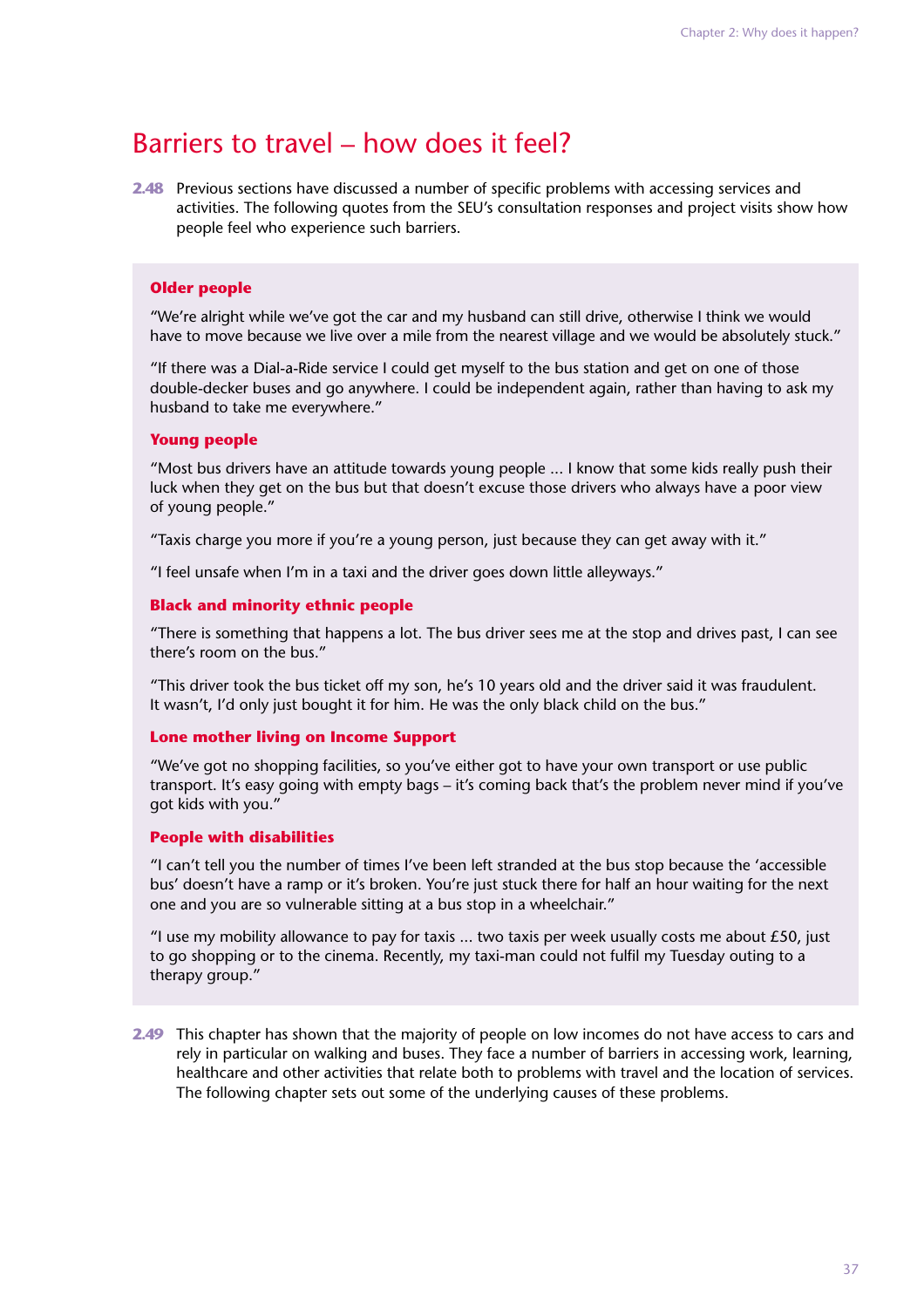# CHAPTER 3 **CAUSES**

# **Summary**

Rising car use has benefited most people. However, services have increasingly been located in out-oftown developments and, for the significant minority who rely on buses, fares have risen steeply in comparison with motoring costs.

The problem of inaccessible services and activities has arisen in part because **no single public body has had overall responsibility for accessibility**. In addition, public transport has not developed as effectively as it could to address accessibility problems for those facing social exclusion. This is for a number of reasons:

- the distribution of public transport expenditure has favoured rail rather than buses;
- regulatory barriers have sometimes prevented bus services from more effectively responding to local needs; and
- partnership working between local authorities and bus operators has not always been effective.

A range of barriers also exists to more effective specialist transport services, particularly those aimed at jobseekers, school pupils, and hospital patients and visitors.

This chapter looks at some of the reasons why the problems identified in earlier chapters have arisen. Subsequent chapters will discuss how many of these are to be tackled.

# The historical context

# **How did it happen?**

## **Rising prosperity led to rising car ownership**

**3.1** Over the past 50 years, rising prosperity has caused a sharp rise in the car. Since 1970, the proportion of households with cars has risen from 52 per cent to 74 per cent in 2001.<sup>89</sup>

#### **Policies exacerbated the trend towards a car-centred society**

**3.2** This led society to become increasingly organised around the car. Planning policies enabled out-oftown shopping and housing developments which were less suited to public transport. Also, policies allowed bus fares to rise faster than motoring costs, which ensured that public transport became less competitive. This was exacerbated by a reduction in the costs of owning, insuring and maintaining cars.

#### **Car ownership led to a huge rise in mobility**

**3.3** These changes increased the mobility and inclusion of large numbers of people, including car owners on low incomes.

## **But for those without a car, getting around became harder**

**3.4** While the need to travel became greater and more complex, the ability to travel did not keep pace especially for people on low incomes who rely particularly on walking and buses.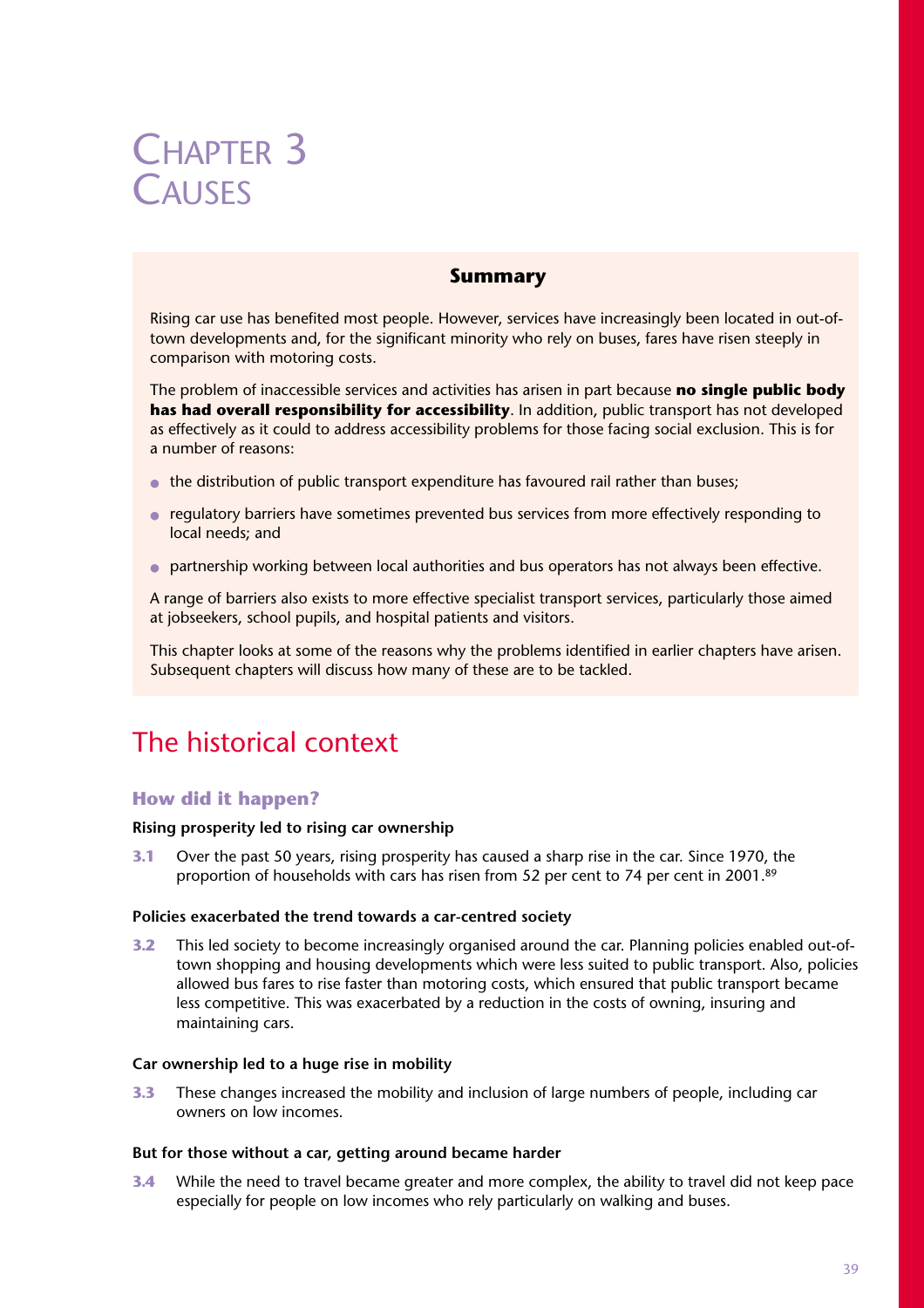- **3.5** Walking became a less suitable mode as average distances to work and key services increased, crime and fear of crime rose and, in places, busy roads cut through communities.
- **3.6** At the same time, bus use became less attractive. Bus fares rose 30 per cent in real terms between 1985 and 2000 while many benefits, such as pensions, were pegged to inflation.
- **3.7** In 1985, bus services were deregulated (see Glossary for further details). In a deregulated environment operators have been free to develop services to adapt to new land-use and working patterns, but they have often failed to take these opportunities. Instead they have withdrawn some services where patronage has fallen. Recent trends have been for larger operators to revise networks around clearly publicised core routes, but even these changes have often led to other services being withdrawn or re-routed.
- **3.8** Network changes have made it difficult to keep timetable information up to date. Where changes to the network have occurred in an unco-ordinated or apparently random fashion, public confidence in the reliability of buses has been undermined.
- **3.9** Growing congestion led to problems for bus services of poor predictability, punctuality and reliability, although in recent years some local authorities have invested heavily in bus lanes and priority measures. Bus privatisation and deregulation did lead to some improvements, notably through sharply falling operating costs. At the same time, local authority spending on buses fell by a third between 1985 and 2000.
- **3.10** However, in a climate of under-investment in public services and restrictions on local authority spending, local authorities did not reinvest these savings in public transport. Deregulation meant that local authorities could only subsidise new routes to fill gaps in the network, or additional journeys on existing routes, rather than subsidise operators to prevent fare increases.
- **3.11** Deregulation also led to different fares and ticketing arrangements being offered along the same route. Subsequent attempts to integrate ticketing (that is, to allow passengers to use the same ticket on services operated by different bus companies on competing services) have been impeded by competition laws.

# **No clear responsibility for accessibility**

**3.12** Historically, nobody has been responsible for ensuring that people can get to key services and employment sites. As a result, services have developed with insufficient attention to accessibility. In addition, too often access to services has been seen as merely a transport issue rather than one that can be solved by, for example, better land-use planning, or through policies to enable safer streets and stations.

#### **At the national level**

- **3.13** At present a number of government departments are responsible for transport services and decisions about the location of other services. For example:
	- The Department for Transport is responsible for policies relating to the delivery of mainstream public transport.
	- The Department of Health is responsible for policy on the location of healthcare and funding Primary Care Trusts to provide transport to hospital where this has been deemed necessary by a healthcare professional, such as a doctor or midwife.
	- Local authorities fund social services transport, with the Department of Health making additional funds available.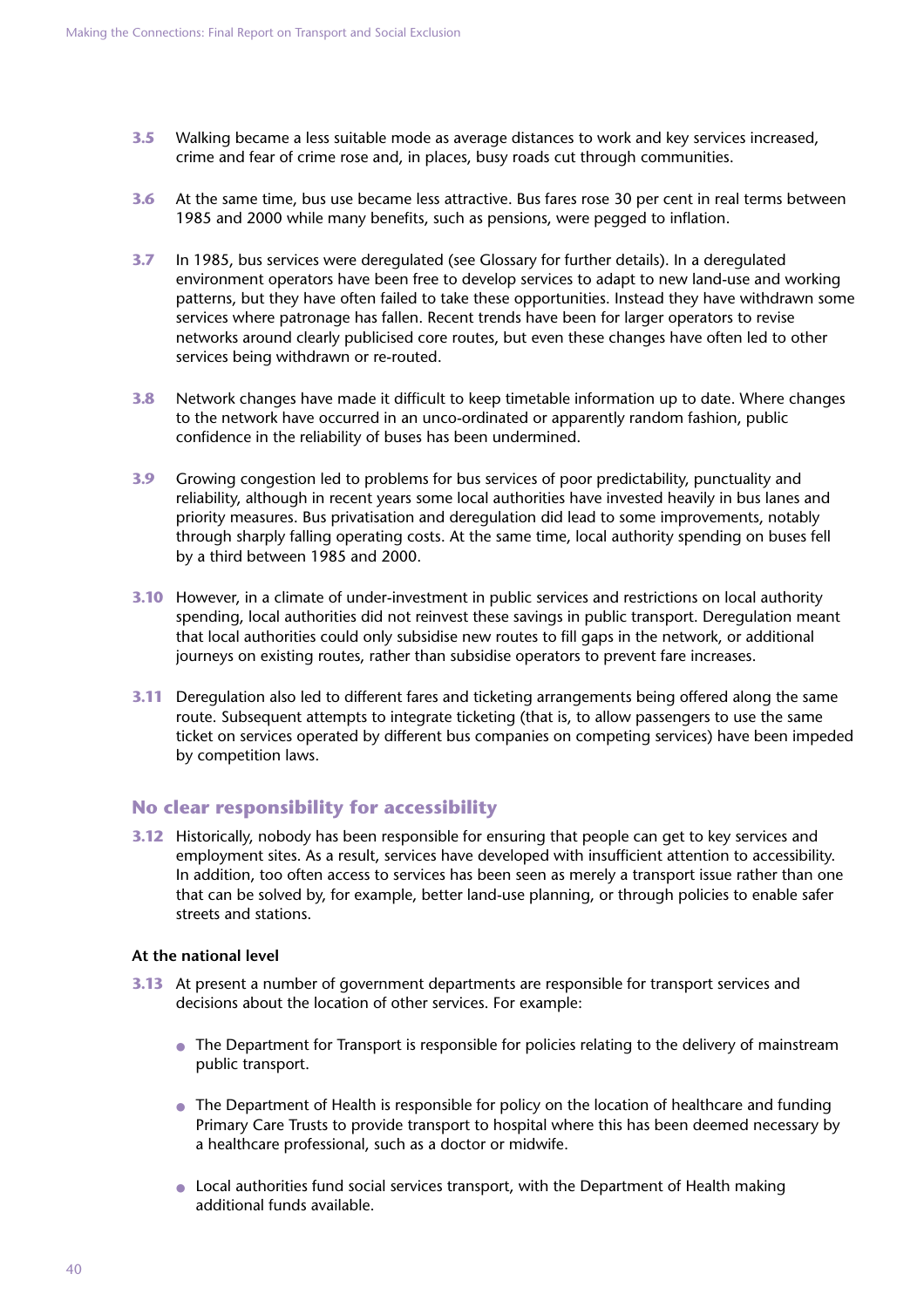- The Office of the Deputy Prime Minister is responsible for land-use planning policy.
- The Department for Education and Skills is responsible for policy relating to the organisation of schools and statutory provision of home-to-school transport.
- The Department for Work and Pensions provides discretionary help for people seeking work and assistance with the cost of visiting someone in hospital.
- The Department for Environment Food and Rural Affairs is responsible for a number of schemes which provide funding for rural transport and support for other rural services.
- The Department of Trade and Industry provides support for small- and medium-sized shops and encourages entrepreneurship in deprived areas.
- **3.14** This fragmentation means that no single department is in charge of improving access to work, learning, healthcare and the other activities covered in this report.

#### **At the local level**

**3.15** Lack of accountability and fragmentation at the national level is mirrored locally. Although local transport authorities have to produce Local Transport Plans (LTPs) and Bus Strategies, they do not have to undertake a systematic needs analysis to assess whether people can reach key local services and activities in a reasonable time and at reasonable cost. LTPs also do not set out sufficiently how increased funding will improve outcomes such as reduced journey times by public transport, increased service frequency, and affordability.

# **What is a Local Transport Plan?**

The Transport Act 2000 requires local transport authorities to prepare and publish an LTP setting out their policies for the promotion of safe, integrated, efficient and economic transport in their area, and to develop a bus strategy for carrying out their bus functions. Plans must be kept under review, altered if necessary and last no longer than five years. LTPs provide the basis for allocating to local authorities the capital resources they need to deliver their plans. Allocations are made on the basis of Government's assessment of the individual LTPs and a consideration of local need. Within London, boroughs submit plans similar to LTPs, but which reflect the Mayor's Transport Strategy for London. The first full LTPs, covering the period 2001/2 to 2005/6 were submitted in July 2000.

- **3.16** The lack of accountability for accessibility and fragmentation means that local agencies such as Jobcentre Plus, the Learning and Skills Councils and NHS Trusts, as well as voluntary and community transport organisations, often have little input into local transport planning. Equally, transport considerations can often be given low priority when decisions are made to open or close colleges, hospitals, or sports and arts centres.
- **3.17** Co-ordination problems can be a particular issue in two-tier local authorities, where responsibilities are divided between district and county councils. For example, planning permission decisions relating to the siting of services and housing are made by district councils whereas the county authority is in charge of transport strategy. This can mean that transport is sometimes slow to respond to new land uses, while some planning decisions are not in the best interests of wider transport policy.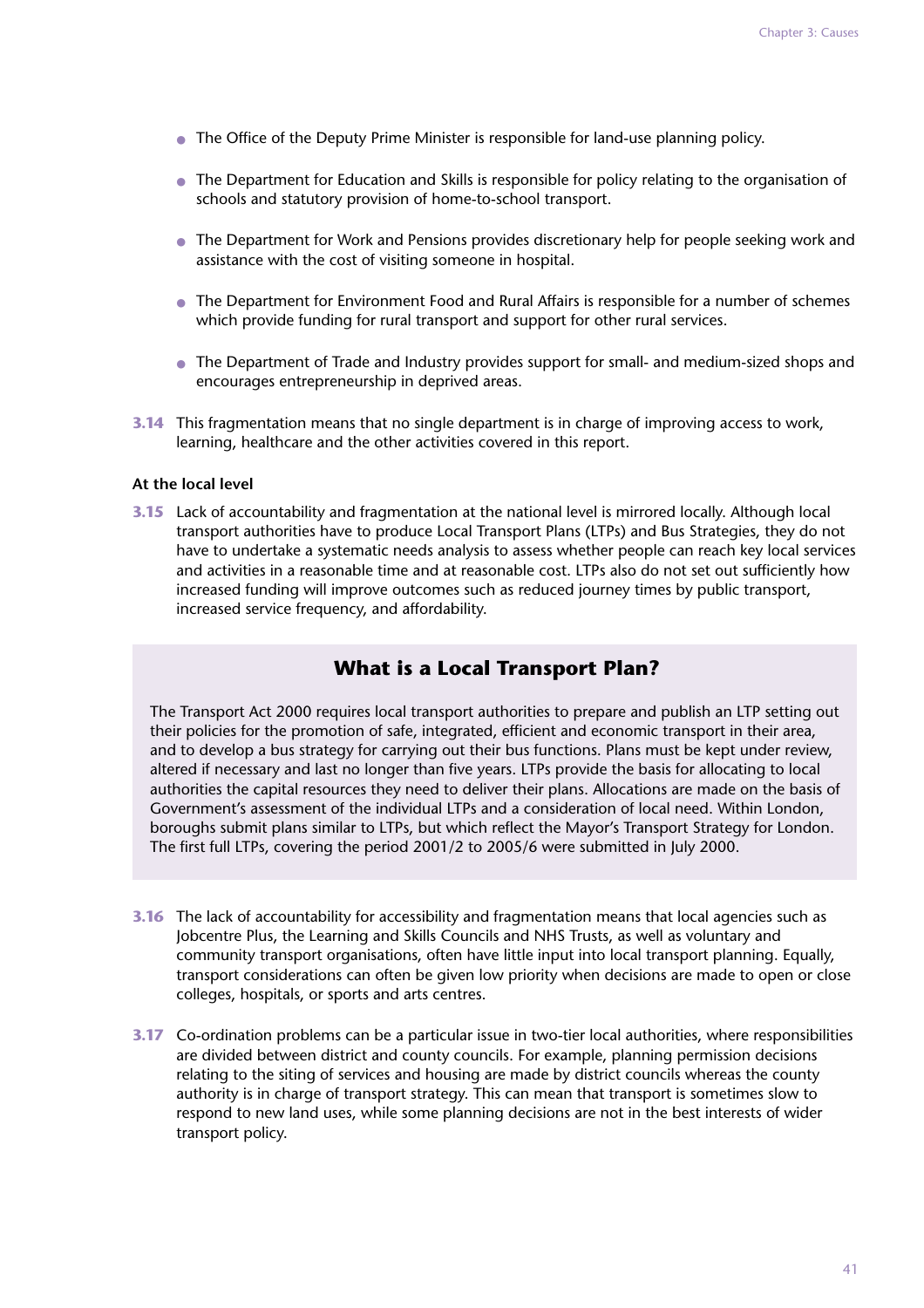#### **Institutional capacity**

- **3.18** One reason why mainstream public transport has not taken sufficient account of social exclusion and accessibility issues has been insufficient technical capacity and staffing resources locally. Some local authorities do not have the time or expertise to map where people live, where services are and whether transport routes connect people to places. Instead, their expertise lies in addressing engineering problems such as understanding traffic flows on roads.
- **3.19** Local authorities could also do more to consult deprived communities and assess their needs. Although the LTP system now places much greater emphasis on local consultation, the views of people living in deprived areas are not always heard. Community transport organisations often have expertise in community consultation, but their skills can be overlooked by local authorities.

# Barriers to more effective public transport

**3.20** There are a number of underlying factors which have made it difficult for public transport to respond to problems of poor accessibility.

#### **Funding fragmentation and distribution**

- **3.21** Each year, £1 billion is spent by the public sector on revenue support for buses; a further £900 million is spent on school, patient and social services transport. The potential for savings through better co-ordination of these funding streams has not been fully exploited.
- **3.22** Furthermore, although the 10 Year Plan for Transport heralded a large increase in the transport budget, it is strongly distributed in favour of modes used by higher earners. Of the Plan's £120 billion allocation, 11 per cent relates directly to buses, compared with 40 per cent for passenger rail. Based on assumptions about how much people on low incomes travel, and what modes they use, the Department for Transport calculates that the bottom income quintile will gain 12 per cent of the total spending while the highest quintile will gain 38 per cent – see Figure 3.1.90
- **3.23** The way transport expenditure is distributed is due in part to the fact that the social costs of poor transport have not historically been given sufficient weight in transport project appraisal.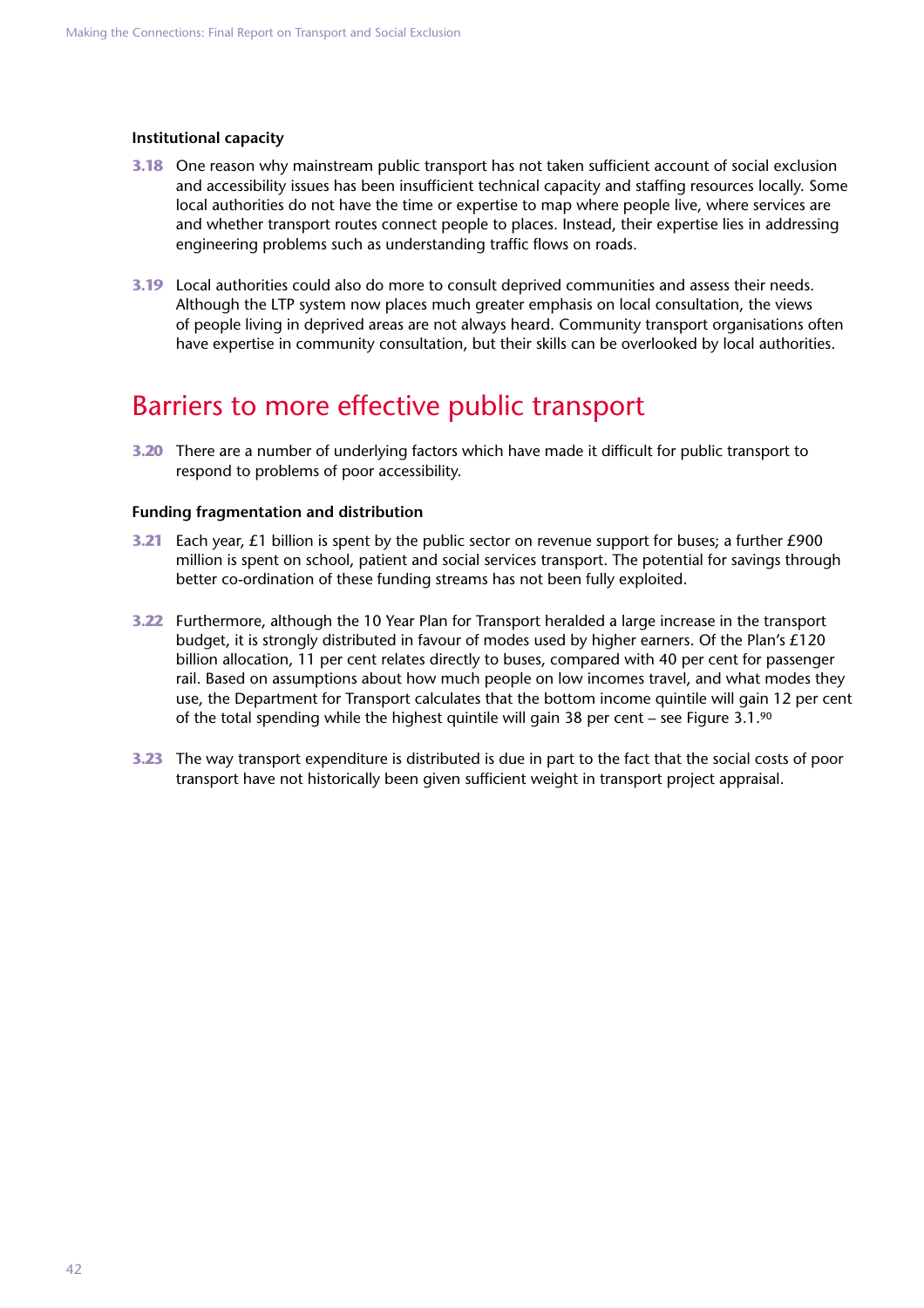

**Figure 3.1: Spending gain from 10 Year Plan for Transport by income group**

Source: DTLR estimate based on analysis of 10 Year Plan for Transport

# **Regulatory barriers to buses responding to local needs**

- **3.24** The possibility of reforming bus services to meet the needs of local communities more effectively, and to improve the accessibility of key services and activities, has been impeded by specific regulations. For example:
	- **Flexibly-routed bus services:** These are buses which can follow different routes according to demand. They are difficult to establish because, to register a bus service with the Traffic Commissioner, it is normally necessary to specify start and finish points and a core timetabled route. Deviations from a set route also do not qualify for Bus Services Operators' Grant, which means that flexibly-routed bus services have proved too expensive for bus or taxi companies to run.
	- **Community transport:** Not-for-profit organisations operate many bus services of great benefit to groups such as the elderly or disabled, for whom public transport can be difficult to use. The Transport Act 1985 exempted them from the normal Public Service Vehicle operator licensing requirements and introduced Section 19 and 22 permits (see box overleaf).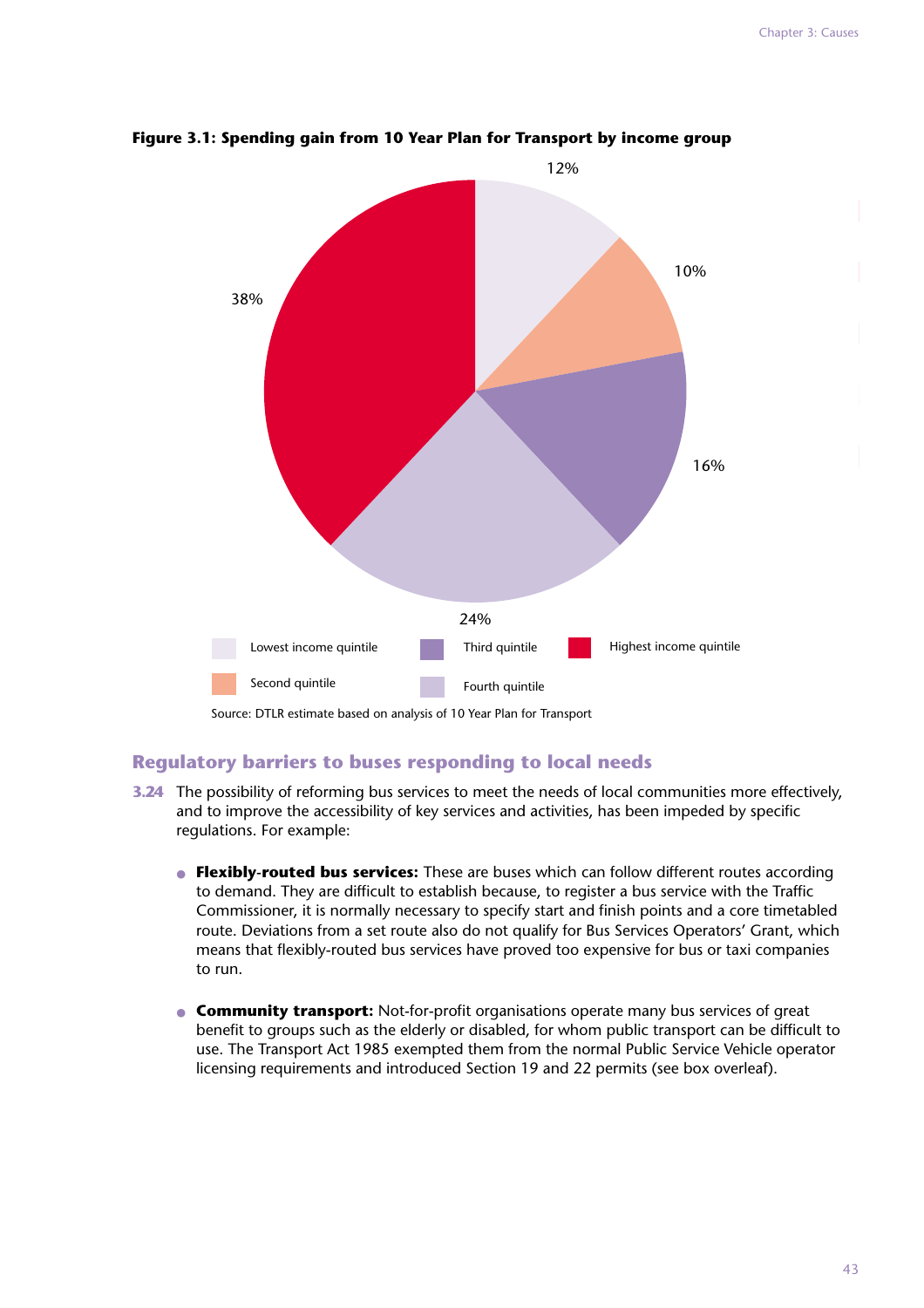#### **Section 19 permits**

These allow services for particular social or community groups, such as older or disabled people, but not for the general public. Buses normally have 9 to 16 passenger seats, but can be larger in certain circumstances. If they fulfil certain criteria, drivers are exempted from the normal requirement of driver licensing. Dial-a-Ride services, and much special educational needs and social services transport, are provided under this arrangement.

#### **Section 22 permits**

These allow services to carry members of the general public. They use vehicles with between 9 and 16 passenger seats and must operate on a not-for-profit basis, using unpaid drivers – although reasonable expenses and loss of earnings may be paid. The service must be registered as a local bus service with the Traffic Commissioner.

Section 19 services – the great majority – may have been unnecessarily inhibited by a restrictive view of the people they can legally carry. For example, section 19 services must carry 'particular groups of people'. In addition, vehicles operating under sections 19 and 22 cannot be run with a view to profit, even incidentally. This has inhibited sponsorship arrangements, in some cases unnecessarily so (see paragraph 6.10). On the small number of services operated under section 22 permits, drivers may not be paid. This can make it more difficult for organisations to recruit drivers and sustain services that are used by the general public.

- **Integrated ticketing and timetabling:** Travelcards, and through-tickets which can be used on more than one operator's service, are cheaper and more convenient for the passenger. Similarly, buses which come at regular intervals, rather than within minutes of each other, provide a better service. However, operators have been unwilling to co-operate on integrated ticketing schemes or on agreeing timetables for fear of breaching the Competition Act and being fined large sums.
- **Concessionary fares:** Local authorities reimburse operators for offering discounted fares to particular groups. Local authorities must require operators to offer concessionary fares to pensioners and some groups of disabled people but they cannot make operators participate in concessionary schemes for other groups who could potentially benefit, such as jobseekers, lone parents or workers on low incomes.

### **Insufficient partnership working**

- **3.25** The improvement and expansion of the local bus network has also sometimes been hampered by poor relationships between bus operators and local authorities. Although a number of successful partnership arrangements exist (see Chapter 6), in many areas they do not and relationships can be tense. This is partly an issue of trust; for example an operator may not have confidence that the local authority will install and implement bus priority measures. The local authority may in turn suspect that the operator will pull out of routes once the authority has invested in the infrastructure.
- **3.26** Secondly, where projected revenue is not particularly high, or where an operator has a monopoly on the local market, it might not be worthwhile for them to invest in high quality vehicles on a particular route. In these circumstances local authorities have found it difficult to secure partnership agreements at all.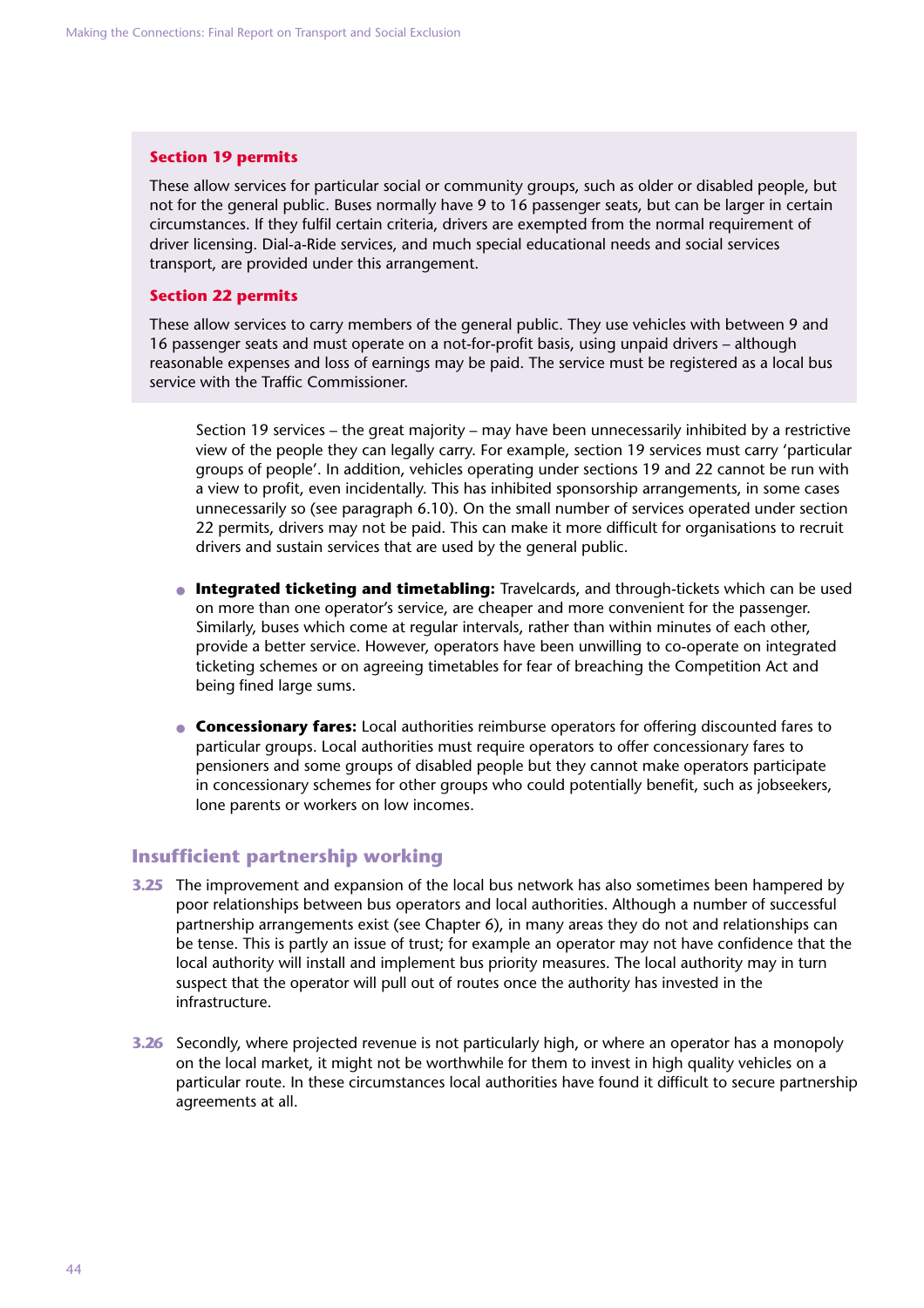**3.27** Partnership working *within* local authorities could also help improve transport services. Different departments which provide transport, such as social services, education and mainstream public transport, could pool both their expertise and their resources, resulting in cost savings and improved quality of service. This has been successful in some areas but has not been explored by many local authorities.

# Barriers to effective specialist transport

**3.28** As noted above, in addition to mainstream transport expenditure over £900 million of public money is spent on specialist transport services for jobseekers, pupils, patients and social services clients. As well as the problems of fragmentation and efficiency already highlighted, the entitlement rules for some specialist transport also contribute to continuing accessibility difficulties. These are discussed in detail in Chapters 9 (work), 10 (learning) and 11 (healthcare). Some key problems however include:

#### **Work**

● The *Travel to Interview Scheme* is now available to all benefit recipients for distant journeys and for some local trips costing over  $E4$ . However, help with longer-term travel problems, such as free fares in the early weeks of work or payment for driving lessons, are only available to some claimants and in some particular geographic areas.

# **School**

● Pupils under 16 years old are eligible for free transport to school if it is three miles or more from their home (two miles for those under 8 years old), but only if it is the nearest suitable school. This can cause low-income families to send their children to their nearest school even if they would prefer them to be educated elsewhere. School opening hours can also limit the most efficient use of transport – staggered opening times for example could allow the same number of buses to make more journeys.

## **Health services**

● Existing help for patients and hospital visitors is confusing and not sufficiently organised around the needs of patients. The current criteria for entitlement to free patient transport services are open to local interpretation and as a consequence have restricted access for some. They have also resulted in some people using the service who would otherwise be capable of using mainstream public transport. Insufficient publicity is given to the hospital travel costs scheme and the help available to visitors.

# **Social services**

- In some places, local authorities or day centres own their own minibuses which are used to transport clients to and from activities but have spare capacity between these times. Where external contractors are used, prices can be pushed up as social services departments compete with education departments for transport at peak times.
- **3.29** This chapter has discussed some of the underlying causes of the accessibility problems identified in Chapters 1 and 2. The following chapter considers a range of possible responses to these problems.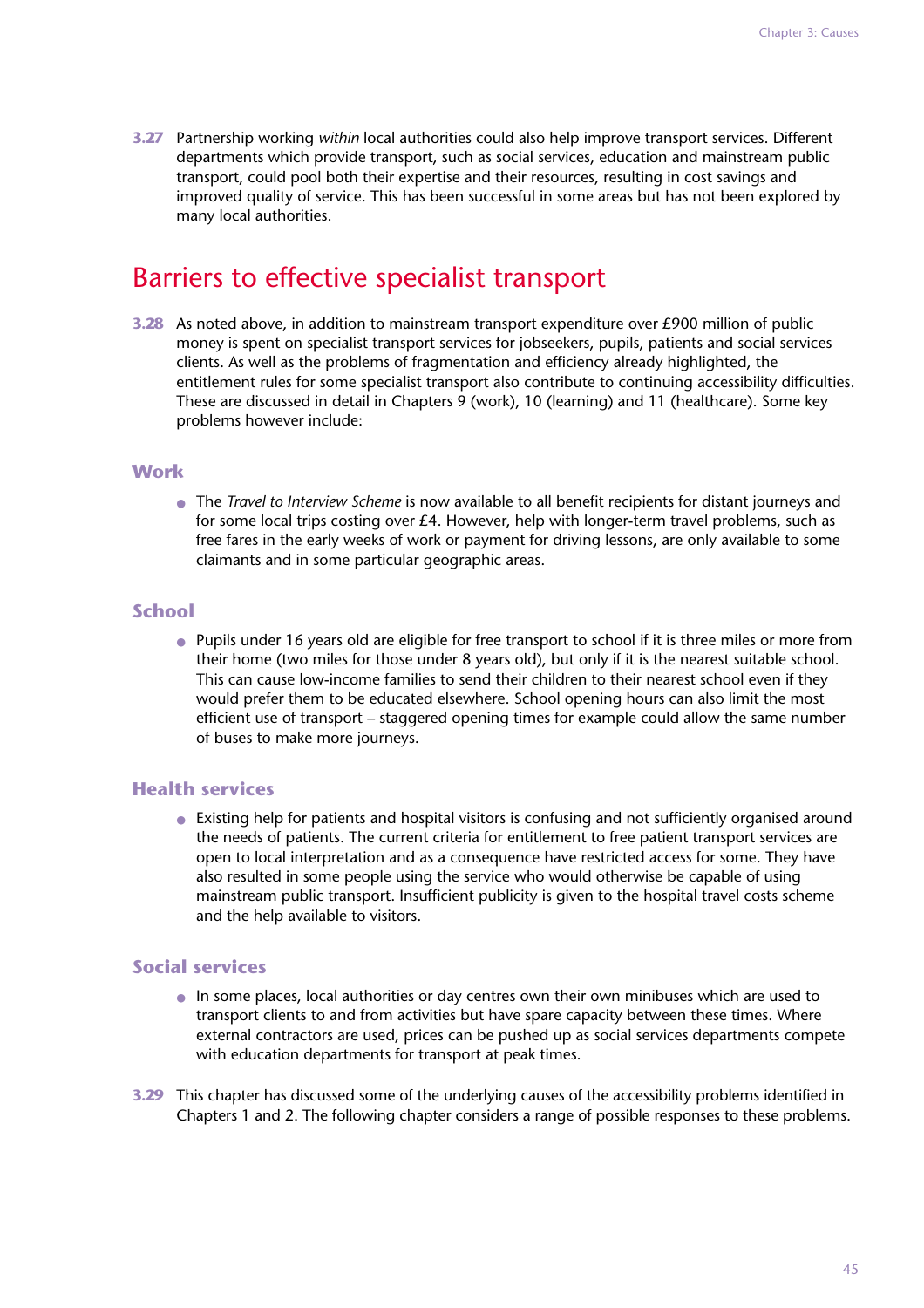# CHAPTER 4 SOLUTIONS TO THE PROBLEM

# **Summary**

This chapter marks the beginning of the strategy section of the report. It considers the variety of practical measures that are available to tackle the barriers to accessibility. It highlights local examples, outlines some national initiatives and draws on experience from abroad.

Local and national progress is examined in relation to the five barriers identified in Chapter 2:

- the availability and physical accessibility of transport;
- safety and security while travelling;
- the cost of transport;
- poor information and 'travel horizons'; and
- location of non-transport services.

At present these solutions only exist in some parts of the country. The rest of the report sets out changes that will allow such solutions to be applied more widely and systematically across England.

# The availability and physical accessibility of transport services

#### **Improving the bus network**

#### **Network coverage**

- **4.1** Buses are the main mode of public transport used by people on low incomes. But as Chapter 2 showed, bus services do not always reflect current patterns of need.
- **4.2** Since 1998, £123 million has been awarded under the Rural and Urban Bus Challenge schemes to over 300 projects targeted at improving transport links for rural areas and for deprived urban communities. These funds have supported a range of schemes including Dial-a-Ride and demandresponsive services. For rural England, the Government has also supported over 1,900 new and improved services through the Rural Bus Subsidy Grant.
- **4.3** The Challenge Fund services, together with many general services which local authorities subsidise, demonstrate that bus routes can successfully adapt. It is possible to keep pace with changing landuse patterns such as out-of-town shopping centres or employment sites. And by focusing on those areas with low car ownership many travel barriers can be overcome.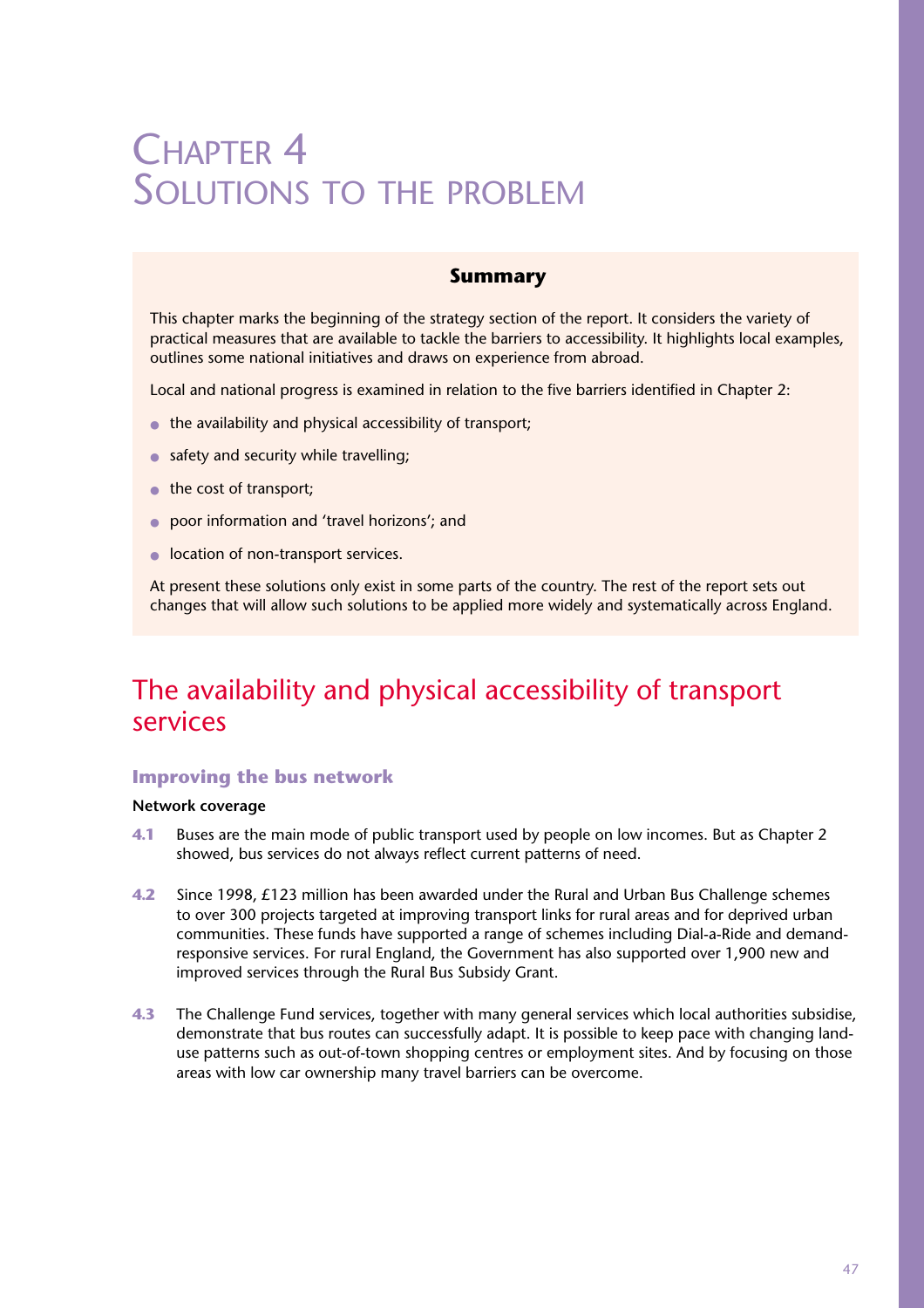# **Trent and Barton buses**

Having built up a core urban base, the company has focused on developing a range of inter-urban and rural services – a frequently neglected part of the network.

The Spondon Flyer has reduced the journey time from Spondon to Derby (about four miles) from around 25 minutes to less than 10. People have commented that they can now get a job because their working day is not lengthened by the bus ride and there's even time to get home at lunchtime, for example to look after relatives. Because there is no need for parking, the service is now quicker than the car. The increased use (from 6,000 bus trips each week in 1994 to 13,500 in 2002) has paid for midnight and Sunday buses which were previously not possible, as well as buggy-friendly buses.

**4.4** Alongside traditional bus services, the community transport sector exists to provide additional transport in order to address social exclusion. Community transport organisations run many accessible door-to-door transport schemes for those unable to use public transport and provide routes to isolated areas where there is no alternative transport. They possess skills and expertise in identifying gaps in the network and providing services that plug those gaps.

# **Community Transport Association, North Walsham Area**

This local community transport association provides a range of services for residents living in this rural area of Norfolk. As well as a Dial-a-Ride service taking people to local market towns, the association organises group transport, excursions and provides journeys to a wide range of healthcare facilities:

- Hospital Medi-Bus: This runs to and from Norfolk and Norwich University Hospital up to three times daily. Patients, escorts and visitors are picked up from home and guaranteed arrival at times that coincide with clinics.
- Dial-a-Medi-Ride: Volunteer drivers take registered users to doctors, dentists, opticians, etc. Passengers are charged according to distance travelled.
- Group Transport: Provides transport for frail and elderly people wishing to attend group meetings, lunch clubs and similar social events. Excursions are often arranged to local places of interest.
- **4.5** As noted in Chapter 3, frequent changes to bus timetables and routes create uncertainty. A number of local authorities and bus operators have concentrated resources on ensuring a simple, memorable and stable pattern of services.

# **The Manvers Shuttle, South Yorkshire**

This bus service was introduced in September 2000 and provides access to new employment and training opportunities in the Dearne Valley Regeneration Area. The service links the employment and training sites to bus interchanges in Wath and Mexborough and also serves Swinton station. Buses operate every 20 minutes for 16 hours each day, with a half-hourly service on Sundays.

The service is set and part-funded by a consortium of employers, Dearne Valley College and South Yorkshire Passenger Transport Executive (PTE). While members of the public pay full fare, extensive discounts – so that a single fare costs 20p – are offered to consortium staff and students. It attracted 170,000 passengers in the first year and approximately 224,000 passengers in the second year.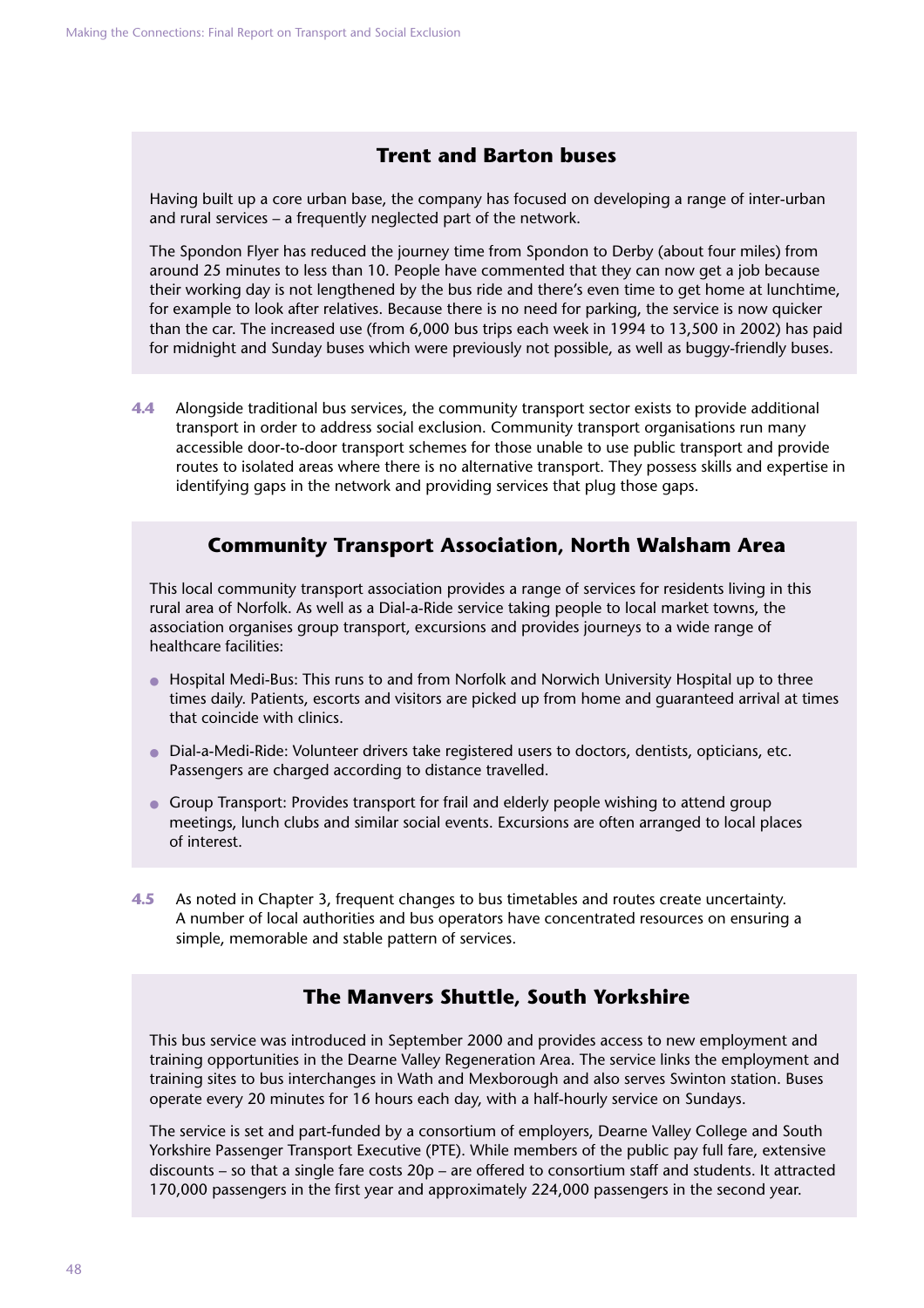#### **Accessible vehicles, stations and walking environments**

- **4.6** Physical access can be helped by things like improvements to pavements, accessible buses and stations, timetables which can be read by those with a visual impairment, and driver training to increase awareness of passenger needs.
- **4.7** Under the Disability Discrimination Act 1995, all future public transport (buses, coaches, trains, tram and taxi services) and interchange points will have to be designed to meet the needs of people with disabilities. This will include things like wheelchair-accessible buses, trains and taxis, better handholds and better colour contrasts.

# **Nottingham City Hospital NHS Trust**

Wheelchair-accessible buses and complementary kerbside improvements have been made at the city hospital. Routes onto the site have been redesigned and timetables made available by new display boards and a public transport touch-screen kiosk. New and improved free internal park-and-ride bus routes have been funded directly through car parking charges imposed by the hospital Trust.

#### **Integration between modes and operators**

- **4.8** Journeys that require more than one mode of transport (for example buses and trains), or even just more than one vehicle, are often particularly difficult. Effectively linking different modes and operators can make a big difference. Co-ordinated timetables, ticketing and effective interchange points can all help.
- **4.9** For many vulnerable groups in society, particularly those with mental or physical impairments, such improvements can mean the difference between a journey being realistic or impossible.

# **The Clitheroe interchange**

Lancashire County Council ensures better co-ordination between different types of transport by integrating services via the interchange point at Clitheroe. The interchange comprises new bus facilities located directly outside the railway station and a customer service office.

The centre provides an extensive range of information on bus and rail services and is open from 7.00am till the departure of the last bus or train at 11.00pm. When a train is late they plot its progress via computer and advise bus drivers to wait for the arrival of the train. In cases where the train is severely delayed a replacement bus service is put on.

# **The Bittern train link, Norfolk**

The Bittern train line is supported by a Community Rail Partnership linking Norwich and Sheringham to many of the outlying villages. Integrated transport schemes have been developed at North Walsham, Cromer and Sheringham with roughly five minutes to wait before arrival and after departure of the trains.

Train services on the line are subsidised by grant support from the Strategic Rail Authority to  $E4.40$ for a 60-mile round journey, one of the cheapest non-metropolitan fares in the country. Many of those that benefit are tourists but the extra business enables the partnership to retain funding for subsidised train services and an increased number of stops and trains.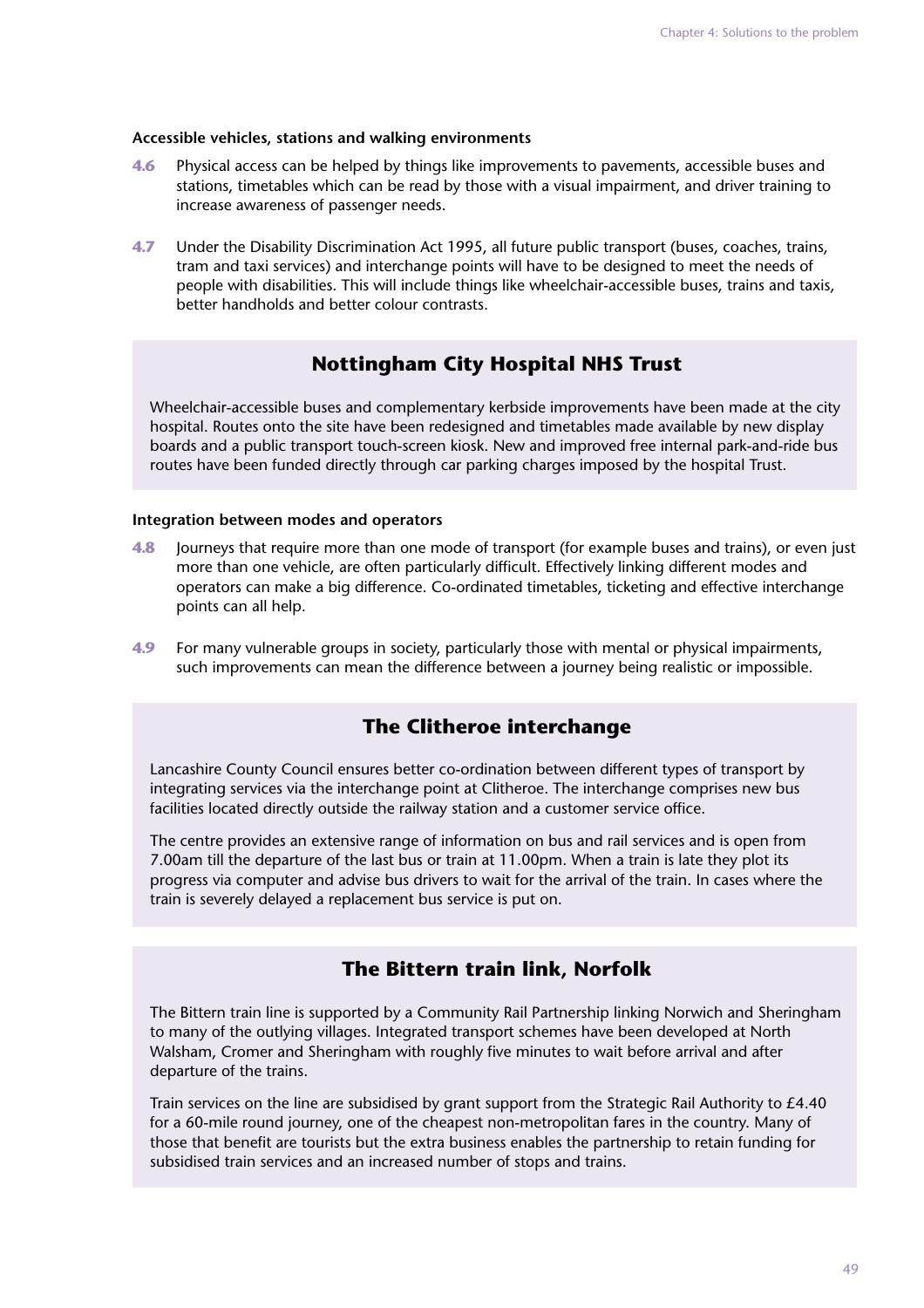#### **Effective use of bus priority measures**

- **4.10** Bus priority measures, like bus lanes and traffic light priority, can reduce the length of journeys and make them more reliable. This makes people more likely to use buses, and means the full effects of capital expenditure on bus infrastructure and fleets can be realised.
- **4.11** The 10 Year Plan for Transport has boosted spending on bus-related capital projects. Since 1998 1,000 kilometres of bus quality corridors have been implemented and another 4,000 kilometres are planned for delivery by 2006.91

## **Demand-responsive transport**

- **4.12** Creating more flexible services that respond directly to people's travel requirements is another way to improve accessibility. Demand-responsive transport does not always follow a set route but can be directed to where users live or want to go within a defined area. It can be supplied by buses, community transport vehicles or taxis.
- **4.13** Demand-responsive transport allows an operator or local authority to use resources more effectively by introducing flexible routes into the network where demand is more dispersed. This solution is most likely to be helpful in rural or semi-rural areas but could also be used in urban areas outside times of peak demand or to provide door-to-door transport for elderly or disabled residents.

# **Flexline, Gothenburg, Sweden**

Flexline is a demand-responsive bus service with drop-off points at shopping centres, hospitals and other important destinations for elderly and disabled people. It operates using small, fully accessible buses, which depart at half-hourly intervals from the end stops and collect passengers from designated meeting points within the service area. These points are generously distributed within the area served so that at least 90 per cent of the residents live within 150 metres of a meeting point. Journeys must be booked at least 15 minutes before the bus is scheduled to leave. Times are confirmed 15 minutes prior to arrival at the meeting point through an automated call back function once a computer has determined the optimum route.

Users perceive an improvement in their mobility and activity as a result of the service, which is continuing to expand. There are currently 14 minibuses in six service areas.

**4.14** The use of technology in Gothenburg to ensure a rapid demand-responsive service has few parallels in the UK. Here, similar services without a fixed route generally require at least 24 hours' notice. However, some areas are now beginning to experiment with these forms of transport provision. For example Cango Buses in Hampshire have some timetabled stopping points and can also be booked to pick up from other places very shortly before travel.

# **Improving specialist transport**

## **Door-to-door transport**

- **4.15** Where there are few accessible vehicles being operated in an area, or the pattern of services requires a long walk beforehand, it may be appropriate to provide specialist door-to-door transport for people with greater individual needs. Specially trained staff, adapted vehicles and a reliable journey are all important to meet the needs of older people and more severely disabled passengers.
- **4.16** In some countries there are strategies in place to ensure such provision across a whole area (see below). In England, door-to-door transport tends to be provided on single services, most commonly by community transport organisations.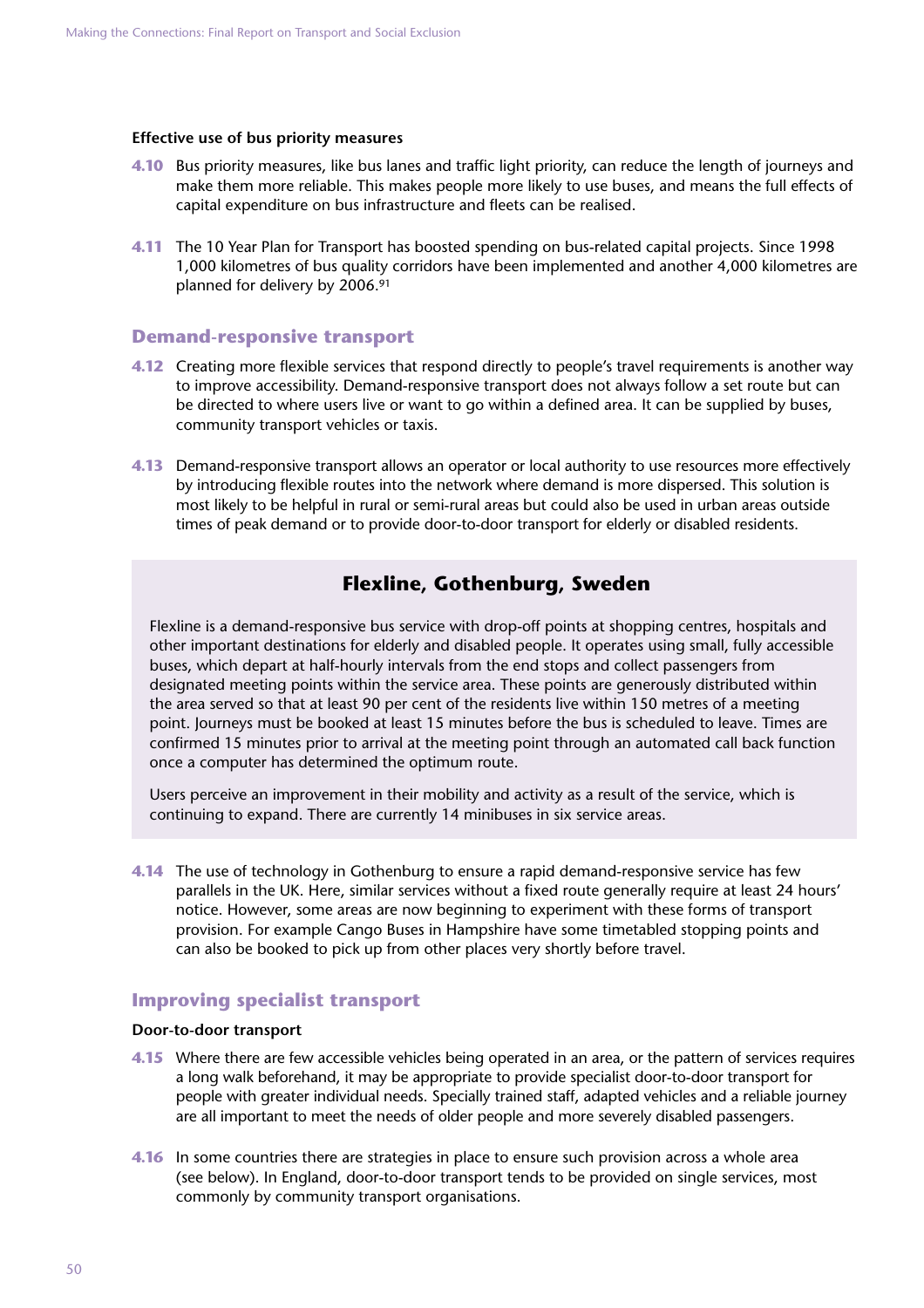# **Transport for people with disabilities, Copenhagen, Denmark**

Since 1979 Greater Copenhagen has provided a door-to-door alternative to mainstream public transport for those with disabilities. The disabled people who are eligible receive 24 hour, door-todoor transport in specially designed vehicles. Users are guaranteed to be collected no more than 15 minutes before or after their booking time.

The automated booking and planning system takes into account:

- The time needed for the pick-up and drop-off; the number of stairs in shopping centres, theatres and other public places; information about customers' disabilities.
- The required driving times. A map holds all the relevant information about speed limits, road layouts and addresses in the Greater Copenhagen area.
- Traffic intensity, depending on the time of day and week.
- The potential for vehicles to carry more than one passenger.

A route is then produced for each vehicle and itineraries forwarded to drivers, together with instructions on the needs of individual passengers.

#### **Health, social services and school transport**

- **4.17** In a number of areas in the UK the effectiveness and efficiency of specialist transport has been improved through use of a 'single vehicle pool' or through transport co-ordination units. A 'single vehicle pool' works by using the same set of vehicles and drivers for transporting different groups of people to specific destinations – an example of this in Nottinghamshire can be found in Chapter 5.
- **4.18** The model of a transport co-ordination unit is based on the local authority organising all the transport in an area, including mainstream public transport, community transport and specialist services. An example of how this works in Devon is set out at Figure 4.1.
- **4.19** A single vehicle pool may be one element of transport co-ordination. However, transport co-ordination may also include joint contracts for driver training or vehicle maintenance or combining routes which serve social services and education facilities into a single contract to put out to tender. The advantages of these integrated approaches are:
	- **Cost savings** from more efficient use of vehicles and different transport purchasers not bidding against one another.
	- **Professional transport expertise for specialist transport** ensuring value for money from vehicles and contracts with transport operators, as well as professional driver training, vehicle maintenance and route planning.
	- **Good relationships with transport operators**  through long standing operational arrangements.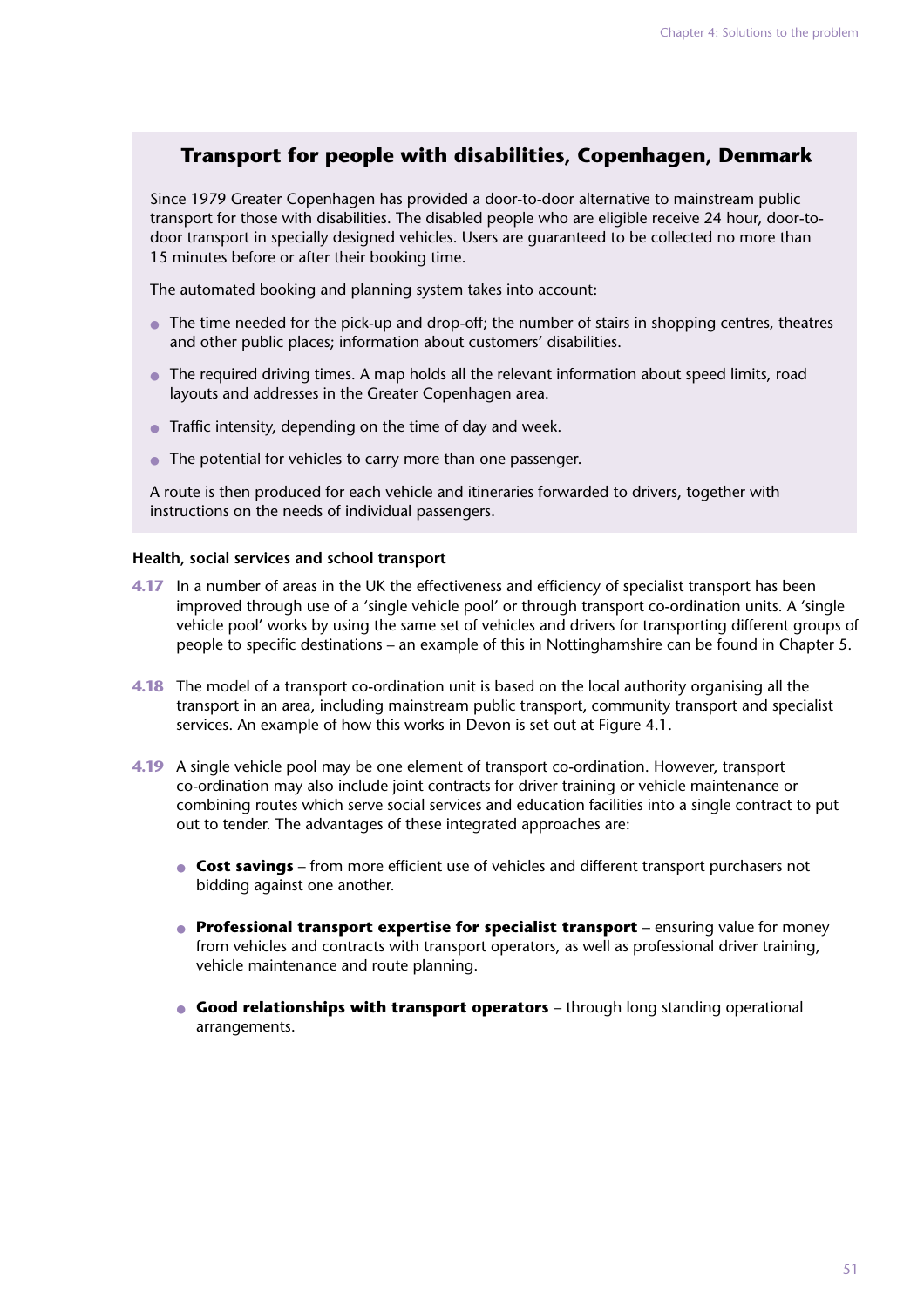

#### **Figure 4.1: Transport co-ordination – an integrated management approach**

Source: Transport Co-ordination Service, Devon County Council

# **Subsidised personal transport**

- **4.20** More support for personal transport such as cars and scooters will tend to help younger people and those with less conventional travel patterns. There are many instances of successful programmes across the country that make a variety of forms of personal transport cheaper and more available to those on lower incomes. For example:
	- mopeds, bicycles and cars leased at a discounted rate;
	- minor repair and maintenance grants to put an otherwise redundant vehicle back on the road; and
	- subsidised driving lessons for those with access to a car, and for whom mopeds or bikes are unsuitable.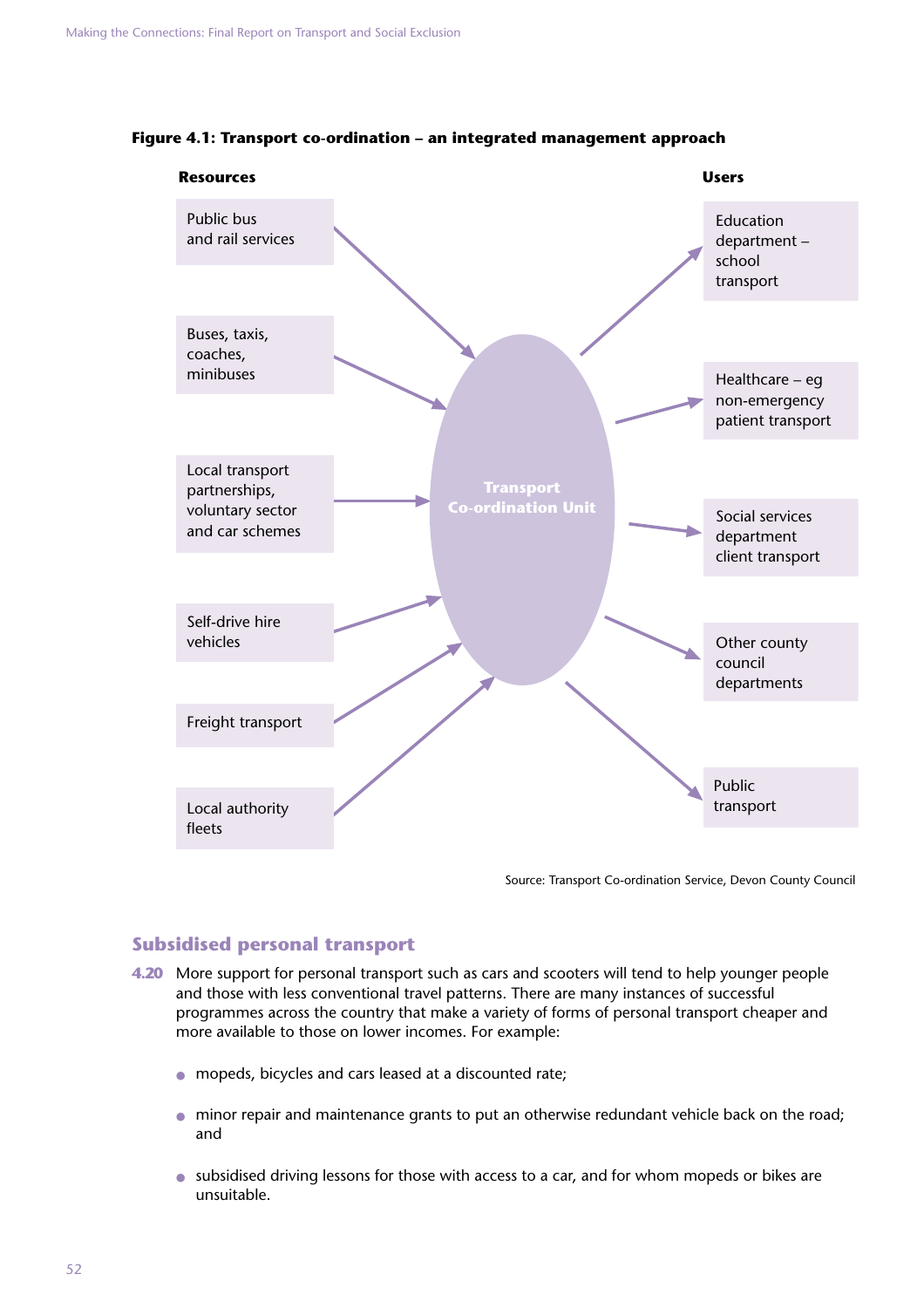- **4.21** These types of intervention are particularly relevant for the many people in rural areas who are isolated by a lack of transport, but who live in areas of relative affluence – rural transport exclusion frequently affects individuals, rather than areas.
- **4.22** There are a number of 'Wheels to Work' schemes in rural areas across the country which provide people with transport solutions for a short period to get to employment, training or education, until a longer-term solution can be found. Schemes have been in operation since the mid 1990s, but sources of funding such as the Rural Transport Partnership and support from the Countryside Agency have enabled more to develop recently.

# **Wheels to Work, Warwickshire**

Connexions Coventry & Warwickshire operates the largest Wheels to Work scheme in England, on behalf of Warwickshire County Council. It is open to 16–25-year-olds who have a start date for full-time training, education or employment.

The scheme offers moped loans for up to 12 months, at a cost to clients of £2.50 per week. Clients are provided with rider training, a helmet, a reflective bib, a lock, a thermal waterproof suit and gloves.

Individuals can apply to the scheme themselves or are referred by a member of the advisory group: social services, Jobcentre Plus, a local and a county councillor, the Rural Community Council, the local vehicle dealership and training school, and the community education department. Clients have personal reviews every 12 weeks, and are encouraged to save money towards their own vehicle.

Initially started as a small pilot in July 1999, the scheme has covered the whole county since May 2001. Up to November 2002 it had provided moped loans to 162 clients.

**4.23** Schemes to help people get into work, like Employment Zones and Action Teams for Jobs, have found that offering subsidised driving lessons and repairs, or the loan of vehicles, can also be extremely helpful in urban and suburban areas, particularly for low-income shift workers.

# Safety and security while travelling

**4.24** People can be deterred from making a journey if they are afraid of either crime or road accidents. This fear may relate to travelling on a vehicle, waiting at bus stops or stations, or walking.

# **Reducing crime and the fear of crime**

## **A 'whole journey' approach**

**4.25** This approach aims to address personal security problems across the whole journey. For example it might focus on a particular bus route or provide CCTV or security personnel on vehicles, while also ensuring that walking routes leading to bus stops are well lit and patrolled and that waiting areas are free of graffiti. The approach rests upon partnership working between operators, the local authority and the police, and positive publicity.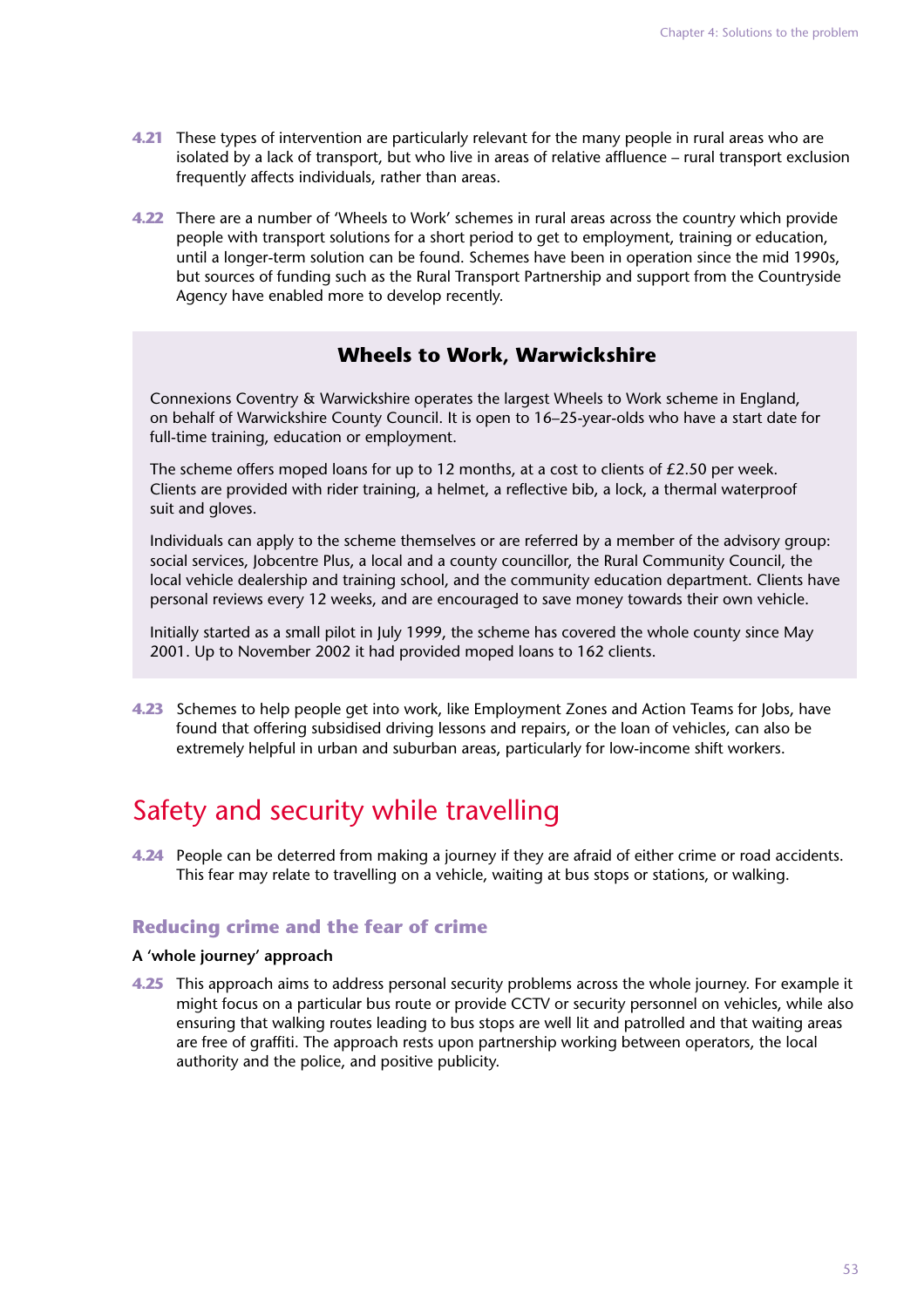# **City Centre Safe, Manchester**

Part of this umbrella scheme involves ensuring that the public can get home safely using public transport late at night. The scheme has focused on five city centre bus routes. Bus companies provide inspectors as 'loaders' at bus stops and around the city centre. They are in radio contact with the police and other night workers and supported by police officers on foot who patrol the five routes. Operators have also installed CCTV on the vehicles, and many are training their drivers in conflict management skills.

The scheme also encourages people to walk along 'safe transport corridors' to bus stops and taxi ranks in order to provide security for the whole journey. This includes improving lighting, installing help points and publicising the safe routes. Publicity for the large reduction in violent crime and the safer environment is thought to be one reason for an increase in patronage.

#### **Individual crime measures**

- **4.26** Where fear of crime is a problem only on particular routes or at particular times, it might be appropriate to use interventions tailored to specific problems, such as improved street lighting, CCTV or graffiti removal teams.
- **4.27** A specific example of a tailored solution would be employing a travel warden on after-school services. Bus operators are often reluctant to target commercial services at school travel as, although the number of users can be very high, school children can be seen as unattractive, disruptive passengers. Bad behaviour by school children can be very intimidating to other passengers, especially older people.<sup>92</sup> Thus in the long run extra personnel to control behaviour may be cost-effective by encouraging other passengers to travel and so enabling a route to be more profitable.
- **4.28** If poor information about services is also a problem, a travel warden might be able to fulfil a dual role, providing both publicity and reassurance to potential passengers. Wardens might operate on vehicles, at interchanges, on streets that lead to waiting areas or on all three.

## **Improving road safety**

**4.29** Some measures, such as increased lighting, are effective in responding to concerns about both road safety and crime. Others are needed specifically to tackle fears relating to road accidents. Here, solutions predominantly involve measures to improve the walking environment and traffic calming measures. 20 miles per hour zones, which are usually supported by physical traffic calming measures, have been shown to reduce road accidents by 67 per cent and child pedestrian accidents by 70 per cent.93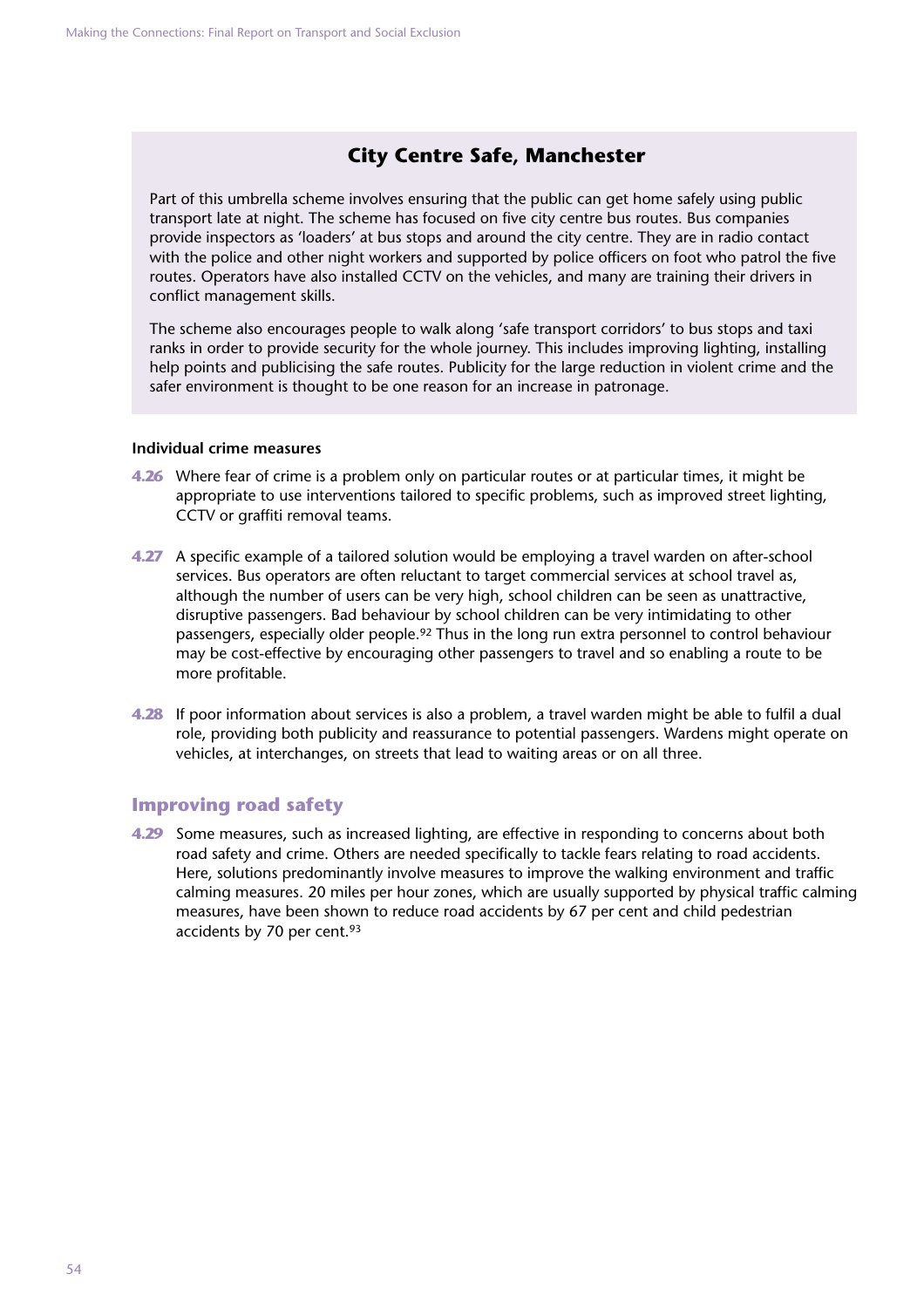# **Gloucester Safer City Demonstration Project**

Begun in the late 1990s and completed in 2001, the Gloucester Safer City Demonstration Project was sponsored by the Department for Transport to develop understanding of how a strategic approach to road safety can reduce accidents.

The measures employed were a combination of engineering changes, education, publicity and greater enforcement. For example: education as to the major causes of accidents and the effects of drink driving; greater enforcement of existing speed limits; reducing the time pedestrians have to wait at crossings; and improving opportunities for walking and cycling.

The results include:

- a 36 per cent reduction in serious injuries to children and a 14 per cent reduction in serious adult injuries; and
- a 10 miles per hour reduction in average speed on one route, with a 38 per cent reduction in casualties.

The success of the project will be examined in a full report to be published in spring 2003.

# The cost of transport

- **4.30** As discussed in Chapter 2, cost is a significant barrier to transport and mobility.
- **4.31** From June 2001, the Government introduced a free bus pass for older people and some groups of disabled people throughout England and Wales. In England, this pass entitles them to at least half fares on local bus services, although local authorities can provide greater concessions and some provide free travel. An extra million men aged 60 to 64 will be able to benefit from free passes and local concessionary fare schemes when age equalisation legislation comes into effect in April 2003.
- **4.32** At present, local authorities cannot compel operators to offer discounts to groups apart from pensioners and disabled people. However, in some parts of the country, concessionary travel has been available to other groups on a voluntary partnership basis between operators and the authority. Such arrangements are paid for either by the authority or the operator themselves.

# **Trent Buses, 'Kids for a Penny'**

In an area of the Trent Valley with higher than average unemployment levels, fares and frequency were identified as key customer priorities. As a Bus Quality Partnership initiative, Trent Buses developed a range of experimental fare deals including *Kids for a Penny* throughout the weekend and off-peak during the week. This scheme has not affected the company's profits, as adults travelling more frequently have offset the loss in revenue from children.

**4.33** Other forms of intervention can tackle cost barriers, for example taxi vouchers or tokens; the wider use of subsidised door-to-door transport; or increased support and grants/loans for driving lessons, road tax or vehicle maintenance.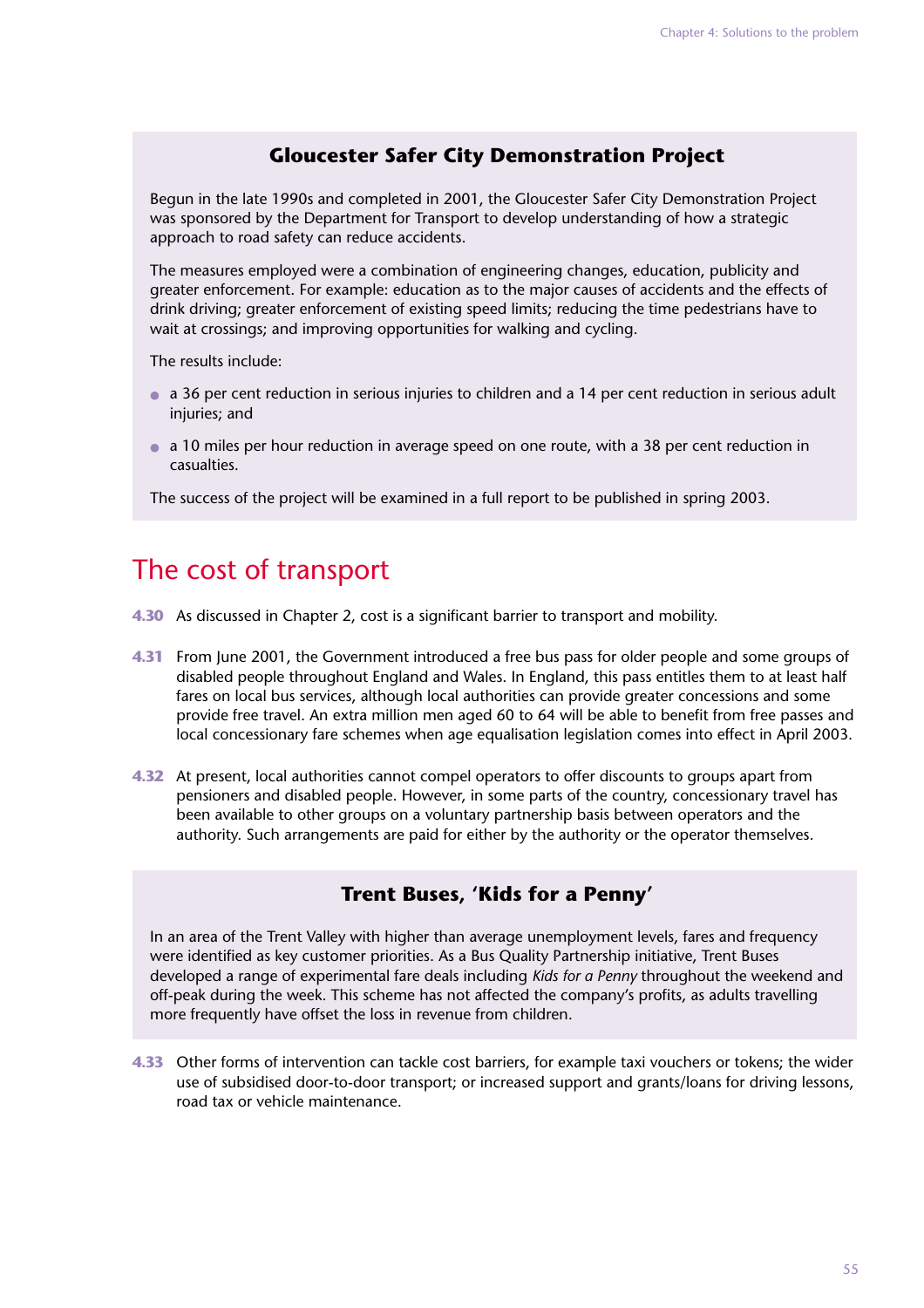# Information and travel horizons

**4.34** Accurate and accessible information is important in enabling everyone to use the public transport network. Information, and support where necessary, need to be provided in a variety of forms which are sensitive to people's different needs.

## **Improved mainstream transport information**

- **4.35** *Traveline* provides national route and timetable information on bus, train, tram and ferry services through a single phone number. Additional money was made available in the 2002 Budget to develop further the wider linked initiative *Transport Direct*, which involves joining up all the sources of transport information from different operators electronically. When completed, this service will also include a booking facility and up-to-date information on how different services are running.
- **4.36** In addition many local authorities already provide information in:
	- different languages appropriate to the area, perhaps on a targeted basis at specific bus stops. This could be used when consultation on residents' travel needs reveals that understanding local bus timetables is a particular difficulty; and
	- larger fonts for those who are visually impaired, for example at a bus stop near a residential home or community centre.

# **Information provision, Lewisham**

In Lewisham, a 'Beacon Council' for better access and mobility, consultation efforts are designed to encourage maximum participation, especially by groups traditionally excluded. The strategy includes making information available in different languages and alternative formats. For example, Lewisham information publications are made available in Braille, large print, audio tape and computer disk on request. Residents who require translated information about services provided to them can request information in any language.

Two Mobility Forums have taken place during the past year, bringing together Council officers, local service providers and representatives from disabled, elderly and other socially excluded groups to discuss accessibility issues.

- **4.37** The Audit Commission94 also recommends a number of different techniques to increase people's awareness of the bus services on offer in a local area:
	- timetables and maps available at travel shops, the town hall, libraries, community centres, etc;
	- leaflets issued on new services to homes in the catchment area;
	- route numbers, destination maps and timetables displayed at stops and bus stations; and
	- local telephone help-lines.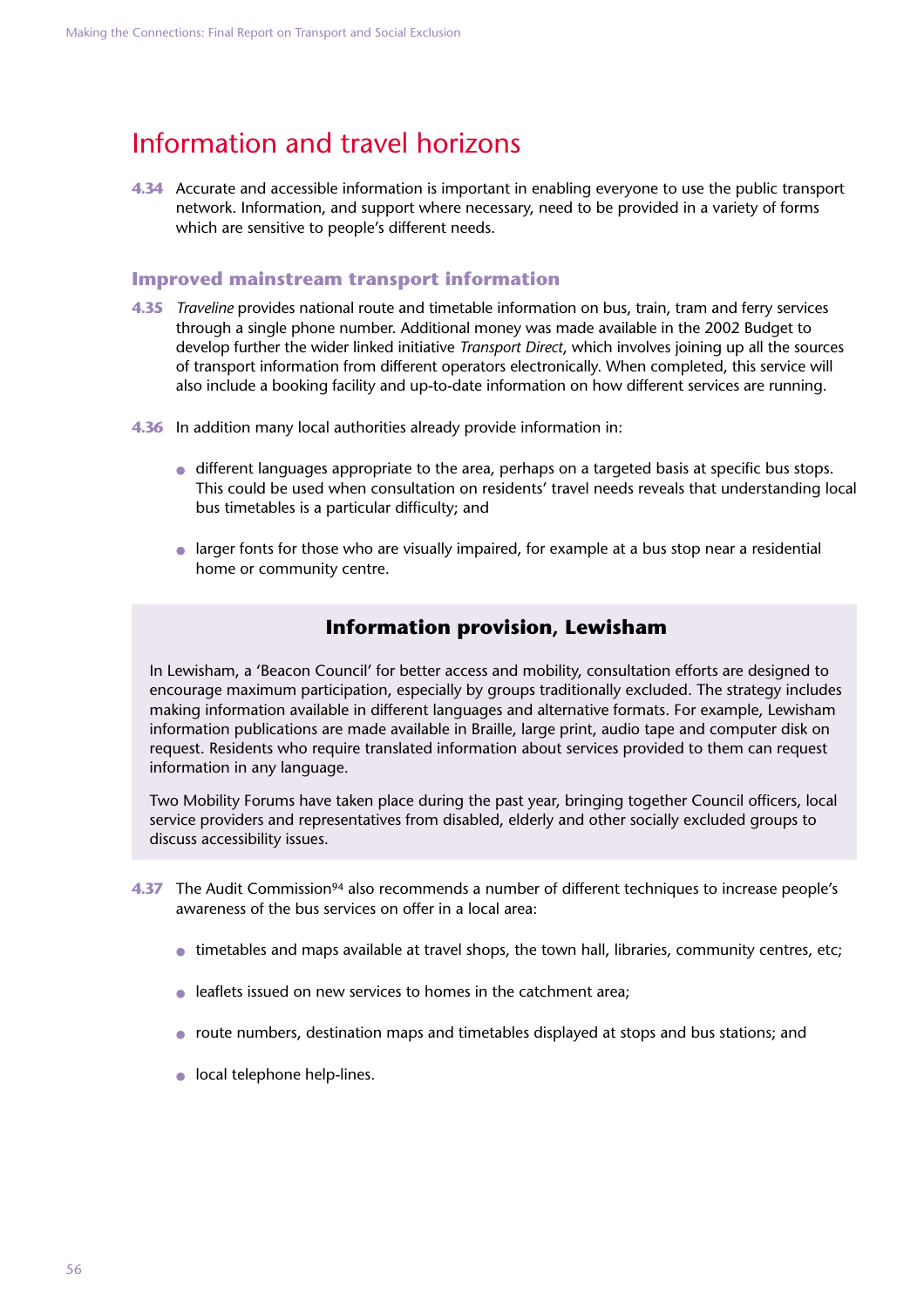# **Personalised information or training**

#### **Information on transport options**

- **4.38** There have been a number of successful programmes aimed at changing travel behaviour. These have tended to focus on reducing people's dependence on the car, by encouraging use of public transport and walking.
- **4.39** For example, Western Australia's successful *TravelSmart* model began in 1997. It relies on the assumption that pre-conceptions about public transport and the opportunities for walking and cycling are difficult to change and are best tackled by personal experience of using these different types of transport.

# **The** *TravelSmart* **technique**

- 1. Visit or phone individual households in the target area.
- 2. Identify those households who are receptive to altering their travel behaviour.
- 3. Provide personalised information based on individual travel needs including timetables for nearest bus stop, cycle maps and a local walking guide to these households.
- 4. Offer test tickets for local public transport services, cycling training and walking tours to encourage the use of these modes.
- 5. Evaluate the effect of the scheme against a control group.
- **4.40** This *TravelSmart* technique has been piloted in Britain by the charity Sustrans in partnership with Socialdata, the company that pioneered the technique. In Gloucester, car trips were reduced by 9 per cent. Three-quarters of these journeys were substituted by walking; cycling doubled; and public transport use increased by one-third. The Department for Transport has invited bids for matched funding for further pilots of individualised marketing and other personalised travel planning techniques.
- **4.41** Similar 'individualised marketing' techniques could be aimed specifically at people on lower incomes from deprived communities. The aim would be to increase their use of public transport, walking and cycling, and so widen the number of services and job opportunities to which they have access.

## **Travel training**

**4.42** Certain sections of the community may experience difficulties in getting around due to a lack of practical skills and confidence. This can be a particular problem for people with learning difficulties, who often require additional support to negotiate the public transport network. Northamptonshire's programme (below) illustrates that, with training and support, this lack of skills or confidence can be overcome.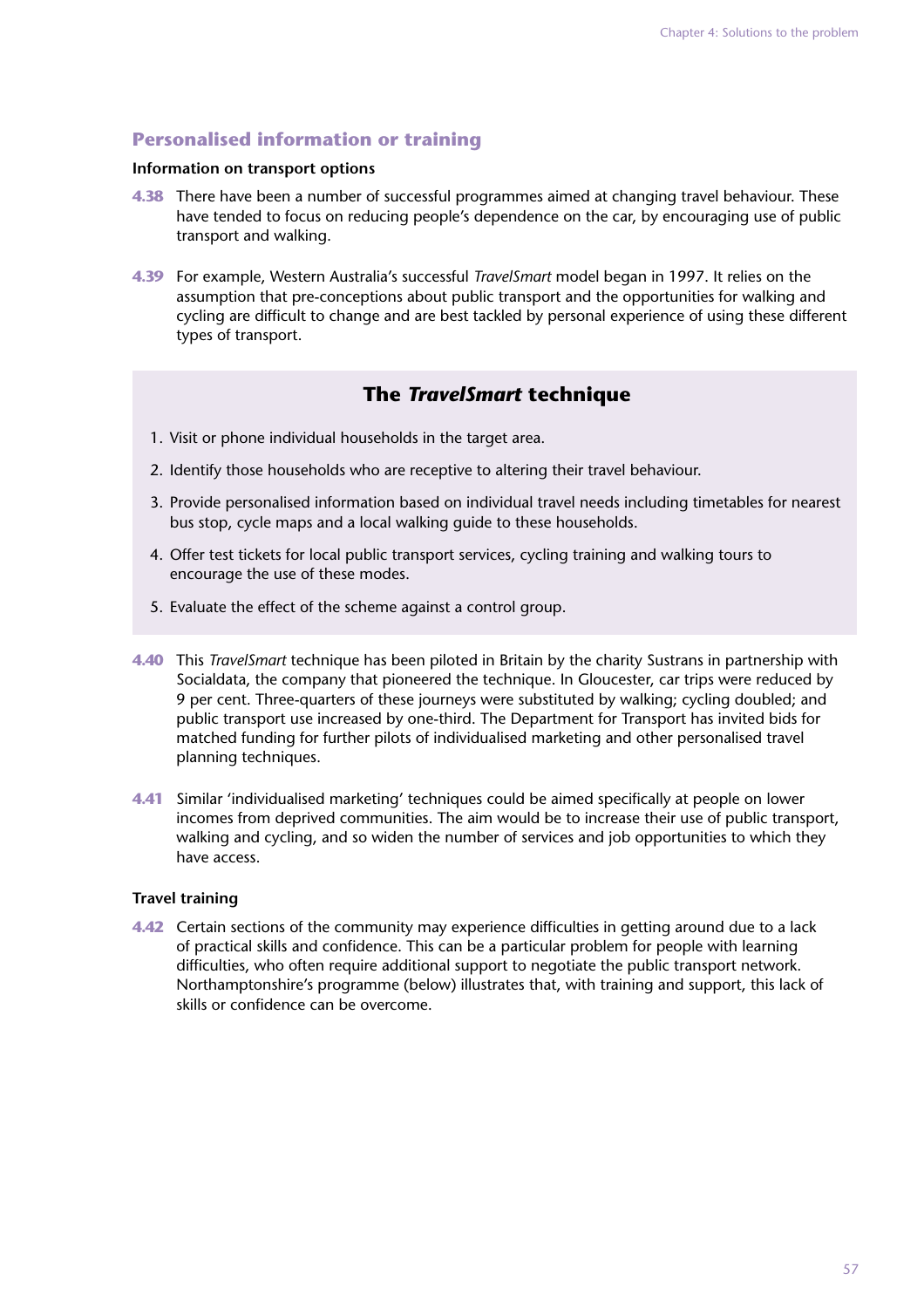# **Mobility and Independence Training, Northamptonshire**

Northamptonshire County Council provides Mobility and Independence Training for people with learning difficulties to enable them to develop general transport knowledge and road safety skills. The training includes both discussion and practical outdoor sessions to familiarise the participants with pedestrian facilities including provisions for those with physical disabilities.

The scheme provides people with mobility and independence that opens up opportunities from which they had previously been excluded. Feedback has shown that 96 per cent of the clients reported increased knowledge of road safety issues, 87 per cent reported increased independence, and 84 per cent reported improved levels of confidence and self-esteem. Feedback from training sessions is also helping the Council to identify specific difficulties faced by people with disabilities and adapt the design of provisions accordingly.

Mobility and Independence Training is also suitable for all pedestrians, cyclists and wheelchair users, and for any age group.

# The location and delivery of services

**4.43** In many cases a change in the delivery patterns of key public and private services can help to improve their accessibility.

### **Improvements to the physical location of services**

**4.44** Changes to the location of facilities that take advantage of existing buildings and align better with people's homes and workplaces can bring speedy results.

# **NHS Walk-In Centres**

Walk-In Centres are designed to be conveniently located. Ease of access is ensured by the fact that proximity to public transport is one of the main criteria for funding. The centres are also specifically targeting hard-to-reach groups including young men and homeless people. There are currently 42 such clinics in existence. They may facilitate access to other healthcare; for example the York Walk-In Centre can transport patients to accident and emergency by taxi or ambulance as necessary.

# **Dental Access Centres**

These centres are targeted at areas with the least provision of dental services and offer a complete range of services on a walk-in basis. There are currently 46 centres in operation treating around 300,000 patients a year.

**4.45** Substantially altering the patterns of services in an area, for example creating a range of new food retail opportunities in a town centre, can also bring huge benefits to individuals and the wider community.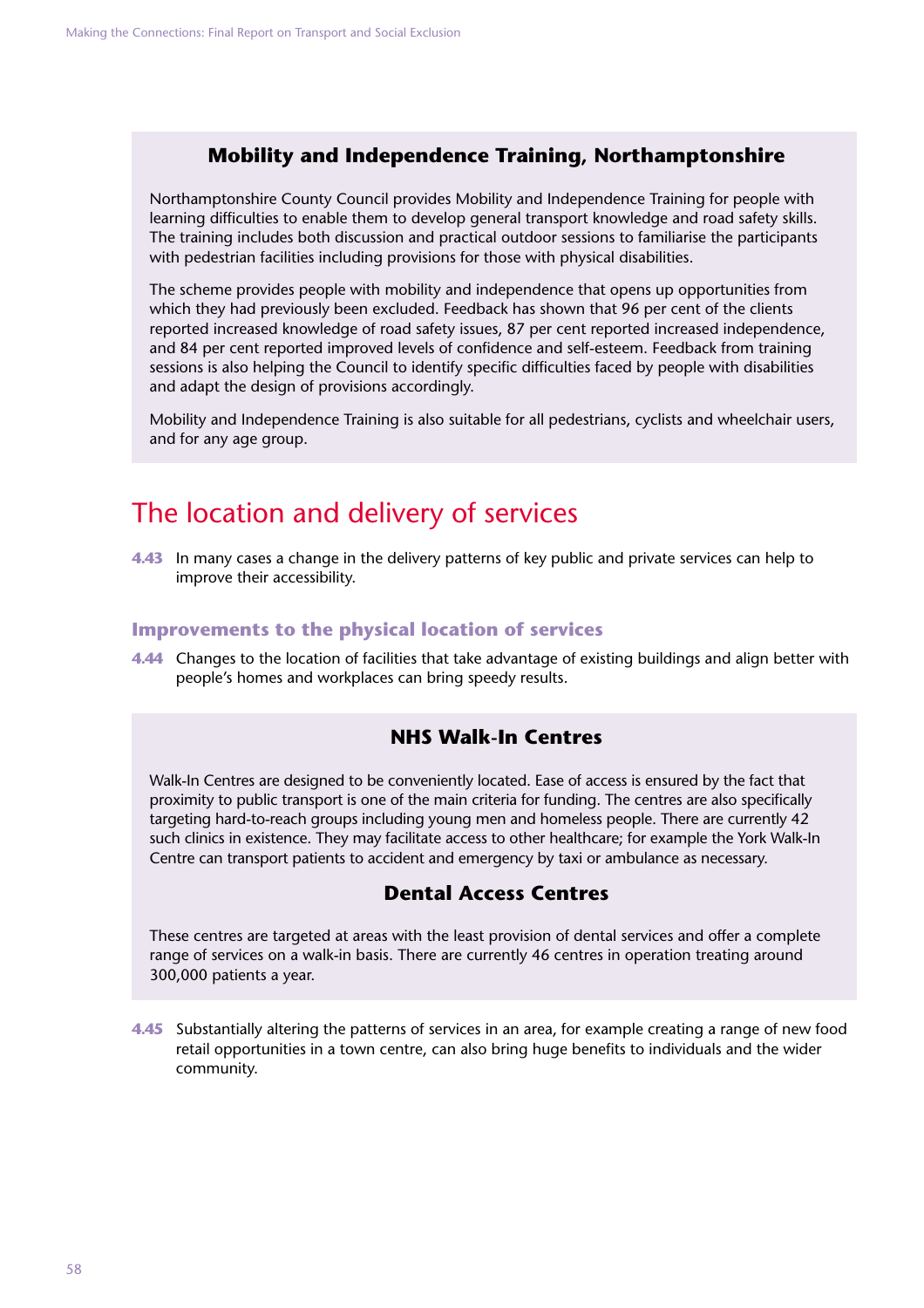# **Castlemilk, Glasgow**

Small kiosk units have been created outside the main shopping centre. These are available on shortterm licences for £3,800 a year and provide a useful business opportunity for new local businesses. Once established, some have gone on to lease larger retail units within the centre. This initiative has created a greater choice of goods and services for the community and was developed in response to local need – 96 per cent of residents recognised the development of the shopping centre as a key issue when surveyed.

### **Improvements to the delivery of services**

- **4.46** Accessibility can be significantly improved by changing either the times at which services are offered to fit better with the available public transport options, or offering services on a mobile basis. There have been a number of important policy developments in this area. For example:
	- By the end of 2005 all patients and their GPs will be able to book hospital appointments at both the time and place to suit the patient. Booking systems will let GPs and patients look at a range of options including waiting times across different Trusts and specialties.
	- The Government is committed to the expansion of 'extended schools' that co-locate services for communities in schools. For example, extended schools might provide all-day schooling and childcare facilities to help meet the needs of their pupils, their families and the wider community.

# **Bevendean Primary School, Brighton and Hove**

The school is situated in an area with limited local facilities and only one route in and out of the area. Throughout 2002, the school worked with the Local Education Authority and other local schools, carrying out a simple audit of the school's facilities and asking parents for their views. The school now hosts a series of successful after-school clubs and is in the process of extending the range of services provided to include adult learning, health services and a Community Information Access Point on council services.

**4.47** This chapter has demonstrated that progress has been made to tackle the problems of accessibility. There are many local solutions to widen access. However, these solutions have only been applied on an ad hoc basis. The following chapters set out a strategy for building on these solutions both locally and centrally.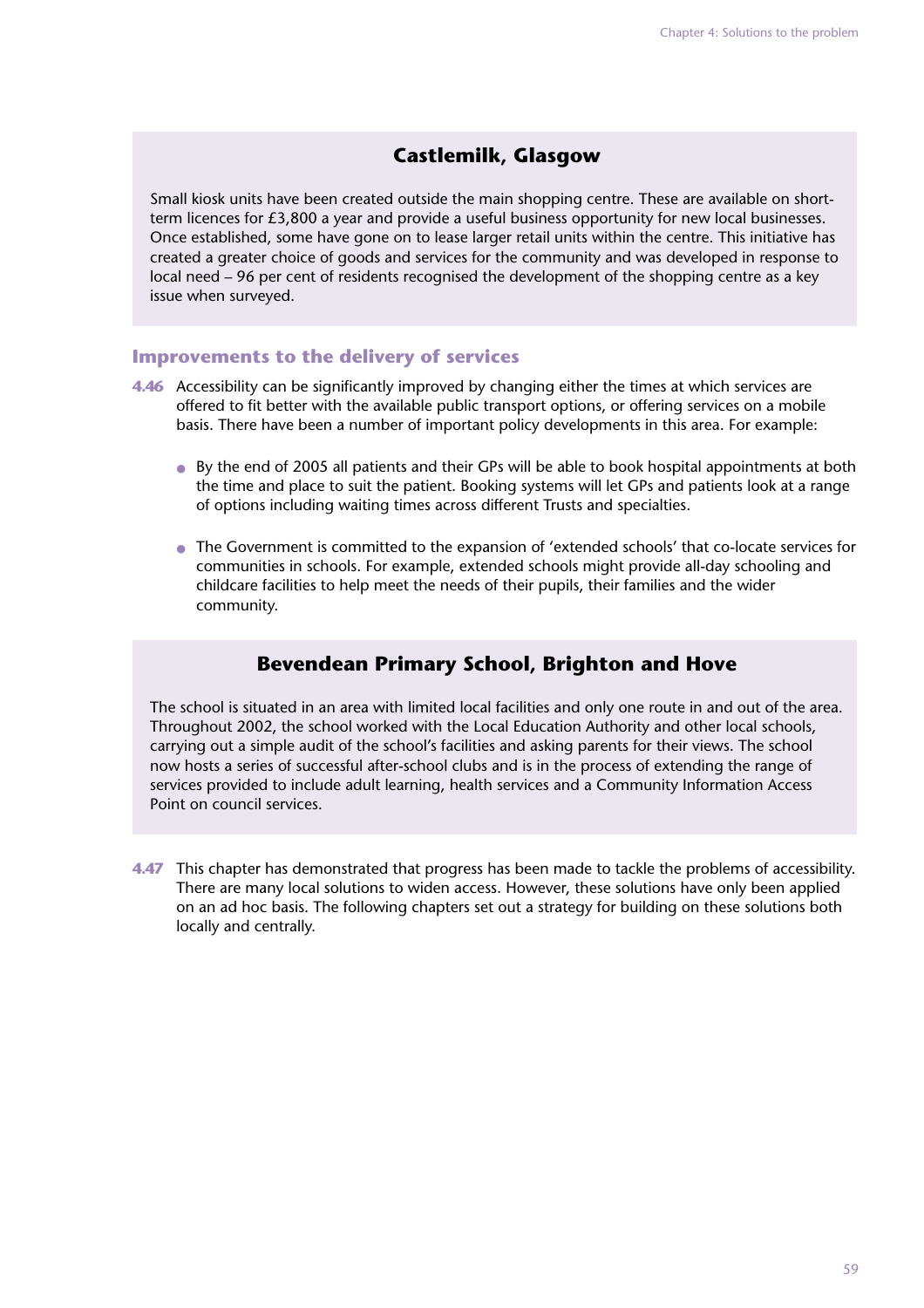# CHAPTER 5 ACCESSIBILITY PLANNING: A NEW APPROACH

# **Summary**

At the moment no one is responsible for making sure that people can get to key services, jobs and other activities. A new framework of accessibility planning will ensure that there is clear responsibility and accountability for identifying accessibility problems and deciding how to tackle them. This process will enable local authorities and other agencies to assess more systematically whether people facing social exclusion can get to key activities, and to work more effectively together on implementing solutions.

Accessibility planning will be built into the next round of Local Transport Plans (LTPs). This chapter outlines how accessibility planning might work and how it can be implemented. The Government will work in partnership with local transport authorities to develop further, and produce guidance on, the process.

# The problem

- **5.1** Chapter 3 highlighted the reasons why barriers to accessibility exist, which included:
	- lack of clear responsibility for assessing whether people can get to jobs and key services and activities, and taking action if they cannot; and
	- insufficient co-ordination, for example between mainstream transport and patient, pupil, and social services transport, or with land-use planning and Crime and Disorder Reduction Partnerships.

# What is happening already

**5.2** Many authorities are already carrying out local transport measures that will improve accessibility and promote social inclusion. Some have also undertaken initial assessments of accessibility and involved other agencies in tackling barriers. While there is significant variation in the coverage and sophistication of these assessments, and the level of involvement of other organisations, there is already a considerable amount of good practice that can be built on.

# The way forward

- **5.3** A new approach accessibility planning will be built into the next round of Local Transport Plans (LTPs). This framework should facilitate wider and more targeted use of the practical measures illustrated in Chapter 4, depending on the particular needs and priorities of local areas.
- **5.4** Accessibility planning aims to ensure that:
	- there is a clear process and responsibility for identifying groups or areas with accessibility problems;
	- in developing and delivering their LTPs, authorities have improved information on barriers to accessibility and the areas where accessibility is poorest; and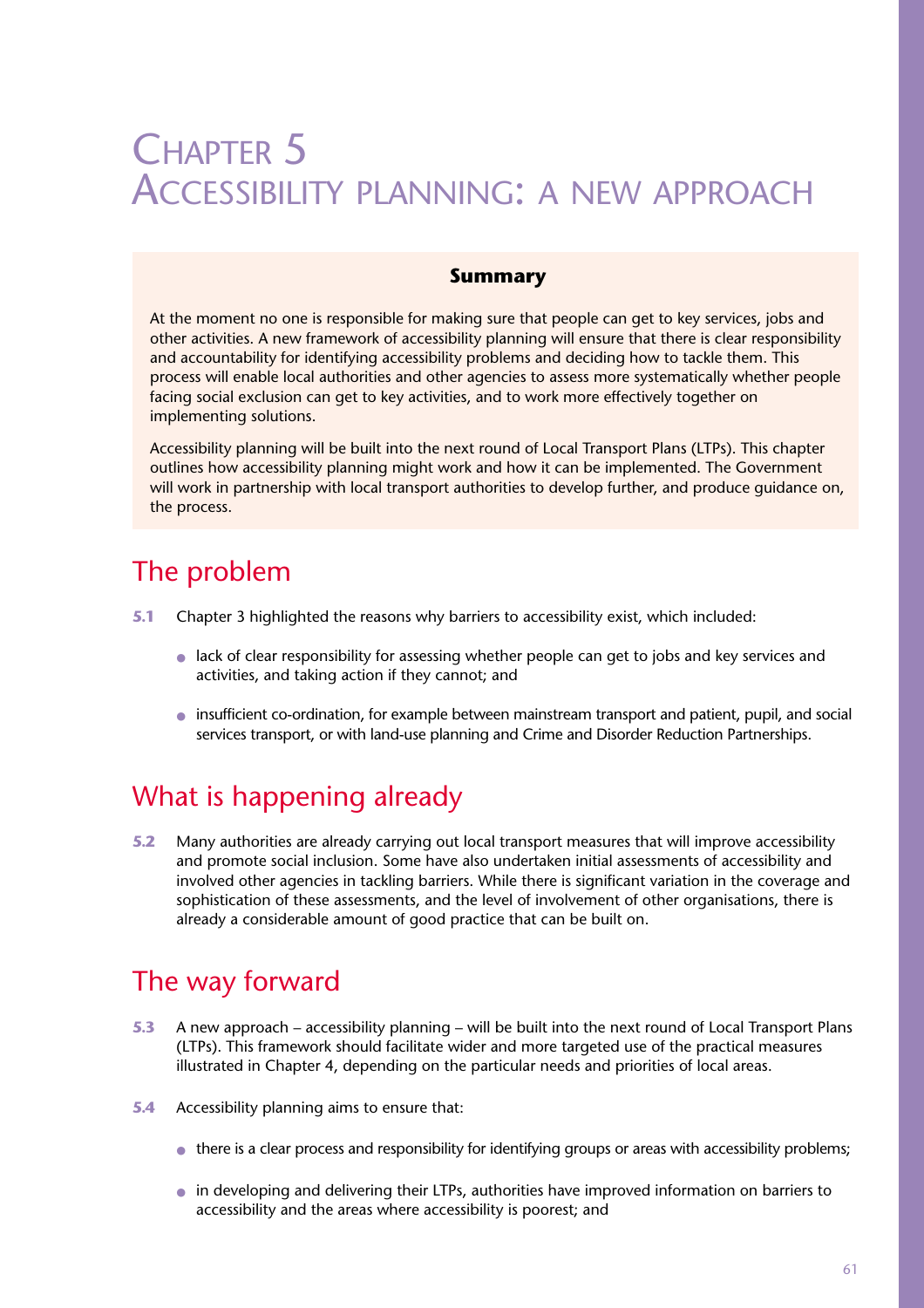● local authorities work with other agencies to consider a wider range of solutions to accessibility problems including changes to the location and delivery of services and measures against crime around transport, as well as improved mainstream and specialist transport.

# **How accessibility planning might work**

- **5.5** As part of their second LTP, local transport authorities, working in partnership with local planning authorities and other agencies, will be asked to carry out accessibility planning.
- **5.6** The process will be developed further, but it is envisaged that it will include:
	- **an accessibility audit** to find out whether people can get to jobs and key services in a reasonable time and cost, safely and reliably;
	- **a resources audit** to assess what potential or existing resources are available for tackling accessibility problems;
	- **an action plan** to develop and prioritise solutions and draw up a strategy; and
	- *•* **implementation** and monitoring.

#### **An accessibility audit**

- **5.7** The partners drawing up LTPs, in close collaboration with local planning authorities, should assess whether people can get to key locations, such as centres of employment, healthcare, educational facilities and food shops. Authorities may also want to consider other destinations that are important to local residents, for example sports facilities or pharmacies. This assessment should include considerations of journey times, cost, safety and reliability. It should be needs-based and so focus particularly on disadvantaged groups and deprived areas.
- **5.8** The accessibility audit should aim to consider all modes, including walking, cycling, and public transport, as well as journeys across local authority boundaries. It should also aim to ensure that people from a range of backgrounds depending on age, gender, ethnicity, and disability can get to key services. Chapter 2 highlighted a range of barriers to access, which include the location of services and fear of crime as well as inadequate transport. All such barriers should be considered.
- **5.9** The analysis should draw as much as possible on information already held by local authorities and other bodies. It could include:
	- GIS-based (Geographic Information System) mapping of socio-demographic information and data on deprivation and car availability in relation to public transport routes and the location of services; and
	- consultation with local communities, liaison with frontline professionals and providers of services, as well as using the skills and knowledge of the community transport sector and other existing community networks.
- **5.10** The map at Figure 5.1 is an example of the techniques already being used to map accessibility by some local authorities. It shows access to East Surrey Hospital by public transport, with the shading representing journey times between peak hours Monday to Friday. This is overlaid with socioeconomic data, including car ownership and age, to help identify potentially excluded groups. For example, areas with large numbers of children and pensioners that are a long way from the hospital could be the focus of measures to improve bus services or provide other help.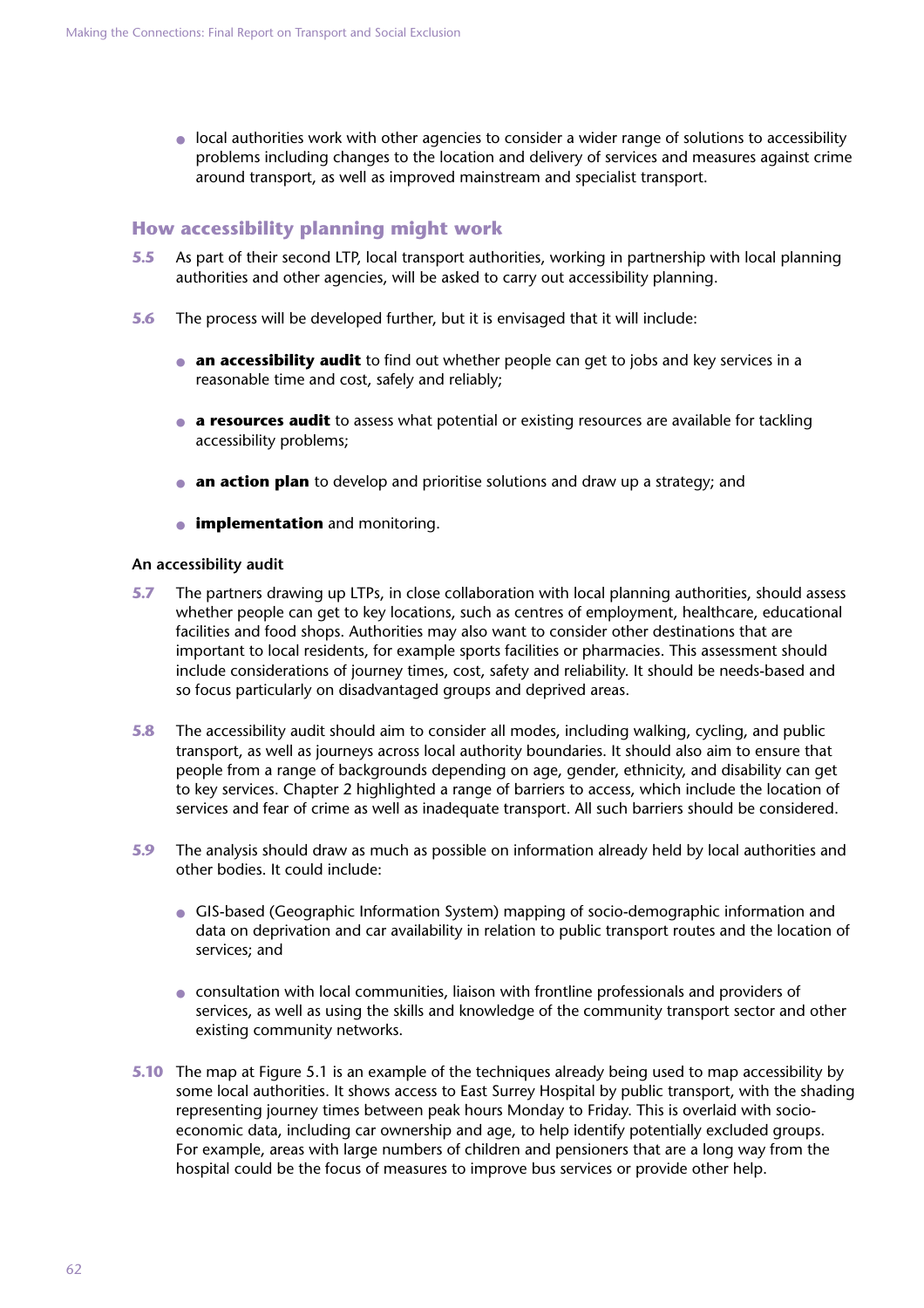

**Figure 5.1: An example of techniques for mapping accessibility: access to East Surrey Hospital by public transport**

Source: Surrey County Council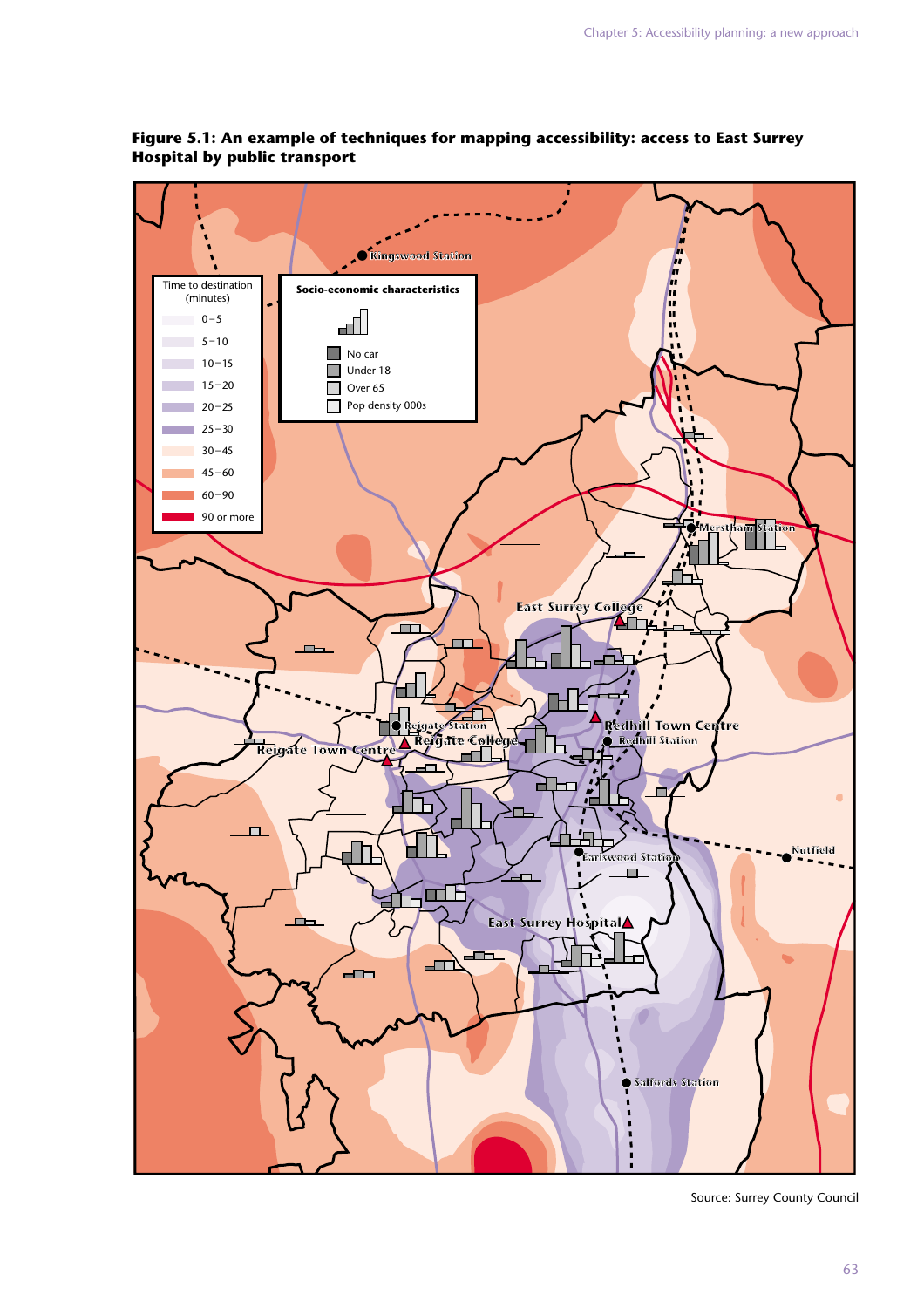# **Measuring accessibility, Surrey**

Surrey County Council is a Centre of Excellence for integrated transport planning and is one of the most advanced local authorities in terms of modelling and mapping accessibility. It has models covering public transport, walking, cycling and roads, and uses these in conjunction with socioeconomic and demographic data. These models have been applied for a number of years to decisions on land-use planning, public transport services, the development of major schemes, car parking, and even the location of the council's own offices.

These techniques allow the council to quantify and monitor realistic and challenging targets at relatively little cost. For example, Surrey's LTP includes targets on ability to access town centres, secondary schools and colleges and railway stations, and it expects to continue to show improvements in the percentage of the population with good access to these services as a result of the delivery of measures set out in the LTP.

#### **A resources audit**

- **5.11** The second step in accessibility planning will be to identify the existing and potential resources available to improve access. As earlier chapters have shown, there is a wide range of organisations and resources that can affect accessibility, beyond traditional mainstream transport. Informal resources that would otherwise go unused such as volunteers' time and physical spaces and facilities should also be included. Resource auditing should involve:
	- identifying all the existing and potential resources that could contribute to improving accessibility;
	- assessing how effectively these resources are being used currently, and whether they could be redistributed; and
	- assessing whether costs or benefits of improving accessibility may be shared across agencies.
- **5.12** The resources that should be considered in a resource audit include spending by the local authority – for example on specialist transport, tendered bus services, any concessionary fares above the statutory minimum, and funding for community transport. The audit could also consider wider resources like the potential for greater work with commercial operators, the community transport sector or police, or decisions on opening times by local services. There is also central government funding that could be applied for, such as the Neighbourhood Renewal Fund.
- **5.13** Assessing how effectively existing resources are used could include reviewing networks of commercial and tendered bus services and considering different ways of working with bus operators, such as Quality Partnerships. Local authorities may want to assess the balance between spending on different service routes and times. They could also review the balance between spending on tendered conventional bus services and demand-responsive services.
- **5.14** Accessibility measures may be of benefit to more than one agency. For example, improving lighting at transport hubs may reduce crime and increase the use of public transport. Similarly, a single vehicle pool and dispatch centre that combines patient, pupil, social services and community transport could reduce costs and improve customer service. The box below shows a practical example of an authority improving the efficiency and quality of its special transport services by joint working between health and social services.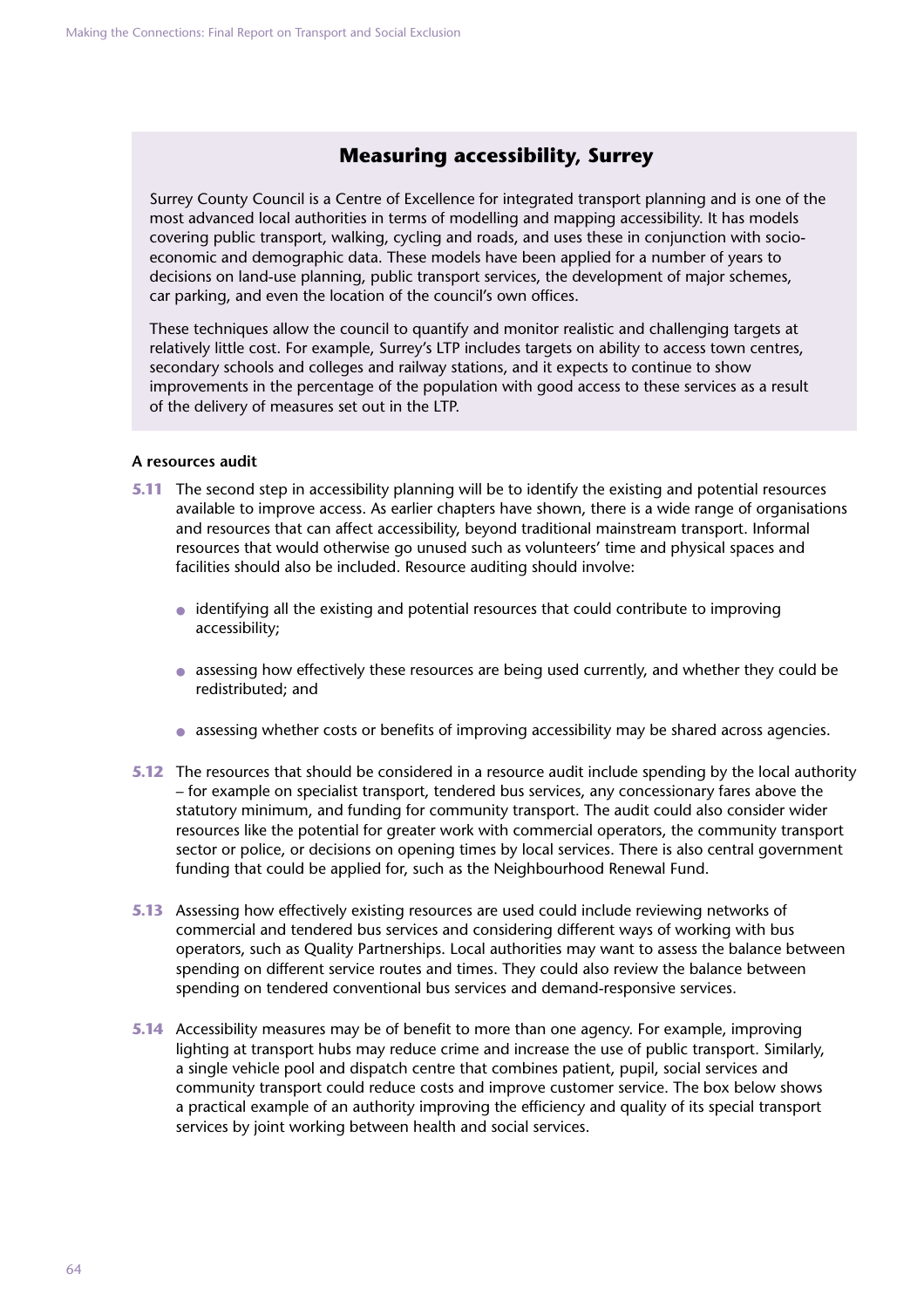# **Using vehicles effectively, Nottinghamshire**

In 1999, a Best Value review of transport within Nottinghamshire County Council (NCC) identified that social service vehicles were not being used as effectively as they might be. Although busy in the early morning and late afternoon providing transport to educational and social services facilities, between 11.30am and 2.30pm vehicles and their drivers were being under-used. At the same time the East Midlands Ambulance Service was under extreme pressure to provide services to nonemergency patients at hospitals throughout the county.

In 2000, NCC entered into a contract with the ambulance service for a number of social services vehicles to be used to provide non-emergency patient transport. The benefits of this have included:

- improved services for patients who are transported in fully-equipped passenger lift vehicles with trained drivers, rather than taxis;
- a gross additional turnover for NCC of £78,000 (2001/02), and money savings for the ambulance service; and
- increased recruitment of part-time drivers as working hours became more stable.

The scheme has been so successful that NCC has started doing out-of-hours work for the ambulance service, taking patients home from hospital between the hours of 6.00 and 8.30pm.

NCC is one of three councils that have been awarded Beacon Council status for their work on better access and mobility. A number of other authorities have expressed interest in following this example.

#### **An action plan**

- **5.15** Where problems are identified by the accessibility audit, local transport authorities will be responsible for drawing up an overall action plan. As far as possible, this should be done in collaboration with local planning authorities and key providers of services, such as Primary Care Trusts, Jobcentre Plus, local education authorities and Crime and Disorder Reduction Partnerships. These organisations and partnerships often have knowledge about specific client groups and ways to meet their needs. The plans should set out local accessibility indicators and performance targets for improvements over a given time, and how these will be achieved. Box 5.1 lists a range of practical measures.
- **5.16** Although the local transport authority will take the lead role, the partners from each sector (for example transport operators, planning, health, crime reduction, education) will be responsible for ensuring that their policies and programmes incorporate and take forward the actions identified for that sector in the plan.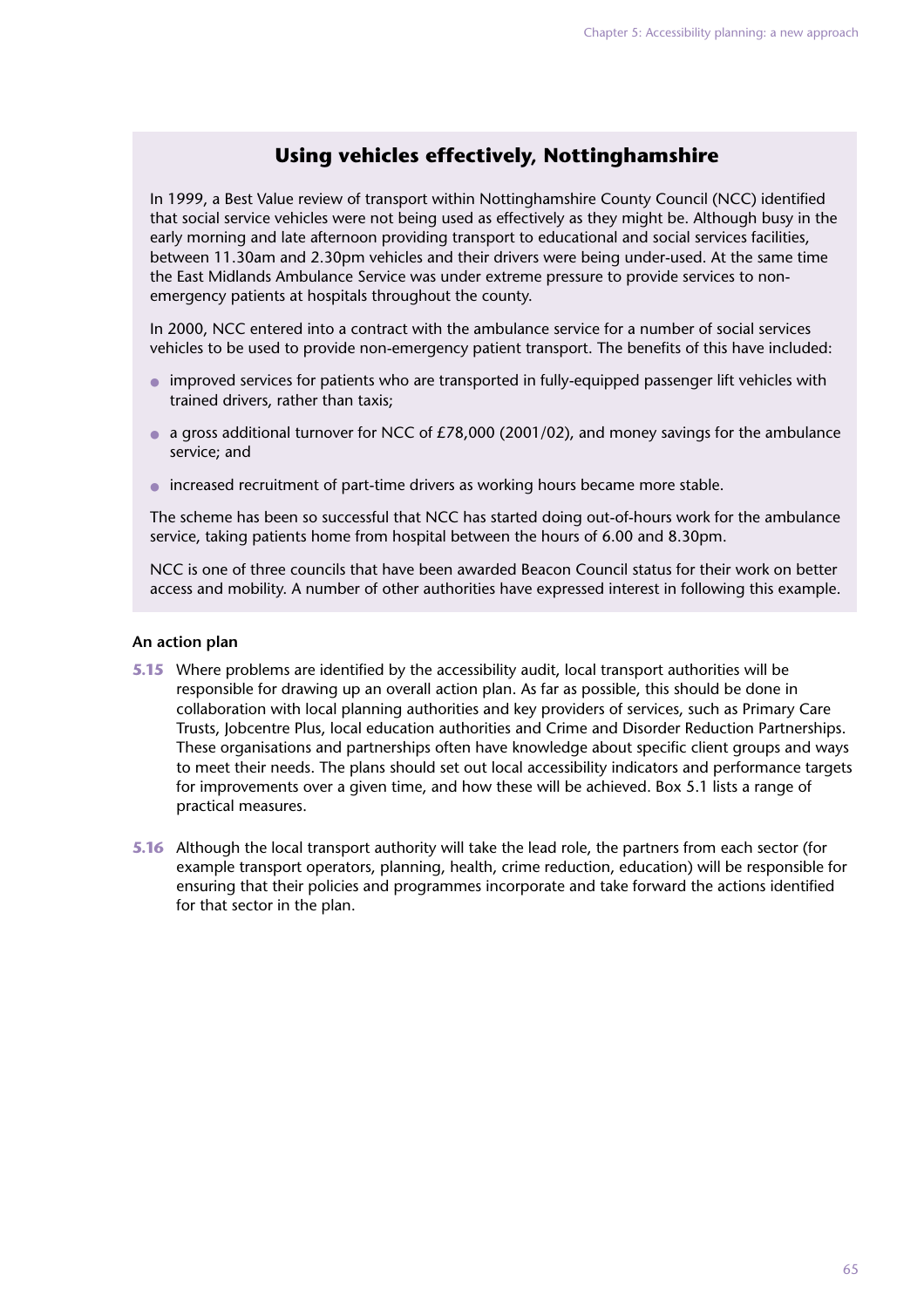| <b>Barriers to accessibility</b>              | <b>Solutions</b>                                                                                                                                                                                                                                                            |
|-----------------------------------------------|-----------------------------------------------------------------------------------------------------------------------------------------------------------------------------------------------------------------------------------------------------------------------------|
| <b>Physical access</b>                        | $\bullet$ Accessible vehicles and stations<br>Driver training<br>$\bullet$<br>Improvement to pedestrian environment                                                                                                                                                         |
| <b>Transport availability</b>                 | Denser network and direct routes<br>Bus priority measures and enforcement<br>Early morning and evening services<br>Shared taxis and demand-responsive services<br>Car clubs<br>Wheels to Work schemes<br>Community transport schemes                                        |
| <b>Punctuality and reliability</b>            | • Bus priority measures<br>• Performance incentives relating to punctuality                                                                                                                                                                                                 |
| Cost                                          | Promote awareness and use of schemes such as:<br>concessionary fares or travel vouchers<br>help with travel-to-interview costs<br>help with first month of travel-to-work costs<br>grants or loans for driving lessons or road tax                                          |
| <b>Information and</b><br>travel horizons     | Simpler travel maps<br>Traveline and Transport Direct<br>Neighbourhood transport co-ordinators<br>Travelsmart - individualised marketing<br>Audio-visual information                                                                                                        |
| <b>Crime and fear of crime</b>                | Better lighting or CCTV cameras<br>$\bullet$<br>Graffiti removal<br>• Improving the security of connecting walkways to transport<br>facilities<br>• Neighbourhood wardens<br>• Travel wardens or police presence on buses or at transport<br>hubs<br>Safe pedestrian routes |
| <b>Safety from traffic</b>                    | $\bullet$ Traffic calming<br>Safe play areas<br>• Improved pedestrian crossings                                                                                                                                                                                             |
| <b>Location and scheduling</b><br>of services | More accessible location of new services<br>Scheduling of health appointments to coincide with transport<br>network<br>Staggered school start times<br>• Use of information and communication technology and home<br>delivery<br>Outreach to remote communities             |

#### **Box 5.1: Potential menu of solutions for accessibility planning**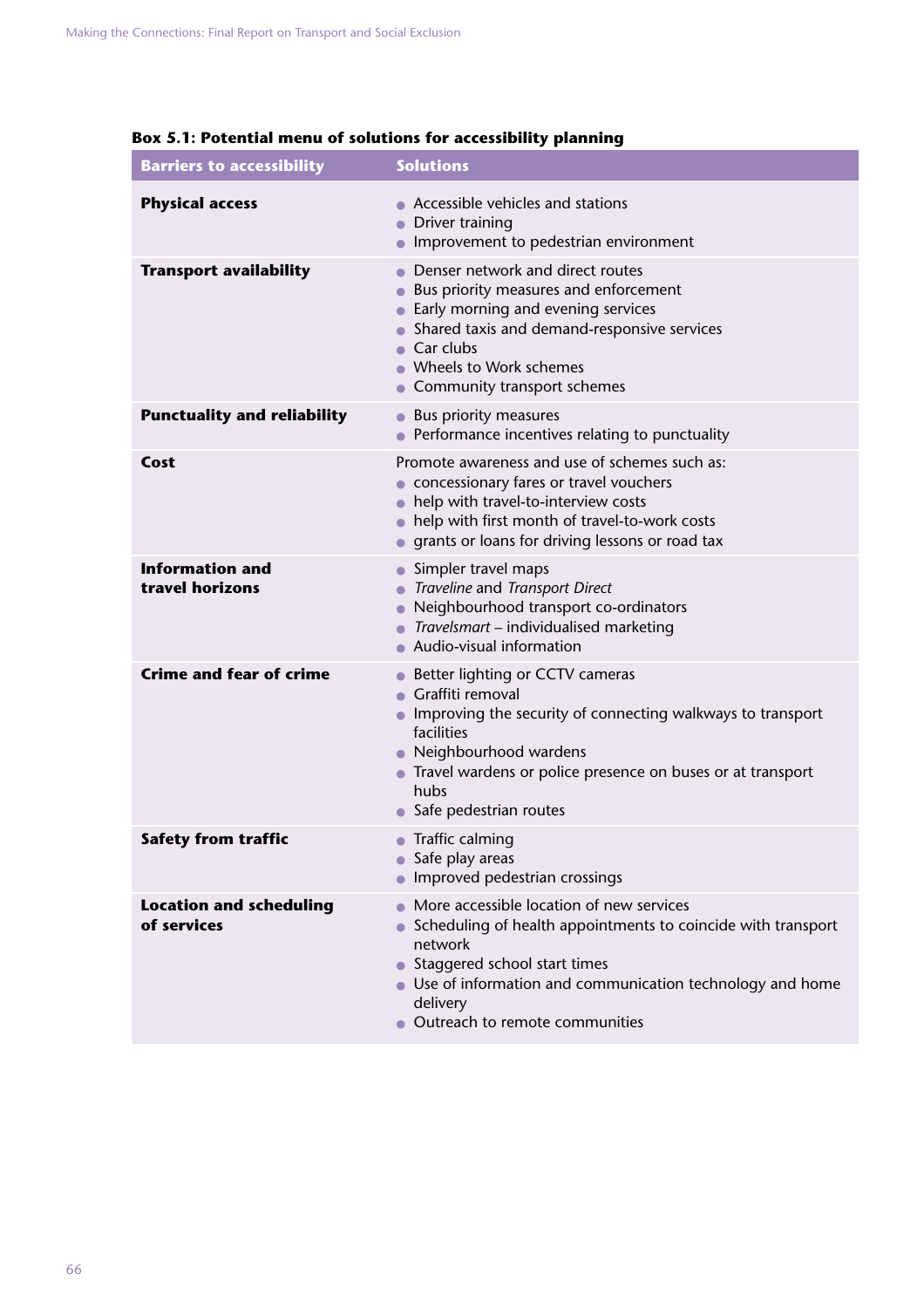#### **Implementation and monitoring**

- **5.17** Different local authorities will already be at very different stages of this process. With support and guidance, some early pilot authorities could be expected to undertake initial assessments and produce preliminary action plans in 2003/04. Other authorities could learn from the dissemination of developing practice from these pilots and would be expected to undertake assessments and produce plans in 2004/05. All local transport authorities will be expected to incorporate accessibility planning into the second round of LTPs, which are due in 2005 and which will take effect from April 2006.
- **5.18** Progress in improving accessibility will be measured by developing a set of **local indicators and targets**. These will be decided locally, but should as far as possible be based on common elements or definitions. For example, '75 per cent of people in an area able to get to key employment locations in 45 minutes door-to-door by public transport' might be unachievable in a rural district, but not stretching enough in a metropolitan area. Common formats would allow comparison between areas where appropriate, and benchmarking against national standards.
- **5.19** Further consultation involving the Department for Transport, local authorities and other relevant bodies will identify, develop and provide guidance on appropriate data sources and develop an appropriate basket of indicators. Annex A offers some examples of potential indicators.
- **5.20** London has different arrangements for transport policy from the rest of England. In London strategic transport planning is now the responsibility of the Mayor of London and his transport executive, Transport for London (TfL). It allocates funds to the London borough councils for local transport improvements in response to borough plans, which must be consistent with the Mayor's Transport Strategy published in July 2001. This means that London will not have to carry out accessibility planning, although it is considering similar issues. Tackling transport barriers, and therefore improving access to key facilities and services as well as general participation in London life, is one of the priorities of the Mayor's strategy.

# **How accessibility planning will relate to existing policies**

- **5.21** Accessibility planning will allow local authorities and other local agencies to have a better understanding of accessibility needs in their areas and how these can be tackled. In this way it will contribute to the delivery of government objectives on health, welfare to work and education. Accessibility planning should also be a mechanism to help authorities target mainstream resources towards people and areas suffering accessibility problems.
- **5.22** Accessibility planning will also improve people's ability to get to other activities that are not discussed in detail here. This may include leisure services such as cultural heritage, arts centres, libraries and sports facilities, many of which are provided by local authorities themselves. It will be up to local areas to decide which activities are prioritised when drawing up the action plan but all these may be considered.
- **5.23** There will be a number of national policy changes to improve access to particular services and activities and improve safety and security, which are set out in Chapters 6–12. Accessibility planning will be carried out alongside and in support of these, as well as being closely linked to land-use planning (see Chapter 7).
- **5.24** The Government already has national targets on reducing road casualties and pollution under the national Road Safety and Air Quality Strategies, and to reduce congestion under the 10 Year Plan for Transport. The accessibility planning process could contribute to achieving these, for example by improving public transport and walking environments. However, some solutions to accessibility problems could generate extra traffic in deprived areas, which would undermine policies to reduce the negative impacts of traffic. Local authorities should be aware of the complex relationships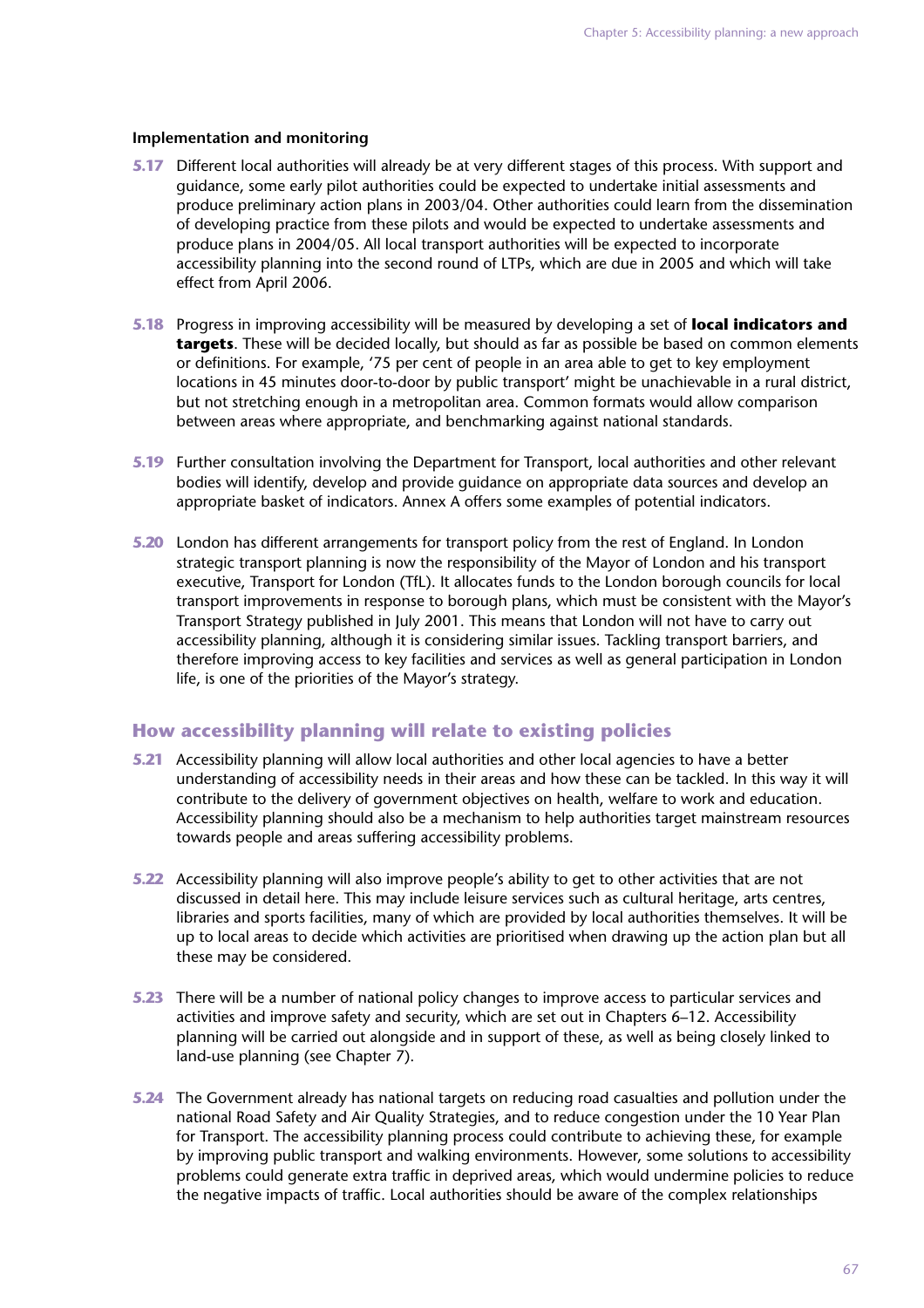between increasing mobility and reducing the side effects of transport like accidents, noise and pollution. This also reinforces the need to consider ways of improving accessibility of services that reduce the need to travel, some of which are discussed in Chapter 4.

#### **Rural areas**

- **5.25** Accessibility planning will happen in every LTP area in England. In rural areas, the problems are likely to be of a different order from those in towns and cities, with greater distances, and public transport almost non-existent in some places. Because of these problems, accessibility issues have tended to be recognised for longer, and the action plans will be able to build on existing initiatives such as Rural Transport Partnerships, the Parish Transport Grant, Vital Villages and Wheels to Work. National Planning Policy Guidance (PPG13) encourages identification of local service centres in rural areas as the focus for service delivery.
- **5.26** The Department for Environment Food and Rural Affairs has a new Public Service Agreement to 'increase productivity and to improve access to healthcare, post-16 education and training, information, public transport and access to cash for all rural people'. Accessibility planning will make an important contribution to achieving this objective.

#### **Who will be involved in it locally**

- **5.27** Local transport authorities will lead the process of accessibility planning, working in close liaison with local planning authorities. Within local authorities, departments responsible for the following areas may also need to be involved: corporate strategy, Best Value, housing, community development, economic development and regeneration, education, social services, environment and sustainable development, social exclusion/inclusion and leisure services.
- **5.28 Local Strategic Partnerships (LSPs)** are the basis of partnership working and act as the co-ordinating body for all other liaison activities in many areas. This should ensure that the joining up of different agencies and policies does not create any new bureaucracy, and builds on existing relationships and joint working. Where possible, LSPs should be involved in drawing up and agreeing the accessibility action plan.
- **5.29** Other partners could include:
	- Local residents, community groups;
	- Work: Jobcentre Plus district offices, major local employers and parish councils;
	- Health: Primary Care Trusts, NHS Trusts, Strategic Health Authorities;
	- Education: local education authorities, Learning and Skills Councils;
	- Road safety: Highways Agency for trunk roads, Local Highways Authorities;
	- Partnerships: Crime and Disorder Reduction Partnerships; Health, Education and Employment Action Zones; New Deal for Communities; Rural Transport Partnerships; Single Regeneration Budget; and other neighbourhood renewal activity;
	- Others: transport providers (bus and rail companies, community transport organisations), food retailers and other providers of services including sports and leisure.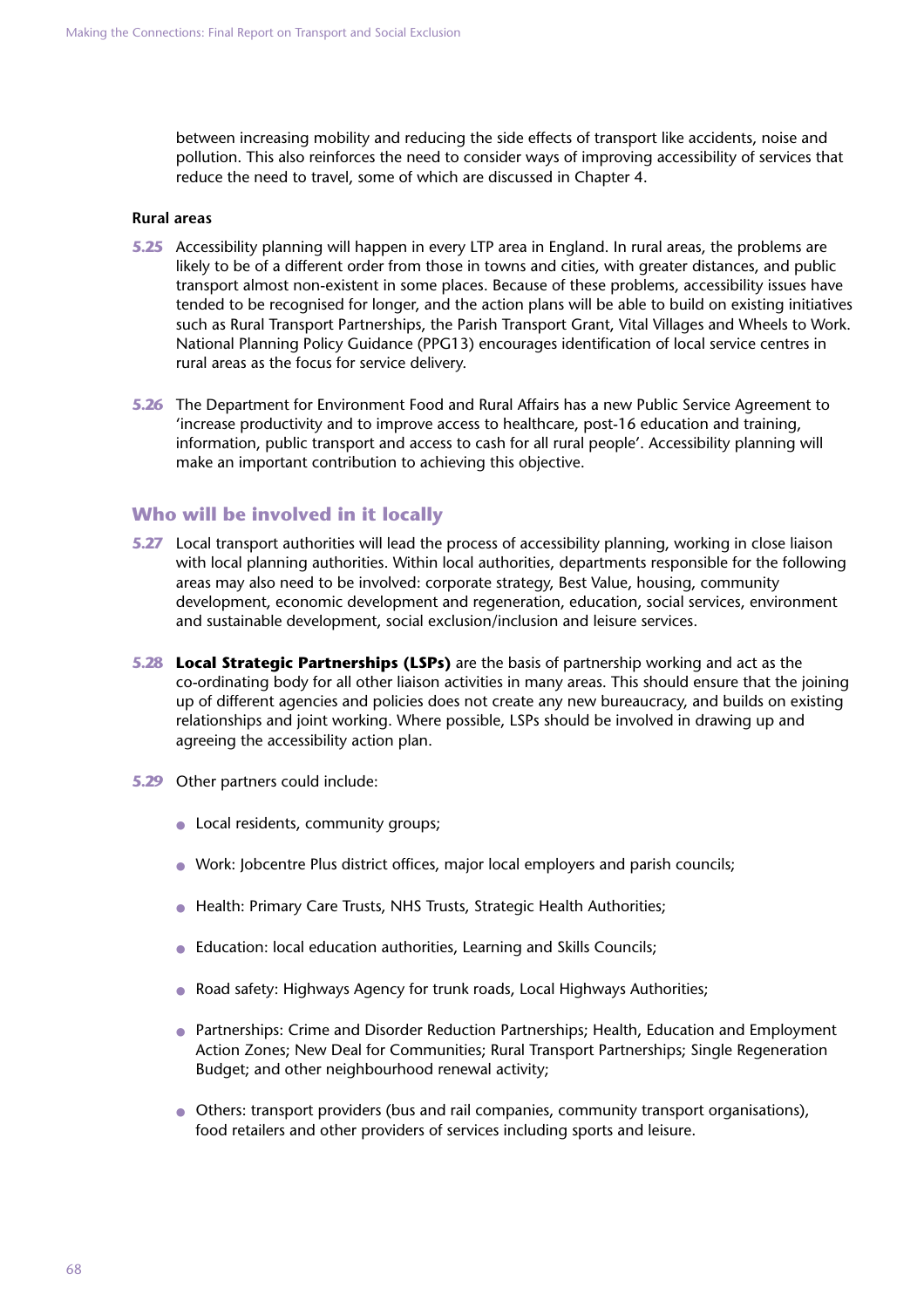# **What skills and expertise will be needed?**

- **5.30** Although some local authorities have already made considerable progress in assessing and addressing barriers to accessibility, others are only just starting this process. The new requirements for accessibility planning detailed above are likely to be a challenge even for those authorities that are more advanced in this respect, requiring new skills and additional capacities.
- **5.31** The expertise required will include both analytical and technical skills such as use of GIS, data analysis and transport planning, but also a broad understanding of social policy and social exclusion issues. The ability of local authority officials to work jointly with other public, private and voluntary sector agencies, and to consult local communities effectively, will be vital to successful implementation.
- **5.32** One way that this challenge could be met is to assign **accessibility officers** within local transport authorities or LTP areas, whose job it would be to oversee and co-ordinate each stage of the accessibility planning process. They would also serve to promote accessibility planning as a core activity both within the authority and with key partners. They could draw on work undertaken by other officers including land-use planners, technical/IT officers, Rural Transport Partnership Officers and Travel Planning Officers. They could also draw on the work of the community transport sector. This has many years of experience of tackling transport-related exclusion, and often has detailed local knowledge of travel needs.

# **How central government will support local authorities in carrying it out**

- **5.33** The Government has established a working group, led by the Department for Transport, to support all local transport authorities with accessibility planning. This group will develop, pilot and evaluate approaches to accessibility planning, and share good practice. It is supported by a research budget. The group will also identify appropriate data sources and develop a menu of local accessibility indicators to measure progress.
- **5.34** Members of the group include urban and rural local transport authorities that are leading the way in focusing on better access and mobility and accessibility planning. These authorities have already been recognised for their efforts through the Beacon Council and Centres of Excellence for Integrated Transport Planning schemes. The Local Government Association (LGA), Passenger Transport Executive Group (PTEG) and the Association of Transport Co-ordinating Officers (ATCO) are also members.
- **5.35** An Advisory Group from government departments and agencies with a key role in delivering accessibility planning will oversee this working group.
- **5.36** The Department for Transport, together with the working group, will work towards the production of guidance on accessibility planning for all transport authorities. Authorities will be issued with this guidance during 2004 for the preparation of their second LTPs, which are due in 2005. This guidance will encourage local authorities to show evidence of co-ordination between transport and other agencies.
- **5.37** The relevant government departments will also issue guidance on how local organisations, including those delivering transport, welfare to work, learning, healthcare, land-use planning and leisure services should be involved in accessibility planning.
- **5.38** This chapter has outlined how the process of accessibility planning might work to help joint working at a local level, and ensure that there is responsibility for dealing with accessibility problems. The next chapter sets out how transport services can be improved to help widen access to key places and activities.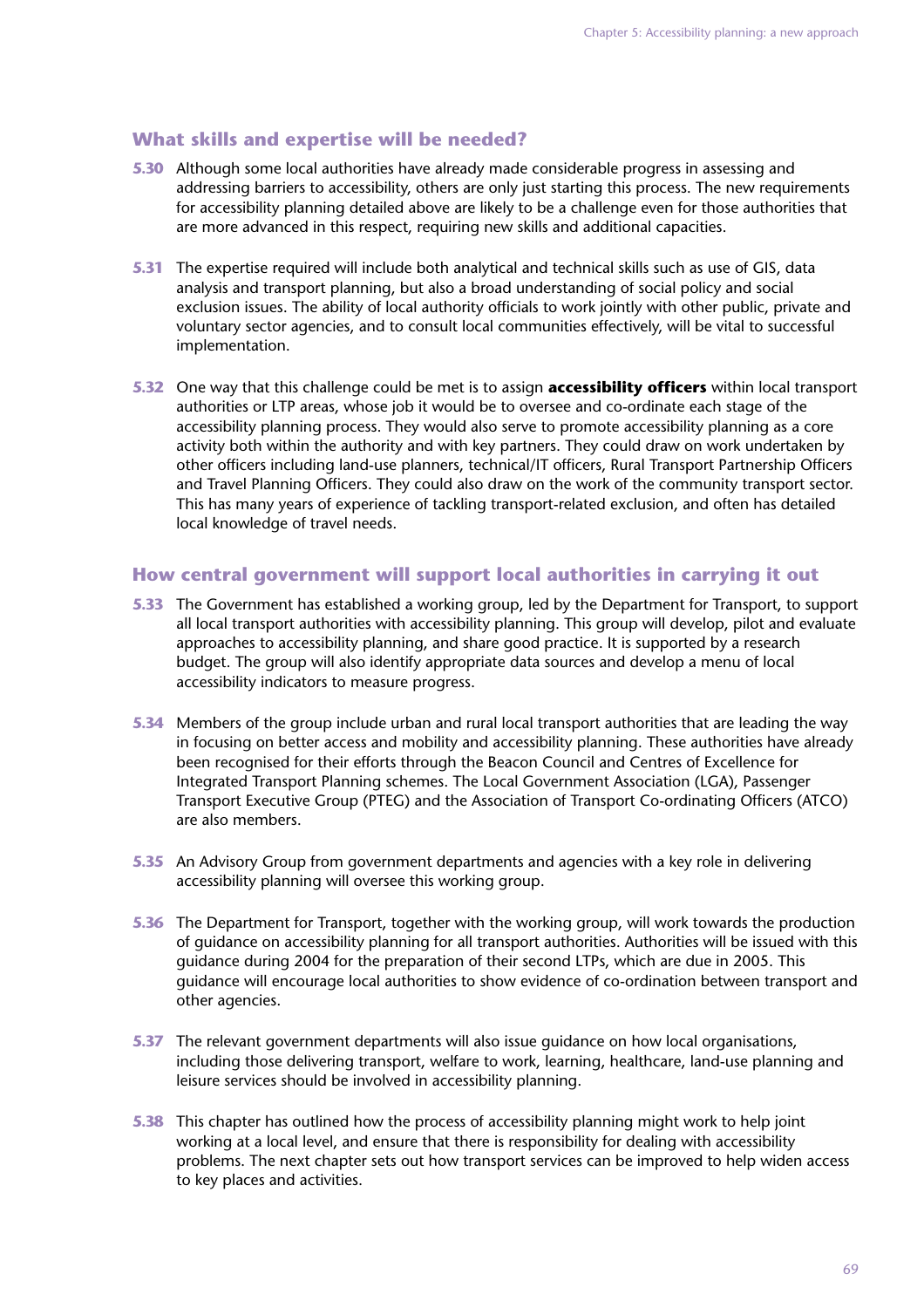# CHAPTER 6 IMPROVING TRANSPORT SERVICES

# **Summary**

A lack of available, affordable, reliable and physically accessible public transport is one of the main barriers to people on low incomes accessing key services.

The Government has begun to tackle some of these problems through national initiatives such as half-fare concessions for elderly and some groups of disabled people and the Rural and Urban Bus Challenge schemes. The developments in transport policy set out in this chapter will make it easier for local authorities, public transport operators and community transport organisations to improve accessibility locally.

Improved access to key services can be achieved through different types of transport, such as walking, cycling, cars, taxis, buses and trains. This chapter focuses mainly on improving bus services, as the bus is the most widely used mode of public transport for people on low incomes.

Developments in bus policy include:

- **flexibility to respond to local needs:** for example, through changes to regulations governing flexibly-routed services;
- **better partnership working:** both between local authorities and bus operators and between transport planners and social services, education and health providers; and
- **a review of funding:** through the Government review of bus subsidies.

# Buses

- **6.1** Chapter 2 showed the importance of buses to people on low incomes in getting to key services. It also pointed out that they are not always effective at linking people and services. For example, in some areas there are fewer buses than there used to be because operators have withdrawn less busy – and therefore less profitable – services. Alternatively, services might exist but low-income passengers are unable to afford fares.
- **6.2** The Government has started to address some of these problems through policies such as the Rural and Urban Bus Challenge schemes, Rural Bus Subsidy Grant and minimum half-fare concessions for elderly and some groups of disabled people (see Chapter 4).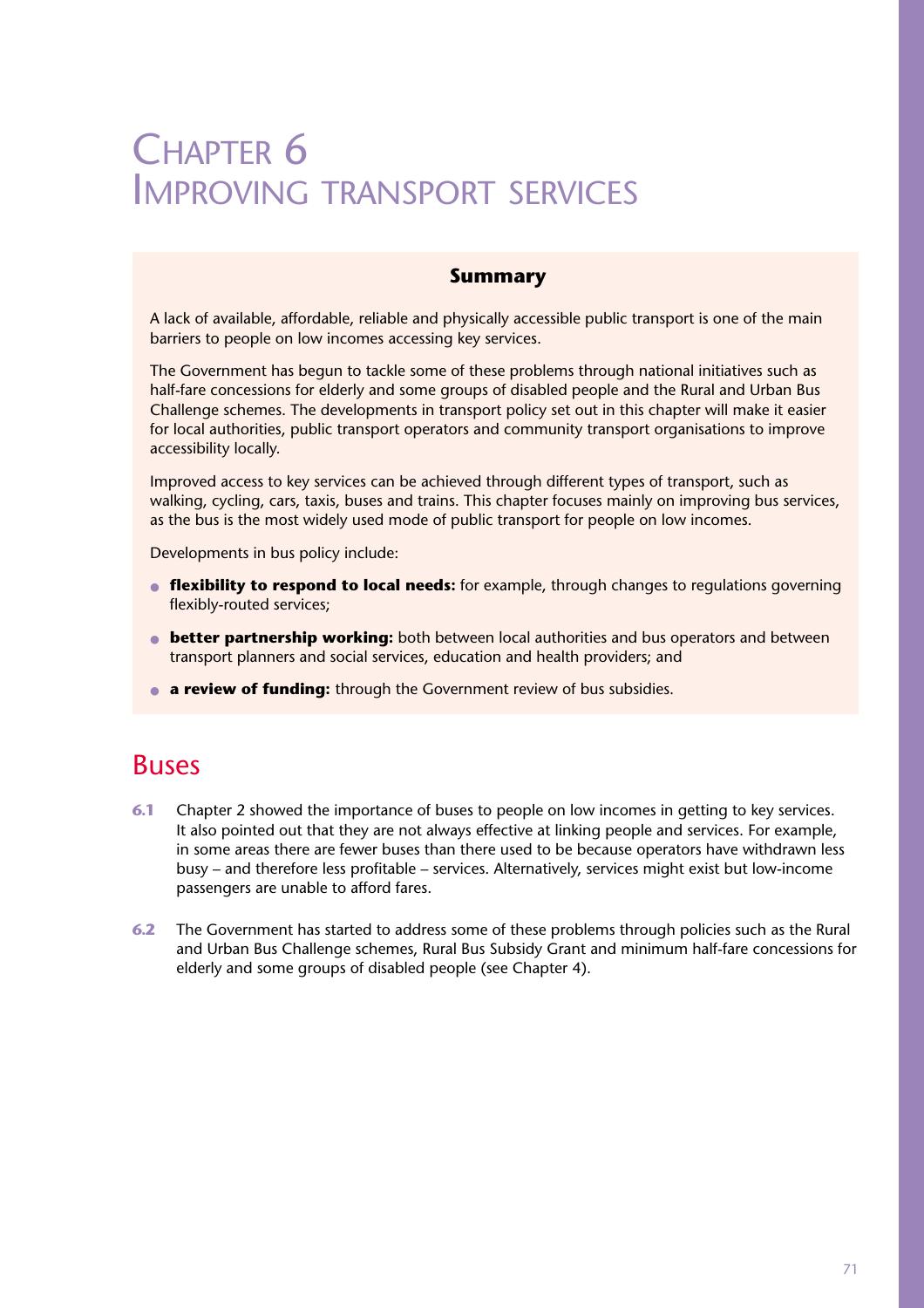# **The Bus System**

Before 1985, the public sector provided most bus services. This enabled the public sector to plan and regulate the network and local authorities to subsidise fares. The Transport Act 1985 privatised and deregulated the bus network outside London so that decisions on the majority of bus routes, timetables and fares passed to private companies. The main role of local authorities became to plug the gaps in the commercial network by tendering to companies to operate services that are not commercially viable. Since the Act took effect approximately 85 per cent of the bus network has been provided commercially with the remaining 15 per cent subsidised by local authorities.

London's bus system is different from the rest of England, with the routing, frequency of services and fares determined by Transport for London (TfL) and the Mayor. The efficiency, reliability and safety of buses is managed through contracts with the bus operators. Almost all local bus services are run by private companies under contract to London Bus Services Ltd, which is part of TfL. All new contracts and many existing ones are gross cost contracts, which involve operators bidding to run a service at a fixed cost with the revenue being retained by TfL. Any increase in revenue can be used by TfL to plough back into the bus network.

# **The way forward**

- **6.3** Forthcoming developments in three areas will enable buses to link people more effectively with the places they need to get to:
	- flexibility to respond to local needs;
	- $\bullet$  better partnership working; and
	- $\bullet$  a review of funding.
- **6.4** A table summarising all of these developments and the impact they will have can be found after paragraph 6.32.

#### **Flexibility to respond to local needs**

- **6.5** Within the framework of accessibility planning (Chapter 5), local authorities will be able to draw on some new or adapted tools to ensure that bus services can respond to local needs.
- **6.6** There is some flexibility within the law at present. Because some operators were unaware of this, the Department for Transport (DfT) published *Flexible Transport Services* in July 2002. This set out the range of services that can be run by bus and taxi operators, transport partnerships, local authorities, and voluntary and community transport organisations.

#### *Flexibly-routed bus services*

**6.7** Flexibly-routed bus services are those which do not follow an entirely fixed route or which operate on a 'demand-responsive' basis – buses which can be booked over the phone to take people anywhere in a given area, rather like shared taxis. They are particularly important in rural and less densely populated urban areas where maintaining an adequate bus network is increasingly difficult. However, to run a bus route it must be registered with the Traffic Commissioner and to register a route operators must generally provide a timetable or specified start and finish points. While the registration system allows for some deviation from a fixed route, it has presented problems for services that are fully demand-responsive with no set stops.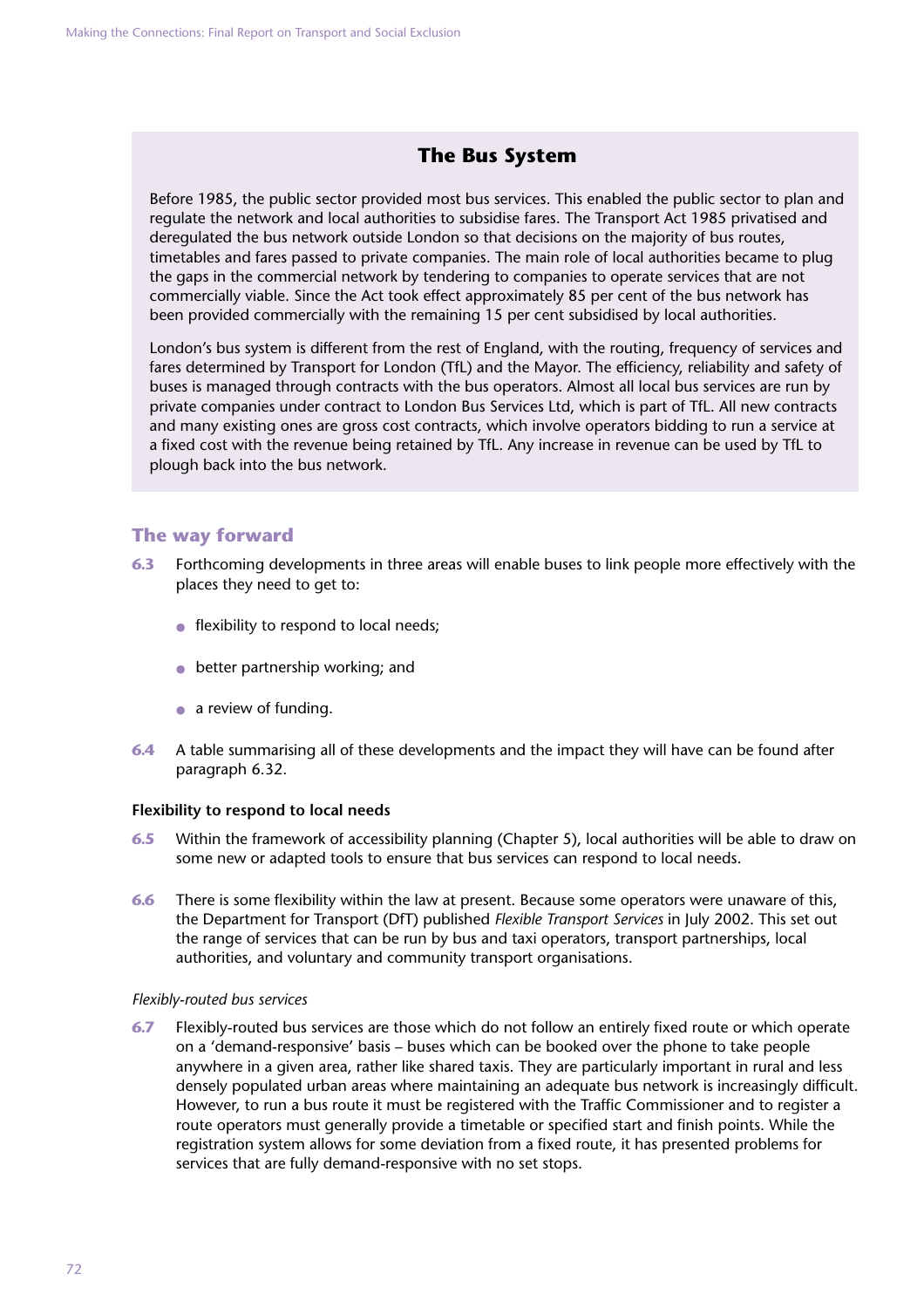**6.8** In order to address these problems, DfT issued a three-month public consultation in August 2002. This suggested that, in order to register a flexible route, an operator should define the area of operation and pre-booking arrangements rather than specifying a precise timetable.

Types of flexible service covered by the DfT consultation, *The Flexible Future* (August 2002)

- **'Many to one'**: Passengers are picked up from various points and taken to one specified destination such as a workplace, shop, hospital, school or transport interchange.
- **'One to many'**: A service with a single starting point taking passengers to dispersed destinations, for example a route improving security by taking people right to their door from shift work, or a service returning children home from an after-school club or cinema.
- **'Many to many'**: Passengers are picked up and dropped off at any destination within a given area. This is effectively a multi-occupancy private hire service using a minibus (although the consultation also included questions on whether smaller vehicles should be able to register flexibly-routed bus services). This might cater for one-off journeys to, for example, the hospital or local town.
- **6.9** After the consultation responses have been analysed and evaluated, regulations will be amended to facilitate flexibly-routed services in the first half of 2003.

#### *Community transport*

- **6.10** Community transport operators are not-for-profit organisations which exist to run transport services for those unable to use the public transport network. They are important in increasing access to key services, mainly for specific groups such as those with mobility problems. The contribution they can make to plugging the gaps in the network is restricted by the permits under which they operate (see 3.24). Nevertheless, community transport operators have recently been advised of two aspects of existing legislation which have not yet been explored:
	- **•** Buses that operate under one of the community transport permits (Section 19<sup>95</sup>) can only be used to carry particular passengers (members of an organisation or people whom the organisation serves) and not the general public. However, a Section 19 permit *could* be used to operate transport for residents of a defined local area who do not have access to their own private transport. This does not violate the restriction on carrying the general public.
	- Buses operating under either a Section 19 or 22 community transport permit cannot be sponsored by companies that would benefit from the bus service. Therefore, a vehicle that takes people to a supermarket cannot be sponsored by that supermarket. However, other types of sponsorship *are* possible. Examples would be a vehicle supplier or manufacturer donating vehicles in return for the operator carrying their sponsorship details on the vehicle, or a vehicle carrying general advertising (for example of commercial products) unconnected with its operation.

#### *Other flexible transport*

**6.11** Taxis are the most flexible form of transport available and in some areas they have been used to enhance the public transport network (see box overleaf). The Government is currently conducting two research projects considering the role of taxis in providing public transport. The first aims to determine why taxi-buses and shared taxis are not popular amongst taxi operators and whether there are any regulatory barriers to their development. The second is looking to identify the range of flexible or demand-responsive services which could be run by taxis or smaller vehicles, the potential demand, possible social benefits, commercial viability and whether any barriers require addressing. Both studies will be completed in 2003.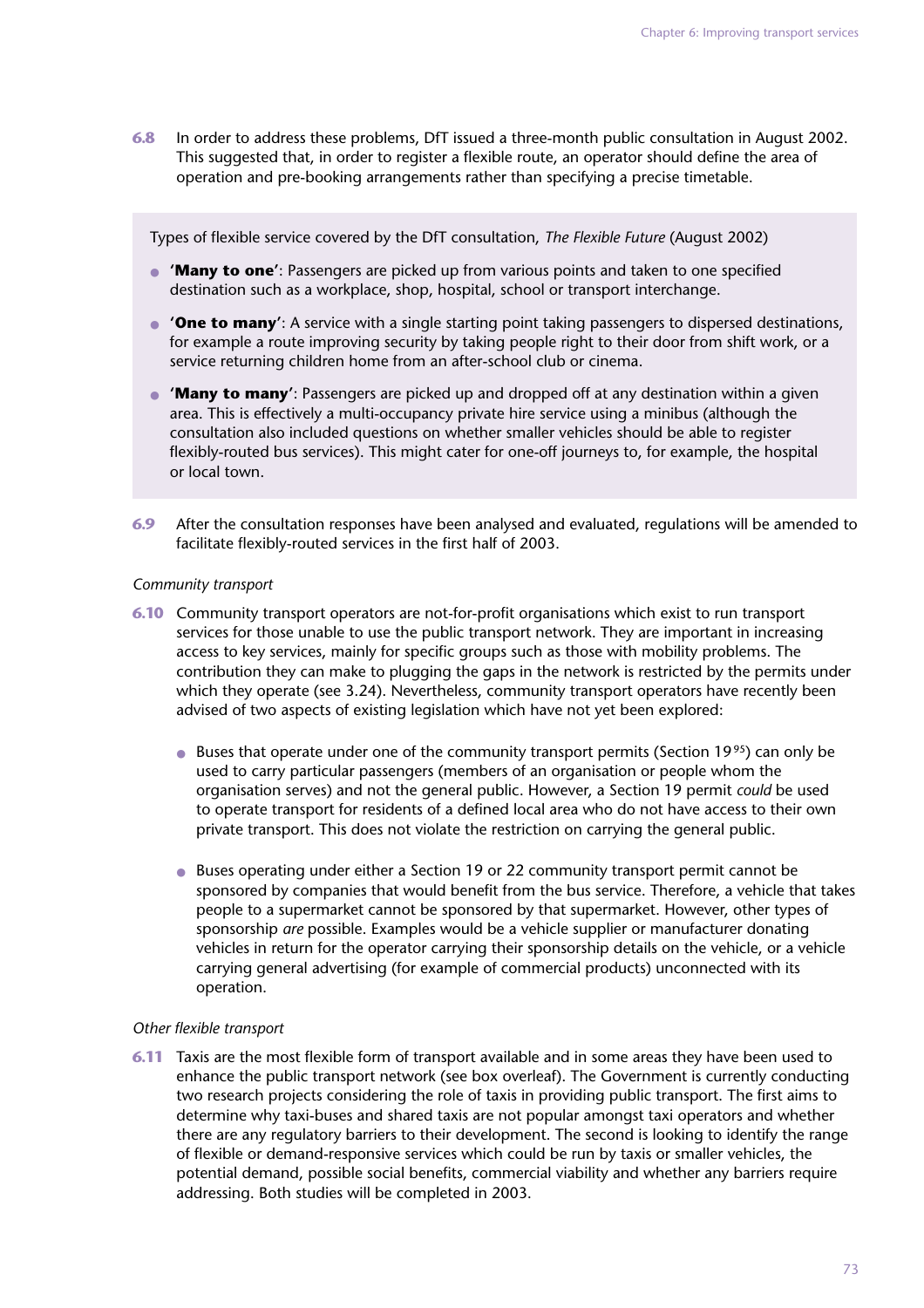## **Fare Car, Devon**

Since December 2000, Devon County Council has operated a shared private hire car scheme in Honiton, with support from the Countryside Agency. A timetable of arrival and departure times in Honiton is advertised. Passengers from the eligible area call a central booking centre, run by the local community transport organisation, before 4pm the day before they wish to travel. A private hire operator then transports passengers, together if their routes make this possible. They charge a flatrate fare of £1.50, set at a level similar to local bus fares, and the council then reimburses the operator to the normal private hire mileage charge.

Although the subsidy per passenger trip is high, early indications suggest it is more cost-effective than running buses to meet the dispersed travel needs of people in deep rural areas.

- **6.12** Meanwhile, the Office of Fair Trading (OFT) is investigating whether it is in the interests of the passenger for local authorities to restrict the number of taxis they allow to operate in their area. At present, nearly half of taxi-licensing authorities (outside London) restrict the number of taxi-licences they issue. The OFT will report in summer 2003.
- **6.13** DfT will assess the effect of the developments in legislation governing flexibly-routed services and community transport alongside their ongoing research. They will consider whether there are any further legislative or institutional barriers which may stop different transport providers (commercial, community transport or taxi operators) filling gaps in the network, and look at what might be done to address them.

#### *Integrated ticketing*

- **6.14** Integrated tickets allow passengers to use the same ticket on services operated by different bus companies. Such tickets can be travelcards, which allow travel on any service within a certain area, or through tickets for journeys which involve a change of bus. This makes bus travel more affordable as well as saving time for passengers.
- **6.15** To prevent companies fixing prices, the Competition Act places certain restrictions on co-operation between bus operators. Operators often fear that they may breach these restrictions and receive large fines if they co-operate on integrated ticketing. Concern about a £13,000 consultation fee has in the past deterred operators from clarifying with the OFT whether potential schemes are legal.
- **6.16** Because integrated ticketing schemes tend to benefit the public, the OFT has:
	- $\bullet$  introduced a block exemption from the Competition Act in March 2001<sup>96</sup> for agreements on integrated ticketing. Operators can make use of the exemption for free;
	- issued revised guidance on the block exemption in August 2002. This was welcomed by bus operators and their representative organisation, the Confederation of Passenger Transport, as it removed some of the uncertainty that previously existed surrounding the block exemption; and
	- published a *Brief Guide* to the block exemption in September 2002 for every bus operator in Britain. It explains, in easy-to-understand terms, what the OFT does and advises operators on where they can get information, including the full guidance. The guide also includes a 'buses hotline' telephone number that can be phoned free of charge with queries on specific schemes. The OFT is also working on a good practice template for integrated ticketing.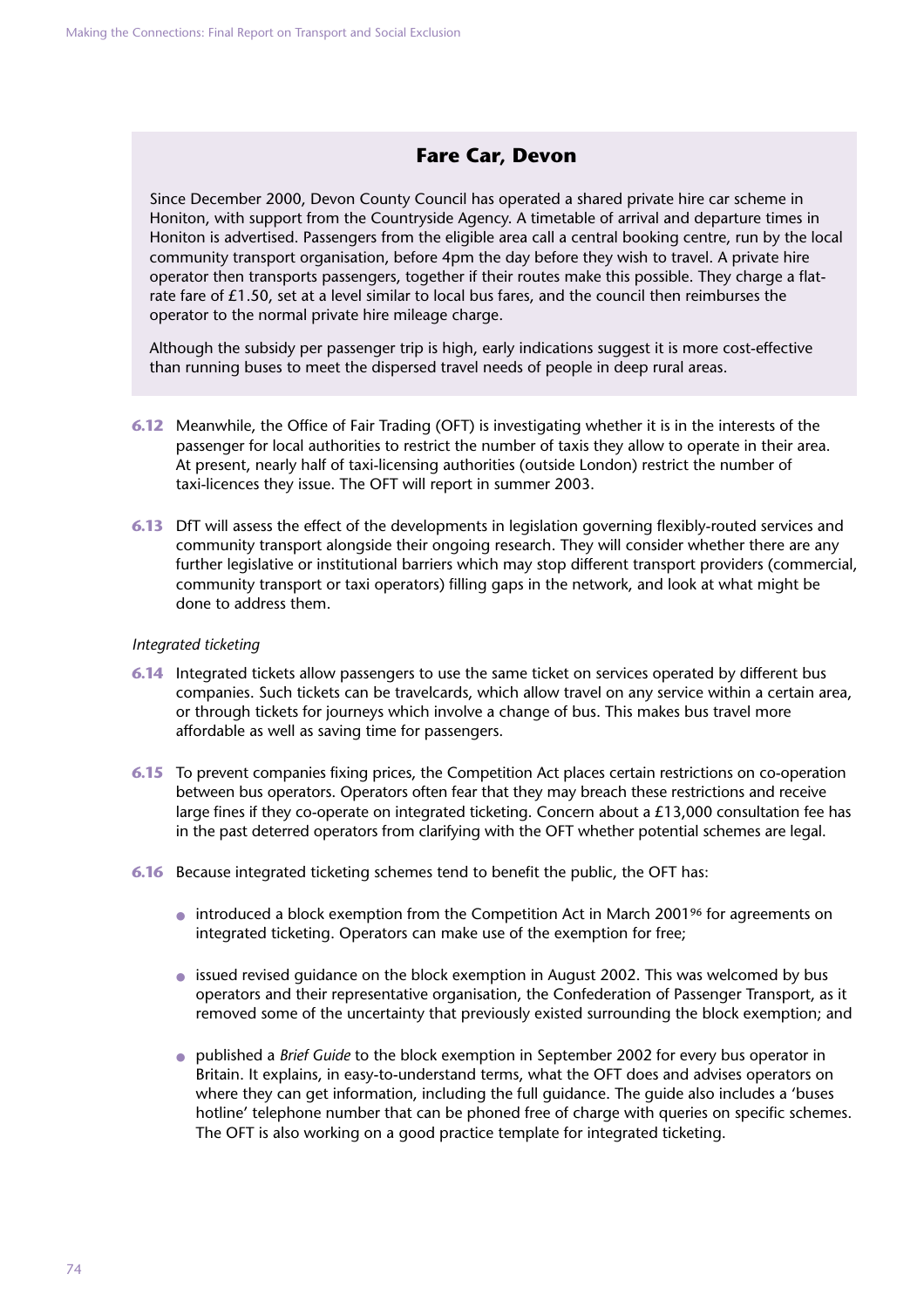## **The block exemption from the Competition Act**

This exempts certain agreements from the restrictions of the Competition Act. It covers agreements – provided certain conditions are met – between bus operators on various types of integrated tickets.

To benefit from the block exemption, ticketing schemes must not:

- limit the number of routes offered by an operator;
- limit the price or availability of a single-operator ticket;
- limit the frequency or timing of any service operated by individual operators (except where this is necessary for onward connections);
- facilitate an information exchange between operators, except where this information is indispensable to the scheme; and
- allow price fixing for tickets, except travelcards.
- **6.17** Alongside this, the Transport Act 2000 gave local authorities a new power to promote operator co-operation on joint ticketing agreements. If local authorities exercise this power, they have to consult operators, amongst others, after which all the operators affected must co-operate. Nottingham City Council is exploring the potential of this with the two main local bus operators, and Greater Manchester Passenger Transport Executive are also discussing with operators how they can extend the current range of multi-journey tickets, with the aim of making these agreements statutory. Cheshire County Council has been working in such a partnership with bus operators since July 2002.

## **Cheshire joint ticketing scheme**

In 2002, Cheshire County Council introduced a joint ticketing scheme with the local operators. This has resulted in savings for many passengers.

For example, someone living in Guilden Sutton and working at the Countess of Chester Hospital has to change bus at Chester Bus Exchange from a service run by Chester City Transport to one run by First. Without a smartcard this would cost them £14.50 per week (£7.50 for five returns on Chester City Transport plus £7 for a Weekly first ticket). A weekly smartcard costs £8.50, a saving of £6.50 per week, and also allows unlimited travel in the Chester area for seven days.

#### *Integrated timetables*

- **6.18** Bus passengers benefit from having bus services that run at reasonably even intervals, particularly when services are infrequent. However, the Competition Act stops bus operators from agreeing their timetables together. This means, for example, that two operators cannot agree to run their services along the same route at 15-minute intervals. Instead, a situation could arise where, on a route that has just two bus services an hour, one bus arrives two minutes before the next in order to 'poach' passengers.
- **6.19** The OFT is exploring how common this problem of 'bunching' is, consulting operators and passenger groups and studying a representative sample of timetables. They will then consider how to solve any problems identified.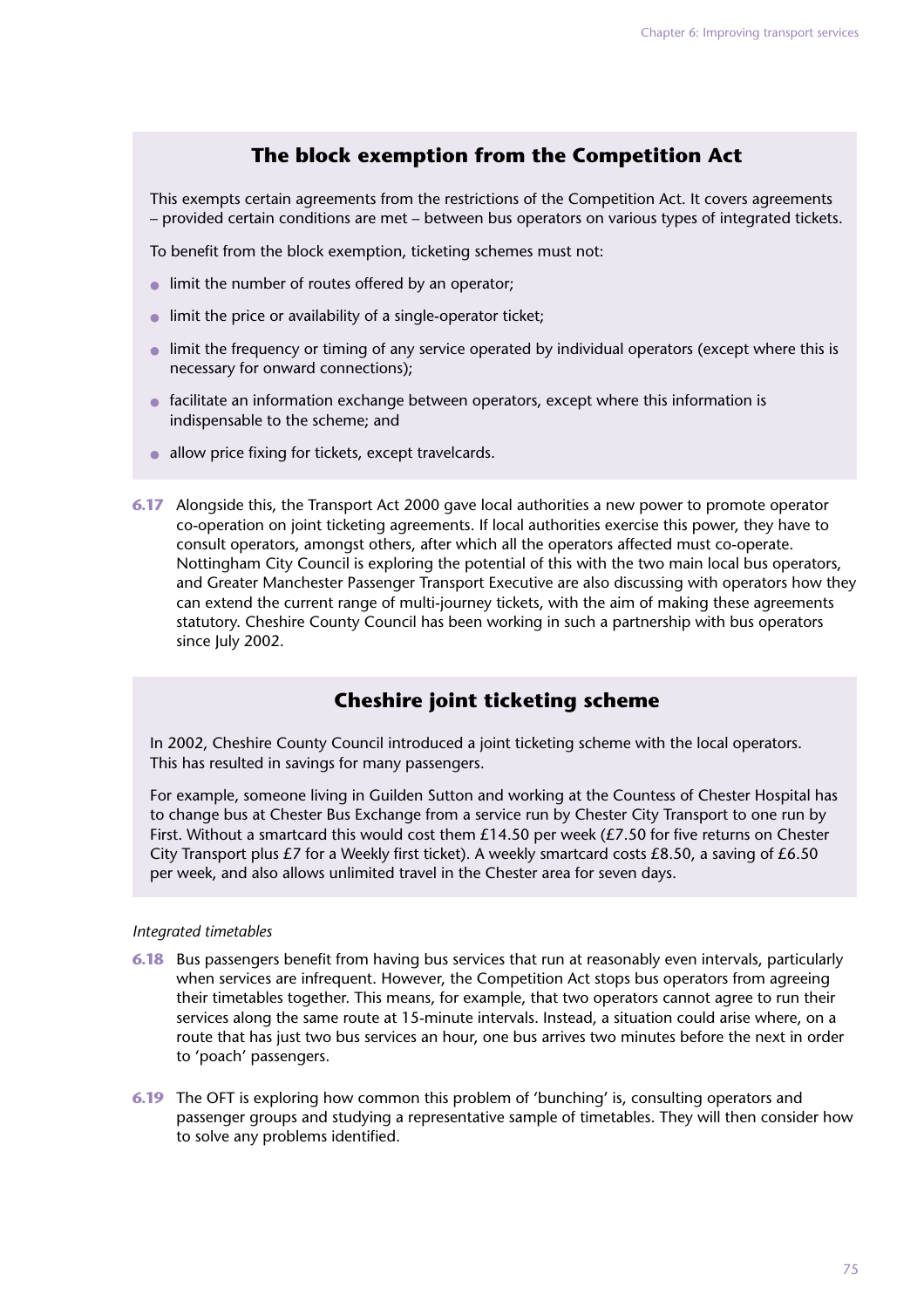#### *Concessionary fares*

**6.20** Local authorities are unable to introduce concessions for groups such as jobseekers and those in full-time adult education. A change in regulations could give local authorities the power to introduce new local concessions to be paid for from their own budgets. This issue is being considered as part of the Government review of bus subsidies (see paragraph 6.30).

#### *Quality Networks, Contracts and Partnerships*

- **6.21** In order to improve bus services local authorities need to work effectively with bus operators. They can do this in a number of different ways according to local circumstances. However, at present, voluntary Quality Partnerships are by far the most frequently used. These are agreements in which local authorities improve transport infrastructure (like bus shelters) in return for operators investing in high quality vehicles.
- **6.22** The Transport Act 2000 introduced two further options for local authorities to work with bus operators. However, neither of these has yet been tried:
	- **Statutory Quality Partnerships:** these make voluntary agreements legally binding so that there are penalties if either side does not fulfil their commitments.
	- **Quality Contracts:** these allow local authorities to specify network coverage, frequency and fare levels in an area and enable them to cross-subsidise non-profit-making services from the revenue made on other routes. Quality Contracts can be implemented where a case can be made that they are the only practicable way of achieving the local bus strategy. Bus operators and some local authorities argue that introducing them would require more money than the current system of delivering bus services.<sup>97</sup> However, some think that, in certain circumstances, Quality Contracts could be cost-effective98 by allowing local authorities to wrap up many contracts into one single contract. Local authorities would have to fund Quality Contracts from existing budgets.
- **6.23** Further alternatives for partnership working are also being explored:
	- **Quality Networks:** an evolving idea similar to Quality Partnerships but which also includes co-operation over network coverage. For example, in return for local authorities installing bus priority measures on commercial routes, operators might run more marginal services on other routes. The Bus Partnership Forum (see paragraph 6.25) is exploring how Quality Networks might work without restricting competition.
	- **Local partnership models, such as payback partnerships:** These are similar to Quality Partnerships but local authorities also receive revenue from the routes where they improve infrastructure. This gives them more money that could be used to subsidise non-profit-making services and contribute to an expanded network. These partnerships do not follow one single model but are developing on the ground according to local circumstances.

## **Payback partnership, Surrey**

A modified Quality Partnership was launched in Surrey in November 2002. Surrey County Council and a number of private sector organisations are funding three bus routes for five years, with the intention that they will then become commercially viable. Surrey County Council is installing new bus stops and real-time information. In return, Surrey is guaranteed new low-floor buses on the routes, as with standard Quality Partnerships. They also receive a share of any revenue generated on the routes above a certain level, which they are re-investing in the new services.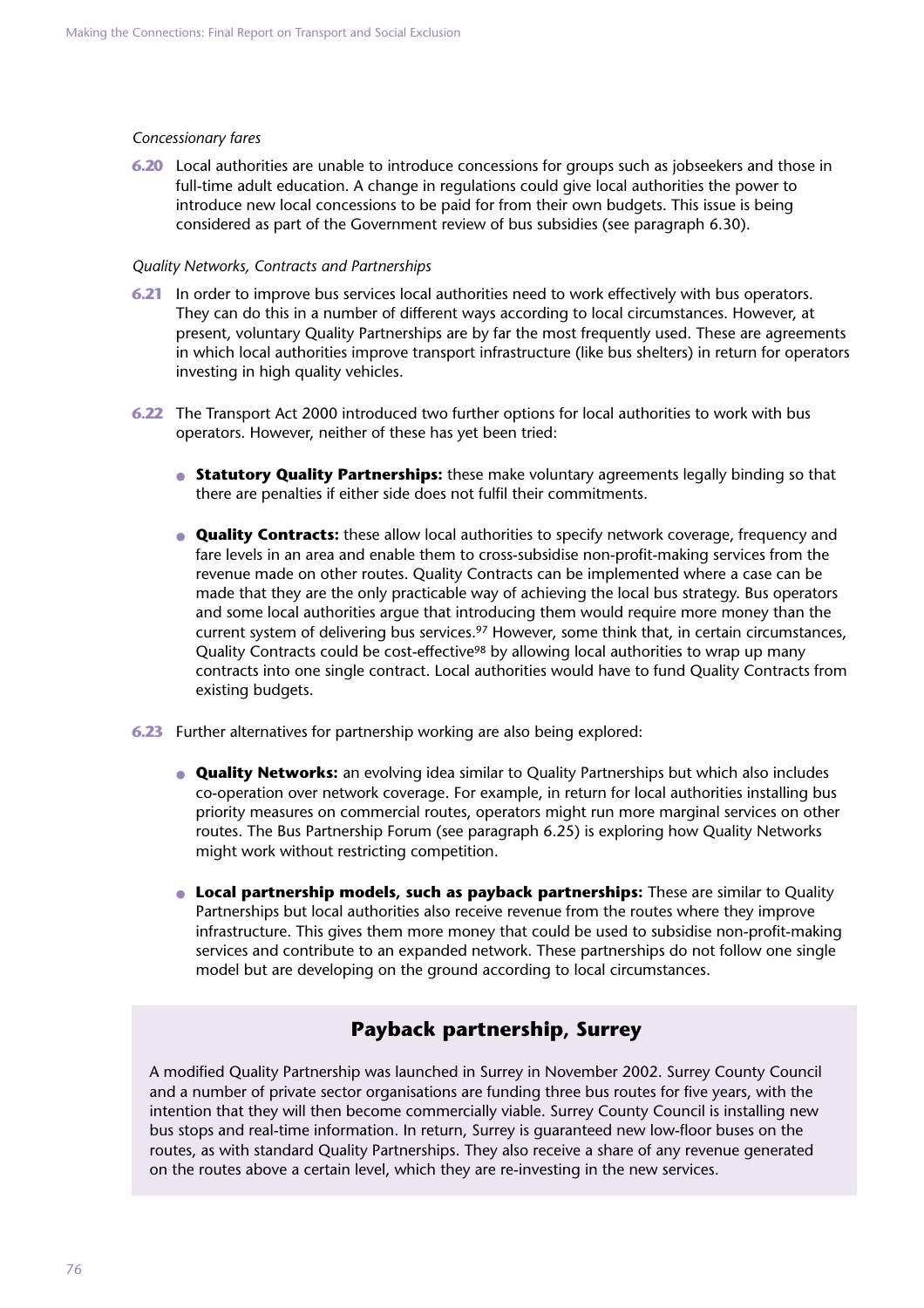**6.24** The Government is keen that local authorities should use whichever of the above methods is most appropriate to deliver effective bus services in their area.

#### **Better partnership working**

#### *Bus Partnership Forum*

- **6.25** In July 2002 the Government established a Bus Partnership Forum of operators and local authority representatives. This will meet on a regular basis in order to resolve barriers to better bus services, such as those around integrated ticketing, and to improve partnership working to the benefit of all passengers. The first product of the forum was the issuing of a joint statement by the Local Government Association, the Association of Transport Co-ordinating Officers (ATCO), the Confederation of Passenger Transport and the Passenger Transport Executive Group.
- **6.26** The statement contained commitments to continue partnership working in specific areas and eight task groups were set up to work this out in detail. Areas being discussed include: co-operation on integrated ticketing schemes; trialling Quality Networks; and introducing local agreements to limit the number of dates per year when service changes can be implemented.

#### *Journey Solutions*

**6.27** Journey Solutions was set up by the UK transport industry in 1999 to promote and improve integration between different modes of transport. It is a partnership of bus and rail operators, funded by the operators themselves and their representative associations: the Confederation of Passenger Transport and the Association of Train Operating Companies. As well as ensuring that passengers have all the necessary information to make a journey, that they are easily and safely able to change modes and that services are co-ordinated and reasonably frequent, Journey Solutions has developed the first national integrated bus-rail ticket (see box below). These initiatives will help to make public transport more attractive, safe, convenient and affordable.

## **Integrated bus-rail ticket: PLUSBUS**

*PLUSBUS* is a rail ticket that allows travel on buses at either end of a train journey. It can be bought from any rail station as an add-on to any train journey to or from participating stations, and gives passengers access to the entire network in that area for the whole day. In October 2002, 35 stations joined the scheme and in January 2003, another 55 stations were added.

*PLUSBUS* already benefits travellers in some of the most densely populated urban areas including Manchester, Birmingham, Sheffield, Sunderland and Edinburgh and will be rolled out progressively until every large town in England, Scotland and Wales is covered. For example, someone travelling to Manchester can now buy a *PLUSBUS* ticket for an extra £1.70 on top of their rail journey rather than paying £3.30 for an area bus ticket.

The potential to extend the benefits of *PLUSBUS* to rail season ticket holders is also being explored.

#### *Sharing information and resources*

**6.28** Partnership working is also important within local authorities and with other public sector organisations, such as health authorities. Working together can lead to both cost savings and improved quality and professionalism of service. There are already some examples of individual local transport authorities who work with their education and social services colleagues to share resources and co-ordinate transport solutions (see Figure 4.1).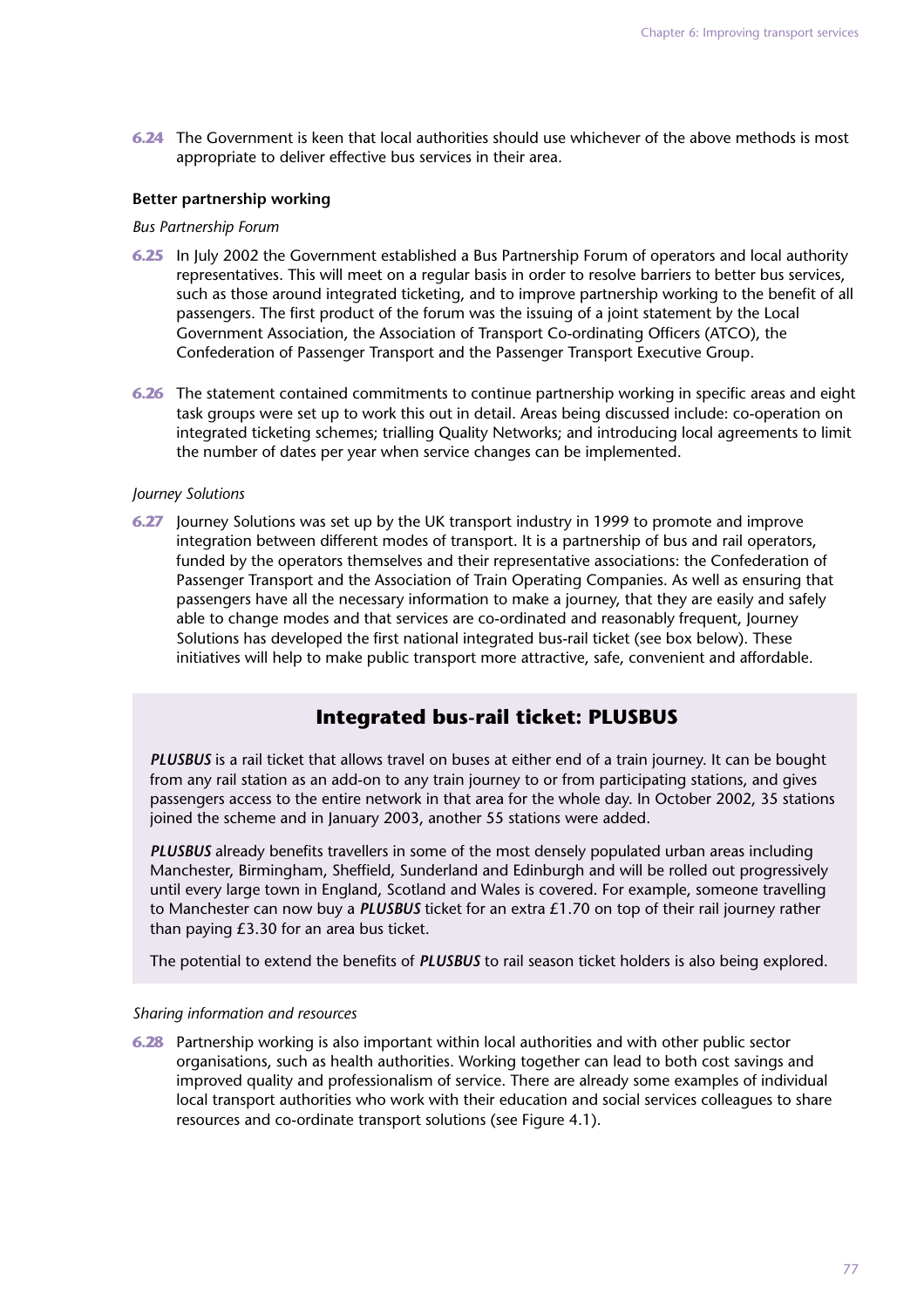- **6.29** As part of accessibility planning (Chapter 5) local authorities should consider such integration. This could enable them to:
	- Create a single vehicle pool, so making use of spare capacity. For example, a minibus used to take children with special educational needs to school in the morning could then transport others to daycare or therapeutic activities, and later be used as a Dial-a-Ride bus to take shoppers to the market town.
	- Tender for contracts together. This would prevent different departments within a local authority competing for transport services and so pushing up tender costs.
	- Ensure that transport is considered when decisions are made about the timing and location of facilities. For example, in some areas it has proved economic in terms of transport for local schools to stagger their start and finish times (see Chapter 10).

#### **Reviewing funding**

- **6.30** The Chancellor of the Exchequer announced a **Government review of bus subsidies** in his 2002 Budget. This aims to ensure that subsidy for local bus services contributes to increasing passenger numbers and encouraging people to make more journeys by bus, rather than car. The review also has social inclusion aims such as ensuring transport meets the needs of people on low incomes, those in isolated areas and those with mobility impairments. The review will not result in the overall amount of bus subsidies being reduced. It will report to Ministers before the Budget in 2003.
- **6.31** The way that funding is allocated to transport projects is also influenced by revisions to the 'Green' Book'. This is Treasury guidance to central government, also widely adopted in local government, on how to decide which projects and policies represent best value for money. A revised version was published in January 2003 and it now, for the first time, includes ways for decision-makers to factor in the social benefits of proposed schemes when allocating resources.
- **6.32** The Government has also increased the local authority revenue support grant for 2003 by 5 per cent. This is money which local authorities can spend on any of the services that they are responsible for.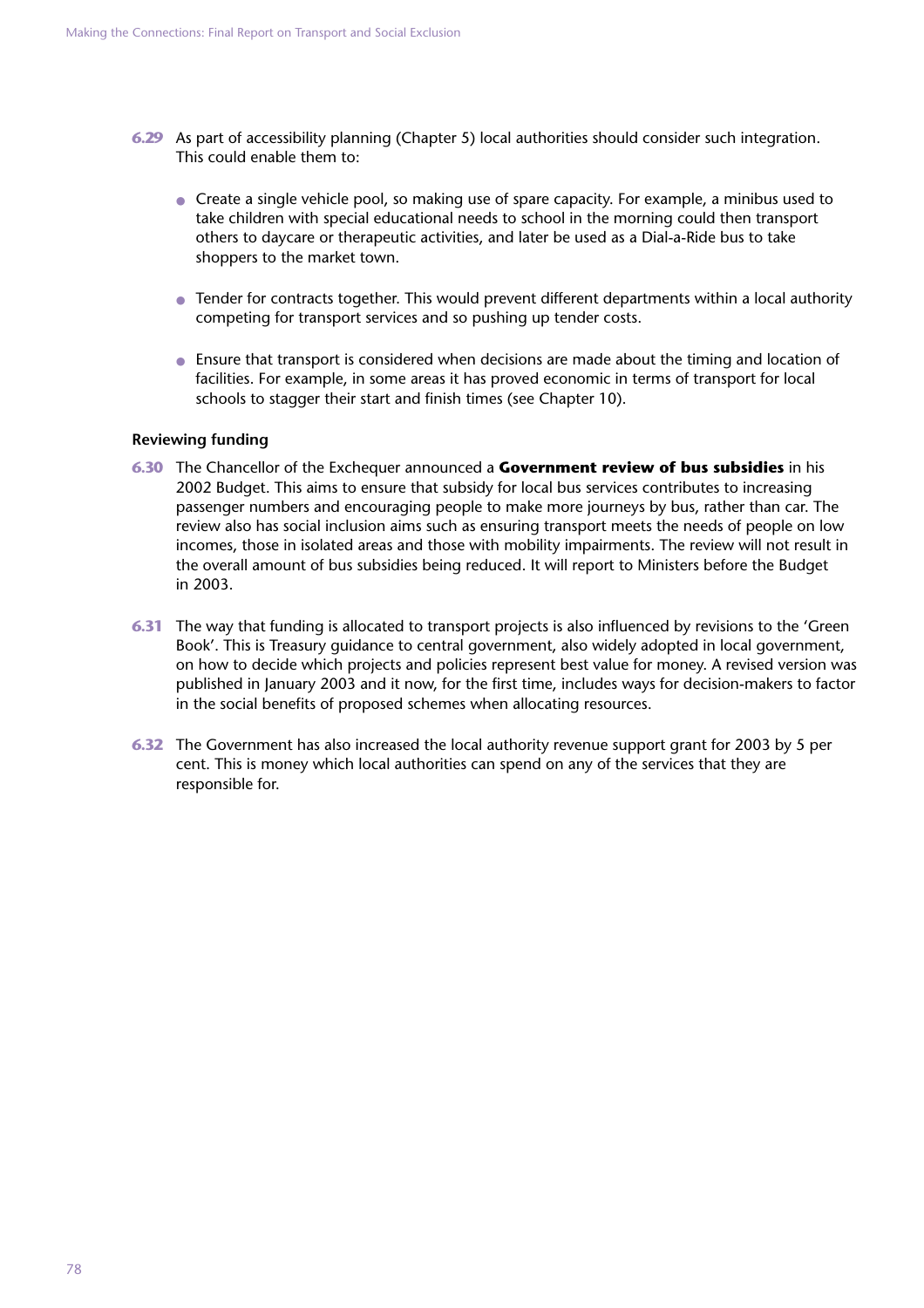|  |  |  | <b>Figure 6.1: Developments in bus policies</b> |
|--|--|--|-------------------------------------------------|
|  |  |  |                                                 |

|                                                       | <b>Developments</b>                                                                                   |                                                                                      | <b>Impact</b>                                                                                                                             |  |  |
|-------------------------------------------------------|-------------------------------------------------------------------------------------------------------|--------------------------------------------------------------------------------------|-------------------------------------------------------------------------------------------------------------------------------------------|--|--|
|                                                       | Amend regulations to facilitate<br>flexibly-routed bus services                                       |                                                                                      | Networks able to respond to more<br>dispersed work places and public<br>services                                                          |  |  |
| Flexibility for buses<br>to respond to local<br>needs | Section 19 permit vehicles allowed<br>to carry local residents without<br>access to private transport |                                                                                      | Networks able to expand                                                                                                                   |  |  |
|                                                       | Section 19 and 22 permit vehicles<br>able to be sponsored                                             |                                                                                      |                                                                                                                                           |  |  |
|                                                       | exempted from Competition Act                                                                         | Co-operation on integrated ticketing                                                 | Integrated ticketing                                                                                                                      |  |  |
|                                                       | Bus subsidy review considering<br>giving local authorities power to<br>introduce local concessions    |                                                                                      | Cheaper fares where this is a particular<br>local problem                                                                                 |  |  |
|                                                       | Alternative ways<br>of working with<br>bus operators:                                                 | <b>Voluntary Quality</b><br>Partnerships<br><b>Statutory Quality</b><br>Partnerships | Improved punctuality and reliability                                                                                                      |  |  |
|                                                       |                                                                                                       | <b>Quality Networks</b>                                                              | Increased network coverage                                                                                                                |  |  |
|                                                       |                                                                                                       |                                                                                      | More integrated timetabling                                                                                                               |  |  |
|                                                       |                                                                                                       | <b>Quality Contracts</b>                                                             | More stable network                                                                                                                       |  |  |
|                                                       |                                                                                                       |                                                                                      | More integrated timetabling                                                                                                               |  |  |
|                                                       |                                                                                                       |                                                                                      | Ability for local authorities to peg fares<br>if necessary (although funding for this<br>would have to be diverted from other<br>budgets) |  |  |
|                                                       |                                                                                                       | Local partnership<br>models such as<br>'payback<br>partnerships'                     | Increased network coverage (due to<br>local authorities raising money to spend<br>on other routes)                                        |  |  |
| Better partnership<br>working                         | changes to a limited number of<br>dates per year                                                      | Bus Partnership Forum to encourage<br>local agreements restricting network           | More stable network with fewer<br>changes to routes and timetables                                                                        |  |  |
|                                                       | Journey Solutions to enhance<br>partnership working between the<br>bus and rail industries            |                                                                                      | More integrated transport between<br>modes, including integrated ticketing                                                                |  |  |
|                                                       | Shared resources through<br>accessibility planning                                                    |                                                                                      | Increased network coverage (due to<br>efficiency savings freeing more money<br>to be spent on new routes)                                 |  |  |
| Reviewing funding                                     | <b>Bus Subsidy Review</b>                                                                             |                                                                                      | Bus spending directed towards<br>government objectives, including social<br>inclusion                                                     |  |  |
|                                                       | 'Green Book' guidance                                                                                 |                                                                                      | Spending takes more account of social<br>need                                                                                             |  |  |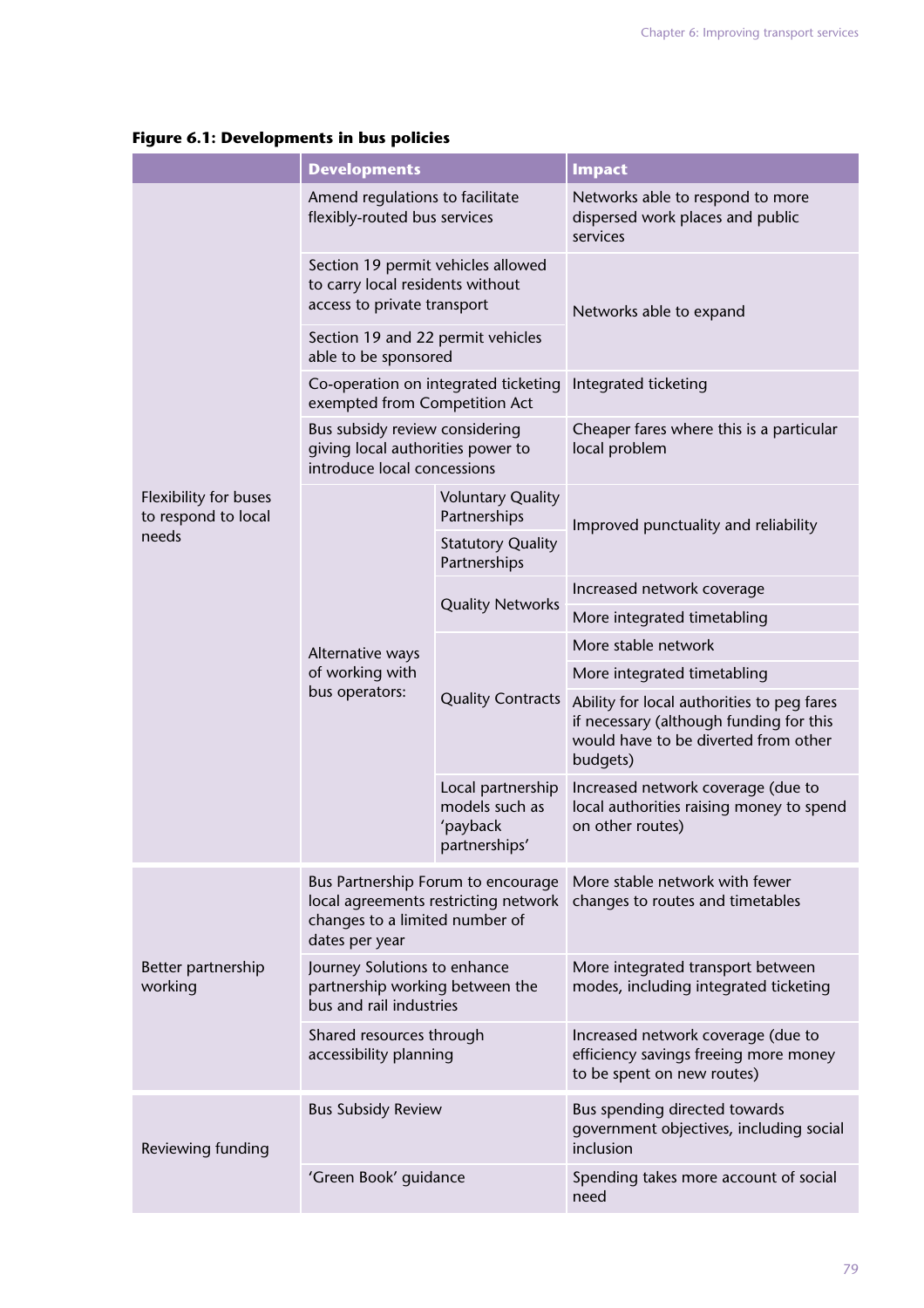## Rail

- **6.33** Although the bus is the predominant mode of public transport used by low-income groups, rail is still important – particularly regional and local services. Trains are particularly important for longer journeys and, in some rural and metropolitan areas, can be the basic means of getting to work, learning and healthcare. People in social classes other than A and B<sup>99</sup> make:
	- 60 per cent of journeys on the regional network (that is not inter-city or commuter routes into London); and
	- 65 per cent of rail journeys to visit friends and relatives.<sup>100</sup>
- **6.34** Rail travel is limited by the barriers highlighted in Chapter 2. For example, many trains and stations still do not meet the standards for new facilities set out in the Disability Discrimination Act and the cost of rail can be prohibitive. Local journeys to local services cannot be booked in advance and therefore people cannot benefit from pre-booking discounts.

### **What is happening already**

- **6.35 Secure Stations** is a Government accreditation scheme for stations that have improved security to reduce crime and reassure passengers. To be accredited, rail companies must work with the British Transport Police and other local partners to implement improvements such as better lighting, up-to-date information and increased staff presence. They must conduct an independent passenger survey to assess whether passengers feel safer and also show that crime rates have remained low over a sustained period. Approximately two-thirds of all overground journeys now involve passengers starting or finishing their journey at a Secure Station.
- **6.36** The **Rail Passenger Partnership** (RPP) scheme supported local and regional rail schemes that were not commercially viable. It was funding that could only be used alongside money from other sources and was used, for example, to install new stations, introduce new train services or extend car and cycle parking. Across the network,  $E87$  million worth of RPP funding was approved from 1999 to 2002, covering 79 schemes.
- **6.37** The Association of Train Operating Companies (ATOC) and London Underground have both made agreements with Jobcentre Plus so that **jobseekers on the New Deal can travel for half price**. A photocard was launched in May 1998 for those on the New Deal for Young People and in November 2002 it was extended to most other New Deal clients. The card can be used for discounts on selected journeys on national rail, London Underground and London's buses to help jobseekers look for work. It can also be used for up to three months of a new job to help with early commuting costs.

### **The way forward**

#### **Transport appraisal mechanisms**

**6.38** Much of the public subsidy directed to rail is already spent on regional and local services. The new Green Book guidance on appraising new projects and policies (see paragraph 6.31) will make it possible to assess more accurately the potential impact of proposed rail projects on low-income groups. This should result in more rail services that benefit people on low incomes.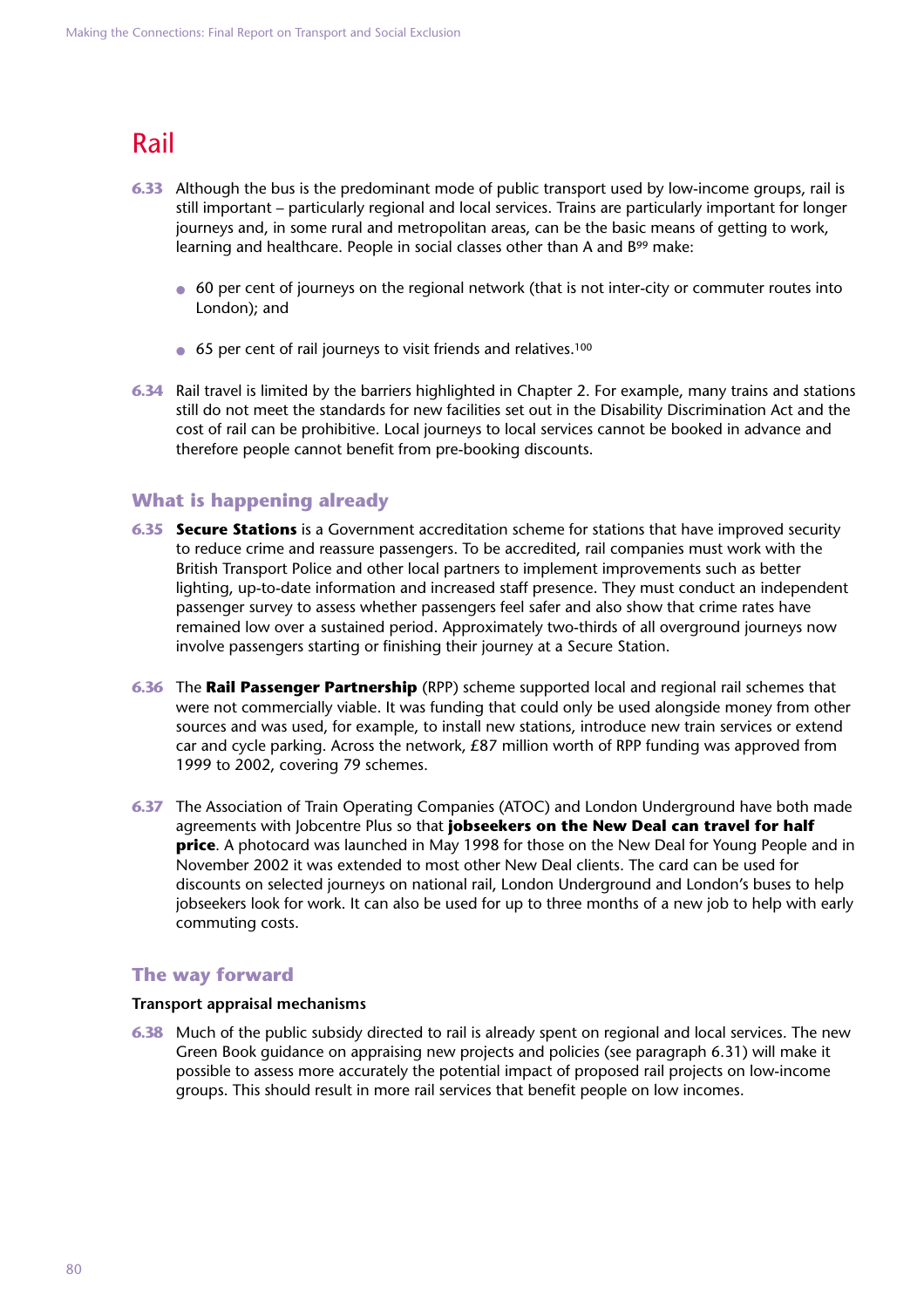#### **Accessibility planning**

- **6.39** Accessibility planning may use rail to solve access problems, for example in rural areas where tracks and stations already exist and the distance to services makes additional bus services unrealistic, or where job opportunities exist away from the local area. For example, it might be possible to alter bus or train timetables so that services connect (see Bittern train link case study, Chapter 4) or to introduce additional stops or to install cycle racks at the local station.
- **6.40** This will involve local transport planners working with train operating companies. The Strategic Rail Authority, Network Rail and the Association of Transport Co-ordinating Officers issued guidance in November 2002 on how local authorities can work effectively with train operating companies on such issues.

#### **Train operating companies**

- **6.41** There are also a number of steps that train operators could take that might have potential commercial benefits, while also increasing access to key activities for those experiencing social exclusion. The Strategic Rail Authority will explore with the Association of Train Operating Companies the potential for initiatives in this area. These might include:
	- offering discounted tickets for unemployed and newly employed people;
	- offering promotional discounts for off-peak travel; and
	- co-operating with Crime and Disorder Reduction Partnerships and town centre managers to reduce crime and fear of crime around stations.

### **c2c Job Start, Essex**

This scheme offers particular groups of unemployed people free rail travel to job interviews. Some newly employed people can also receive the first two months travel to work for a nominal fee of £10, allowing them to save some wages before having to purchase a normal season ticket. Passengers can use the ticket on c2c rail services between Shoeburyness and Fenchurch Street. The ticket has been developed in conjunction with local Jobcentres to give people access to a wider employment market. Application forms are issued by Jobcentres along the route, with the tickets issued and funded by c2c rail.

## Private transport

**6.42** For some people access to a car is a necessity, for example those in rural areas or households where somebody has mobility problems. It is therefore important that access to a car is an option for people on low incomes. This can be achieved in part through schemes such as Wheels to Work, which loan jobseekers a scooter for up to six months or which subsidise their driving lessons (see Chapter 4). In addition, the following initiatives could enable increased access to cars for people on low incomes. The Government will monitor the progress of these schemes.

#### **Car clubs**

**6.43** Members pay an annual fee and can use one of a fleet of cars whenever they need to. They therefore do not have to pay the high fixed costs of car ownership but can benefit from the increased mobility that access to a car brings. These schemes have been successful, particularly in Europe, in discouraging people from owning cars while enabling them to use them where necessary. Pilot schemes now running in Tower Hamlets and Bristol will assess how effective such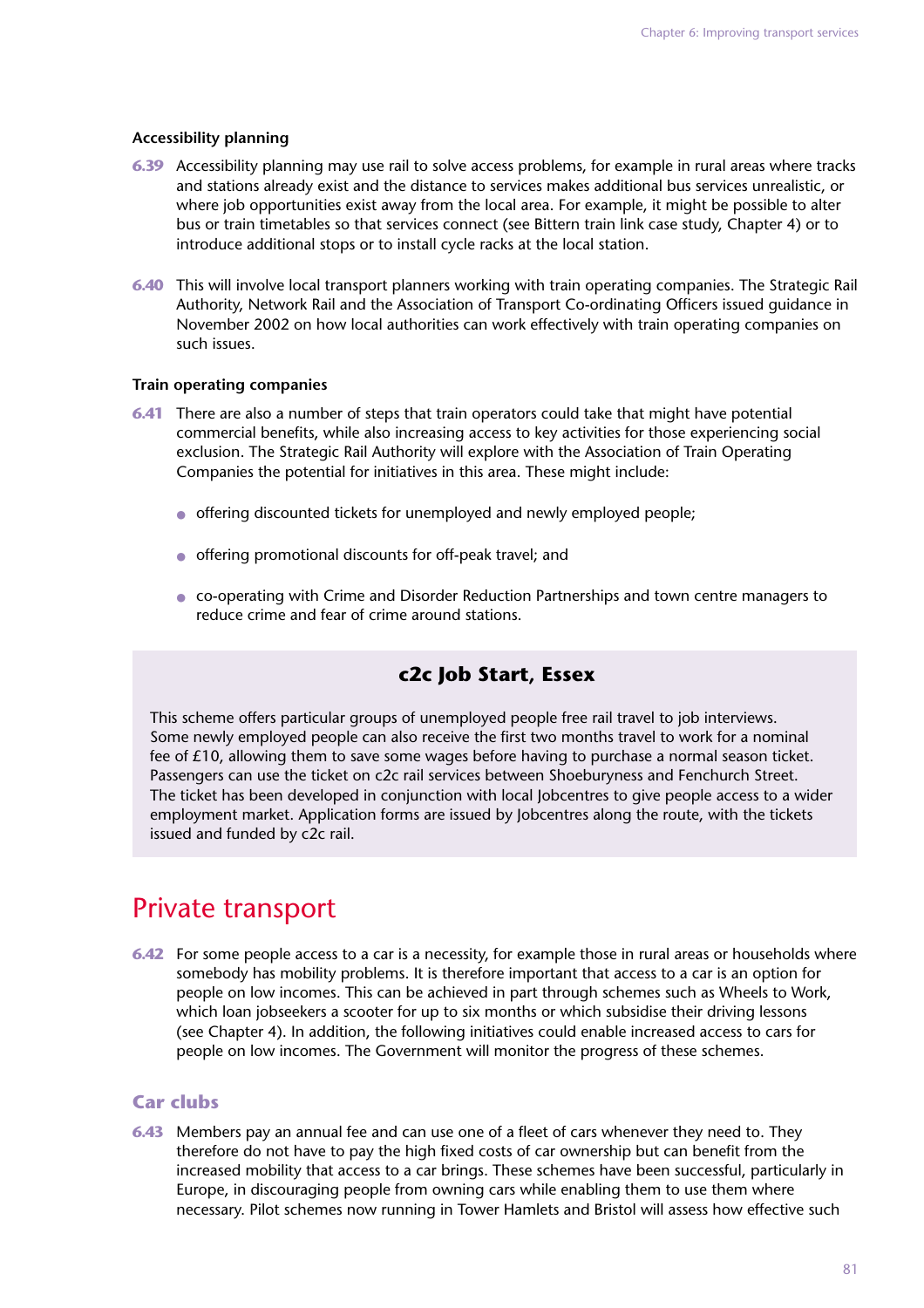schemes could be in enabling people on low incomes to have access to a car. The Countryside Agency is also funding a number of demonstration car club projects, and is monitoring them to evaluate the potential for car clubs in rural areas. This includes one project specifically aimed at those experiencing social exclusion – see box below.

## **China Clay Car Club, Cornwall**

This car club is in the early stages of development. A feasibility study revealed that the cost of joining a car club would deter membership, but that there were travel needs which a car club would help meet. As a result, there are now plans to run a one-year trial car club with reduced fees for people on low incomes. The ordinary fees will be £25 to join, £100 annual subscription, and £100 deposit. But for people on means-tested benefits these charges will be discounted to  $£5$  to join, a  $£25$  annual subscription, and no deposit. Mileage and hourly rates will be kept low (15p per mile; £1.50 per hour). People registered with Sure Start or Jobcentre Plus will have the full costs of membership met by those organisations.

#### **Pay-as-you-drive vehicle insurance**

- **6.44** This model of insurance charges people according to how much they drive, rather than for owning a car. It therefore gives people greater control over the cost of motoring and encourages lower mileage. For people on low incomes this could be particularly helpful – the high fixed costs of car ownership, such as insurance, may mean that they currently cannot afford a car or spend much of their budget on motoring. Making car travel more possible financially through pay-as-you-drive insurance enables people to choose to drive when particularly necessary. However, it does not discourage use of other, more sustainable modes of transport when more appropriate. The model has been developed in parts of the United States, and Norwich Union is piloting it in Britain.
- **6.45** This chapter has shown how the Government will improve bus services and how other modes of transport can be more effectively used. However, improving mainstream transport alone will not address all the barriers to accessibility. The next chapter details how changes to land-use planning policies will complement these steps.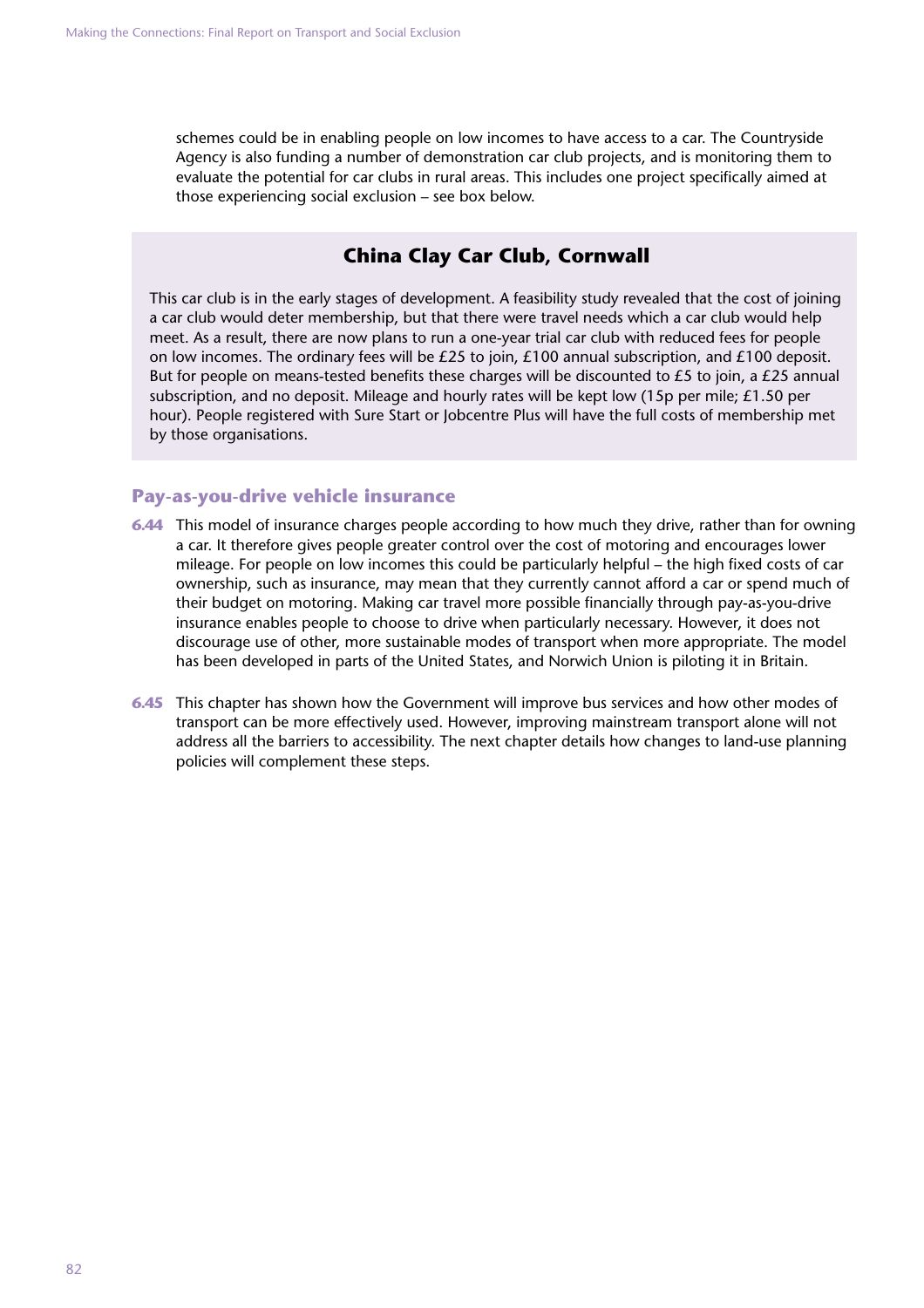# CHAPTER 7 LAND-USE PLANNING

## **Summary**

Difficulties in accessing work places and key services are as much due to the location of those facilities as the quality of transport links. Therefore land-use planning – which is concerned with decisions on the overall level and distribution of new developments such as housing, jobs, shopping facilities, schools and hospitals – can be a key tool to improve accessibility.

Recent national and regional guidance on planning developments attempts to reverse the trend towards out-of-town facilities and inadequate access by public transport, walking and cycling. Local planning authorities, when revising development plans now and in preparing Local Development Frameworks in the future, should consider whether there are gaps in local service provision and, if so, identify suitable locations, and sites within those locations, for the development of services to fill these gaps.

This chapter looks at how the planning system has worked and works now, and some associated accessibility problems. The chapter shows how the changes to land-use planning that are underway now will result in local authorities identifying gaps in service provision within their areas and promoting locations that are accessible to all.

## The problem

- **7.1** Land-use planning can undermine accessibility for people at risk of social exclusion in three main ways:
	- Major new developments, such as shops, offices, leisure complexes, hospitals and colleges are frequently located in places that are hard to reach for people without cars. Public transport provision often has not adapted, or not adapted quickly enough, to new developments.
	- Low-cost and social housing areas often lack basic amenities, such as GP surgeries, food shops, financial services and other facilities. Such housing can also suffer from inadequate public transport links to services further afield.
	- Local planning authorities tend not to proactively promote development activity that will address the accessibility needs of deprived and isolated rural neighbourhoods. Planning proposals are not specifically evaluated to assess their potential contribution to accessibility for people experiencing or at risk of social exclusion.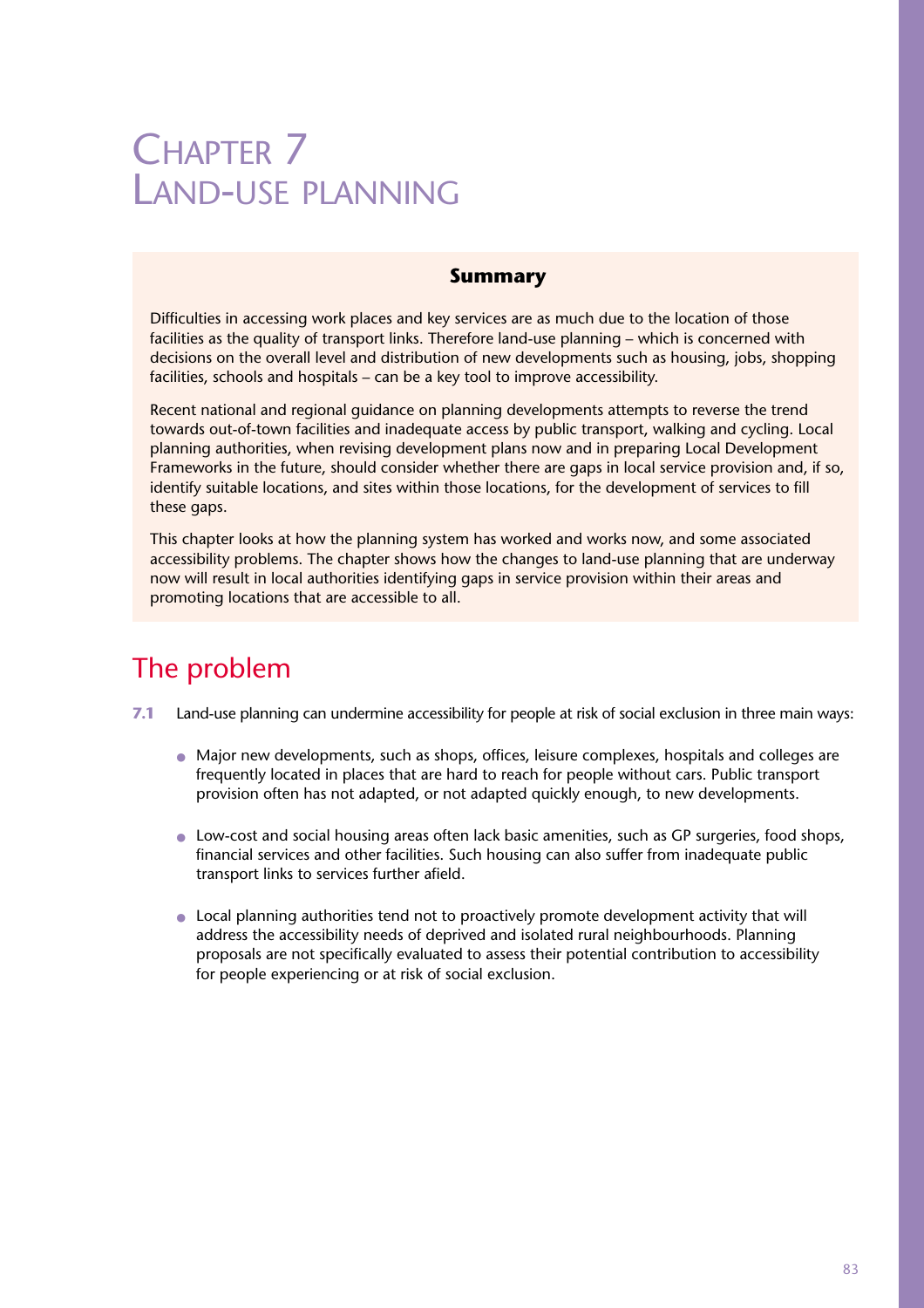## **How the planning system works**

Land-use planning aims to secure the most efficient and effective use of land in the public interest. Decisions on whether to allow proposals to build on land or to change its use are usually made by local planning authorities. **Development plans** – the generic term for structure, local and unitary plans (see below) – set out the authority's proposals for the development and use of land in its area. All decisions should be made in accordance with the development plans unless 'material considerations', such as a new national planning policy, indicate otherwise.

But land-use planning is complex, remote and hard to understand. In some areas planning has four tiers: national, regional, county and local:

- National planning policies, published by the Government, are set out in Planning Policy Guidance notes (PPGs), which local planning authorities must take into account when preparing their development plans.
- Regional Planning Guidance (RPG) is prepared by regional planning bodies. In some areas these are Regional Chambers, in others they are representatives of local authorities. The Guidance sets longer-term development strategies for the eight English regions. RPG also provides a regional context for the preparation of local authority development plans and Local Transport Plans (LTPs).
- Structure plans are produced by county authorities. They address strategic issues such as improvements to transport infrastructure, house building and the broad location of employment sites.
- Local plans, produced by district authorities, are the means by which local authorities express the land-use implications of their policies and shape the future of their communities. In producing these plans, local authorities must take account of policies determined at regional and national level.
- In unitary authorities, a unitary development plan is produced which combines elements of structure and local plans.
- In London, the Mayor produces a Spatial Development Strategy for the whole of London.

The Government has proposed a new structure for plan-making, based on two tiers only: a tier of strategic plan making at the regional level and a tier of local decision making at the district and unitary council level. This will reduce complexity and ensure greater consistency from the strategic through to the local level.

Therefore, the Government introduced into Parliament the Planning and Compulsory Purchase Bill in December 2002. This provides for a single tier of **Local Development Frameworks** to replace local plans and unitary development plans. New Regional Spatial Strategies will replace Regional Planning Guidance and structure plans. Regional Spatial Strategies will have statutory status and the Local Development Frameworks and Local Transport Plans should be consistent with them.

## What is happening already

**7.2** National policy on land-use planning and transport is set out in Policy Planning Guidance note 13 (PPG13) on Transport, published in March 2001. Under PPG13 all major new developments, especially those attracting a lot of people, should be accessible by public transport, walking and cycling. PPG13 covers all types of development, emphasises accessibility to jobs, retail, leisure and services, and also addresses the location of housing, health and education facilities, as well as the problems of services in rural areas.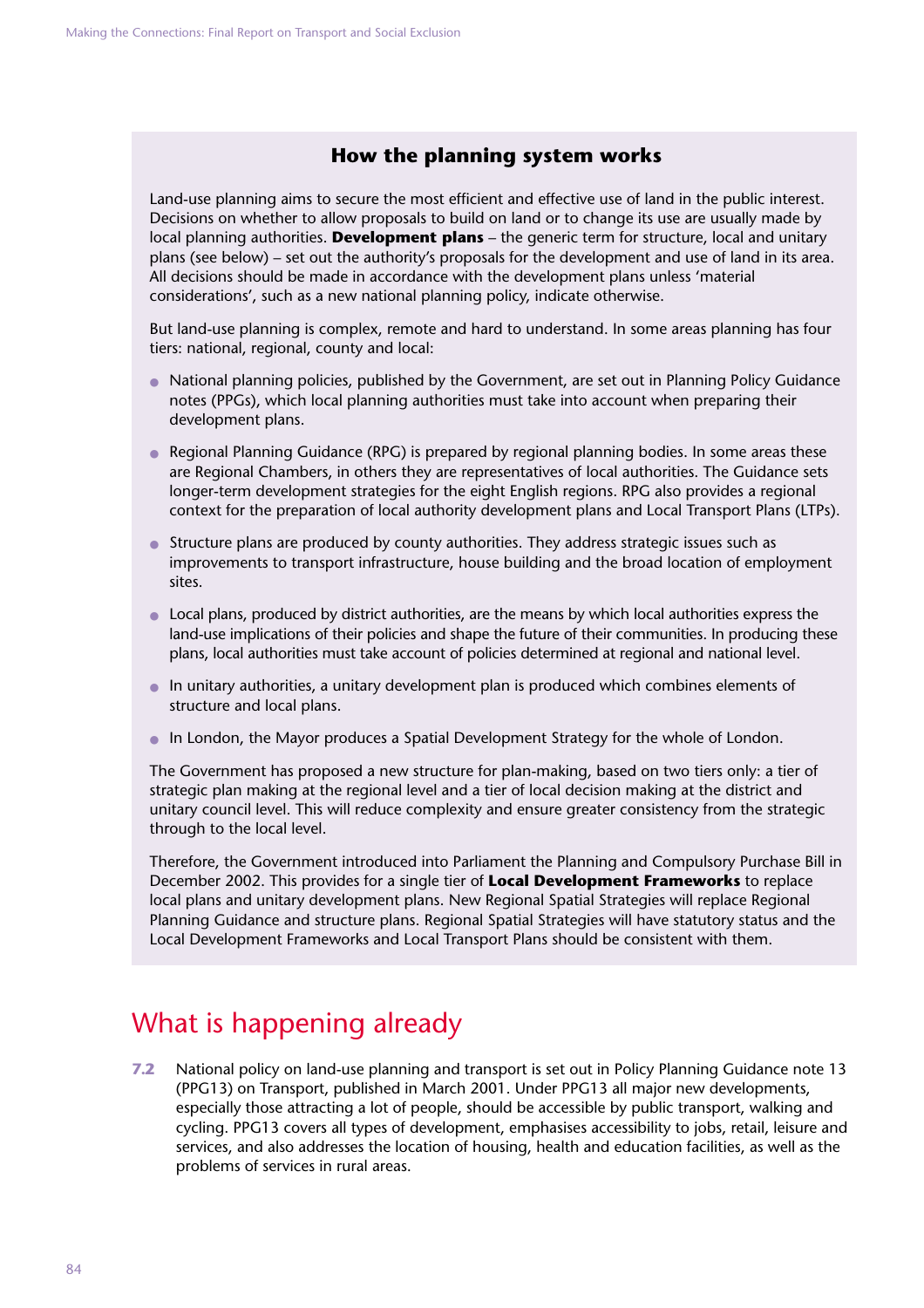- **7.3** National planning policy on housing is set out in PPG3 on Housing, published in March 2000. Under PPG3 local authorities should plan to meet the housing requirements of the whole community, including those in need of affordable and accessible housing. PPG3 also asks local authorities to assess the location and accessibility of potential development sites to jobs, shops and services by modes other than the car, and the potential for improving such accessibility.
- **7.4** In practice, despite the proactive role of local planning authorities in drawing up development plans (see box above), most development emerges through local planning authorities' responses to developers' proposals. Local planning authorities need to be actively involved in determining appropriate levels of services for deprived communities within their area, identifying gaps in provision and seeking to encourage developments to fill these gaps. Too few authorities take such a proactive approach at present.

## The way forward

#### **Local Development Frameworks**

- **7.5** As part of the Planning and Compulsory Purchase Bill, Local Development Frameworks (LDFs) will be introduced. These should highlight whether there are gaps in local service provision and if so identify suitable sites for the development of services to fill these shortfalls. In preparing them, planners will need to work closely with key providers and funders of services across the public and private sectors.
- **7.6** Both development plans (under the existing planning system) and LDFs (in the future) should seek to ensure that land-use change and development includes the need for good access by all sections of the community to key services. They should complement other plans and strategies, including the local Neighbourhood Renewal Strategies.101
- **7.7** The Bill makes clear that local authorities, in preparing LDFs, should consider the relevant Community Strategies. These strategies will promote the social well-being of their areas and will play a key role in informing the preparation of the LDF. In turn, the LDF will be able to assist in delivering the policies in the relevant Community Strategies.
- **7.8** In reviews of development plans and in the LDF, sites identified as having the potential for development should be assessed to identify whether they are fully accessible before being promoted as suitable for development. The assessment should include access by walking, cycling and public transport from key areas of deprivation. Where sites are promoted in locations that do not fulfil this criterion, but are otherwise sustainable, the local planning authority should consider whether it is practical to secure provision of adequate public transport to those areas, including – where appropriate – through 'Section 106'102 planning agreements.
- **7.9** Local planning authorities can use Section 106 agreements as a means of obtaining improvements – especially in terms of access by foot, bicycle or bus – related to developments. For example, as a condition of granting planning permission, authorities can negotiate a legal agreement with the developer to fund transport improvements, such as a bus route to a new employment site.
- **7.10** Future guidance on developing LDFs will include advice on accessibility planning (see Chapter 5) recommending that:
	- local planning authorities should assess whether there are gaps in key services in deprived and isolated areas and propose any practical remedial actions which can be taken forward through the planning system; and
	- these should be co-ordinated with accessibility planning.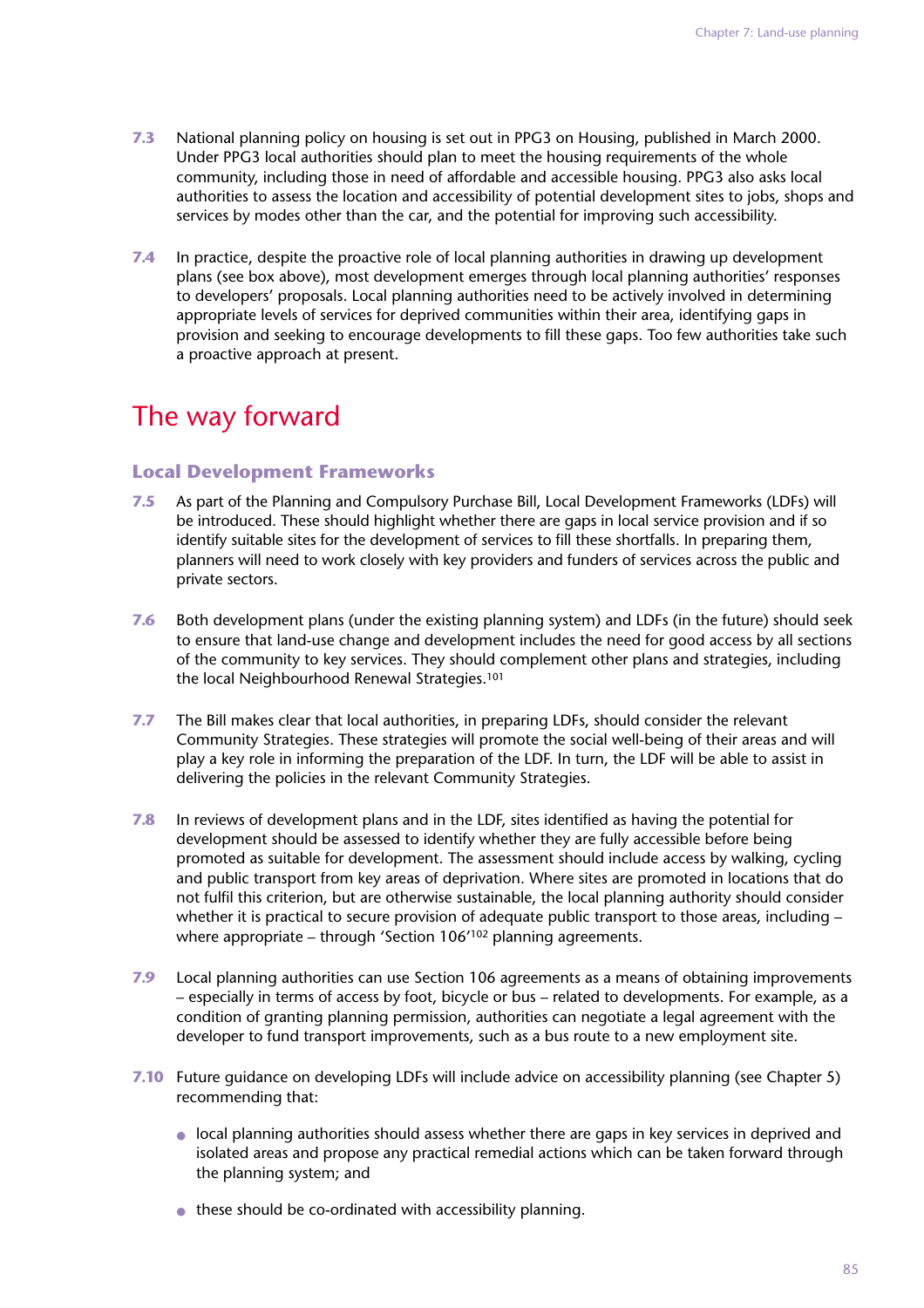## **Co-ordinating transport and land-use planning, Telford and Wrekin**

Telford and Wrekin unitary authority has been given 'Beacon Status' for better access and mobility including its work on land-use and transport planning. The strategy is focused on an integrated transport network and the provision of sustainable housing, jobs and services across the area.

The local authority has integrated land-use planning, transport and economic development functions into a single 'Environment and Economy' department. The authority works pro-actively to co-ordinate land-use and transport planning, develop new routes and infrastructure, improve overall levels of mobility and ensure new developments are provided with realistic choices of access by public transport, walking and cycling.

One result is a new bus route serving a developing part of the area, on which residents get a free pass, so reducing their isolation and discouraging car use. The authority is also promoting a new footpath/cycleway through the northern part of Telford that will link deprived wards with a range of education and employment opportunities.

#### **Accessibility planning**

- **7.11** Local planning authorities will be key partners in the accessibility audit and planning process (see Chapter 5). They will be responsible for mapping the distribution of existing key facilities in relation to deprived areas and identifying gaps at different levels, such as:
	- within reasonable walking distance of homes;
	- within local centres; and
	- at district level.
- **7.12** Local planning authorities will need to examine how they can take action through their LDFs to address concerns about access to services, especially essential services such as shops, schools and health facilities.

#### **Communities Plan**

**7.13** *Sustainable Communities: Building for the Future*, published in February 2003 by the Office of the Deputy Prime Minister (ODPM), reinforces the Government's policies for building successful communities. The Plan will ensure that decisions on housing, planning, transport and economic development are better co-ordinated at regional level to help ensure that new and revitalised communities are sustainable.

### **Guidance**

- **7.14** Two good practice guides will be published in spring 2003 by ODPM. Both will refer to accessibility planning:
	- *Transport Assessments:* a good practice guide for development proposals. Part 1 of the document will refer specifically to the need to identify areas of deprivation and to consider the travel needs of people experiencing or at risk of social exclusion.
	- *Using Accessibility in Plans:* a good practice guide for using accessibility in regional and local planning.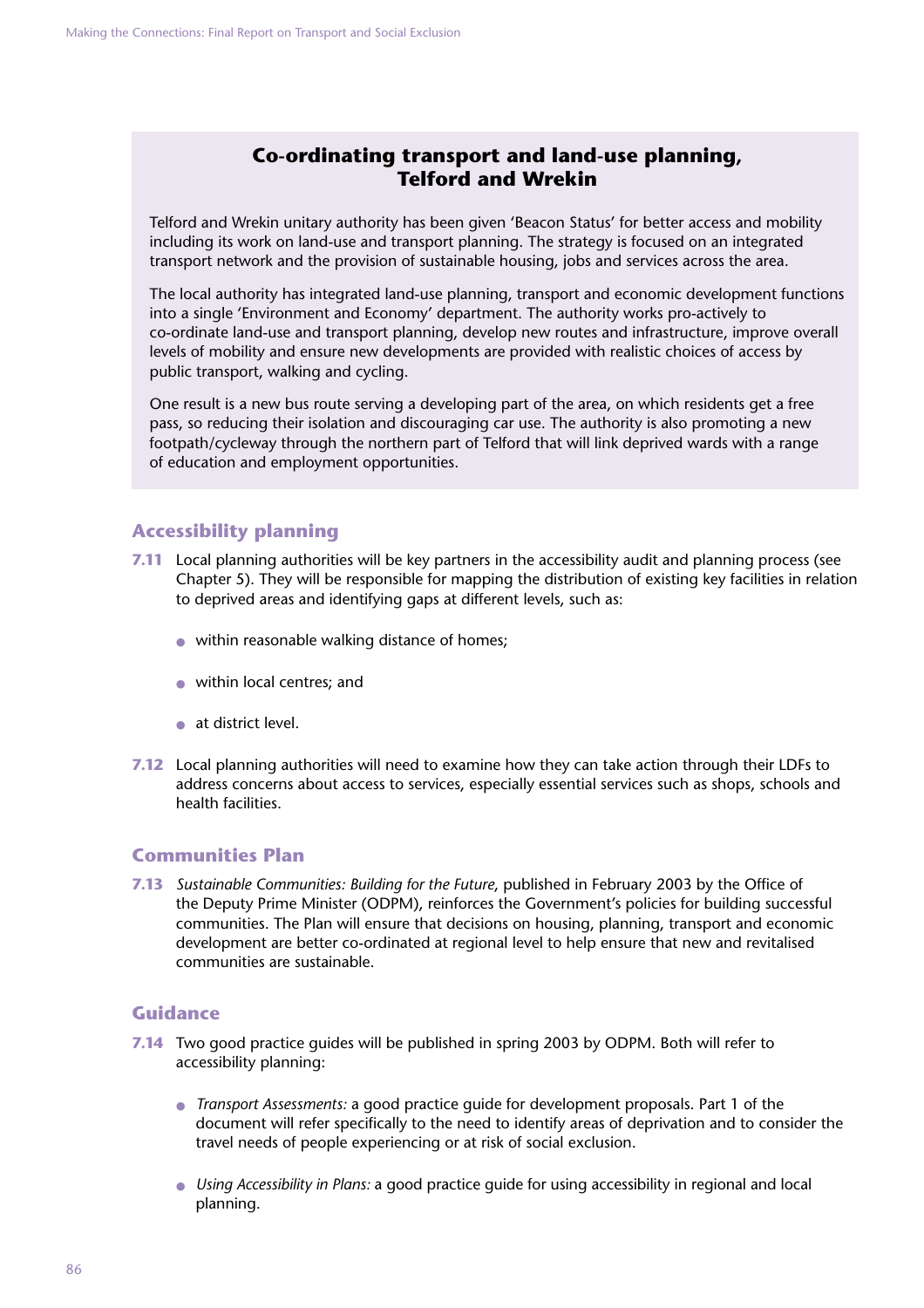- **7.15** As planning policy guidance is revised, changes will be made to factor in accessibility planning and social exclusion. Two guidance notes are due to be revised and go out to public consultation in 2003:
	- **PPG6: Town Centres** will reflect the need to encourage the development of key services, such as healthcare facilities and food shops, in town and local centres where they are easily accessible by walking and public transport and, in particular, for people experiencing or at risk of social exclusion.
	- **PPG4: Employment** will reflect the need to encourage employment developments in locations that are highly accessible by walking, cycling and direct public transport routes from areas of high unemployment, and will link to work on access to jobs.
- **7.16** To ensure a cross-cutting approach to improving access to local services for people experiencing or at risk of social exclusion, revised planning policy guidance will be supported by complementary guidance to frontline practitioners in other related areas of public service delivery:
	- quidance to local authorities on developing their Housing Strategies will include details of the mechanisms in place for Registered Social Landlords to be involved in accessibility planning; and
	- guidance to local authorities about the transfer of social housing to Registered Social Landlords will include the need to consider access to employment and key local services, and adequacy of public transport.
- **7.17** This chapter has set out how decisions on the location of services and activities will contribute to improved accessibility. The next looks at how transport, especially the walking and cycling environment, may be made safer.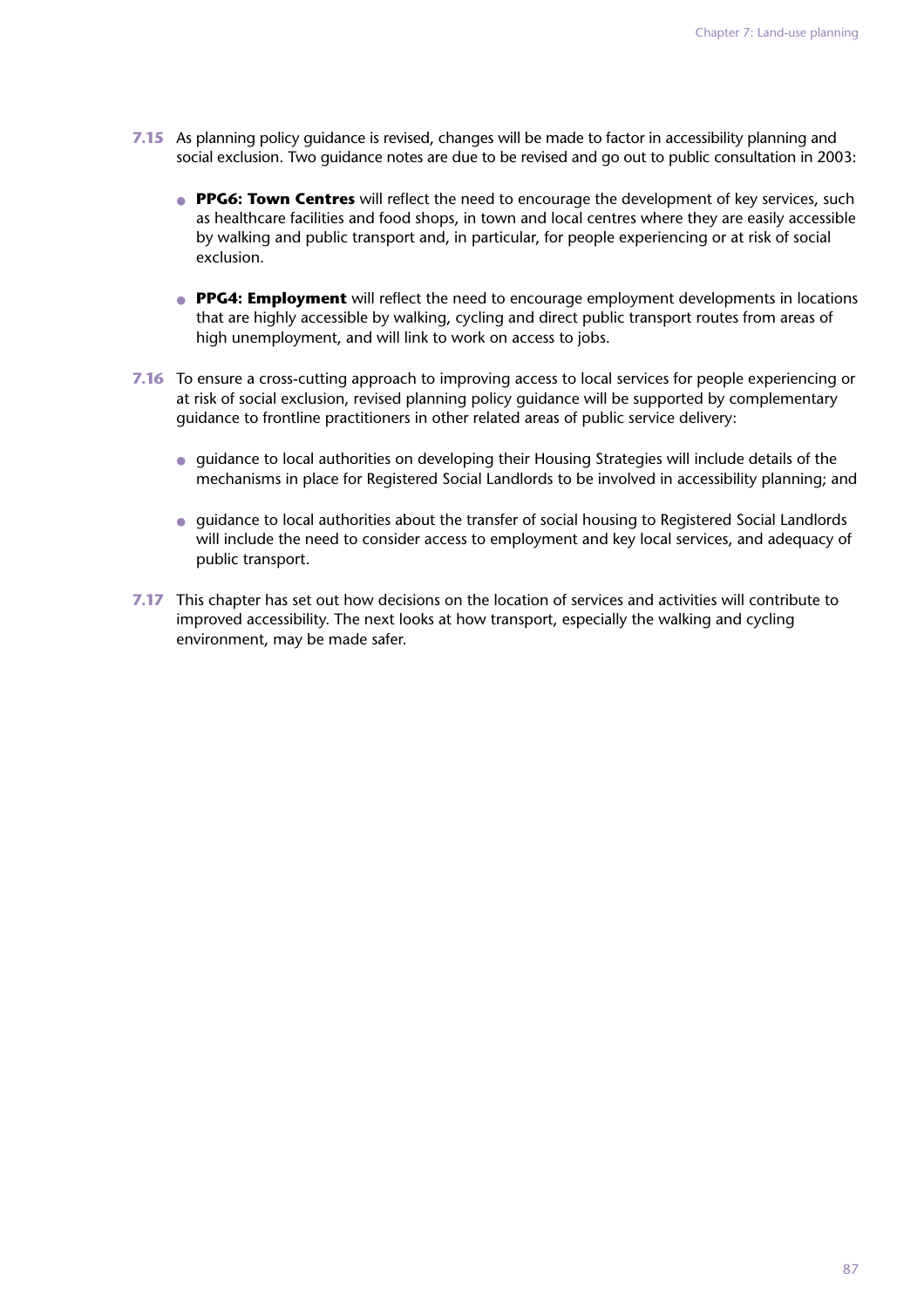# CHAPTER 8 SAFER STREETS

## **Summary**

Fear of crime and road accidents can restrict people's access to local services, because it stops them walking, cycling, or using public transport. Disadvantaged groups and deprived areas also suffer disproportionately from the negative impacts of road traffic.

This chapter describes how the Government will address these problems through:

- **Measures to tackle crime and fear of crime around public transport**, including: encouraging partnership working between local transport providers, Crime and Disorder Reduction Partnerships and the police, and ensuring that transport routes and interchanges are considered in local strategies to tackle crime.
- **A new objective of tackling concentrations of road casualties in disadvantaged communities**, backed by a new £17.6 million fund directed at local highway authorities in deprived areas with the worst rates of child pedestrian casualties.
- **Taking into account walking and cycling environments**, and the impacts of traffic in deprived areas, in accessibility planning.

## Crime and fear of crime in and around public transport

## **The problem**

- **8.1** People's decisions about whether they make a journey are affected by fear of crime on the route to, and while waiting for, public transport as well as on the vehicle. This is a particular problem for women, people from different ethnic groups and those on low incomes.103
- **8.2** However, nobody is responsible for tackling crime and fear of crime across the whole journey from someone's front door to their destination. It is therefore often neglected as operators, local authorities and the police leave it to each other to deal with. Alternatively, improvements in personal security at a bus or rail station, for example, can be undermined if people's walking routes to it are poorly lit or vandalised.

## **What is happening already**

**8.3** The **British Transport Police** (BTP) are responsible for policing the railways<sup>104</sup> and reducing crime on the system. The force tackles a range of offences including terrorism, violent assaults, drunkenness and antisocial behaviour. The BTP shares resources and intelligence with local police forces.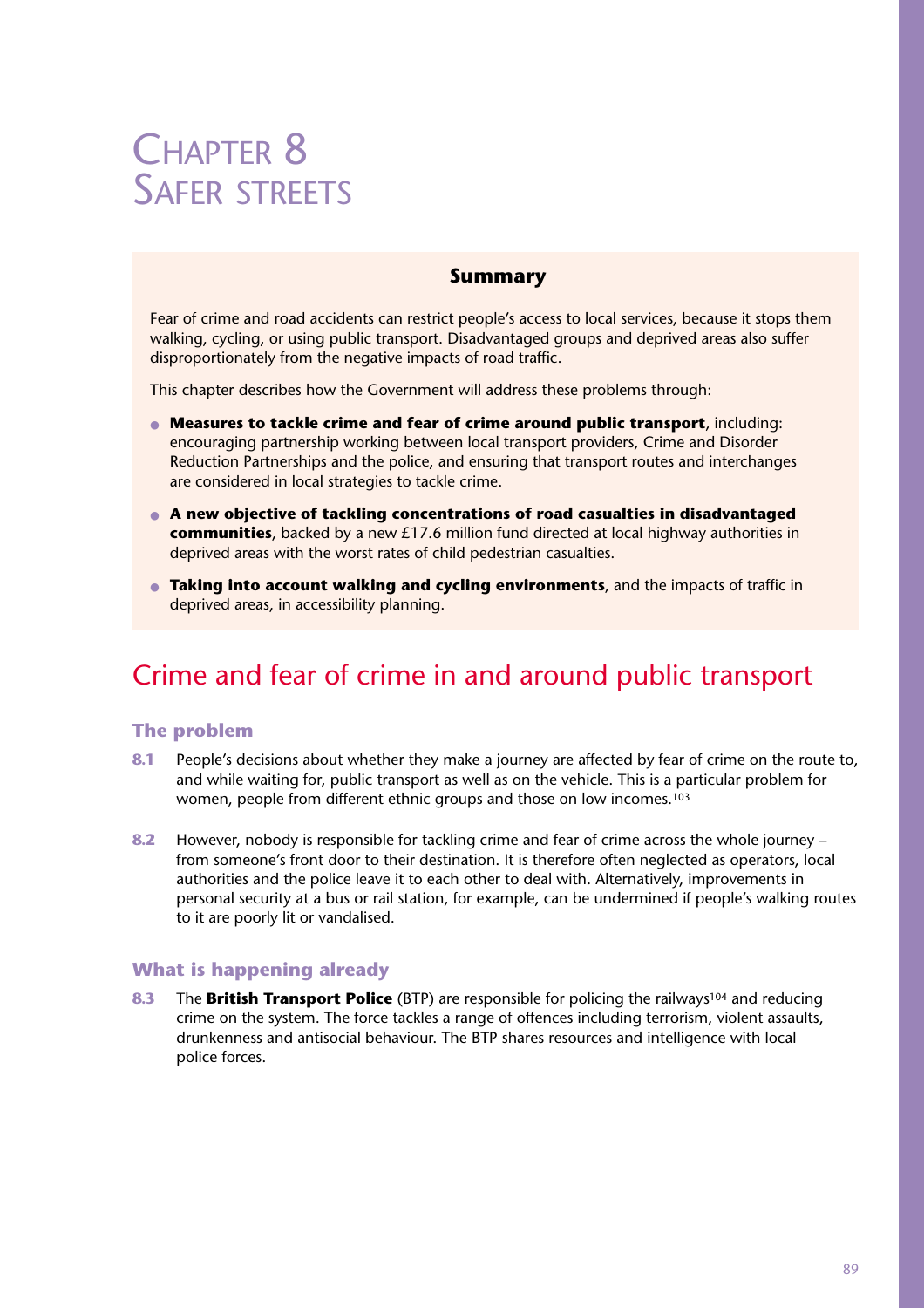## **Crime and Disorder Reduction Partnerships**

Crime and Disorder Reduction Partnerships (CDRPs) were set up under the Crime and Disorder Act 1998. Police and local authorities are responsible jointly for the development and implementation of a strategy to tackle crime and disorder in their area in consultation with a wide range of other local agencies including health, education, the private and voluntary sectors, and the wider community. There are 354 CDRPs in England and 22 in Wales. Strategies are required to be published every three years, the first being published in April 1999, and the second in 2002.

**8.4** The police and CDRPs are responsible for addressing crime and disorder problems within their areas. CDRPs are required to invite a number of bodies to be involved including the BTP and at least one representative of "a body which provides public transport or school transport within that area". Where the invitation has been accepted, a number of successful schemes exist which tackle crime and fear of crime while walking to, waiting for and travelling on public transport.

## **Safer Middlesbrough**

As part of its Community Strategy, Middlesbrough Council is working with the local CDRP to reduce fear of crime and encourage people experiencing social exclusion to use public transport. They have implemented a programme of improvements to public transport infrastructure and walking and cycling facilities. For example this has included bus shelter improvements, CCTV on buses and improved street lighting. It is also undertaking statistical analysis to determine hotspot crime areas and ensure that proper attention can be given by the police and neighbourhood wardens to tackling local concerns.

- **8.5** In order to encourage more widespread co-operation between CDRPs and transport authorities/ operators, the Government has worked to increase awareness amongst all parties with an interest in reducing crime and fear of crime around transport. This includes:
	- **Guidance** to bus operators for improving personal security in bus travel; to train operators for introducing Secure Stations (see Chapter 6); to bus drivers for managing the school run; to local transport authorities for improving personal security on pedestrian journeys; and to CDRPs to encourage consideration of crime and fear of crime around transport.
	- **A pilot secure transport route**, which is being focused on the train line between Manchester Victoria and Clitheroe. This aims to ensure that measures to reduce crime and fear of crime across the whole journey (from door to destination) are co-ordinated and complementary.
	- **Seminars** in all government offices to promote a partnership approach between transport operators and CDRPs or the police; to build links between transport and crime reduction agencies; and to enable the spread of good practice.
- **8.6** In addition, there is a Government accreditation regime for Secure Stations, the Association of Chief Police Officers' (ACPO) standard for security at car parks and a Safer Travel on Buses and Coaches Panel (STOP). This group brings together operators, unions, transport and local authorities and the police, as well as Department for Transport (DfT), Department for Education and Skills and Home Office officials. It considers how best to tackle bus and coach-related crime, antisocial behaviour and vandalism at bus stops and stations, and to spread good practice throughout the industry. Individual examples of good practice for tackling crime and fear of crime around transport also exist across the country.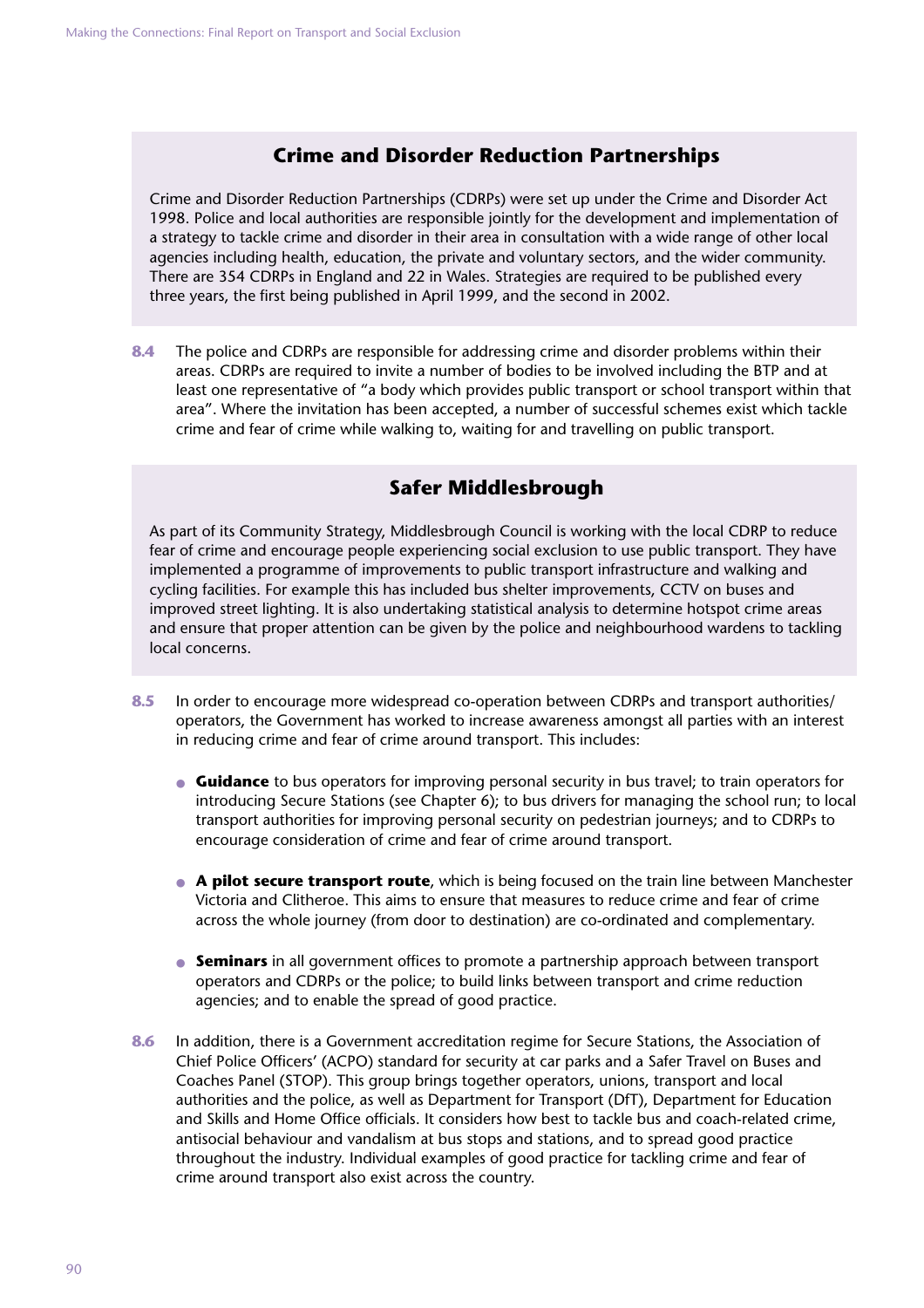## **Transport Policing Unit, London**

This transport policing initiative is a partnership between Transport for London (TfL) and the Metropolitan Police to tackle crime and disorder on buses and taxis in London. It also aims to enforce bus priority measures and to prevent mini-cabs illegally plying for hire or operating unsafe vehicles. It involves dedicated teams of police officers and traffic wardens patrolling buses and bus lanes on 20 key bus corridors.

A joint intelligence unit and control room also enables transport and police experts to work together on intelligence-led policing and give an immediate response to priority situations. Set up in June 2002, by the end of December the unit had produced very encouraging results: over 780 arrests made for a variety of offences (including fraud, robbery, assault and weapons) and 25,700 traffic offence tickets issued.

#### **The way forward**

**8.7** The good practice described in Chapter 4 in relation to personal security indicates that partnership working is effective in addressing crime and fear of crime across a passenger's whole journey – on the route to, while waiting for and when travelling on public transport. This includes both partnership working at a local level, and liaison between DfT, Home Office and local practitioners.

#### **Accessibility planning**

- **8.8** The process of accessibility planning within Local Transport Plans (LTPs) (see Chapter 5) will enhance joint working between CDRPs and transport authorities. One of the locally determined indicators may monitor crime and fear of crime on the routes to, while waiting for and when travelling on public transport. Guidance issued to transport authorities on accessibility planning should encourage them to consider this indicator and to work closely with CDRPs and the police in reducing crime and fear of crime around transport.
- **8.9** As part of an accessibility action plan, local partners with an interest in reducing crime and fear of crime may want to improve street lighting, commit to remove graffiti promptly, install CCTV, encourage car park owners to implement security measures, or employ travel wardens. Like bus conductors, wardens would provide a reassuring presence on buses or at bus stops and could also offer assistance or information to passengers.

#### **Police and CDRPs**

#### *Raising awareness*

**8.10** One of the reasons why crime around transport may not be addressed is because police and CDRPs or transport authorities and operators do not always appreciate the extent of the problem and how they would benefit from tackling it. The Home Office and DfT will issue a leaflet in spring 2003 targeted at CDRPs and transport providers. This will promote joint working by pointing out its mutual benefits, both in reducing crime and persuading people to use public transport.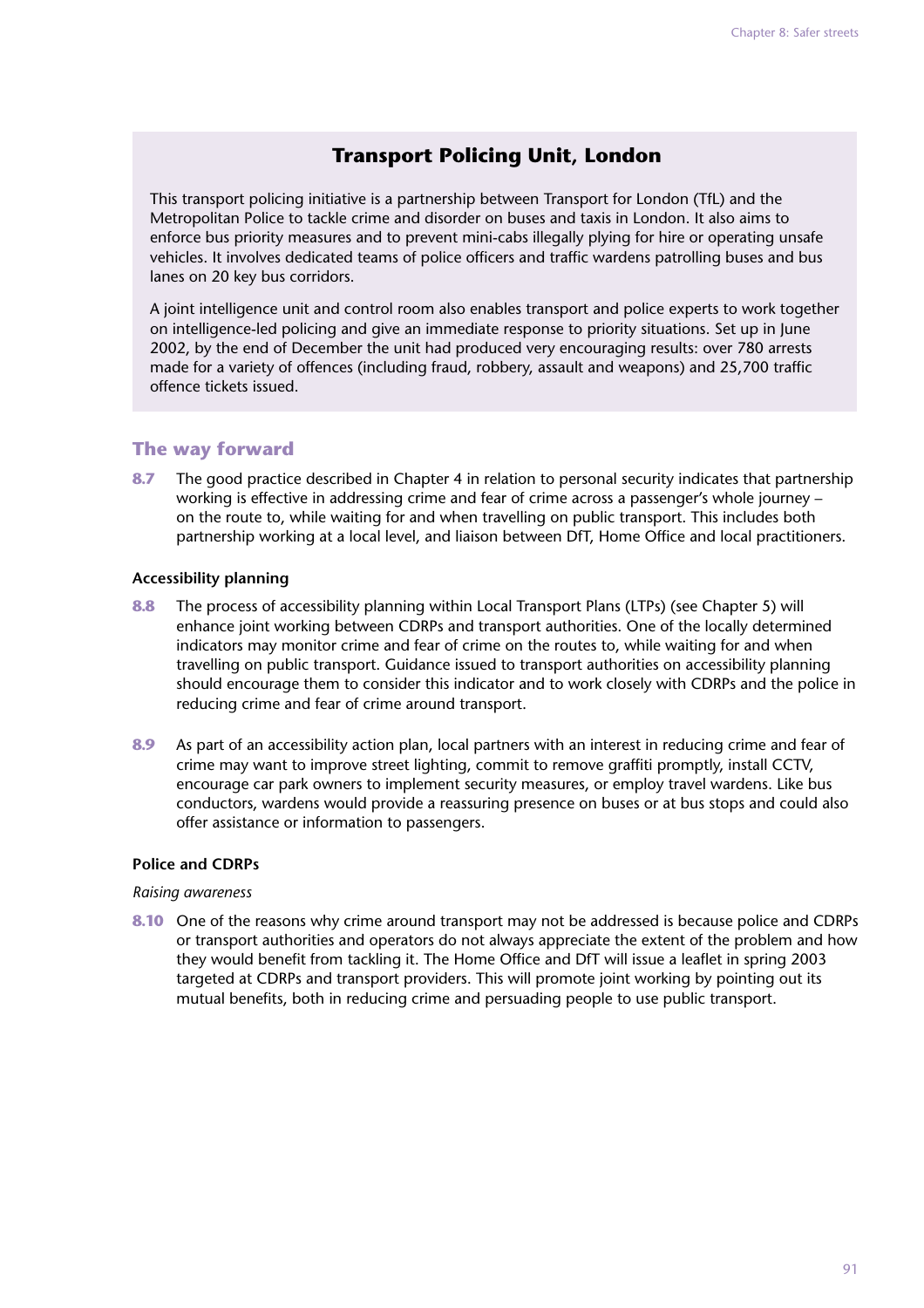## **Operation Safer Travel, West Midlands**

This initiative began in January 2000 to prevent, reduce and detect crime and antisocial behaviour on buses across the West Midlands. It is a partnership between the police, the major bus operator (Travel West Midlands) and the West Midlands Passenger Transport Executive (Centro). It involves sharing and analysing data to identify crime hotspots and using this information to target action where it is most needed. Measures have included CCTV, targeted use of ticket inspection and police officers and intensive work in schools to highlight the consequences of crime, particularly on buses.

The partnership has also had a high profile with the local media, which has the added benefit of encouraging people not to fear crime on the buses. The scheme has had positive results – in 2002 it contributed to:

- a 61 per cent decrease in complaints to Travel West Midlands about assaults on bus passengers; and
- a 42 per cent reduction in physical assaults on drivers.

#### *Sharing information and good practice*

- **8.11** Crime and Disorder Reduction Strategies are based on local priorities. In setting these priorities it is important that all the relevant information is taken into account and accurate analysis carried out, including **considering whether crime and fear of crime is an issue around transport routes and hubs**. The following changes will encourage this:
	- Guidance to CDRPs will encourage them to make use of any accessibility planning indicators on crime and fear of crime when conducting their local crime audit and considering their priorities.
	- The Home Office is developing a business model to enable CDRPs to analyse crime and disorder problems better and implement appropriate and tested solutions. The model will guide CDRPs to collect information from, and work with, transport providers as well as other agencies. This will enable them to identify and tackle transport-related crime and disorder. It will also allow regional analysis of cross-boundary issues, such as offenders using transport to move from one victim to another.
	- The National Intelligence Model has been developed for police forces. This draws together good practice in policing to form a standard model for managing intelligence. Analysts can use all sources of information regarding, for example, street crime to provide senior officers with a sound basis for action. The model will, among other things, encourage use of data from transport operators; analysis of crime hotspots and whether these occur on transport routes; and identification of effective ways of tackling crime around transport routes.
	- A 'transport toolkit' of practical and evaluated suggestions for tackling crime around transport will be added to the other crime reduction toolkits in spring 2003. Transport will also be included in the toolkits relating to tackling antisocial behaviour and fear of crime.
	- DfT good practice guidance will be issued later this year on the reduction of graffiti, vandalism and other environmental nuisance on and around public transport systems.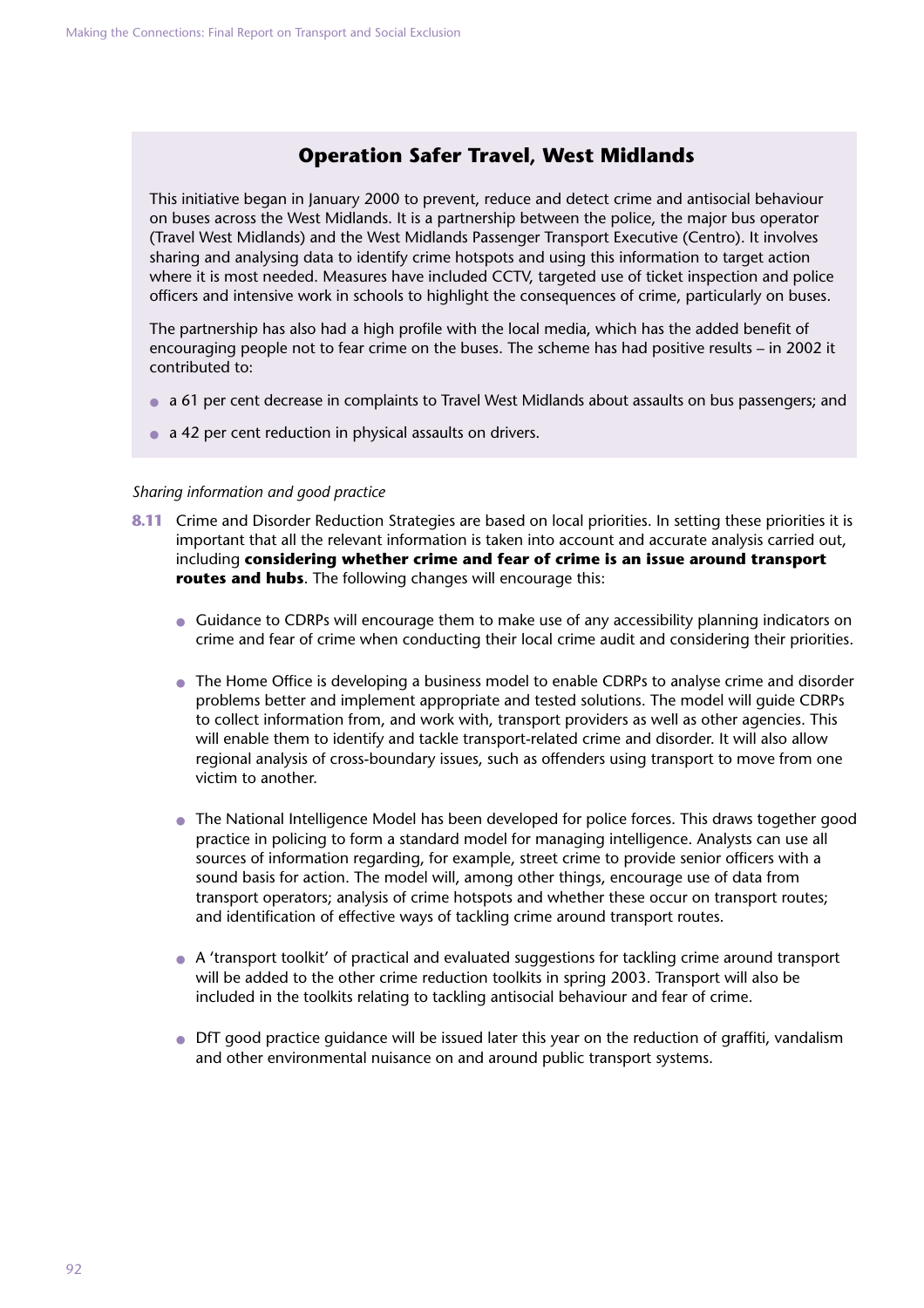#### **Improving street lighting**

**8.12** One of the key factors which contributes to fear of crime is badly lit walking routes and waiting areas. The Government is making available £300 million in 2003/04 for the modernisation of street lighting, which should help to improve this situation. From March 2003 local authorities in England outside London will be able to bid for Private Finance Initiative (PFI) funding for street lighting projects. A further £85 million will be made available over the next three years for street lighting PFI projects in London. In allocating this funding to projects, one key consideration will be an assessment of the impact on crime and the fear of crime.

## Improving road safety for pedestrians and cyclists

- **8.13** Policies to tackle the impacts of traffic, like accidents and pollution, can reinforce policies to improve accessibility, but can sometimes conflict with them. Also, some policies to address one kind of impact have the potential to worsen others. For example, improving public transport can help inclusion and encourage a shift from car travel, while some traffic calming measures can reduce accidents but increase pollution and noise. There is a danger that promoting greater mobility as part of the attempt to increase access to key activities could reinforce exclusion by increasing traffic and the resulting negative impacts.
- **8.14** This means that a systematic assessment of the scale and relative importance of *both* access *and* impact problems in local areas needs to be made to decide what kind of intervention to use in each neighbourhood. The accessibility auditing and planning process needs to take account of road danger as a barrier to access. It also needs to consider tensions between potential solutions and existing commitments and targets under, for example, the national Road Safety and Air Quality strategies (see below).

#### **What is happening already**

- **8.15** Unlike 'accessibility', which is still a relatively new concept, it is *already* the job of various parts of local government to monitor local concentrations of traffic impacts, and to tackle them with transport-related measures, as part of the Local Transport Plan (LTP).
- 8.16 The Road Safety Strategy, which was published in March 2000, contained new Government targets for 2010 for casualty reduction and also set out the policy framework for a plan to achieve the targets over a ten-year period. The targets are:
	- 40 per cent reduction in killed and seriously injured casualties;
	- 50 per cent reduction in killed and seriously injured child casualties; and
	- 10 per cent reduction in the slight casualty rate.
- **8.17** Local authorities contribute to achieving this national target, and are required to set local casualty reduction targets. All relevant parts of the LTP (including road safety, home zones and measures to encourage walking and cycling) are expected to work together to promote safe and sustainable transport. Local planning authorities are also expected to take road safety into account in the design and layout of all development proposals.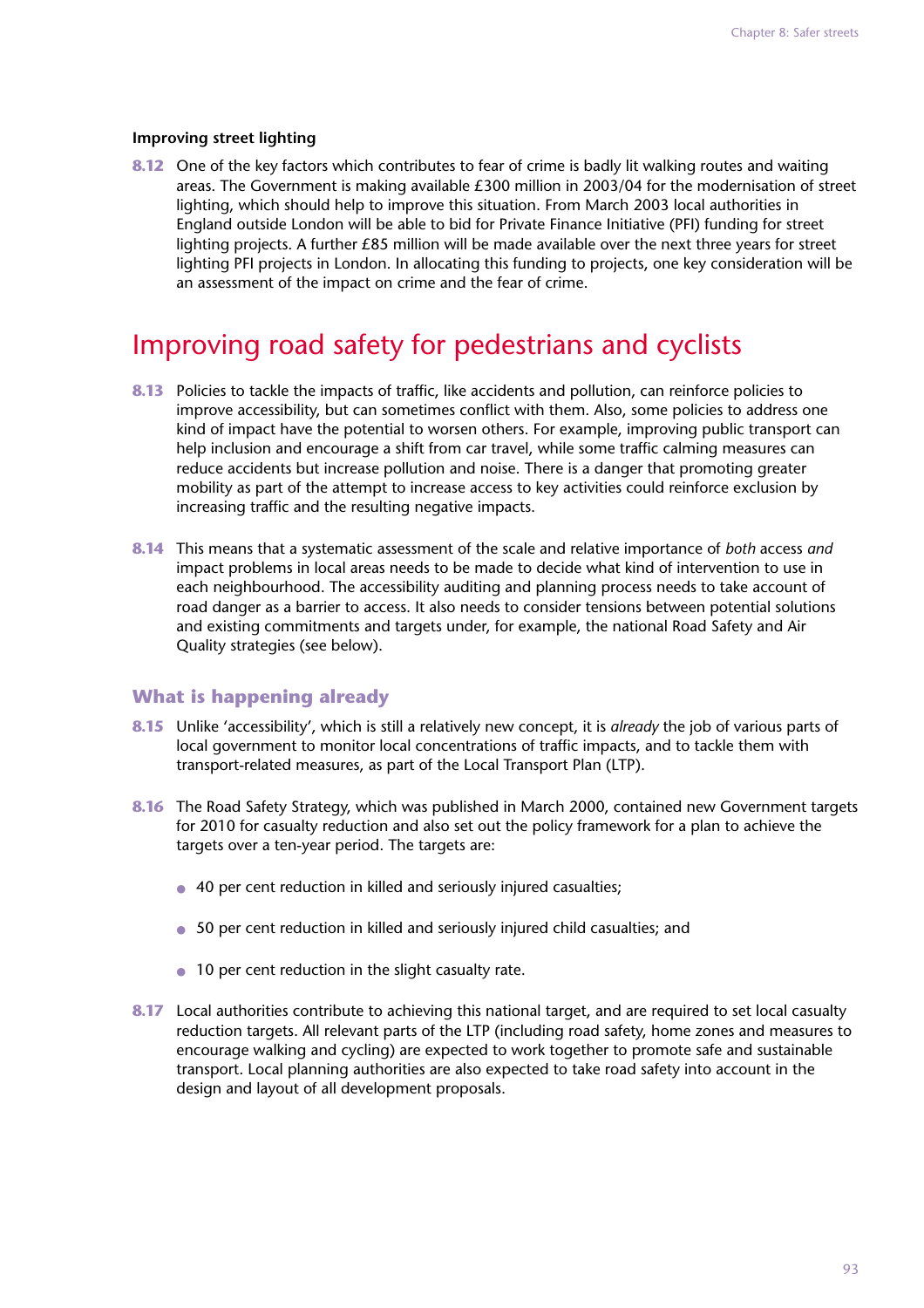#### **The way forward**

#### **Encouraging walking and cycling**

- **8.18** Road accidents, and just as importantly fear of them, need to be considered in accessibility audits. There is strong evidence that dangerous roads prevent people from walking and cycling as much as they could, and this includes walking to public transport. Casualty reduction targets could be achieved by simply keeping people away from roads, but this would be at the expense of the accessibility of local shops and services, and the health of local residents. Improvements to road safety have the potential to encourage more journeys on foot and by bicycle.
- 8.19 Some of the barriers to walking and cycling are psychological, being based on unfair or outdated perceptions, or a lack of knowledge of the benefits or possibility of travel without a car. Improving local accessibility therefore should also include measures to overcome these barriers, and positively promote walking and cycling.
- **8.20** Workplace Travel Plans, School Travel Plans and various personalised travel planning techniques (described in Chapter 4) have been used successfully to get people to switch from car to public transport, walking and cycling. These have been aimed mainly at environmental objectives – reducing the amount of congestion and pollution from motor traffic. Similar approaches could also be explored to encourage people in deprived areas, who currently travel very little, to walk, cycle and use public transport more, where there are opportunities to do so.

## **'Safe Routes to School', Sandringham School, Hertfordshire**

'Safe Routes to School' projects encourage and enable children to walk and cycle to school through a combined package of practical and educational measures. They use a community approach that aims to improve road safety and reduce child casualties, improve children's health and development and reduce traffic congestion and pollution.

At Sandringham, a state secondary school, a wide range of measures has been used to promote walking, cycling and bus use. They include:

- curriculum work with pupils;
- new cycle storage;
- $\bullet$  a school travel plan;
- highway measures school safety zone, cycle lanes, new crossings, traffic calming, new footways, bus shelter, new bus and parking layby; and
- new bus services and better publicity.

Partners included Hertfordshire County Council (who provided funding), the local community; police; bus operators.

Prior to the project 40 per cent of pupils were driven to school. This fell to 28 per cent over a two-year period. The local authority's view is that 30-40 per cent of the success is due to road safety measures and the rest due to good promotion and the involvement of local people.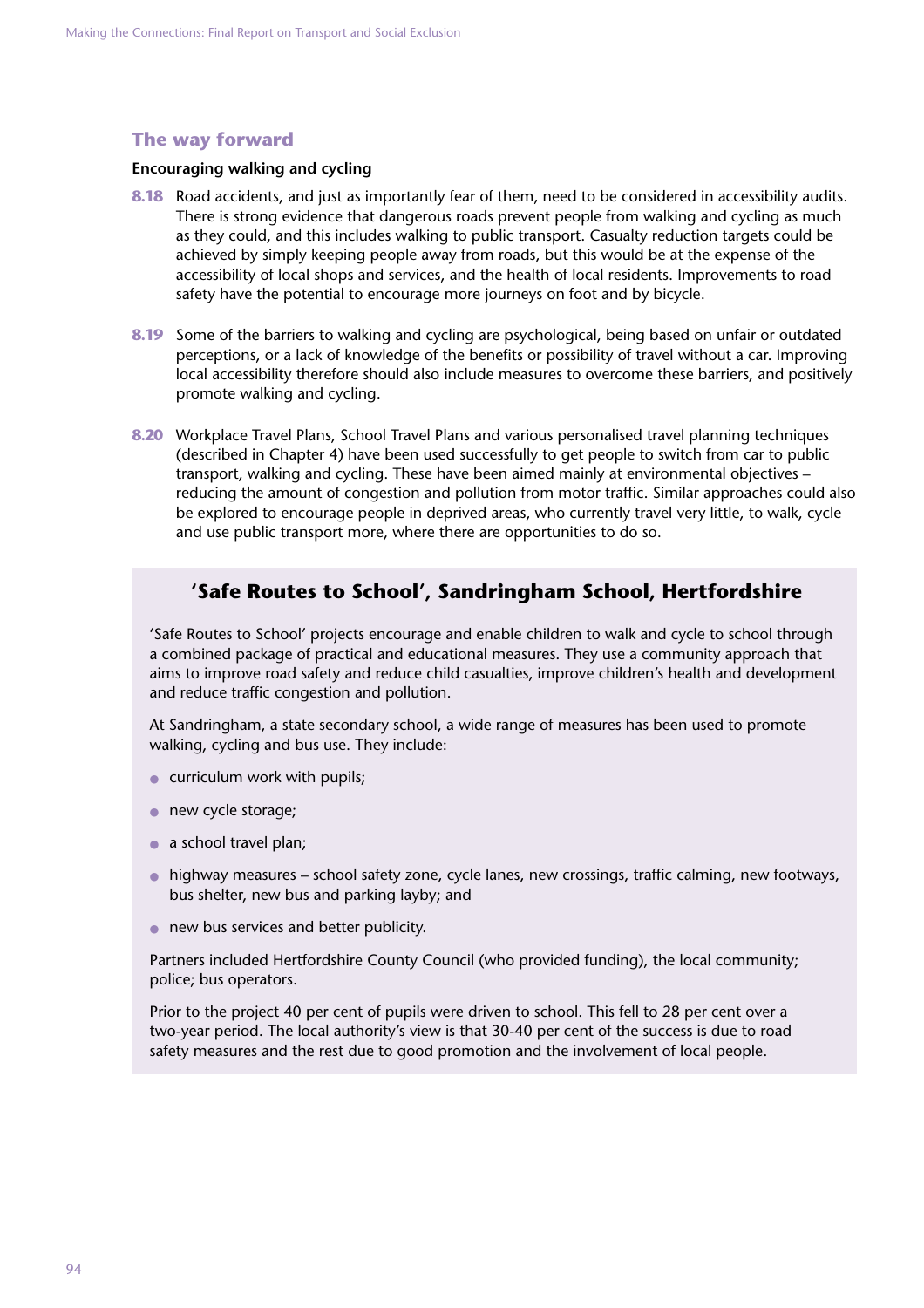#### **A new commitment to tackling concentrations of pedestrian casualties in deprived areas**

- **8.21** Chapter 1 highlighted the high degree of social inequality in child pedestrian accidents, mainly as a result of differences in physical environment, car ownership and access to safe play areas. The DfT's Public Service Agreement from 2002 includes a new objective of 'tackling the significantly higher incidence [of casualties] in disadvantaged communities' in addition to its existing overall targets.
- **8.22** It will achieve this through:
	- a new £17.6 million fund targeted at local highway authorities in deprived areas with a high incidence of child pedestrian casualties;
	- new guidance to all local highway authorities, highlighting the need to take account of the significant link between area disadvantage and road casualties; and
	- a requirement for specific action from all local authorities in the next LTP.
- **8.23** The precise mix of solutions used in practice to achieve both overall safety targets and the new target on child pedestrians will depend on local circumstances. Solutions will not only include engineering measures like pedestrian crossings and area-wide traffic calming, but a range of interventions including child safety training, information campaigns, Safe Routes to School and creating safe play areas. Many of the measures aimed particularly at children will also have benefits for other pedestrians and road users, especially elderly people.
- **8.24** The new target is only likely to be achieved by joint working between road safety professionals and those working in health, education and environment. All local authorities will be expected to engage in joint working to tackle the social inequality in accidents.
- **8.25** Joint working with health professionals in particular will be reinforced by the fact that the Department of Health has identified 'narrowing the social inequalities in accidental injury to children' as one of its key areas of intervention in attempting to tackle health inequalities.
- **8.26** The Department for Culture, Media and Sport has recently launched a review of children's play opportunities across the UK, which will aim to set a strategy for a future Lottery-funded play programme. It will consider issues such as where play facilities should be situated and whether to fund extra measures which improve access to play facilities. These measures to improve access could include traffic calming, but improving local play facilities could in itself improve safety, by providing alternatives so that children do not have to play on or near roads.

## Air and noise pollution from traffic

## **What is happening already**

**8.27** Chapter 1 highlighted the evidence for social inequality in the impact of air and noise pollution from traffic. The Government's objective set out in the National Strategy for Neighbourhood Renewal, is that 'within 10 or 20 years, no one should be seriously disadvantaged by where they live'. This includes the impacts of traffic. There is already a specific target to improve air quality in the most deprived areas, as well as the national objective for all areas to reach a given standard. Local authorities are required to designate Air Quality Management Areas (AQMAs) covering any pollution hotspots, and to draw up air quality action plans setting out what they intend to do about the problem. Over 100 local authorities have designated AQMAs in their areas. The vast majority relate to traffic pollution, although some relate to industrial pollution.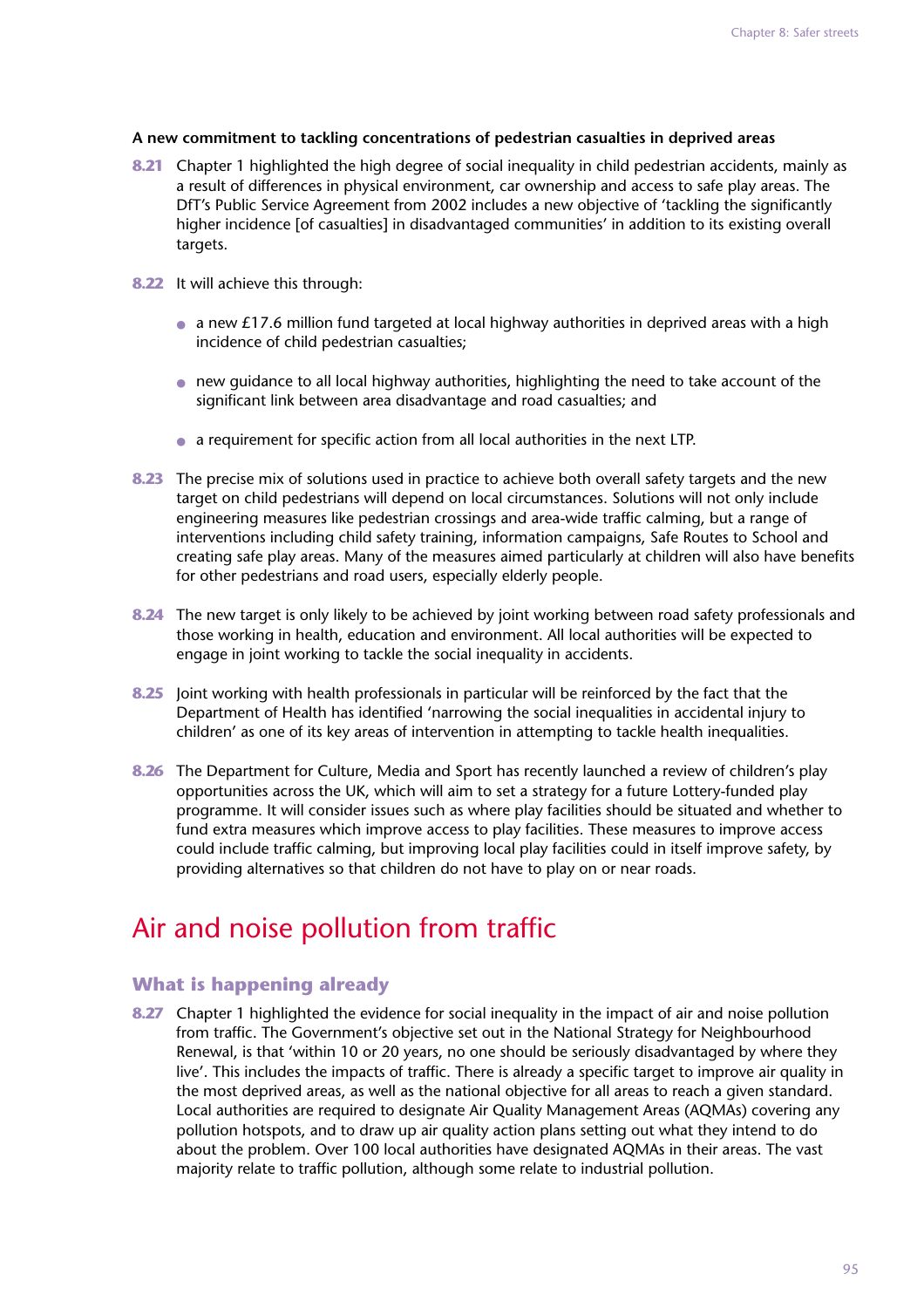- **8.28** Local authorities also have the powers to create Clear Zones, and enforce emission standards in areas where pollution problems are identified, for example through restrictions on the kind of vehicles allowed into particular residential areas.
- **8.29** In addition, noise from traffic can have a major impact on quality of life. It is already a consideration in land-use planning and LTPs are expected to show that the effect of traffic management on noise has been taken into account.

### **The way forward**

- **8.30** Both accessibility planning and other parts of the second round of LTPs will need to take into account their potential effects on air and noise pollution from traffic. Land-use planning activities will also need to consider this. The range of available remedies for limiting the pollution from traffic are already in use, but some could be employed more widely, or could be more explicitly targeted on deprived neighbourhoods. They include:
	- measures to tackle local air pollution such as:
		- promotion of alternatives to the car (travel plans, travel planning services);
		- traffic reduction measures; and
		- better enforcement of vehicle emissions controls.
	- measures to tackle traffic noise such as:
		- quieter road surfaces;
		- better road design and shielding; and
		- planning controls to restrain noise-generating developments in sensitive areas.
- **8.31** This chapter has discussed ways of improving safety and security in and around transport. The next chapter describes policies to help people get to job opportunities.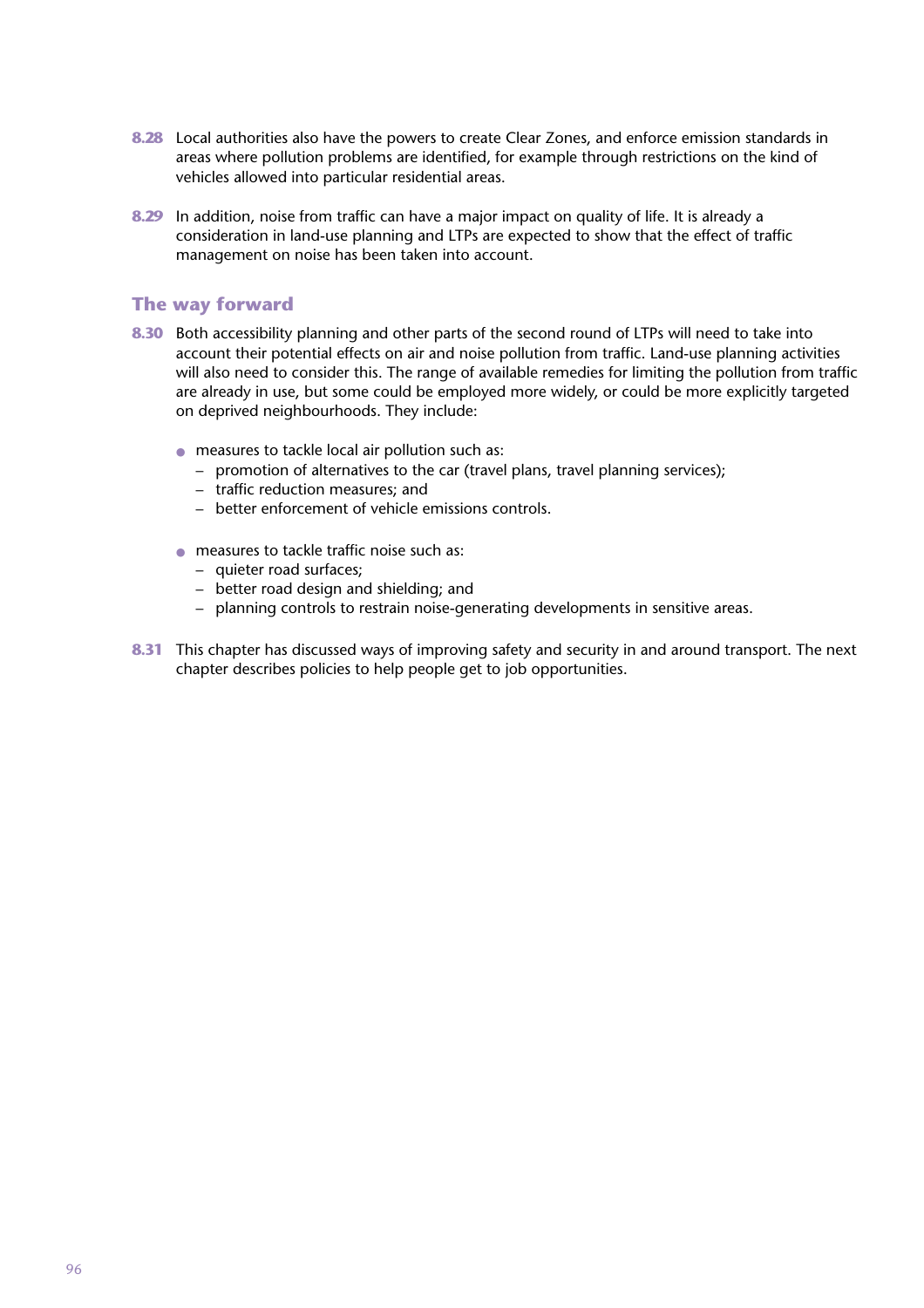# CHAPTER 9 ACCESS TO WORK

## **Summary**

Poor transport can prevent people from taking up and keeping employment, and restrict their choice of jobs.

The Government already runs a number of schemes to help people looking for work to overcome transport barriers – some focused on individuals, and some for disadvantaged areas. This chapter outlines these current policies and how they will be built upon to tackle the problems that remain.

The Government is increasing the amount of help it offers people looking for work to enable them to get to job opportunities. In return, they are expected to expand their travel horizons and be prepared to look for and take up work within a reasonable travelling distance. Specific measures to achieve this include:

- **New funding:** A £5 million fund for transport projects by Action Teams for Jobs, and £3 million for improving travel information in Jobcentres.
- **Improved schemes for individuals:** Extension of eligibility for the Travel to Interview Scheme and the Adviser Discretion Fund, which can be used to pay for travel costs.
- **The contribution of Jobcentre Plus:** A commitment to encourage staff to gain a greater knowledge of how local transport works to help their clients overcome transport barriers and widen their job search horizons.

## The problem

- **9.1** Job vacancies are not always within reach of workless people, even when they are quite close. The main problems are: a lack of access to public or private transport, prohibitive costs of fares or running a vehicle to get to work, and limited travel horizons, which includes lack of knowledge about and trust in the available travel options.
- **9.2** Inadequate transport is rarely the only barrier to entering paid work, or even the most important one, but it can be a significant problem for many. It prevents people attending interviews, limits the range of jobs they can apply for, and forces them to turn down job offers, thus prolonging their time on benefits.
- **9.3** Transport has become more of an issue over time partly because of the growth of employment in places and at times that are not served by public transport, and which are not always close to where unemployed people live. Many of the new jobs created in recent years have been in out-oftown or suburban locations, which can be hard to reach without a car. More jobs also require evening and weekend work, when public transport services are poorer.

## What is happening already

**9.4** The Government has a number of measures in place to tackle transport barriers to work, targeted at individuals, employers and local areas. The key ones are outlined below.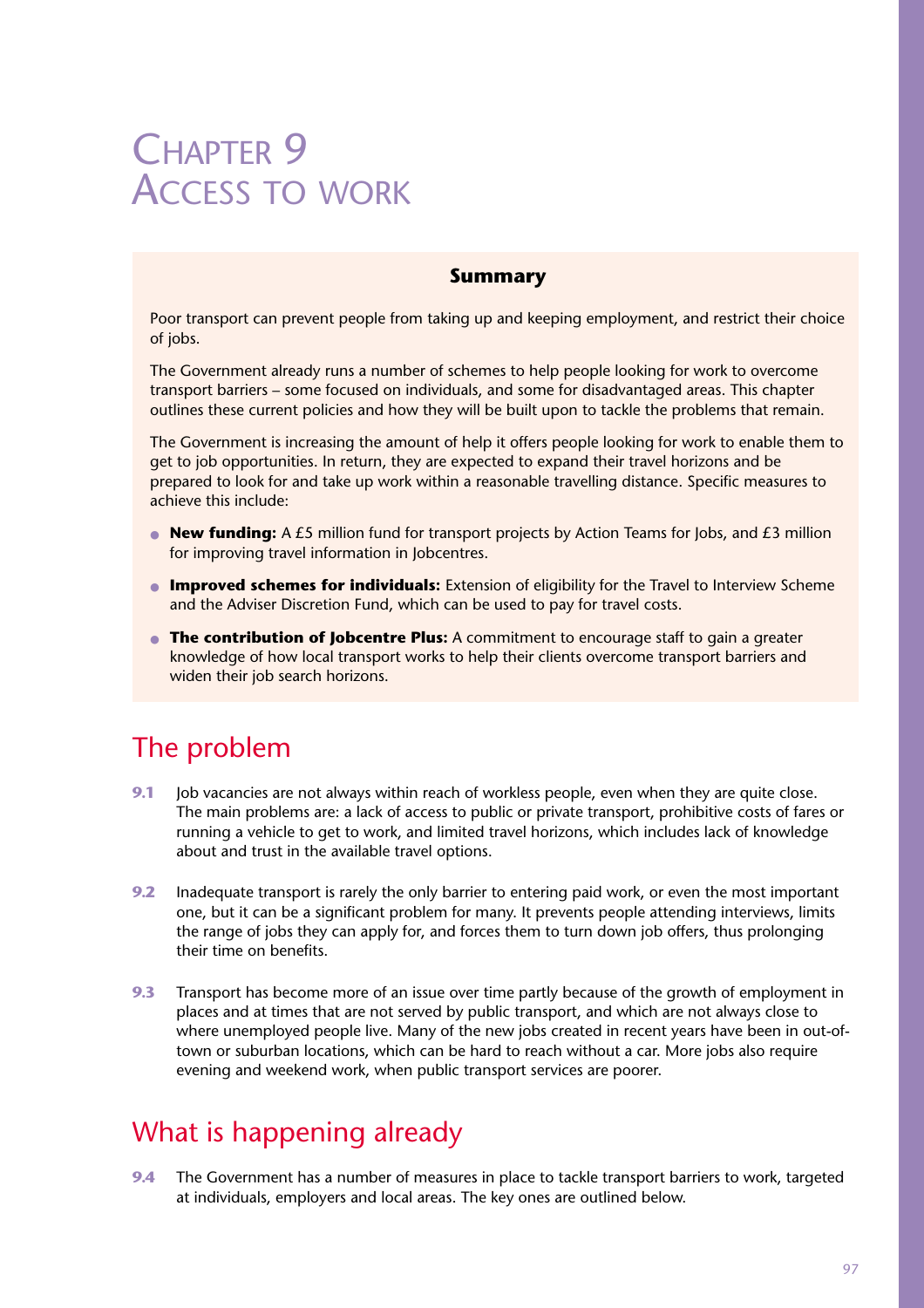#### **Improving access**

- **9.5** Employment Zones and Action Teams for Jobs give extra freedom to local managers and frontline staff in certain particularly disadvantaged areas to use innovative means to tackle the specific problems facing individuals and groups of people. The discretion allowed in both (combined with extra funding in the case of Action Teams) has been used for measures such as:
	- offering individuals subsidised driving lessons, or widening their travel horizons by taking them on public transport;
	- setting up new bus services to employment sites; and
	- organising minibuses to sites which are not served by traditional public transport.
- **9.6** Area-based initiatives in regeneration and employment include a number of successful examples of co-operation between welfare to work providers and public bodies, employers and transport operators. Regional Development Agencies can also have a role in improving access to jobs, since they aim to encourage development, and therefore job opportunities, in deprived areas.

## **Opening up jobs with a new bus route, Wansbeck**

The Action Team for Jobs in Wansbeck helped set up a new bus route, the 318. This connects a large number of unemployed people in Northumberland with opportunities in North Tyneside, which they could previously only reach by private transport.

It supported the use of the service by providing free bus passes to any unemployed resident of the Wansbeck area who found work in North Tyneside, and offering free travel to some people to look for work in the area.

Following this successful pilot, Northumberland County Council is supporting the service through Urban Bus Challenge funding. It will now continue for a further three years, with the hope of becoming commercially viable after that.

This scheme is part of a wider regeneration project linked to Northumberland's Local Transport Plan, which will ultimately see the re-establishment of passenger trains in the area.

- **9.7** Workplace Travel Plans are designed to reduce the number of people travelling to work by car, in order to help reduce congestion and pollution. However, since they usually include measures to make alternatives better and more attractive, they can also help improve access to employment sites for those without cars. Most employers draw them up voluntarily, but some are required to do so as a condition of planning permission for new development.
- **9.8** National planning policy guidance already promotes employment in accessible locations, by ensuring that new business developments that attract large numbers of people, such as offices, are located in town centres or close to public transport interchanges in urban areas.

#### **Making travel to work more affordable**

**9.9** The Travel to Interview Scheme (TIS) has for many years reimbursed claimants of Jobseeker's Allowance (JSA) and Income Support for the costs of journeys to interview, but the range of people and journeys that are eligible for it has recently been extended.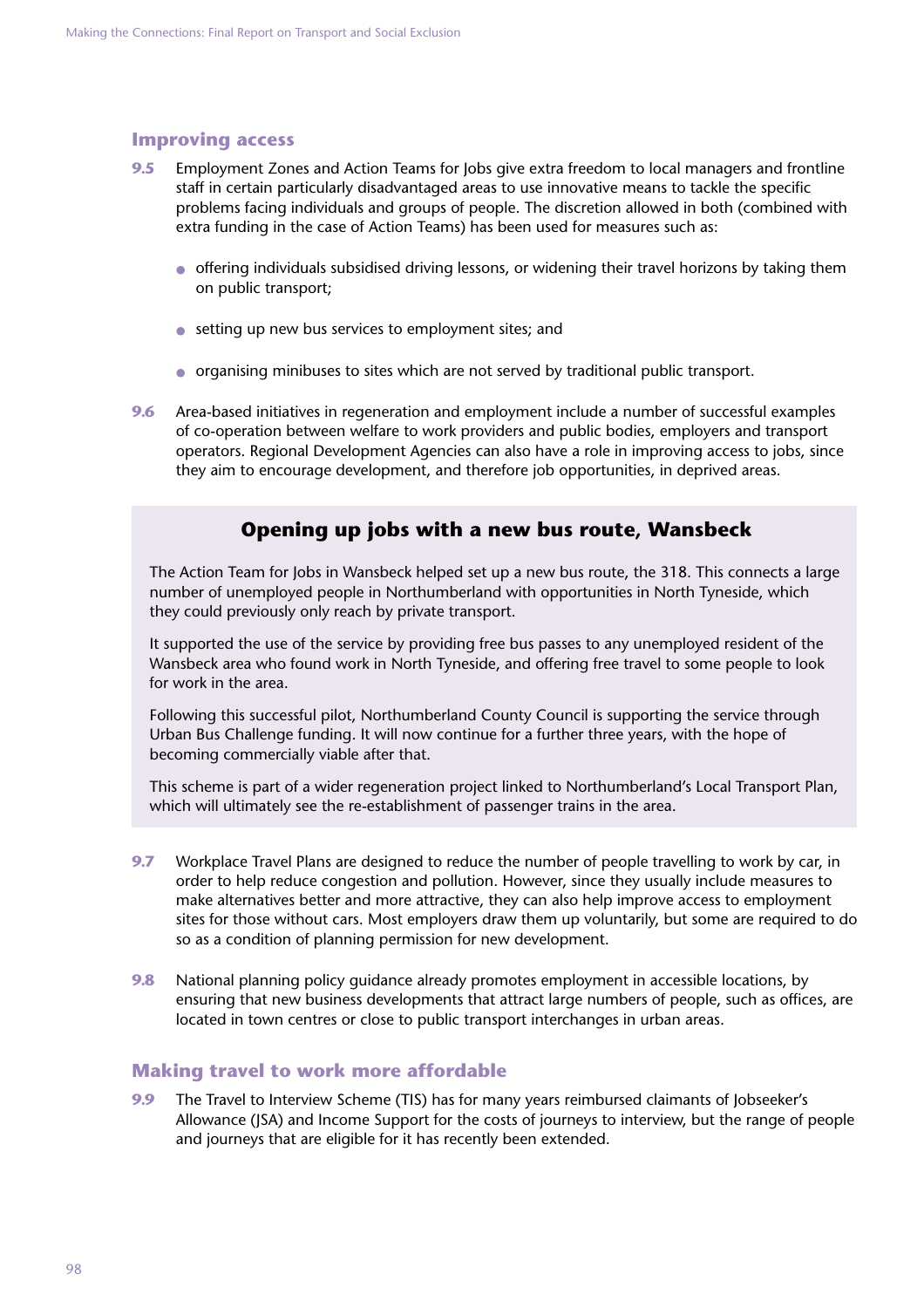- **9.10** Journeys within 'normal daily travelling distance' were previously not covered but could still be prohibitively expensive for people living on JSA (£43–£54 per week). For example, a return journey to central London from a commuter area can often cost £10–£20, and even in small towns, a return journey involving two different buses can be £5–£6. Since April 2002, at the discretion of personal advisers, the TIS can be used to pay for local journeys costing over £4.
- **9.11** The TIS has also been extended to cover claimants of more benefits, including Incapacity Benefit. This helps people on all benefits to engage with the labour market, including people that do not have the obligations to do so placed on JSA claimants. The total number of applications to the scheme has risen by 36 per cent since the eligibility was changed.
- **9.12** Since July 2001, New Deal Personal Advisers have been able to use the **Adviser Discretion Fund**, which allows up to  $£300$  per participant<sup>105</sup> to help them increase their job search activity or overcome barriers to work, including transport. Typical purchases include:
	- $\bullet$  a travel pass for the first month in a new job;
	- work clothes or a new suit for job interviews; and
	- tools and equipment for work.

In the first six months of the scheme, average spend was  $£63$  per person, with 16.5 per cent spent on transport items.

- **9.13** Tax changes in recent years have made it easier for employers to help their staff with travel to work. When employers provide buses to work for staff, or bicycles and motorcycle facilities, they do not have to pay tax on this, as they would with other staff benefits like refunding the costs of petrol. In April 2002, this tax relief was extended to public services – so employers can subsidise bus services which are open to the general public, as well as their own staff. This can make services viable that otherwise would not be.
- **9.14** The costs of rail travel have been addressed through an agreement between Jobcentre Plus, the Association of Train Operating Companies and Transport for London, which offers New Deal participants in England and Wales a 50 per cent reduction on the cost of rail travel. In some locations this agreement extends to bus travel and in London most underground travel is included.

### **Widening travel horizons**

- **9.15** The *Jobseeker's Agreement*, signed by all recipients of JSA, already requires jobseekers to look for work within a 'reasonable' travelling distance – defined as 'one hour either way by a route and means appropriate to the employment'. For the first six months of a claim, claimants can restrict the type of vacancies they apply for, including the distance they are prepared to travel, provided they can show that they have a reasonable prospect of finding work within the limits they set. After six months, these restrictions are reviewed.
- **9.16** Help to search for a wide range of vacancies includes:
	- **Information on the full range of around 400,000 vacancies** held by Jobcentre Plus nationwide can be accessed via touch-screen electronic 'Jobpoints' across the Jobcentre Plus network, as well as the 'Worktrain' telephone line and website. Vacancies can be searched by geographical area, for example, by touching areas of a map on the Jobpoint screen.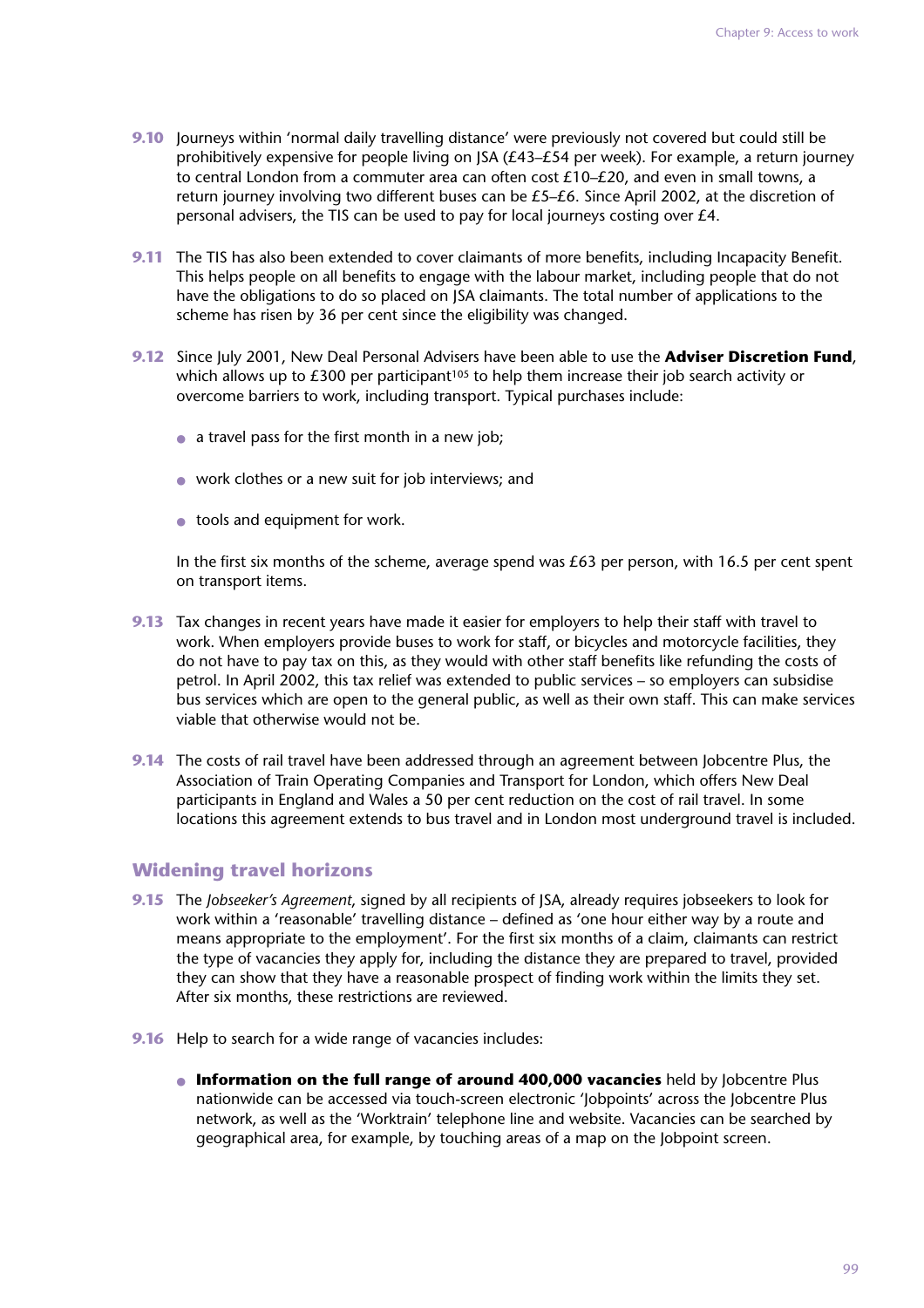- The various **New Deals** offer clients extra help and support while seeking jobs. This can also help unemployed people to identify the barriers to work they face, including those related to transport, and to think about ways of overcoming them. Examples include New Deal participants being referred to 'Wheels to Work' schemes in rural areas.
- The creation of **Jobcentre Plus** from the merger of the Employment Service and part of the Benefits Agency in April 2002 extended the benefits of the Personal Adviser to a wider range of clients including those who are not required to be actively seeking work. New merged offices have been set up in some areas, but the full national roll-out will take until 2006 to complete.

## The way forward

### **Rights and responsibilities**

- **9.17** Despite the measures described above, problems of access to work still persist. The Government is committed to increasing the amount of help it offers people looking for work to enable them to get to job opportunities. In return, individuals are expected to review their travel horizons and, with help from their adviser, be prepared to look for and take up work within a reasonable travelling distance.
- **9.18** This greater awareness of transport in jobsearching will involve a culture change in relation to mobility, both for clients and their advisers. This will mean:
	- raising awareness of how transport issues may be a barrier to work; and
	- raising awareness of possible solutions, such as paying for travel passes or driving lessons and supporting local demand-responsive transport services.
- **9.19** Jobcentre Plus training of advisers will help increase awareness of both. This training is adapted to reflect the issues facing particular areas. It will raise awareness of travel and mobility, and the role of the adviser in challenging and helping customers to overcome barriers to work, which include transport. This should increase awareness of transport problems and solutions for both new entrants and existing staff.
- **9.20** Experience from Employment Zones and Action Teams for Jobs for example the Working Links partnership in Southwark – shows how this kind of practical action can address transport barriers to work.

### **Increased flexibility for frontline workers and local managers**

- **9.21** Jobcentre Plus is looking at ways of increasing discretion for more frontline staff, building on experiences from Employment Zones and Action Teams for Jobs. An example of this is the extension of the Adviser Discretion Fund to new client groups, after successful use on the New Deals. It will be extended to all benefit claimants from the sixth month of their claim, to provide extra support for interviews, job search and when they start work, and can be used for travel costs. People who join the New Deal for Lone Parents will be eligible for this funding as they start the New Deal, whether or not they are claiming any benefits.
- **9.22** This greater flexibility will in turn enable transport barriers to be overcome more effectively. As the nature and relative importance of transport problems vary between geographical areas and client groups, Personal Advisers should have the freedom to address any transport barriers facing their clients in the most appropriate way. In addition, local Jobcentre Plus offices or districts should be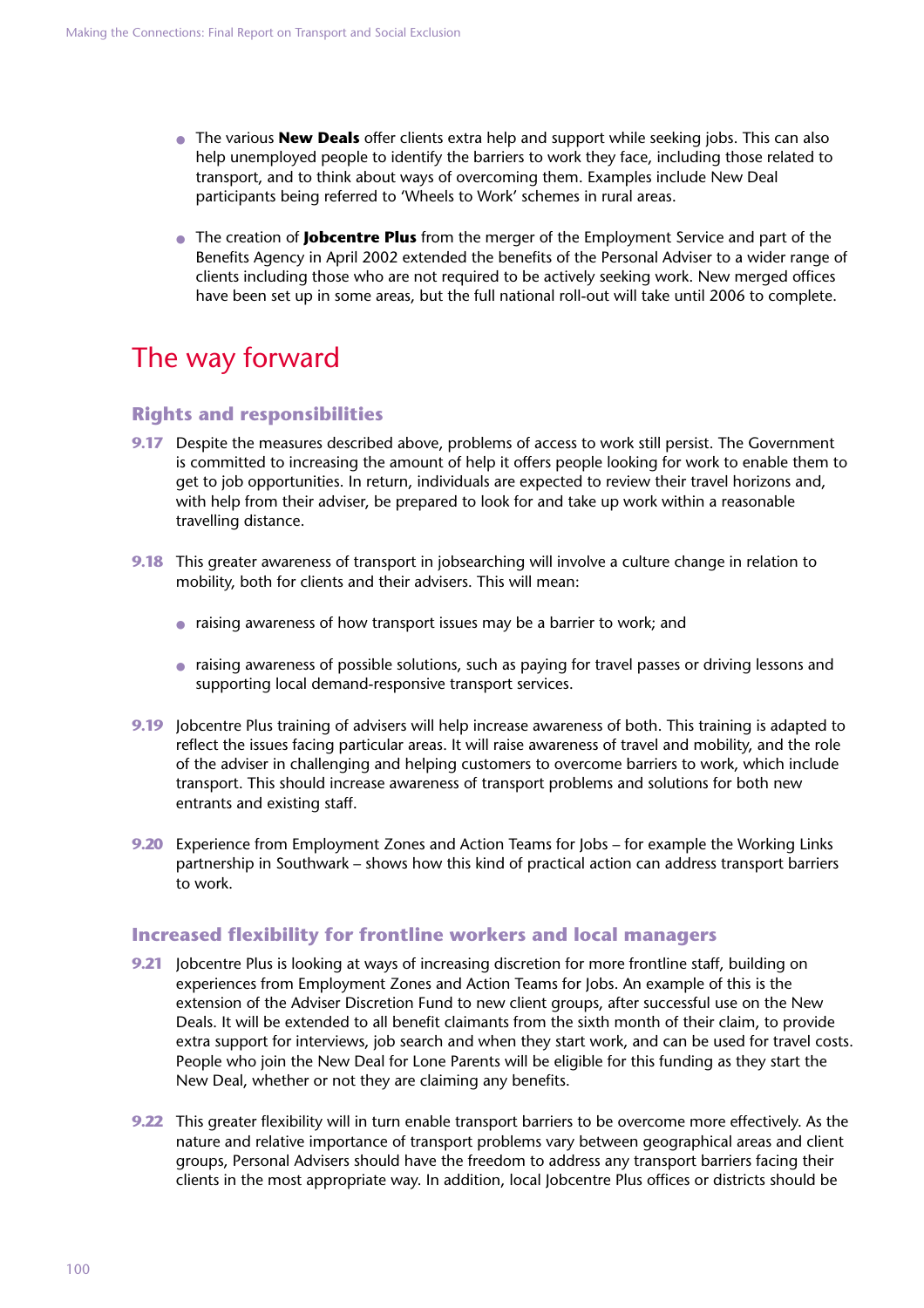involved in solving wider transport problems within their area through accessibility planning. For people and places where transport is not a big problem, resources and effort can be used to tackle other barriers.

#### **Transport measures**

- **9.23** New policies from the Department for Work and Pensions to improve access to jobs and widen travel horizons include:
	- A £5 million per year fund for Action Teams for Jobs to support employment-related transport projects, linking people from employment-deprived areas to jobs. The 63 Action Teams have been invited to bid, and the first projects began in 2002.
	- A £3 million fund to improve travel information and personal travel planning in Jobcentres. This will build on the existing infrastructure of the wider Transport Direct project, which brings together timetable and route information for all forms of transport, and which can be accessed by internet, and through the *traveline* telephone service. In some parts of the country, internet journey planners (which can print out a suggested route between locations on public transport) are already available. The fund will allow testing of ways of making information more easily accessible to clients in Jobcentres, including possibly on the electronic Jobpoints.
	- A special advice website that includes travel information is being piloted in some areas for *Worktrain* advisers, who offer information on job vacancies over the telephone. This will enable them to give better travel information to those seeking jobs or training opportunities.

### **Participation of Jobcentre Plus in accessibility planning**

- **9.24** The Department for Work and Pensions has had some success dealing with individuals' problems and providing small-scale solutions for local areas, especially in those with Employment Zones and Action Teams for Jobs. However, many of the problems are more structural, because bus routes have not been reviewed in light of newly emerging work travel patterns. Relying on Action Teams for Jobs staff to establish bus services is not the best use of their time or specialist skills. Transport planners should be able to do this more efficiently.
- **9.25** To ensure that Local Transport Plans take employment issues and the needs of employers more fully into account, Jobcentre Plus district managers will be consulted as part of the accessibility audit in local areas. They will provide local authority transport planners with details of concentrations of job vacancies and unemployed people, and their assessment of gaps in transport provision affecting access to jobs (for example, no evening services to areas with shift work, industrial estates not covered by bus routes).
- **9.26** Jobcentre Plus, working with local authorities, can encourage groups of small- and medium-sized employers (for example in an industrial estate) to support a joint bus, or to align shift patterns so that a bus service becomes commercially viable. This kind of approach has already been used by Action Teams for Jobs and could be used in an accessibility action plan.

#### **Working with employers**

**9.27** Employers could be encouraged to consider more fully how staff can get to their workplaces. This could include raising awareness of the possibility that recruitment difficulties might stem partly from transport problems, rather than simply a local shortage of skills or labour. Where possible, employers ought also to be involved in solutions to accessibility problems.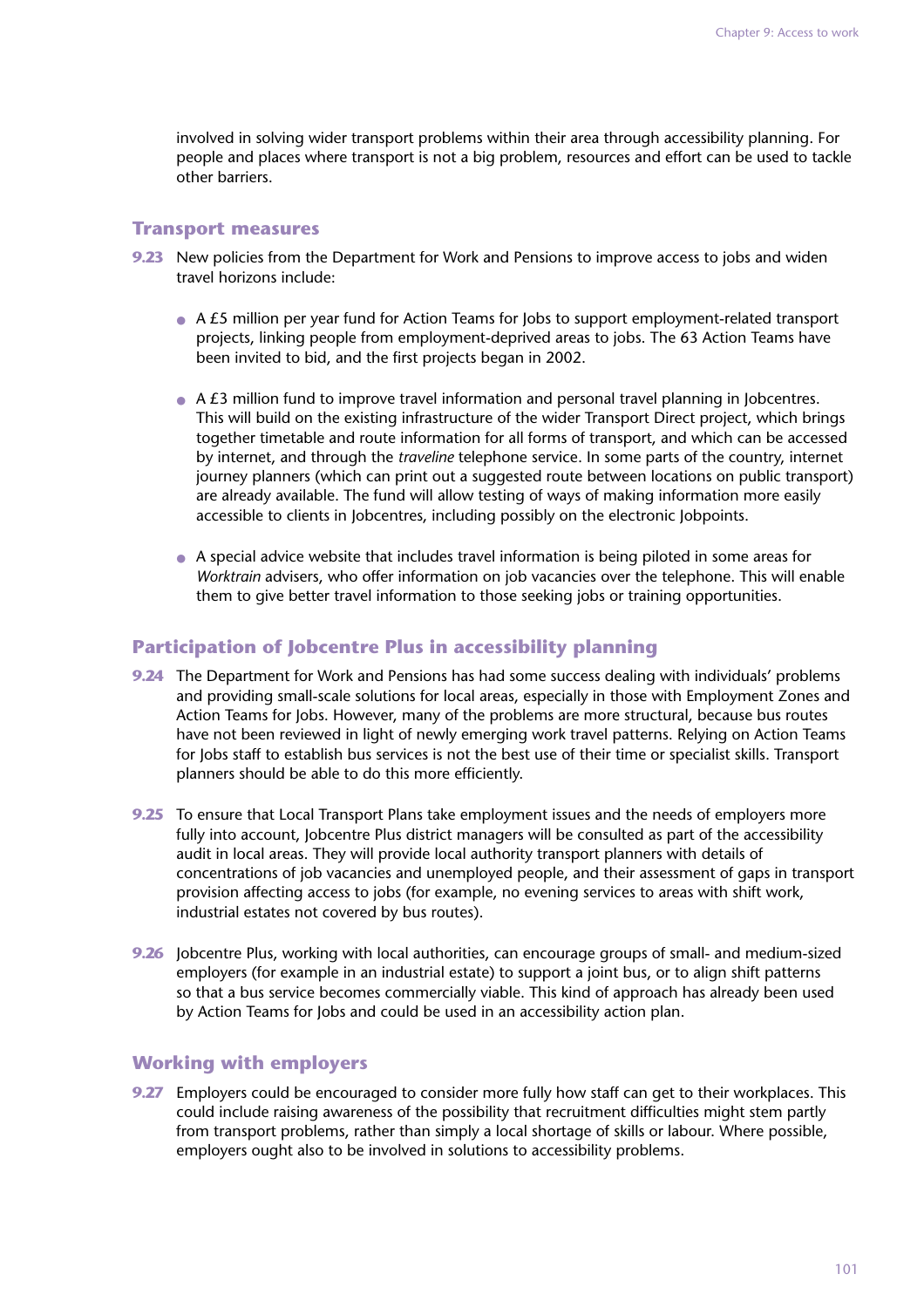**9.28** Jobcentre Plus can play a part in this, as part of its role in tackling unemployment and helping the labour market to function efficiently. Where transport issues arise in discussions with employers about recruitment strategies, officials should discuss with employers possible ways of minimising transport as a barrier to customers getting work. Local Account Managers, who deal with large employers on recruitment, should work with employers to ensure that any travel issues raised are fed back into Jobcentre Plus operations and accessibility planning. An example of joint work with employers to overcome travel problems in recruitment is given in the box below.

## **Partnership with employers, North London Stansted Partnership**

The North London Stansted Partnership (NLSP), has been tackling skills shortages and helping people in Tottenham, North London to take advantage of job opportunities and training at Stansted Airport. The partnership is made up of the British Airports Authority, Haringey Council, Urban Futures, Jobcentre Plus, College of North East London and Reed in Partnership.

At the heart of the project is an innovative transport solution, which has helped to overcome jobseekers' reservations about travelling 40km to work. Train operator WAGN runs the Stansted Express, and was approached by the NLSP to support the programme. WAGN agreed to offer a reduced price rail ticket for all jobseekers involved in the scheme, which key partners subsidise for the first year. Any jobseeker who has been through the NLSP programme is then entitled to a reduced price railcard (£60 a month, a saving of more than  $£150$  a month), for the rest of their working life at the airport.

In August 2002 the NLSP also completed negotiations with bus company Meteor to run services between Tottenham and the airport outside of WAGN's train operating times, for early and late shift workers. The travel is free for the first year and heavily subsidised thereafter.

The scheme has helped more than 190 people into new careers at the airport.

**9.29** This chapter has shown the range of policies specifically targeted at improving access to job opportunities. The next looks at measures to improve access to education.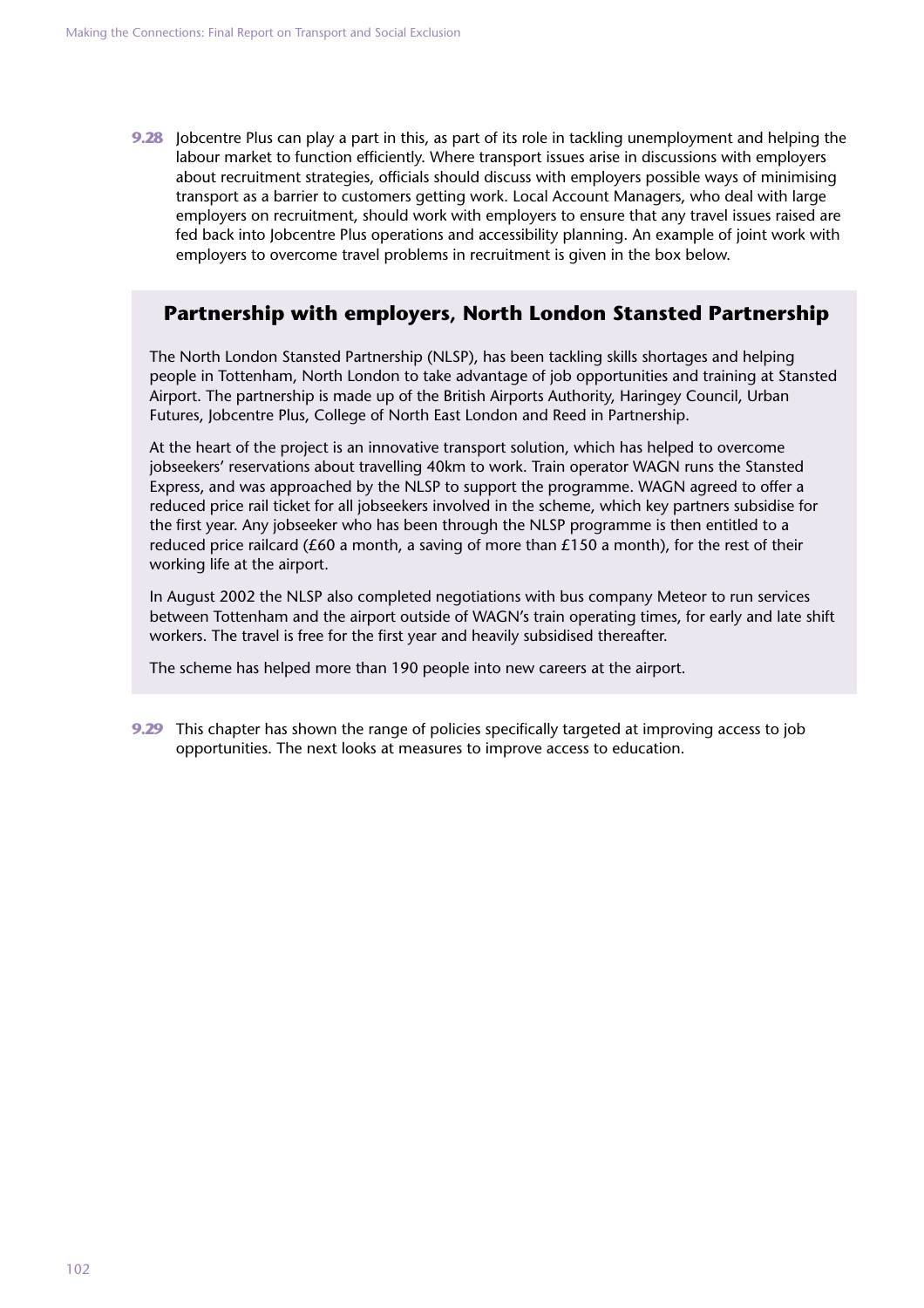# CHAPTER 10 ACCESS TO LEARNING

## **Summary**

Difficulties with transport can prevent people from participating in learning or restrict their choice of the quality, subject matter or type of learning they attend. Transport is therefore an integral part of the drive to increase participation and achievement in education.

To make it easier for people to get to appropriate education, the Government will introduce a number of measures. First, local authorities should consider local problems and potential solutions for getting to learning as part of **accessibility planning**. Alongside this, there will be specific measures to improve access to each type of learning:

- **Childcare:** An overall increase in childcare places, including on the same site as early education places for 3- and 4-year-olds and other family services; new powers to locate childcare in schools.
- **Schools:** Local education authorities to be encouraged to introduce pilot schemes to test wider free home-to-school transport entitlements.
- **16–19-year-olds in education:** New duty on local education authorities to assess accessibility of further education; £14 million will be allocated to fund transport solutions to problems they identify.
- **Adult learners:** Transport to be considered as part of a review of adult learning.

## Involvement in accessibility planning

- **10.1** Accessibility planning (see Chapter 5) will enable local transport authorities to identify where people find it difficult to access schools, colleges or childcare and to put solutions in place. Local education authorities (LEAs) and Learning and Skills Councils will need to be closely involved in this by:
	- Contributing data<sup>106</sup> to the audit stage.
	- Ensuring that schools, colleges and evening classes are located in accessible places. Transport should be considered when deciding on new sites, or adult education could be provided locally, for example, in local libraries or schools.
	- Ensuring that learning takes place at convenient times. The timing of evening classes or childcare should consider public transport timetables or LEAs may want to explore with schools<sup>107</sup> the viability of staggering school start and finish times so that one vehicle can be used to transport children from two or more schools. This would require careful consideration and consultation but has been effective in some areas.
	- Considering whether they should pool their transport resources with those of the local transport authority. For example, the LEA might contribute the vehicles used for special educational needs (SEN) transport to a single vehicle pool or jointly tender for contracts with other departments within the local authority, such as social services.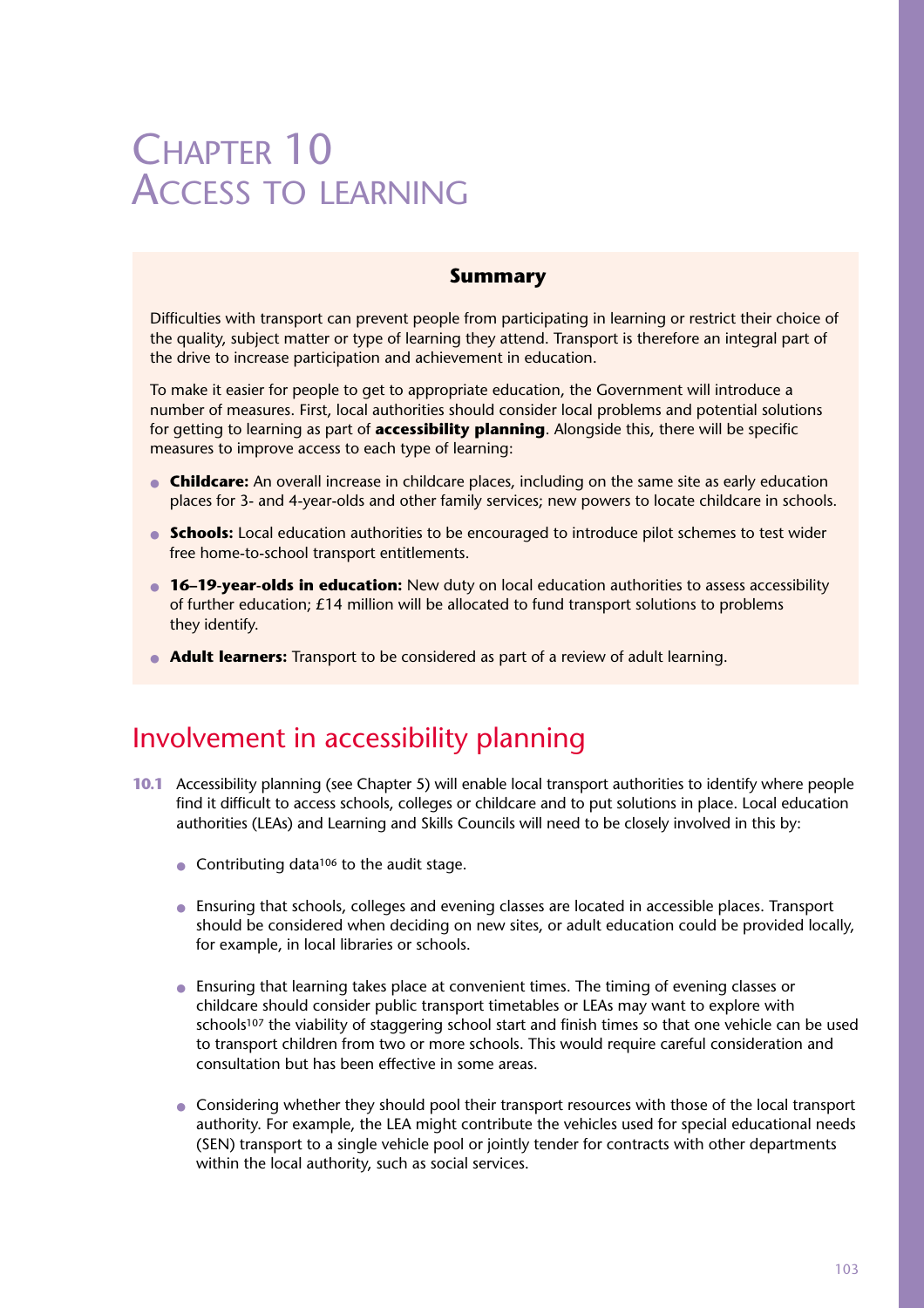- **10.2** LEAs should also consider how their involvement in accessibility planning can contribute to their objectives. For example, LEAs and schools are now required to make mainstream schools more accessible to children with disabilities who would otherwise attend special schools. Ensuring that transport to these schools caters for the needs of these children will be an important part of this.
- **10.3** The rest of this chapter looks at how other policy developments will complement accessibility planning in improving access to childcare, a wider range of schools, colleges and adult education.

## Access to childcare

#### **The problem**

- **10.4** Childcare is important both to a person's future development108 and to enabling parents to participate in education or work. However, access to childcare can be restricted because of difficulties with transport. Journeys tend to involve a complicated chain of trips which can be expensive, time consuming and arduous if travelling on public transport with pushchairs or toddlers. Parents are not usually making a simple return journey but travelling onwards to work, learning or leisure activities.
- **10.5** In some circumstances the situation can be even more complex, for example if children have to attend more than one childcare or education facility in a day. Children attending school or early education may also need to be transported to childcare beforehand or afterwards if their parents are at work.
- **10.6** Elsewhere, the problem is less one of complicated and costly journeys but rather of a general shortage of childcare provision, especially in deprived and rural areas. Even if parents can secure childcare places, they may not be able to take them up because of the distance they would have to travel.

### **What is happening already**

- **10.7** The **National Childcare Strategy** was launched in 1998 with the aim of providing quality, affordable and accessible childcare in every neighbourhood. Much of the emphasis is on encouraging local early education and childcare places. Through initiatives such as Early Excellence Centres, Sure Start and Neighbourhood Nurseries, family support, education and health advice are increasingly on the same site so that parents and children do not have to travel far to access the services they need. Particular attention is being given to some of the most disadvantaged areas.
- **10.8** LEAs have the power to help with transport arrangements to a free early education place. They can also use the childcare grant to assist with transport, for example to childcare or clubs before and after nursery or school. Some local programmes and partnerships have also looked to transport solutions to solve their childcare access problems.

## **Sure Start, Berwick-upon-Tweed**

This programme covers hill villages and the agricultural town of Wooler in rural Northumberland. A mobile play van serves the whole area and especially those in small hamlets, farm cottages and the travelling community.

One Sure Start scheme puts on pre-school activities for children and parents at primary schools as well as providing transport. This overcomes some of the problems of 'trip-chaining' (that is, dropping one child at school then travelling to another destination to take a sibling to childcare) which are particularly acute in a rural area because of the distance and travel time involved.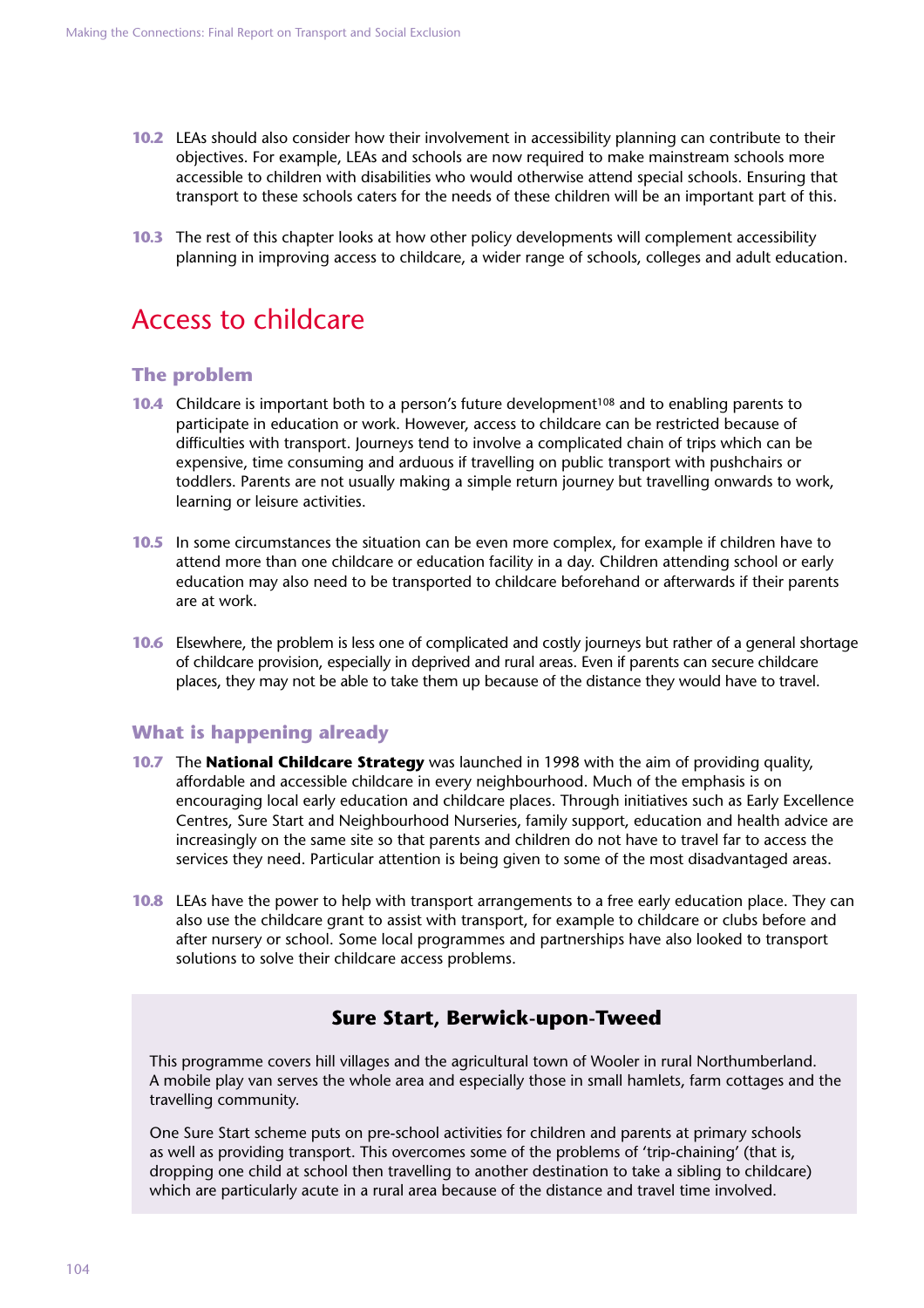#### **The way forward**

- **10.9** Between April 2003 and March 2006, new funding will be made available to create new childcare places. As well as supporting the completion of new places for 1.6 million children by 2004, it will enable an additional 250,000 new places for around 450,000 children. Some of this money will be used to establish a network of children's centres in the 20 per cent most disadvantaged wards. These centres will replicate and build on existing programmes that locate family services in one place. This funding will also be used for sustainability grants for childcare providers in the most deprived areas, who often suffer from fluctuations in demand as parents move in and out of work.
- **10.10** The Education Act 2002 gives school governors a new power to provide family and community services on school sites. This will enable the growth of **extended schools**, in which a number of facilities are provided on the same site to reduce the need for complex and expensive journeys (see Chapter 4). For example, schools might provide education for both adults and children, childcare, after school activities, and health or financial advice.
- **10.11** The availability of good quality childcare provision that is integrated with other family services and at the heart of local communities could significantly reduce the need for parents to make multiple trips.

## Access to school

#### **The problem**

- **10.12** Chapter 1 showed how the current rules of entitlement for home-to-school transport can prevent children from low-income families attending the school of their parents' choice. Children are entitled to free transport to school if this is more than three miles away (two miles for children under 8 years old) but only if this is their 'nearest suitable school'.
- **10.13** This means children may be cut off from the opportunities provided by different types of school if these are not their nearest suitable school. For example, they may not be able to get to specialist or faith schools or those offering an alternative curriculum for 14–19-year-olds, even though the more vocational curriculum has been highlighted as particularly beneficial for children from disadvantaged backgrounds.109

### **What is happening already**

**10.14** In some areas, the local authority uses its discretion to reduce the distance from which free school transport applies or to support initiatives for reduced fares for school journeys. Elsewhere, free transport has been provided to and from schools so that children can attend after-school activities off-site.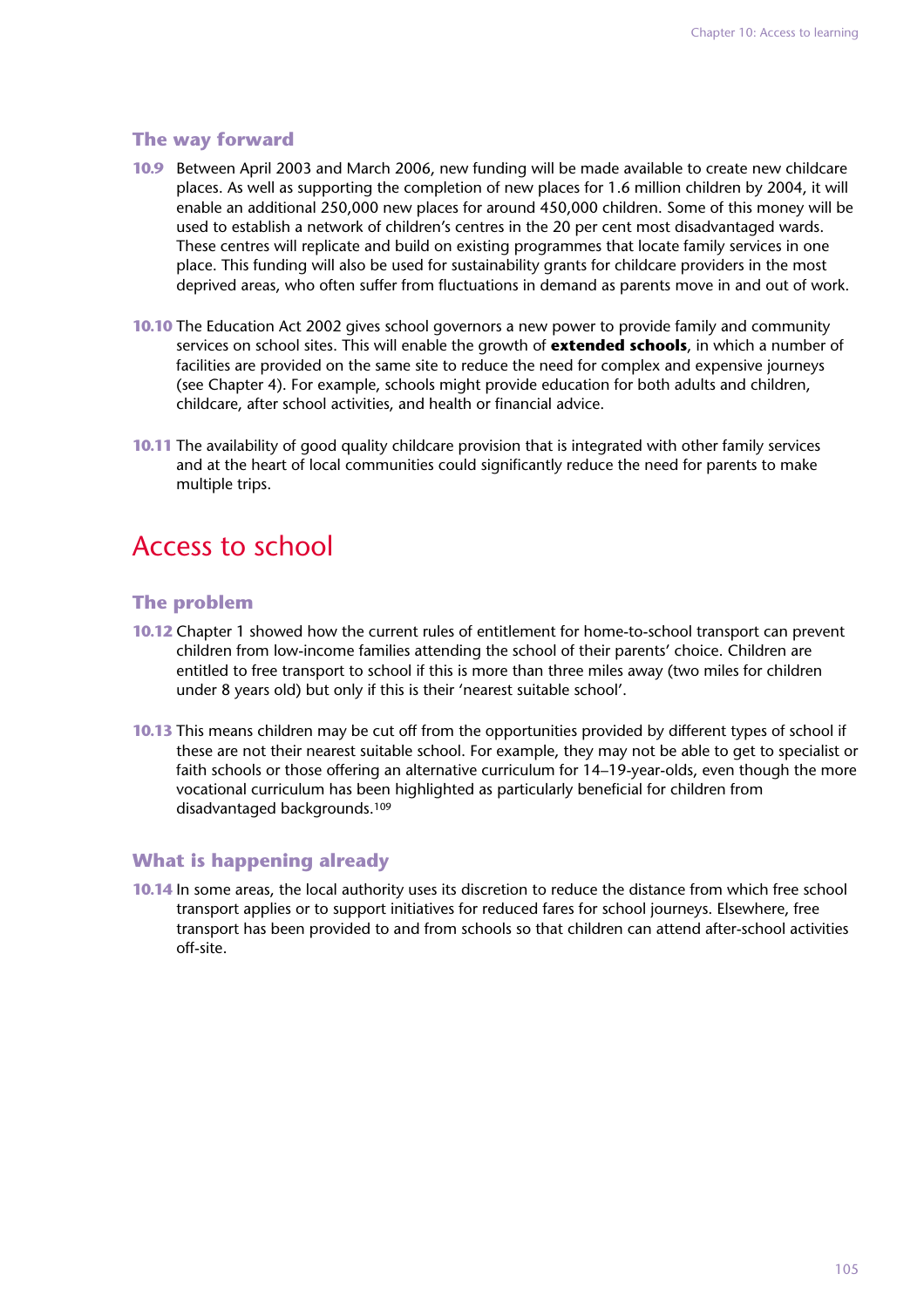## **Wolves Study Centre, Wolverhampton**

As part of the national Department for Education and Skills (DfES) programme *Playing for Success*, Wolverhampton Wanderers Football Club provides an after-school club for local school children. This includes study support in computer training, literacy and numeracy alongside tours of the club and meeting team players. 98 per cent of children attending the centre are from deprived backgrounds. In order to enable children to participate, transport is provided free of charge between schools and the centre, which is in the football stadium. To reduce the significant costs of putting on buses and providing escorts the centre has:

- introduced a walking bus from the most local schools, with teachers acting as escorts;
- encouraged schools which are further away to lay on coaches themselves or to provide teachers as escorts; and
- secured sponsorship from a local company for 50 per cent of the travel costs. In return the company receives advertising in and around the centre and in letters to the schools.
- **10.15** Although the Government has not yet systematically considered removing transport barriers to accessing education, it has invested in encouraging children to use more sustainable modes of transport. Local authorities are now asked to work with schools to draw up and implement school travel plans. These are packages of measures to promote walking, cycling, use of public transport and car-sharing for the journey to school. Measures may include improved pavements or crossings, 'walking buses', secure cycle parking and lockers, and changing bus services – to pass nearer to schools, run at different times or offer discounted fares. Some authorities also run improved, dedicated school buses that have pick-up points close to home, allocated seats, seatbelts and regular drivers.

### **The way forward**

#### **Pilot new home-to-school transport entitlements**

- **10.16** The Government has already embarked on a comprehensive programme of improving all schools. Alongside this, changed home-to-school transport entitlements could enable children to benefit from education in specialist or faith schools, or those offering alternative ways of learning through the more flexible 14–19-year-old curriculum.
- **10.17** Any changes to entitlements to improve access for low-income groups would also need to consider the potential effect on congestion and cost. At present, the school run accounts for 16 per cent of traffic on urban roads at 8.50am.<sup>110</sup> And LEAs currently spend around £530 million per year on home-to-school transport, of which nearly half is spent on transport to special schools.
- **10.18** The Government is therefore encouraging LEAs to consider piloting changes to home-to-school transport entitlement, particularly where low-income groups may otherwise be cut off from successful schools or alternative types of learning locally. For example, an LEA may want to add to the current entitlement by offering free transport to:
	- schools offering the new 14–19-year-old curriculum for those whose parents are on benefits; or
	- any chosen school beyond one mile for those on free school meals and/or those with SEN statements; or
	- after-school activities for all children.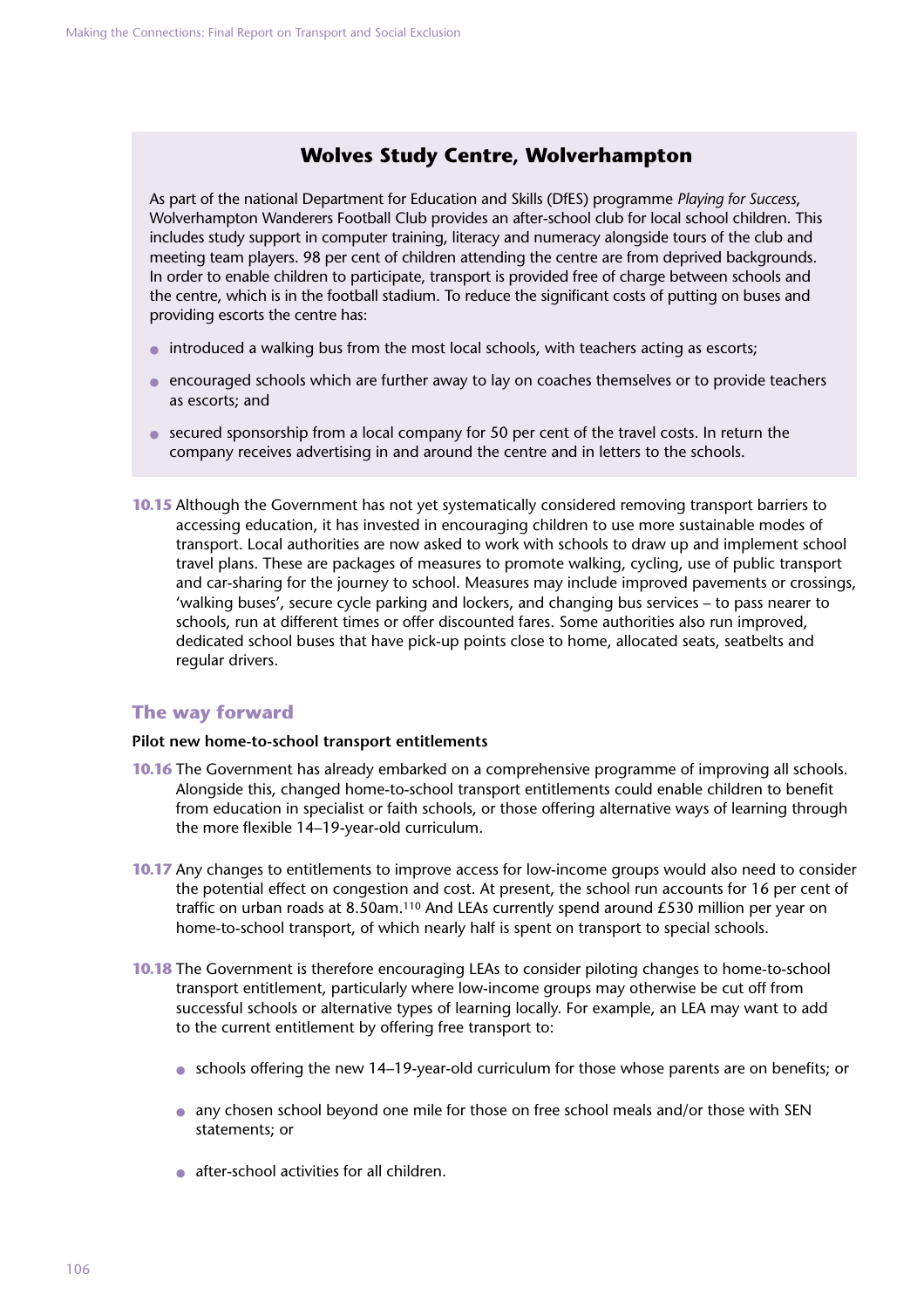- **10.19** Some LEAs have already expressed an interest in exploring such pilots. They will be encouraged to seek funding through local Public Service Agreements (PSAs)111 when these are negotiated or renegotiated.
- **10.20** LEAs are encouraged to evaluate these pilot schemes carefully. They may want to consider whether pilots have an impact on participation by children from low-income families in new types of school and whether they affect attainment levels.

#### **Independent review of school transport**

**10.21** The Local Government Association has announced an independent review which will consider all of the problems associated with home-to-school transport. This aims to report in 2003 and the Government is committed to considering its findings.

## Access to further education for 16–19-year-olds

### **The problem**

- **10.22** Chapter 1 highlighted the difficulties of accessing further education for 16–19-year-olds and found a particular problem with the cost of transport. In some areas, particularly rural, there can also be a problem when public transport to colleges and further education institutions does not exist.
- **10.23** Vocational learning is now being introduced more widely which could enable young people to gain qualifications that will help them into work. Although some of this can be delivered through Information and Communication Technology (ICT), Centres of Vocational Excellence112 are geographically dispersed and therefore likely to be further from students' homes. If potential students want to access these opportunities their journeys may become longer and more complicated and the costs may increase.113

### **What is happening already**

#### **Learner Support Funds**

- **10.24** Learner Support Funds help students to overcome individual financial barriers to participating in learning (for example the cost of books, childcare or transport). Students receive money from their school or college<sup>114</sup> according to family income and identification of needs, including transport. Individual colleges set their own eligibility criteria but prioritise: students with disabilities and/or learning difficulties; those leaving care; people on probation; and students reaching the age of 19 and losing benefits during their courses.
- **10.25** Since August 2002, schools or colleges can also use Learner Support Funds to fund free or subsidised transport as long as they benefit all students. This means that these services need not be dedicated totally to transport to learning if they are part of transport provision for the wider community.

#### **Connexions cards**

**10.26** Connexions services are local partnerships which bring together all the services and support people need during their teenage years. The Connexions Card aims to encourage and motivate young people to continue in learning after the age of 16, and every young person between the ages of 16 and 19 is entitled to have one. It provides a range of discounts to help reduce the cost of learning, covering local transport, learning materials and leisure. There is already a national discount on National Express coach services and local public transport discounts are being negotiated in some areas, for example London, Devon and Sheffield. In some areas, bus operators offer discounts to young people or students on a commercial basis.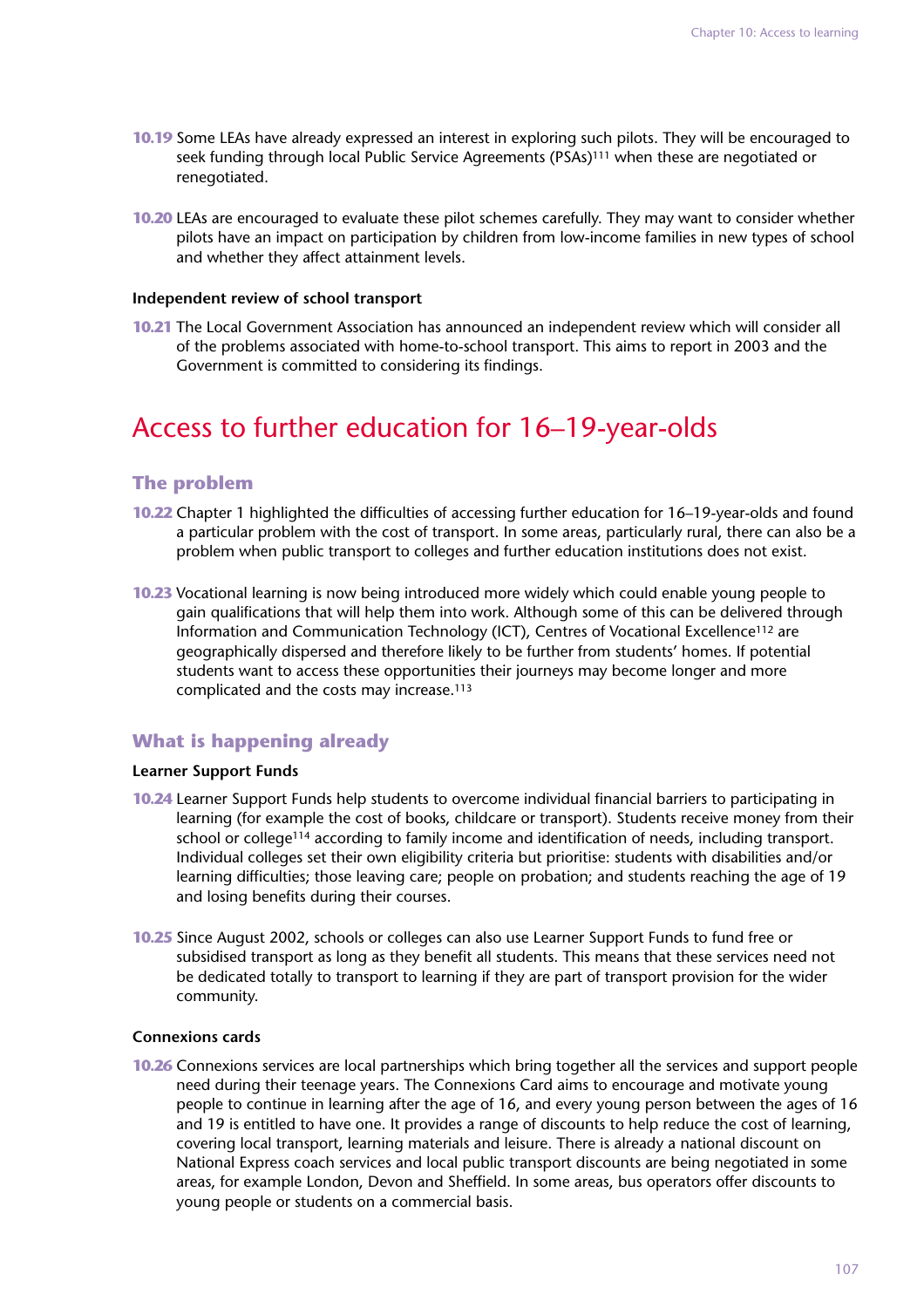#### **The way forward**

#### **Education Maintenance Allowances**

- **10.27** Education Maintenance Allowances (EMAs) will be introduced across the country from September 2004. These provide up to £30 a week to students whose parents are on low incomes. In return, students sign a learning agreement that commits them to attending school or college regularly and handing in coursework. If any of these conditions are broken financial support could be withdrawn for that week, but if they are kept there is an opportunity for bonuses.
- **10.28** Different ways of allocating EMAs have been piloted in a number of LEAs, including two that specifically focused on financial support for transport costs. However, evaluation indicated that providing general financial support, which can be spent on a student's individual and different needs, was most effective in encouraging participation and retention of students.
- **10.29** Evaluation of the EMA pilots<sup>115</sup> found that transport costs formed a large part of EMA expenditure, particularly in rural areas. It also showed a 7.3 percentage point gain in participation by eligible young people in the pilot areas in Year 13 compared to control areas. This was mostly due to students staying on who would otherwise have dropped out.

#### **Ensuring students can get to learning**

- **10.30** Schedule 19 of the Education Act 2002 places a duty on LEAs from January 2003 to assess whether post-16 students can get to places of learning. This needs assessment must take account of five factors: the needs of those who could not otherwise practicably receive education or training; cost; student choice; distance to facilities; and students with disabilities and/or learning difficulties. It will not only gauge provision for current students but also highlight areas of unmet demand, where participation could be improved through more appropriate transport. LEAs will be expected to form **partnerships** with schools, colleges, Learning and Skills Councils, transport authorities and operators. By 31 May each year they will issue a public statement outlining transport provision for the next academic year.
- **10.31** This statement will help students make better informed choices about further education by setting out which schools and colleges it is possible to get to. The process will also lead to an improved focusing of the resources currently spent on transport to further education so that they can better meet the needs of existing and potential students.
- **10.32** To kick-start this process, £9 million was made available to 70 areas under the 'Transport Pathfinder Initiative', which is running from April 2002 to July 2003. These chosen areas combine the highest levels of deprivation with the lowest levels of participation in further education. The purpose of the initiative is to test and develop different approaches to solving accessibility problems.
- **10.33** A further £14 million will be shared between the LEA-led partnerships in all areas in 2003/04 (followed by £13 million in 2004/05 and £12 million in 2005/06). This money is specifically to fund further education transport solutions based on the needs assessment.
- **10.34** The experience of LEAs in working with transport authorities and operators will provide useful and important lessons for the accessibility planning process. LEAs and local Learning and Skills Councils will be well equipped to be actively involved in accessibility planning and DfES will issue a circular advising them on how best to engage with the process.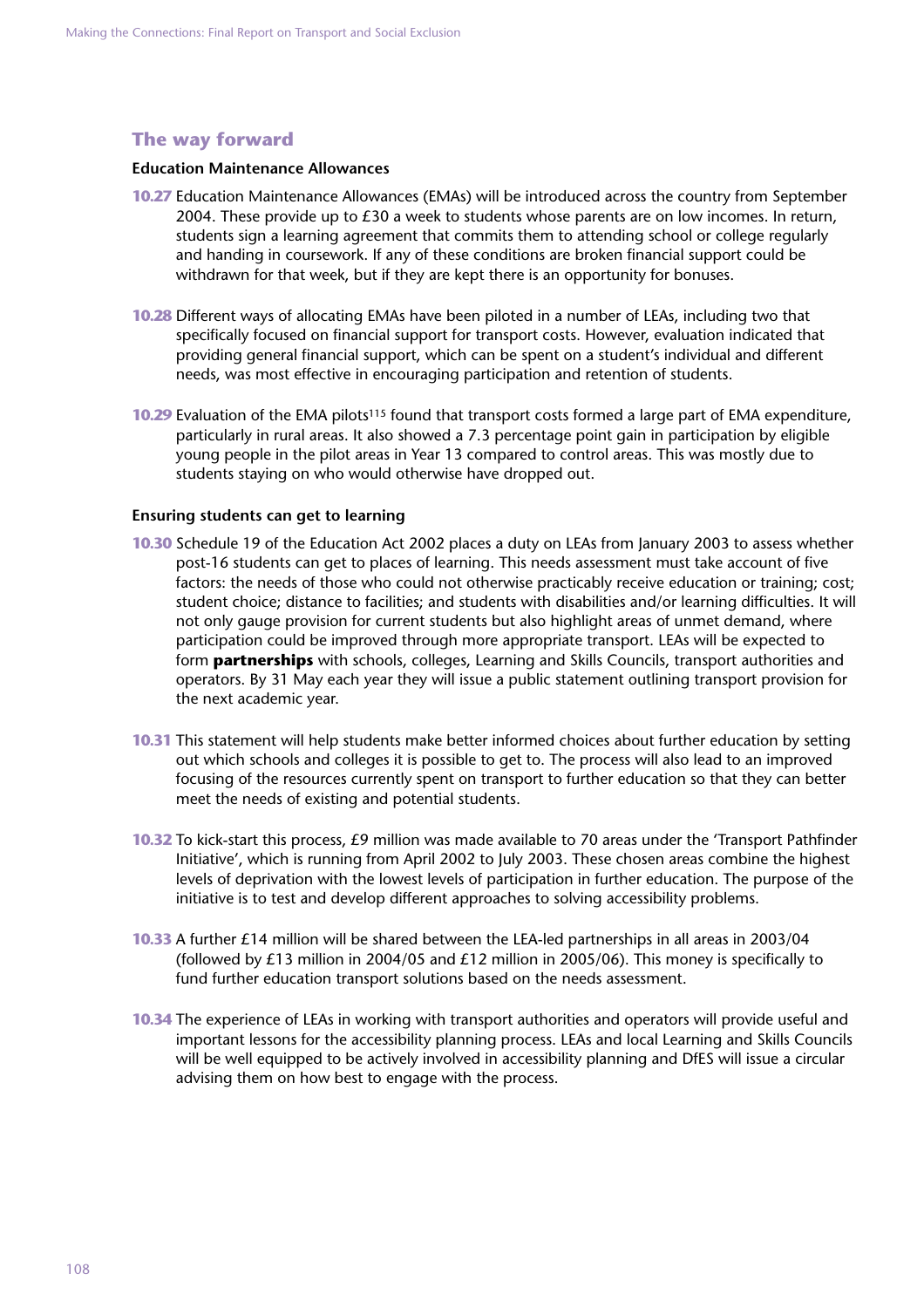## Access to education for adult learners

#### **The problem**

**10.35** Less is known about the difficulties experienced by adult learners in accessing education. However, it is likely that they will have individual and complicated circumstances around which they must organise their travel. For example, they are more likely than 16–19-year-old students to have family and work commitments and may need to combine journeys to learning with trips to employment, shopping or childcare facilities. Adult learners are more likely to engage in part-time or evening courses and therefore may not travel at peak times, when transport provision is best.

#### **What is happening already**

- **10.36** Adult learners can also apply for money from Learner Support Funds (see paragraph 10.24) but the system works slightly differently. For adults, Learner Support Funds are split into Access Funds (for transport, equipment, fees, etc) and Childcare Support Funds (for childcare costs of up to £4,000 per child).116 As for 16–19-year-olds, all of this funding is awarded on a discretionary basis by further education institutions.
- **10.37** In addition, there are a number of individual schemes currently in place to combat transportrelated barriers to learning. For example, childcare might be provided on site to remove the need for multiple trips; a college might use their Learner Support Fund to buy a minibus; study at home might be permitted to reduce the overall cost of travel; or outreach learning centres might be introduced.

## **Access over distance, Scottish Highlands and Islands**

UHI Millennium Institute (UHI) provides university-level courses throughout a remote area with a dispersed population: the Highlands & Islands of Scotland. This is achieved through a partnership of 15 colleges and research institutions with over 50 outreach learning centres. Currently over 5,500 students are studying on UHI courses or undertaking post-graduate research with UHI.

Most UHI students access their courses close to home, through local colleges and learning centres, reducing the need to travel to main centres. Many come together individually or in small groups and join with students in other locations through video and audio conferencing and through computerbased interactive discussion groups. Over 50 per cent of UHI students study part-time and 60 per cent are over 25 years of age – the vast majority of whom would be unable to travel to traditional universities to access higher education. This is an approach that could also be used to enable people to access further education.

### **The way forward**

#### **Adult learning review**

- **10.38** A Government review of the funding of adult learning is currently underway. Conclusions will inform the Government's Skills Strategy, which is due to be published in June 2003. The transport problems and needs of adult learners will be fully considered alongside issues such as childcare, the funding of further education providers and the role of employers in delivering training.
- **10.39** This chapter has shown how national and local policy changes will contribute to increased access to learning. The next chapter looks at how access to healthcare will be improved.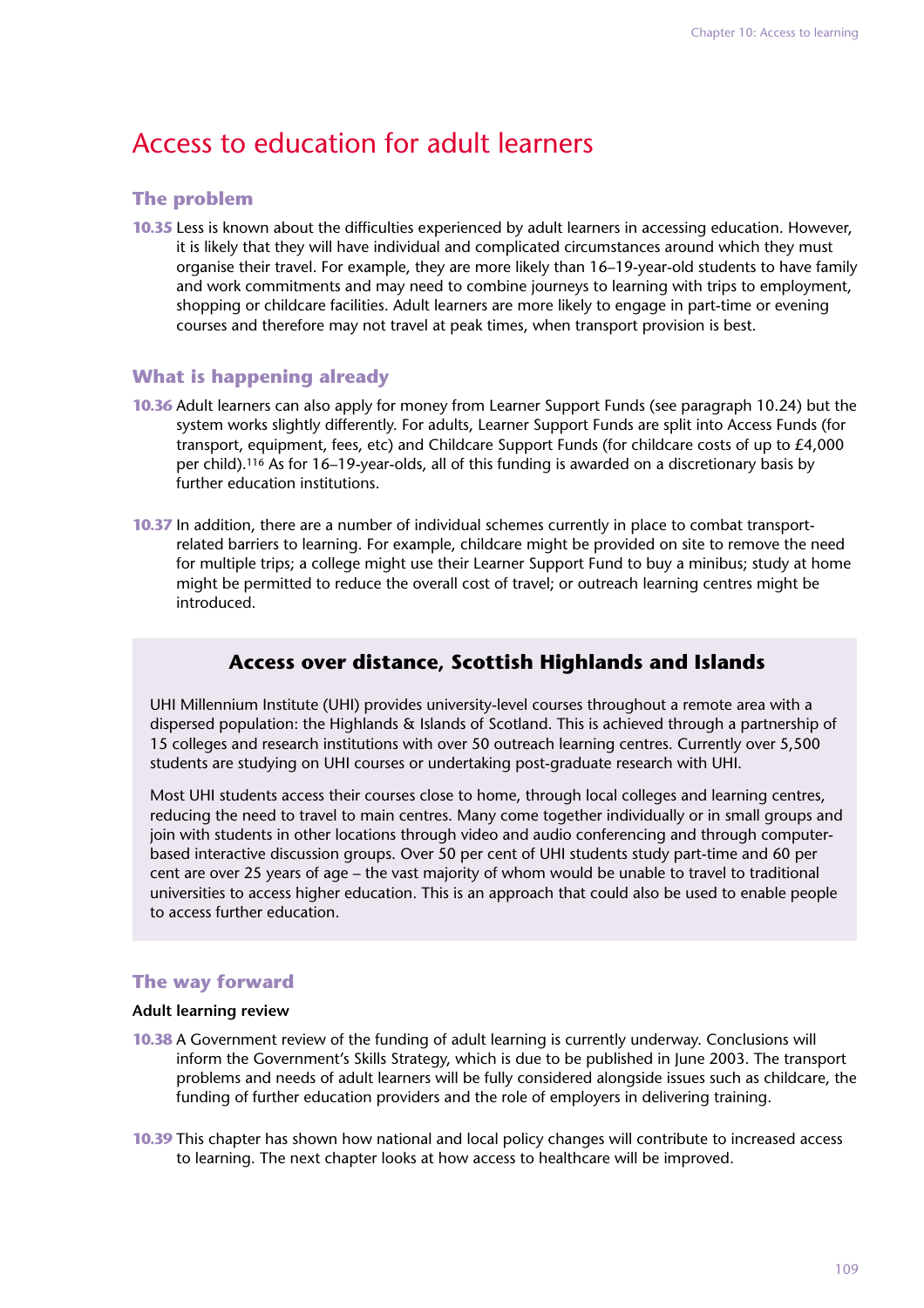# CHAPTER 11 ACCESS TO HEALTHCARE

# **Summary**

Over the course of a year over 1.4 million people miss, turn down or simply choose not to seek healthcare because of transport problems. This poor access to healthcare imposes costs on both the patient and the health provider.

Three areas affect people's ability to get to healthcare services: access to mainstream and specialist transport, financial support for people on low incomes and the location of healthcare facilities.

The Department of Health has taken steps to improve primary care services in deprived areas to increase the ability of people to access healthcare. But there is still more that can be done. This chapter sets out three key areas of action to help patients get to healthcare.

The Government will:

- **Improve patient transport services**, by revising eligibility conditions and issuing quidance on commissioning transport
- **Improve the advice and information** available to patients, by allowing patients to choose the time and place of healthcare appointments and developing options for a one-stop shop of appointment and transport booking
- **Promote accessibility considerations** in decisions on healthcare infrastructure.

# The problem

- **11.1** As explained in Chapter 1, for people without access to a car, the lack of available or affordable public transport limits access to healthcare. This imposes:
	- costs on the patient of poorer health through missed appointments, late diagnosis or healthcare simply not being sought; and
	- costs to the provider of wasted resources through missed appointments, delayed discharge from hospital, unnecessary home visits and delayed treatment of illness in place of early intervention.

#### **Non-emergency patient transport services**

- **11.2** For patients with a 'medical' need, there is a free non-emergency patient transport service (PTS) to take them to hospital. In 1999/2000, the last year for which there is reliable data, PTS accounted for 12.5 million patient journeys. PTS provides a good service to many of its users and there are many examples of good practice, but there are some elements of the service that could be improved.
- **11.3** The Audit Commission has shown that a proportion of people using PTS do not need specialist transport.117 They could get to hospital by public transport, taxi or private car. Meanwhile, patients who do need PTS may have to endure long journeys and delays, possibly affecting their condition, because of the need to drop off other patients.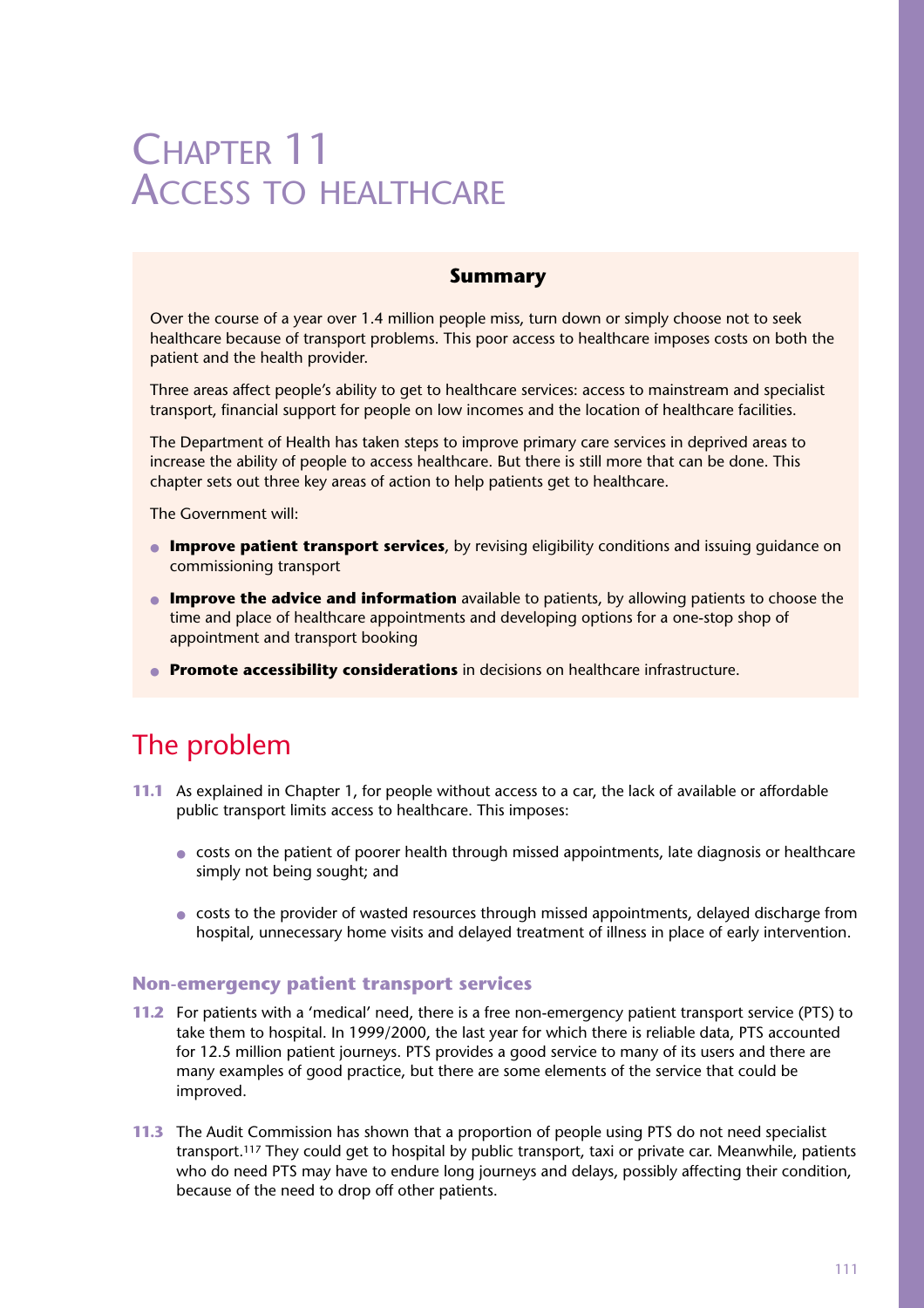**11.4** The criteria for eligibility to PTS are interpreted differently throughout the country. For example, the Westcountry Ambulance Service's car service, which covers Devon, Cornwall and Somerset, charges patients in Devon but not those in Cornwall and Somerset.118

"Decisions on who gets access to PTS seem arbitrary. Sometimes it's a case of who shouts the loudest, although I can understand that GPs do not want the hassle. I know of cases where the Practice Manager makes the decision and not the GP.

"There are cases where people get help but don't need it and many others where help is needed but not offered. Also, it seems that once you have been referred you keep that entitlement indefinitely."

*Accessible Transport Officer, London Borough of Camden*

- **11.5** PTS is not available for healthcare undertaken at primary level such as GPs or dentists. But a lot of healthcare previously given in hospitals is now given at primary level. The guidance on eligibility to PTS was written 11 years ago, long before the move towards a primary care-led health service was envisaged.
- **11.6** Primary Care Trusts (PCTs) are new organisations established from April 2002. Most have not yet developed the capacity and expertise to commission the provision of transport services.

#### **Financial support**

- **11.7** Financial support for people on low incomes to get to hospital for treatment is provided through the Hospital Travel Costs Scheme and for those visiting a relative in hospital, through the Community Care Grant element of the Social Fund.
- **11.8** Both schemes are poorly publicised and many patients and healthcare professionals are unaware of their existence. Claiming financial help and receiving reimbursement is often complex and, like PTS, there is often confusion over whether a patient is eligible for help. As a result many patients miss out on the support to which they are entitled.

A patient in receipt of Income Support had been making regular journeys to hospital for nearly two years without realising he could claim help with his travel expenses.119

#### **Location of healthcare**

- **11.9** NHS reform presents both risks and opportunities for accessibility. The development of a primary care-led health service is enabling more services to be provided closer to the patient. But PCTs, when looking for new centres, often only look at sites they already own. Also, the move towards specialised hospital trusts and the development of larger centres of clinical excellence will mean patients have to travel further for more specialised hospital-based care.
- **11.10** When deciding upon the location of a new hospital facility, access by public transport is given less consideration than other criteria, such as cost and the need for land of a suitable size. The relative lack of weight given to transport access often results in hospitals built on the outskirts of town centres with poor access by public transport.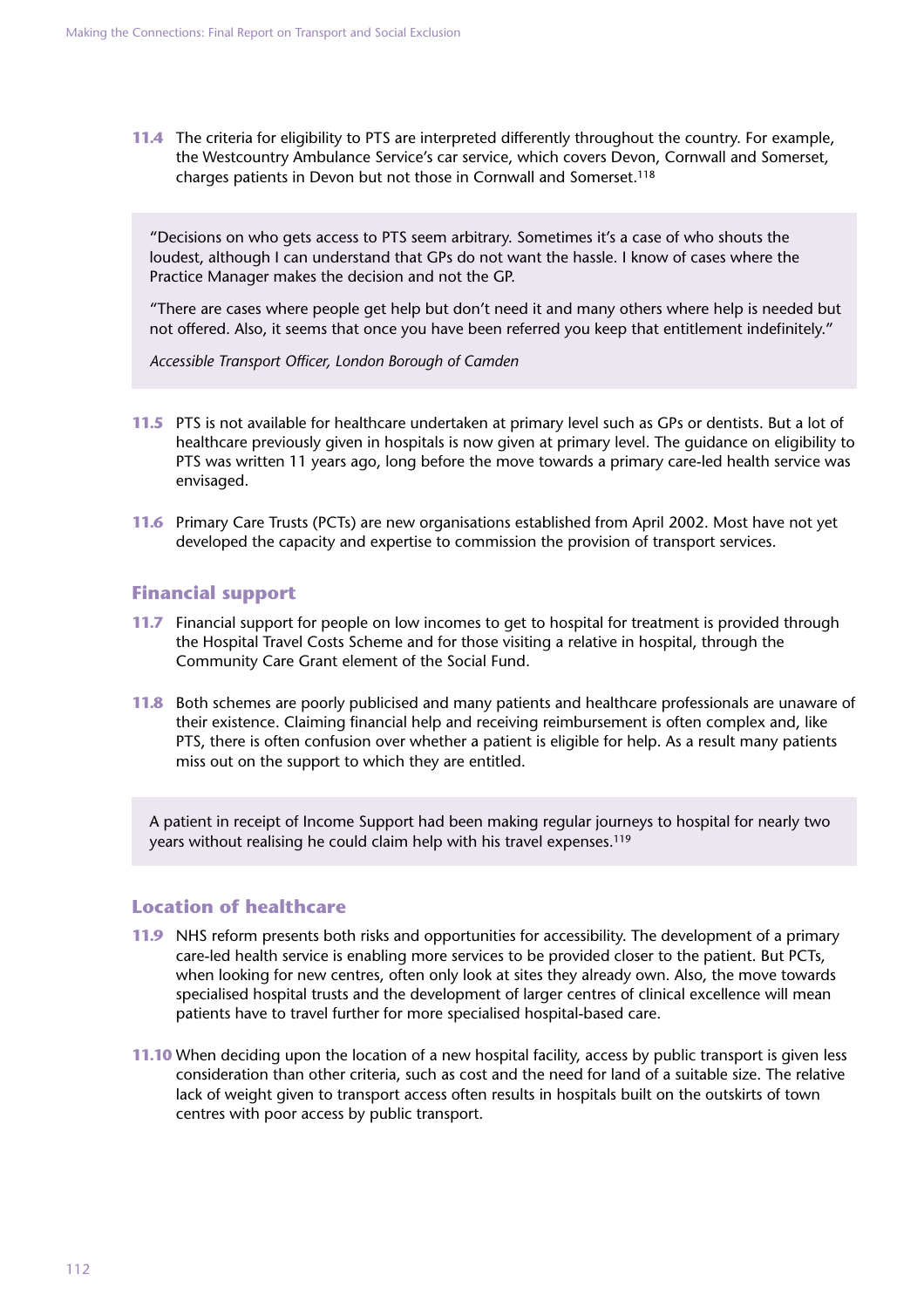# What is happening already

**11.11** Increasing people's ability to access healthcare facilities can be improved by:

- improving transport access;
- $\bullet$  reducing the need to travel; and
- increasing patient choice of a convenient date, time and place through hospital booking systems.
- **11.12** Local authorities through their Local Transport Plans have established interventions to increase access through better provision of, and information about, public transport.
- **11.13** The Department of Health (DH) has also made progress in increasing access to healthcare for deprived areas and communities by:
	- Reducing the need to travel through improvements such as Personal Medical Services. These are aimed at tackling poor primary care service delivery through flexible and innovative schemes. One of the main objectives of the programme is to tackle the needs of deprived areas, and recruitment issues in areas with relatively few doctors.
	- Providing outreach services, such as the District Nursing Service.
	- Allowing patients to book their hospital appointment at a time convenient to them. By March 2002, over 5 million patients had benefited from the programme. Some local booking programmes have experienced significant reductions in 'did not attend' rates as a result. By the end of 2005 all patients will be able to book hospital appointments at the time and place of the patient's convenience.
	- Using information technology, such as NHS Direct and the 'Information for Patients' database.120
	- Introducing better partnership working with local authorities and the voluntary sector, which has resulted in local initiatives to increase access to healthcare.

# **Local accessibility initiatives**

In Buckinghamshire work on mapping the existing provision of public transport, concentrating on rural areas, has been undertaken. The intention is to increase public awareness of travel options and advertise them in GPs' surgeries.

In Lancashire, a programme to adjust hospital appointments to coincide with the public transport timetable has been established.

In Barnet, new NHS facilities are planned which incorporate local transport planning policy and 'green' transport plans. Green transport plans involve employers and staff working together to reduce car use by encouraging more cycling, walking, public transport, car sharing, more flexible hours and home-working.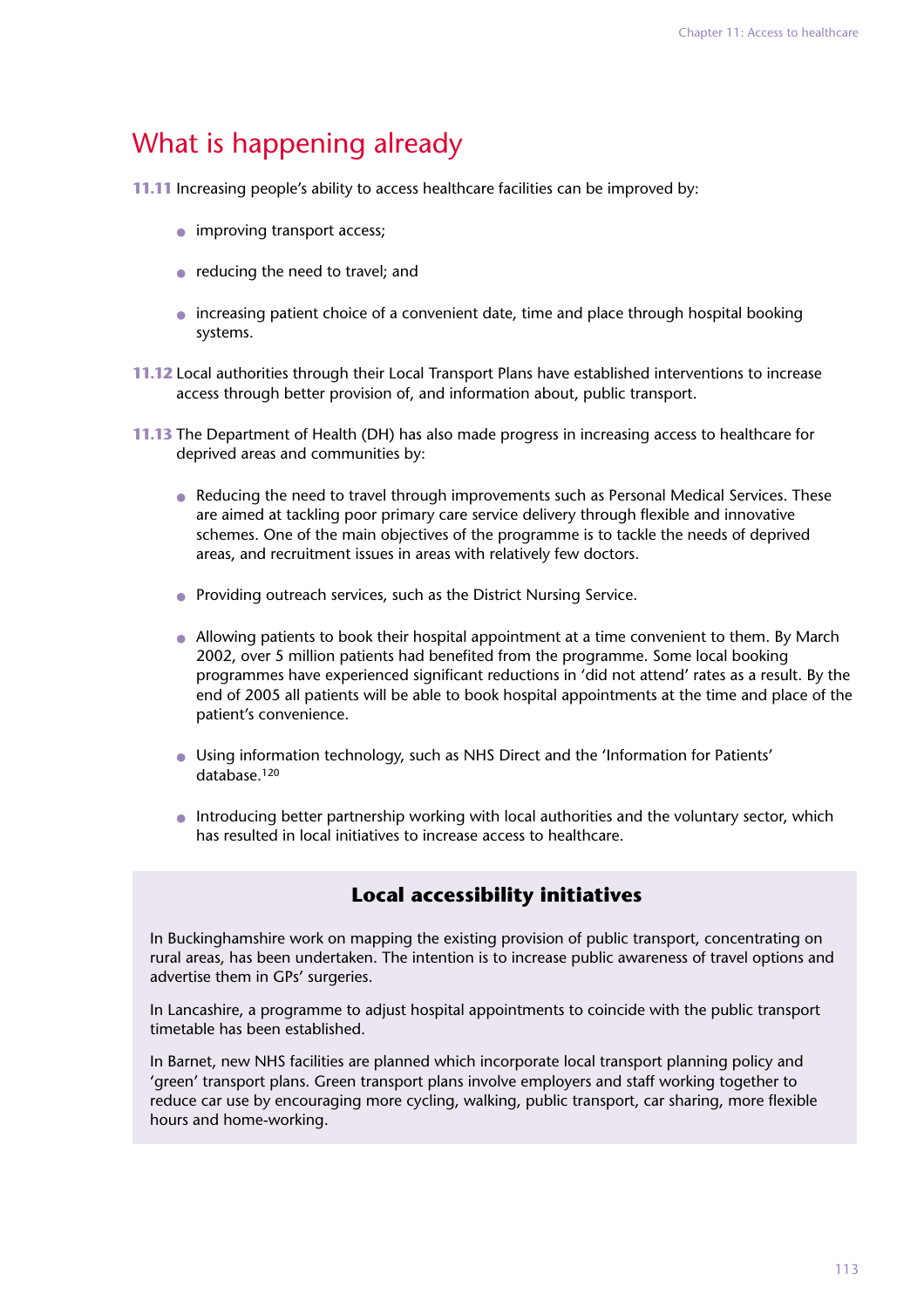- **11.14** The Department of Health is leading work across government on tackling health inequalities. The long-term strategy set out in November 2002 recognised the role that transport has to play in improving the health of deprived areas and communities, and improving access to healthcare is a key theme.
- **11.15** The Office of the Deputy Prime Minister has taken action to increase access to healthcare facilities through the draft Policy Planning Guidance on town centres, which will reflect the need to encourage the development of healthcare facilities in accessible locations.

# The way forward

- **11.16** The remainder of this chapter gives a plan of action to address the problems identified above. There are three main areas:
	- **•** improving patient transport services;
	- providing advice and information to patients; and
	- accessibility and patient involvement.

#### **Improving patient transport services**

- **11.17** The eligibility for PTS will be amended to reflect the modern NHS. New guidance will widen eligibility to include treatment in a primary care facility.
- **11.18** The new guidance on eligibility will also enable patients to have the option of PTS for any of the following four reasons:
	- **Medical:** The patient requires transport as their medical condition prevents them getting to their treatment by any other means and a failure to provide transport and care *en route* would be detrimental to their health.
	- **Mobility:** The patient's mobility prevents them from getting to their treatment facility by other means. This should also cover patients who need care and help to reach the treatment facility but not medical attendance when travelling, for example, elderly patients with dementia and people with learning disabilities. Failure to provide appropriate transport would mean that they could not attend their appointment.
	- **Inadequate public transport:** In instances where the existing public transport is inadequate, door-to-door transport provided by taxis, community transport, or volunteer car schemes could be used. 'Inadequate' public transport could be measured by a set of indicators, which would vary with local circumstances. For example, the patient might have the option of support if it took over an hour for a patient to reach the relevant hospital. These indicators are proposed as part of the accessibility planning process (see Chapter 5 and Annex A).
	- **Financial:** PTS would be available for people on low incomes. This would be open to people currently eligible for help under the Hospital Travel Costs Scheme.
- **11.19** The new criteria will mean that separate administration of the Hospital Travel Costs Scheme will no longer be needed, as all those eligible under the current scheme will be guaranteed free transport under the new guidance. This will free up the time and expertise of people working on the travel costs scheme to other areas within the NHS.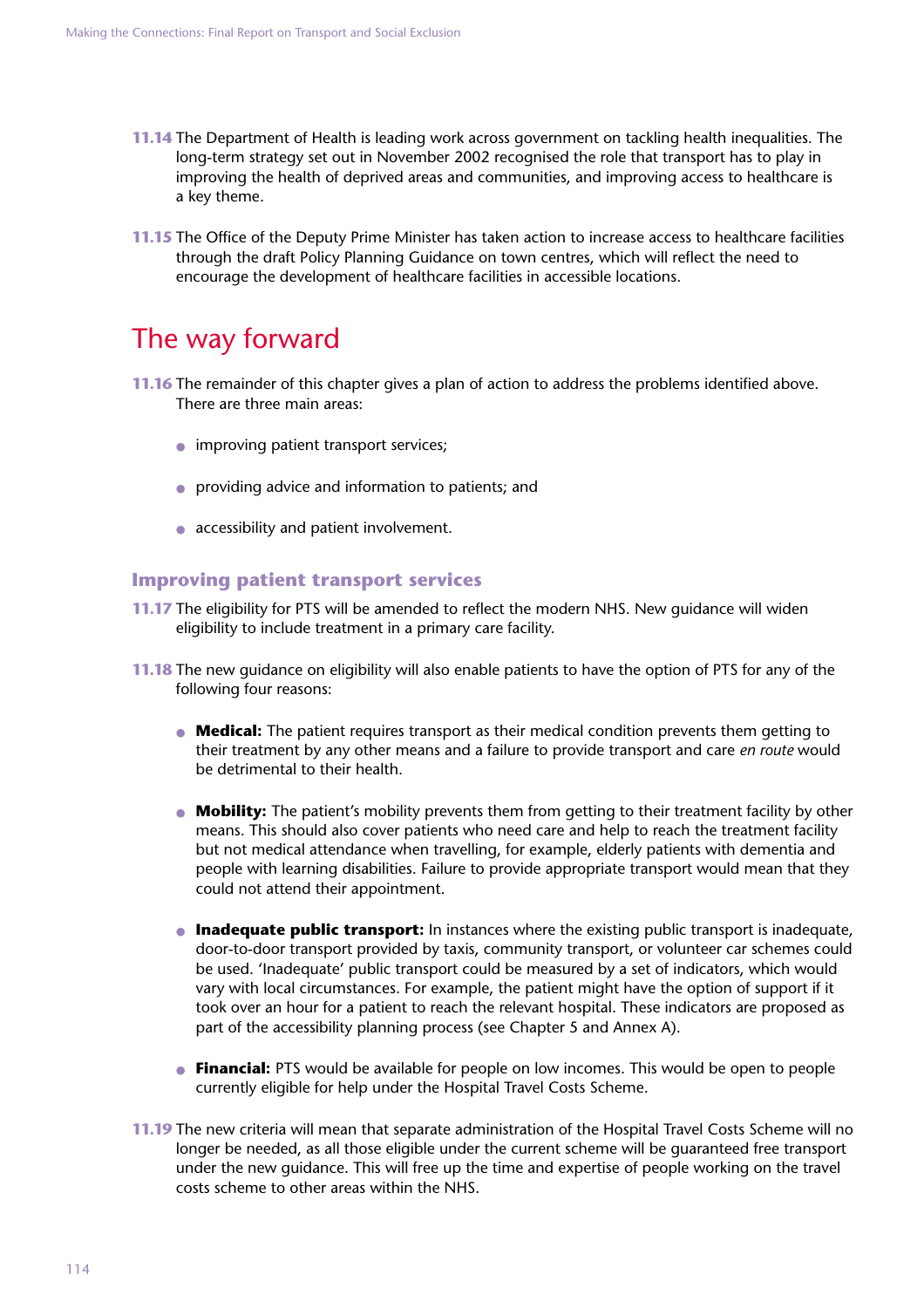- **11.20** The Government will establish a working group led by DH and including PCTs, NHS Trusts, local authorities, strategic health authorities and other transport providers to take forward work on this guidance. The group will be guided by the following principles:
	- organising transport services around the patient;
	- setting national minimum standards, within which there should be an ability to experiment locally and build upon existing initiatives; and
	- maximising opportunities to achieve economies of scale through the integration of transport services across sectors and ensuring patients use mainstream transport wherever possible.
- **11.21** In addition, the working group will investigate the scope for increasing the help available for visitors. Visiting patients is widely acknowledged to speed up their recuperation and therefore release valuable NHS resources. Alternatively, the potential for incorporating the Community Care Grant element available to help with the cost of visiting relations into PTS could be considered.
- **11.22** DH will also provide guidance, in 2003, to PCTs, strategic health authorities and local authorities on the role of PCTs in relation to commissioning transport. This should reflect three goals:
	- to ensure high and consistent standards for patients;
	- to ensure that non-emergency patient transport is more closely integrated with pupil, social services, community and public transport, in particular through the creation of single vehicle pools and booking and dispatch centres; and
	- to ensure greater diversity and contestability. This would enable appropriate vehicles to be matched to patients' needs rather than reliance on a single provider or form of transport.
- **11.23** Guidance will be non-prescriptive and allow for experimentation and the opportunity to build on existing initiatives. It will highlight the benefits of competition. National standards will be drawn up to act as a framework within which PCTs would be expected to operate.

#### **Advice and information to patients**

- **11.24** DH will help to make patients aware of the new eligibility to PTS, for example through prominent advertising.
- **11.25** In addition, a new system should grow out of existing provision. Building on the DH objective to allow patients to book appointments at a time convenient to them, options will be developed to deliver a 'one-stop-shop' in travel information for healthcare facilities.
- **11.26** The 'one-stop-shop' would be easily accessible and would:
	- provide advice and information to whoever requests it (for example patients, healthcare professionals and welfare organisations) on how to get to hospital; and
	- book appropriate transport for those who are eligible.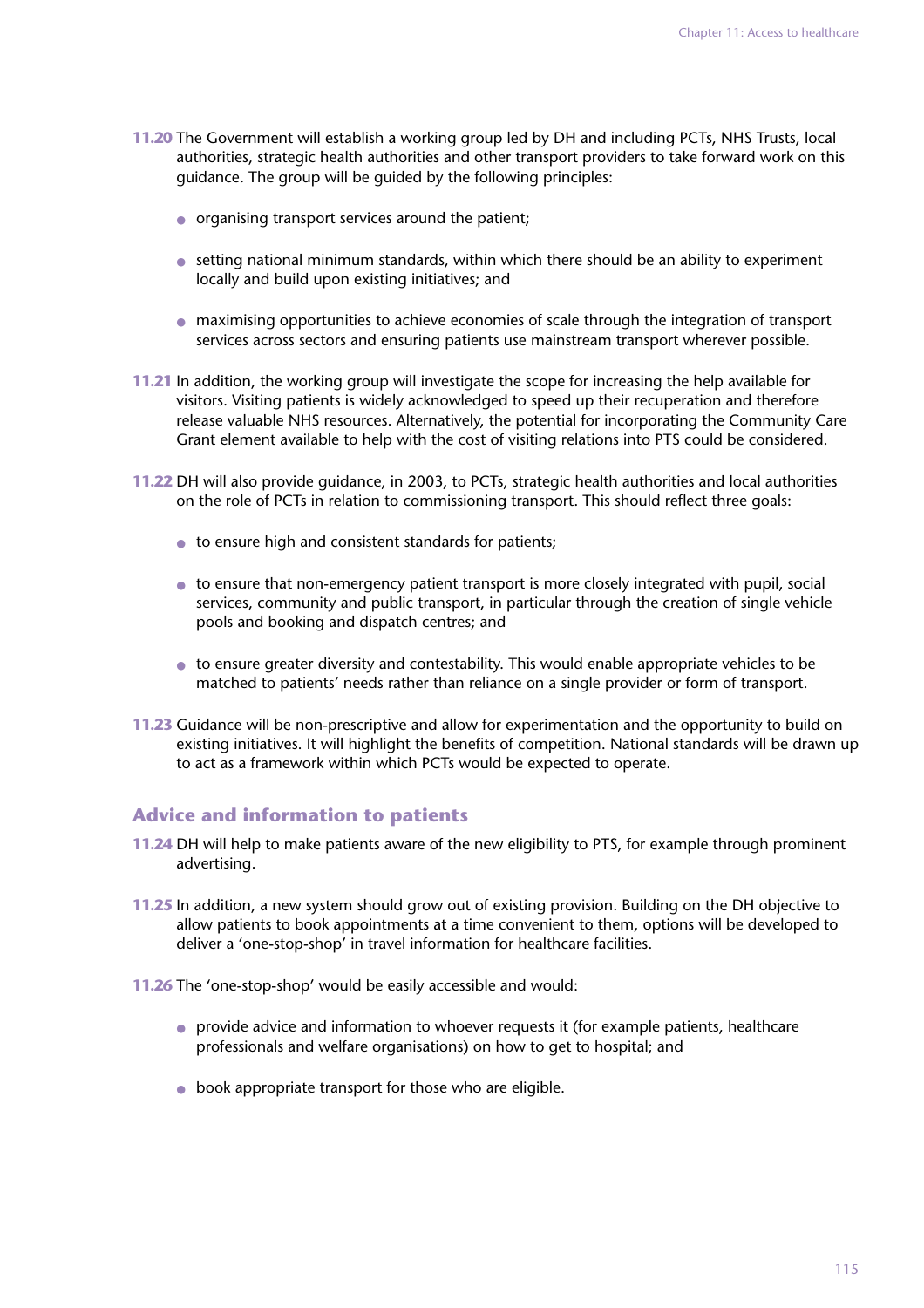# **A possible scenario for arranging patient transport**

Two weeks before the appointment is due, the hospital sends a card to the patient reminding them of their appointment and asking that they phone to confirm.

When the patient phones the hospital the appointment is confirmed. If they need help or information on how to get to hospital, they are transferred to the journey planner.

The journey planner can provide assistance that responds to the patient's needs:

- Does the patient know of the **public transport** available from their home address to the hospital? They can be given advice and information about public transport, and a personalised journey plan could be sent to them.
- Does the patient have difficulties with mobility or is the public transport inadequate? The journey planner could advise on or arrange **door-to-door transport** tailored to their needs by community transport, taxis, volunteer car scheme or local authority single vehicle pool.
- Does the patient need **patient transport** for medical reasons? The journey planner could book them PTS, with escort where necessary.
- Is the patient on benefits or tax credits? A **travel card** could be posted to them with the appointment card. This would reduce the need to provide cash reimbursement at the hospital.

The day before the appointment the transport planner phones to confirm the appointment and transport arrangements.

## **Accessibility and patient involvement**

- **11.27** Accessibility will receive greater priority in the decision-making process for the location of new hospitals and primary healthcare facilities and will be inserted into the NHS Performance Framework. Accessibility will be included in the performance indicators and monitoring of the delivery of healthcare services.
- **11.28** There are effective models for developing and maintaining smaller hospitals in line with the needs of the local community. These models are discussed in a document on the configuration of hospital services, *Keeping the NHS Local*.121
- **11.29** PCTs will play an active role in accessibility planning (see Chapter 5). This creates an opportunity for PCTs to ensure that mainstream transport services are adequate, responsive and appropriate for the needs of the populations served, a key area for intervention in DH's work to take forward the conclusions of the health inequalities report.
- **11.30** Guidance will be issued in spring 2003 to support a new statutory duty on all NHS bodies to involve and consult patients and the public on an ongoing basis. NHS bodies will need to demonstrate that they are involving disadvantaged groups in key areas such as the planning, development and provision of services; accessibility will be a core area.
- **11.31** In addition the Patient Advice and Liaison Service and Patients' Forums should enable patients' concerns to be voiced about this specific area and enable progress to be monitored. These bodies could act as vehicles for delivering DH's commitment to ensuring patients are fully informed and involved in their own care and planning and reviewing services, and that services are provided equitably to all those who need them.
- **11.32** This chapter has described how the Government will improve access to healthcare. The next chapter looks at another subject linked to health inequalities, access to healthy and affordable food.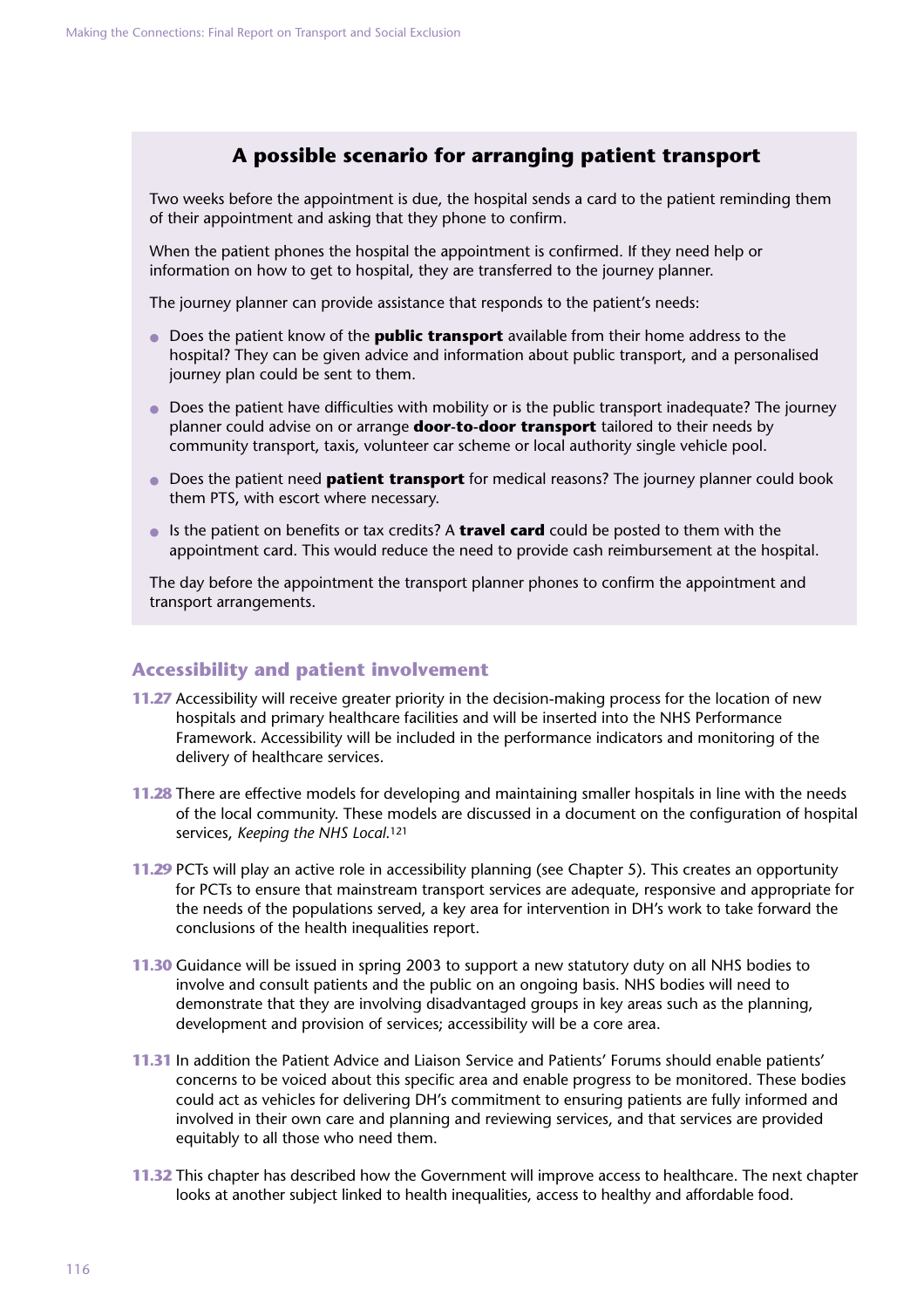# CHAPTER 12 ACCESS TO HEALTHY AFFORDABLE FOOD

## **Summary**

Poor access to healthy and affordable food affects people facing social exclusion, for example elderly and mobility-impaired people and those who live in rural areas or isolated estates with few local services.

A lack of locally available healthy and affordable food means people either need to make long and/or expensive journeys, or have a poor diet.

This chapter sets out the Government's policies for tackling this, including:

- An assessment of food availability and strategies to widen access should be considered as part of accessibility planning. Directors of Public Health within Primary Care Trusts will be asked to play a leading role with other partners in championing this.
- The Small Firms Loan Guarantee will be extended to the retail sector.
- Crime and Disorder Reduction Partnerships are being funded to tackle crime around retail facilities.

# The problem

- **12.1** Chapter 1 illustrated the difficulties many people experience in accessing healthy and affordable food, together with some of the causes of this problem. It also drew attention to the importance of government intervention in this area because of the link between poor diet and future health problems.
- **12.2** One of the major issues it highlighted was the rapid decline of smaller independent shops a 40 per cent reduction between 1986 and 1997 – with the probability that reduced competition has resulted in higher prices being charged by surviving shops. This reduction occurred for a number of reasons, including loss of business and the threat of crime and vandalism.

# What is happening already

- **12.3** Ensuring people have access to healthy and affordable food does not fall to a single department or agency within central government. Instead there are many overlapping initiatives and policymaking responsibilities across Whitehall.
- **12.4** The department with the primary responsibility for developing policies in relation to healthy food access is the Department of Health (DH) – due both to their preventive health agenda and their remit to reduce health inequalities between social groups and geographical areas. However, there are a number of other departments with policy interests in this area, including the Office of the Deputy Prime Minister, the Department for Environment Food and Rural Affairs (Defra); the Department of Trade and Industry (DTI) and the Home Office. In addition, various agencies have responsibility for the implementation and monitoring of policies that affect people's ability to access affordable healthy food, such as the Countryside Agency and the Food Standards Agency. These different policy responsibilities across central government are detailed in Figure 12.1.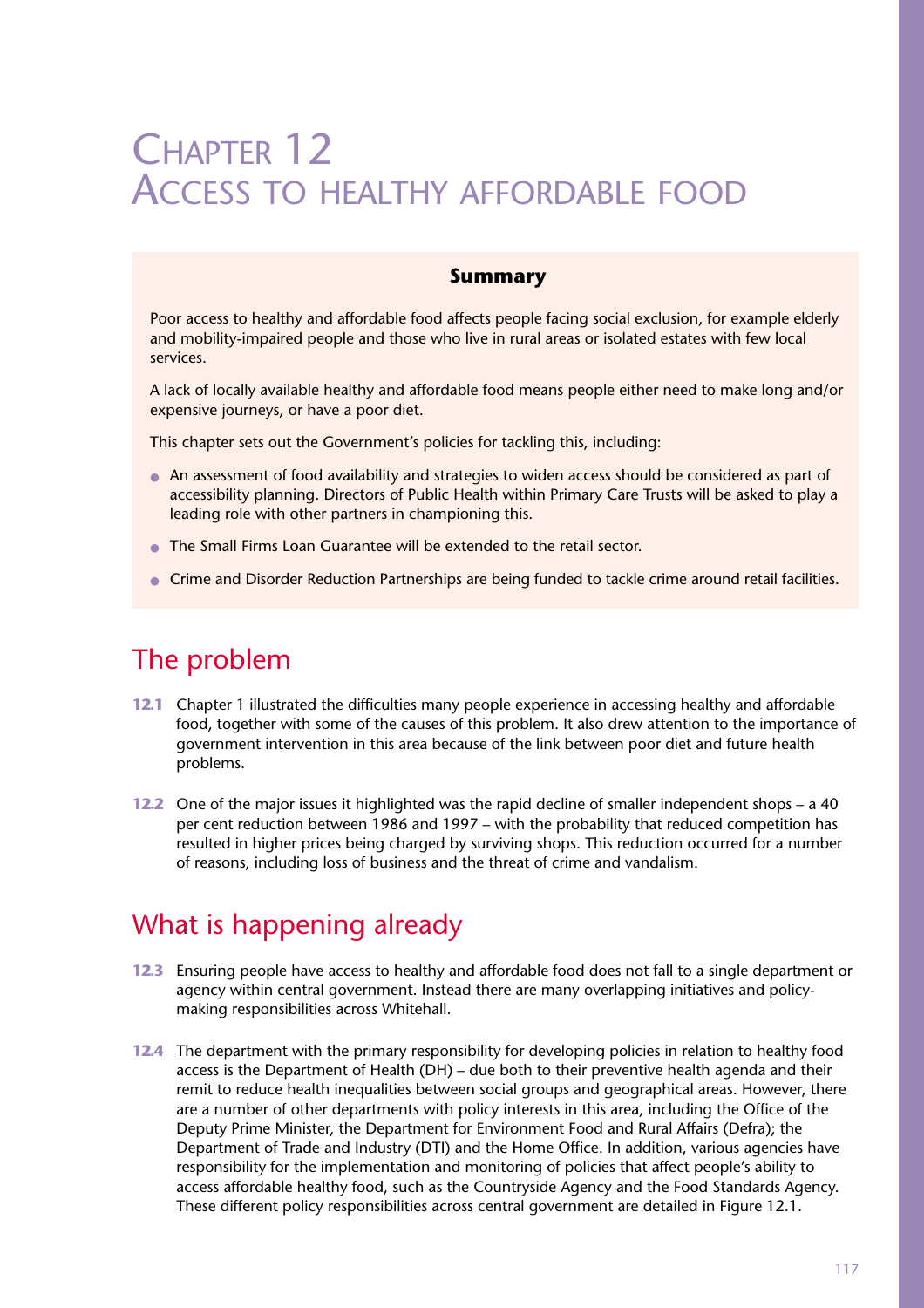| <b>Department/Agency Policy remit</b>                                     |                                                                                                         | <b>Programmes</b>                                                                                                                                                                                                                                                                                                                                                                                |
|---------------------------------------------------------------------------|---------------------------------------------------------------------------------------------------------|--------------------------------------------------------------------------------------------------------------------------------------------------------------------------------------------------------------------------------------------------------------------------------------------------------------------------------------------------------------------------------------------------|
| Department of Health<br>(DH)                                              | • Preventive public health<br>agenda<br>• Lead cross-government work<br>to tackle health inequalities   | 'Five-a-day' programme to increase<br>awareness of and access to fruit and<br>vegetables<br>- includes community initiatives and work<br>with industry (growers, manufacturers,<br>caterers, retailers) to increase the<br>provision of fruit and vegetables<br>• Healthy food in schools initiative<br>Primary Care Trusts have a responsibility to<br>reduce health inequalities in their area |
| Office of the Deputy<br><b>Prime Minister</b><br>(ODPM)                   | • Land-use planning                                                                                     | Planning Policy Guidance including:<br>PPG 6 (private sector retail)<br>PPG 13 (transport)                                                                                                                                                                                                                                                                                                       |
| Neighbourhood<br>Renewal Unit (NRU)                                       | Improve the opportunities<br>and sustainability of the<br>poorest neighbourhoods                        | Each New Deal for Communities area has<br>reducing health problems as one of its five<br>key responsibilities                                                                                                                                                                                                                                                                                    |
| Urban Policy Unit<br>(UPU)                                                | Promote towns and cities                                                                                | Overseeing progress on PAT 13 – Policy<br>Action Team report on shops                                                                                                                                                                                                                                                                                                                            |
| Department for<br><b>Environment Food</b><br>and Rural Affairs<br>(Defra) | Support for rural services                                                                              | • Vital Villages scheme linked to funding<br>from:<br>- Community Services Grants<br>- Parish Grants<br>- Rural Transport Partnerships<br>• 50 per cent rate relief for sole rural services                                                                                                                                                                                                      |
| Department of Trade<br>and Industry (DTI)                                 | • Support for small and<br>medium scale shops<br><b>Enterprising Communities</b><br>$\bullet$<br>agenda | <b>Business Link</b><br><b>Small Business Service</b><br>- Phoenix Fund<br>- Designed to encourage entrepreneurship<br>in deprived areas<br>- Oversee Regional Development Agencies                                                                                                                                                                                                              |
| Home Office (HO)                                                          | • Crime reduction support for<br>retailers                                                              | • Small Retailers in Deprived Areas initiative                                                                                                                                                                                                                                                                                                                                                   |
| <b>Food Standards</b><br>Agency (FSA)                                     | Protect the public's health;<br>help people eat more healthily                                          | Drawing together the evidence base on<br>access to affordable food<br>Education programmes emphasising what<br>$\bullet$<br>constitutes a healthy diet                                                                                                                                                                                                                                           |
| Countryside Agency<br>(CA)                                                | • Support for rural services                                                                            | Delivery of grant schemes (eg Rural<br>$\bullet$<br>Transport Partnerships) to help to fund<br>local services<br>Rural Services Survey which provides data<br>on the availability of food shops in rural<br>areas                                                                                                                                                                                |

# **Figure 12.1: Healthy and affordable food: the central government policy web**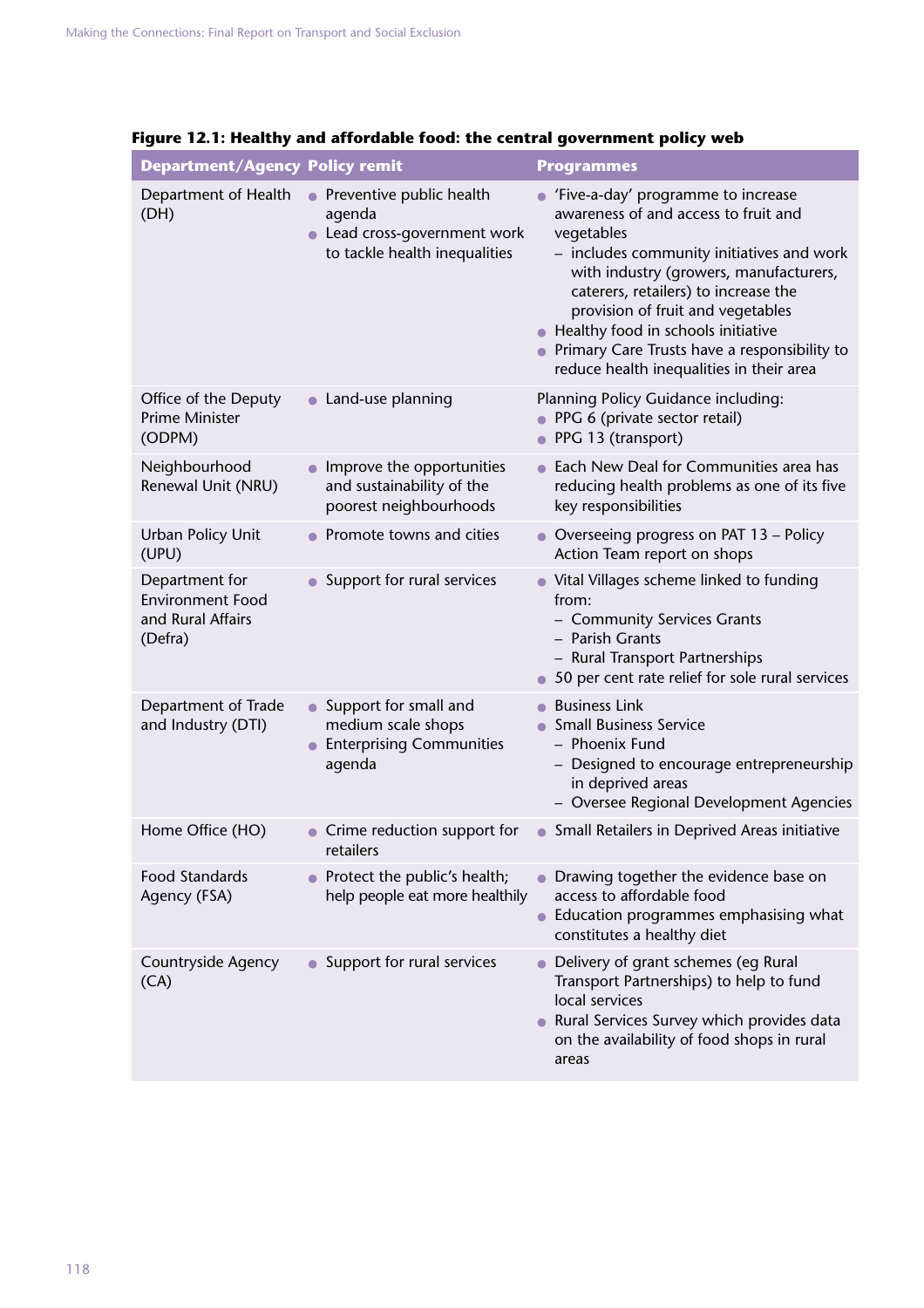# The way forward – national initiatives

# **Increasing the viability of small local stores**

#### **Widening eligibility to the Small Firms Loan Guarantee**

- **12.5** The Small Firms Loan Guarantee scheme guarantees loans from banks and other financial institutions for small firms that have viable business proposals but who have tried and failed to get a conventional loan because of a lack of security. This scheme will now **be extended to the retail sector** enabling extra capital for individual food retailers to start up or for ongoing costs.<sup>122</sup>
- **12.6** Loan guarantees are available for periods between two and ten years on sums from £5,000 to £100,000 (£250,000 if a business has been trading for more than two years).

#### **The Phoenix Fund**

**12.7** The Phoenix Fund, administered by the Small Business Service, was set up in 1999 and is designed to encourage entrepreneurship in deprived areas. Given  $E94$  million for the first four years, this resource allocation was extended by a further £50 million from 2003. Its main areas of activity are the promotion of business support and encouragement of business finance. The fund works by supporting innovative projects, evaluating these to determine good practice, and disseminating this. The fund will **make retail one of the priority sectors** in their strategy to encourage smalland medium-sized business development in disadvantaged areas.

## **Determining the appropriate location for services**

**12.8** Chapter 7 sets out Government action to help with identifying the best location for services at a local authority level. Local Development Frameworks will help planners work with local partners to identify and fill in gaps in services. And in 2003, national planning policy guidance on the location of shops, especially food stores, will be strengthened and clarified.

# The way forward – local options

#### **An accessibility audit**

- **12.9** As part of accessibility planning (see Chapter 5), each local authority should consider looking at the provision of food shops across their area and evaluating whether public transport and walking routes in deprived areas and for disadvantaged groups allow adequate access. Directors of Public Health in the new Primary Care Trusts (PCTs) will represent the interests of consumers in relation to widening access to healthy affordable food within this process.
- **12.10** Food poverty is complex and includes factors such as price, accessibility and personal characteristics. Therefore when assessing access to food, local authorities will need to consider a range of risk factors.<sup>123</sup> It may also be appropriate to consult local residents themselves.<sup>124</sup>

#### **An action plan**

**12.11** If areas within an authority are identified as having poor access to affordable healthy food, there are a number of distinct strategies local authorities could adopt. Some local authorities or communities are already implementing a number of these solutions. Listed below is a range of options that local authorities could consider, particularly where the audit shows an acute problem.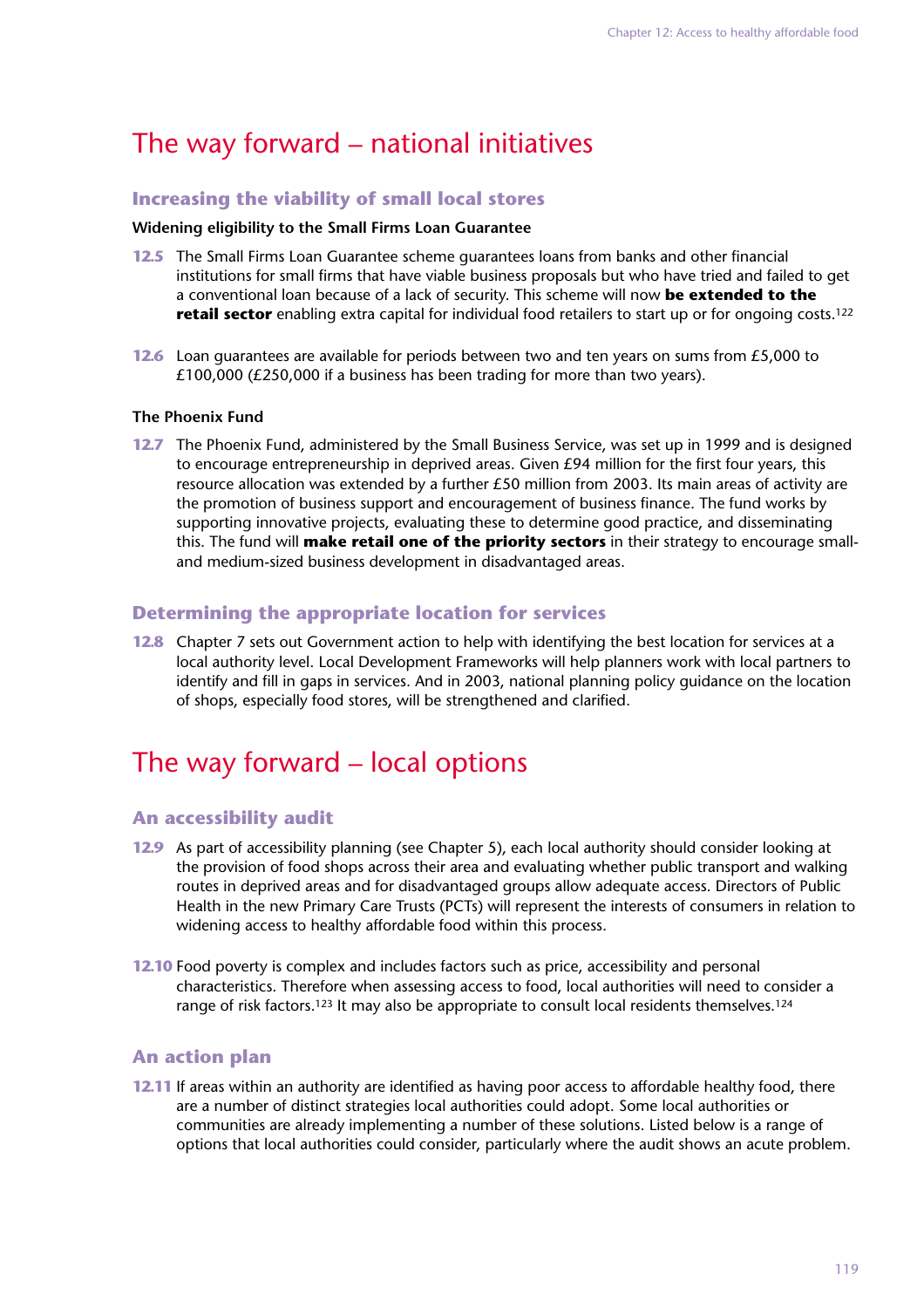#### **Provide tailored information and support to the private sector to encourage investment**

- **12.12** A local authority could provide data directly to potential investors on the demographics and buying power of particular areas, recent crime reduction statistics or new transport links. This type of information is likely to be most effective in relation to large supermarket chains, which have far greater powers of investment and flexibility over where they locate.
- **12.13** Supplying this type of information is particularly appropriate now, given the trend towards greater investment in low-income areas by larger supermarket chains together with their focus on smaller shops.

#### **Tackling crime barriers**

- **12.14** Retailers in deprived neighbourhoods may be vulnerable to criminal damage, violence, racial abuse and the fear of crime. With profit margins often very low, crime can make the difference to retailers' commercial viability. If improvements are made and crime levels addressed, these areas can become more attractive to customers, investors and existing shop owners.
- **12.15** The Home Office therefore set up the three-year £15 million Small Retailers in Deprived Areas initiative to help tackle these problems. The scheme is administered by local Crime and Disorder Reduction Partnerships (see Chapter 8 for more details on these) and provides grants for projects involving a range of security interventions such as CCTV, better locks and shutters or making improvements to the shopping environment including better lighting. The funding is aimed specifically at small retailers and essential businesses over three years in the 10 per cent most deprived areas. Over 3,000 shops have already benefited in 2001/02, with a further 4,500 set to benefit in 2002/03.
- **12.16** Retailers can also take a number of measures themselves in this area. This could include getting involved with their local Crime and Disorder Reduction Partnership; joining with other retailers to tackle problems or taking advice from their local Crime Prevention Officer.

#### **Promoting the co-location of services**

- **12.17** By actively managing patterns of development in a locality identifying a suitable site and then assembling a mix of public and private services – it is possible for local authorities to achieve a critical mass of complementary services in a particular area or building to ensure their commercial viability.
- **12.18** Traditionally this situation has developed in rural areas, for example the village post office serving as the village shop located next door to the petrol station. However, local authorities in urban areas could employ a similar approach to make creative use of empty or under-used sites within a centre. One possible scenario, for example, would be to co-locate a mix of community services and shops in one building in the centre of a poorly connected housing estate.

# **The Waters Upton co-location project, Shropshire**

The parish of Waters Upton comprises four villages. In recent years services in the area have steadily declined including the loss of the village school, shop and post office.

A co-location project has been led by the parish council and has strong local support. The council has provided a purpose-built centre in a convenient location which houses a wide range of public services including a new shop, post office, community office, Information Technology centre and Citizens Advice Bureau.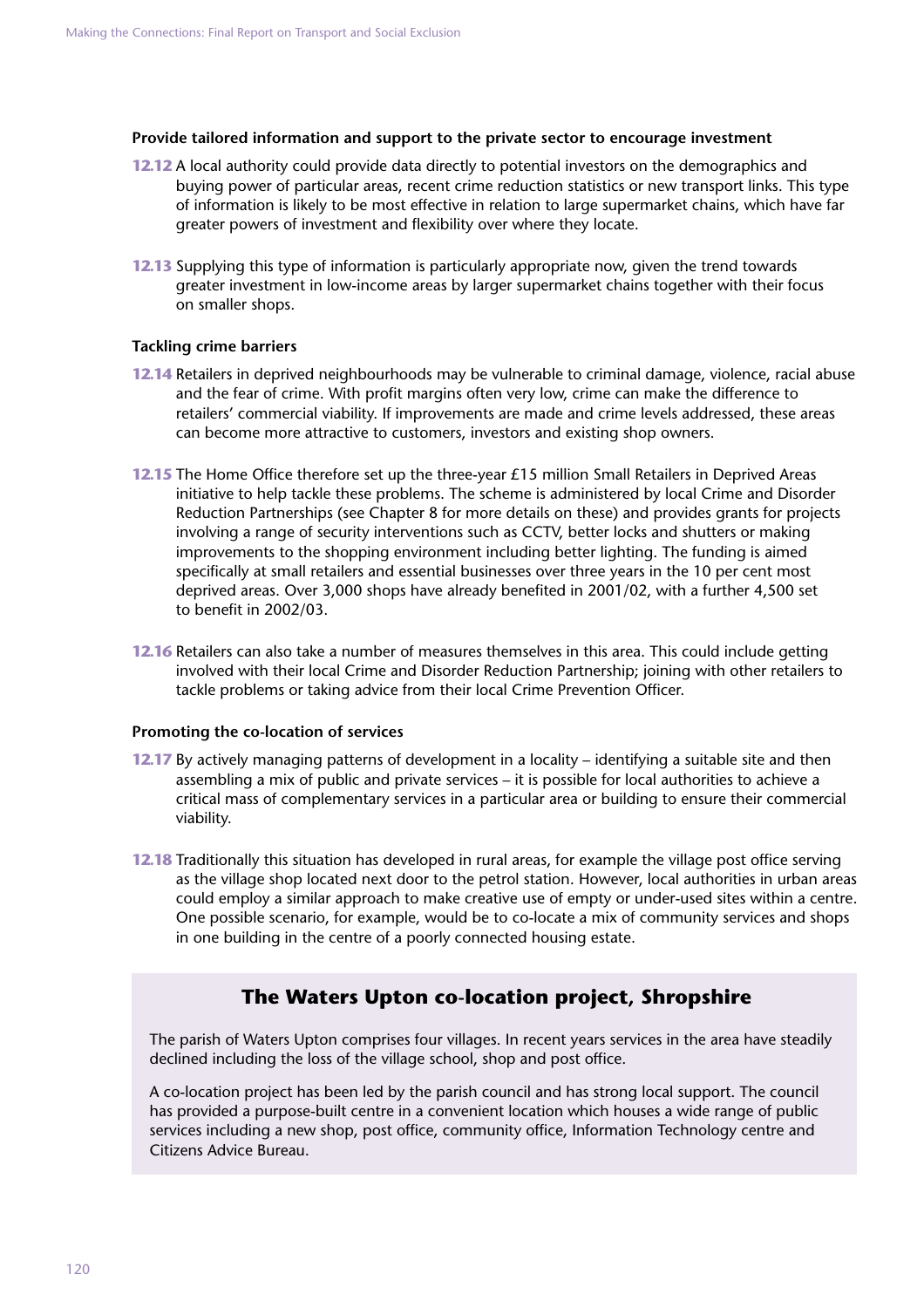#### **Facilitating different ways of shopping**

- **12.19** In those areas that do not warrant the provision of new retail facilities, or where there are no appropriate redevelopment sites, home delivery services could provide a solution. However, this relies on users having access to Information and Communication Technology (ICT)125 to place their orders and credit cards to pay for them. A large percentage of those on low incomes have access to neither. Furthermore the cost of home delivery (typically between  $\pounds 3$  and  $\pounds 5$ )<sup>126</sup> is often too much. The Government is interested in exploring innovative solutions in this area, for example:
	- **Booking and payment intermediaries:** thought could be given to where people have access to ICT and how this can be linked to payment mechanisms and delivery points. For example, post offices, newsagents or community centres could install internet kiosks that allow users to place online orders, they could act as credit intermediaries and make purchases on behalf of users without credit cards and act as designated points for deliveries.
	- **Delivery points:** Designating convenient points for home deliveries, such as community centres, within deprived areas, particularly in instances of low car ownership, would enable the cost of home delivery to be spread among users. It would also solve the problem of supermarkets that are often unwilling to deliver to low-income housing or that may only deliver at inconvenient times.
- **12.20** There are further initiatives that local authorities could consider, such as direct support for farmers' markets and community food programmes.127

#### **Transport solutions**

- **12.21** A further solution to the problem of poor access to affordable healthy food would be to introduce bus routes or demand-responsive services to link isolated communities to existing shopping facilities. Also, large retailers are often willing to provide the extra transport themselves, as part of the development package, knowing it will increase the store's catchment area.
- **12.22** A mechanism already exists to promote this type of solution: 'Section 106' agreements give local planning authorities a means of obtaining improvements from prospective developers before granting planning permission (see Chapter 7).

# **The** *Shoreditch Hoppa***, East London**

This service was developed to address the lack of public transport running east to west across Shoreditch, which was restricting people's access to many activities including food shops. The main public transport links were previously limited to major North-South routes through the New Deal for Communities (NDC) area.

The NDC purchased two custom-made buses and appointed Hackney Community Transport to run the service following a competitive tendering process. The service started in September 2001. Passenger numbers rose rapidly to the current level of 2,200 per week. One local mother says she now saves £7 that she had to spend on taxi fares each week to get her shopping load back from the supermarket.

Now that the need for this service is demonstrated, Transport for London have agreed to take the *Shoreditch Hoppa* as part of the mainstream bus network in 2003/04 so the service has an official number and is shown on bus maps.

**12.23** This chapter has explained what the Government is doing to increase the accessibility of healthy, affordable food. The next chapter summarises the changes in the report and describes how they will be implemented.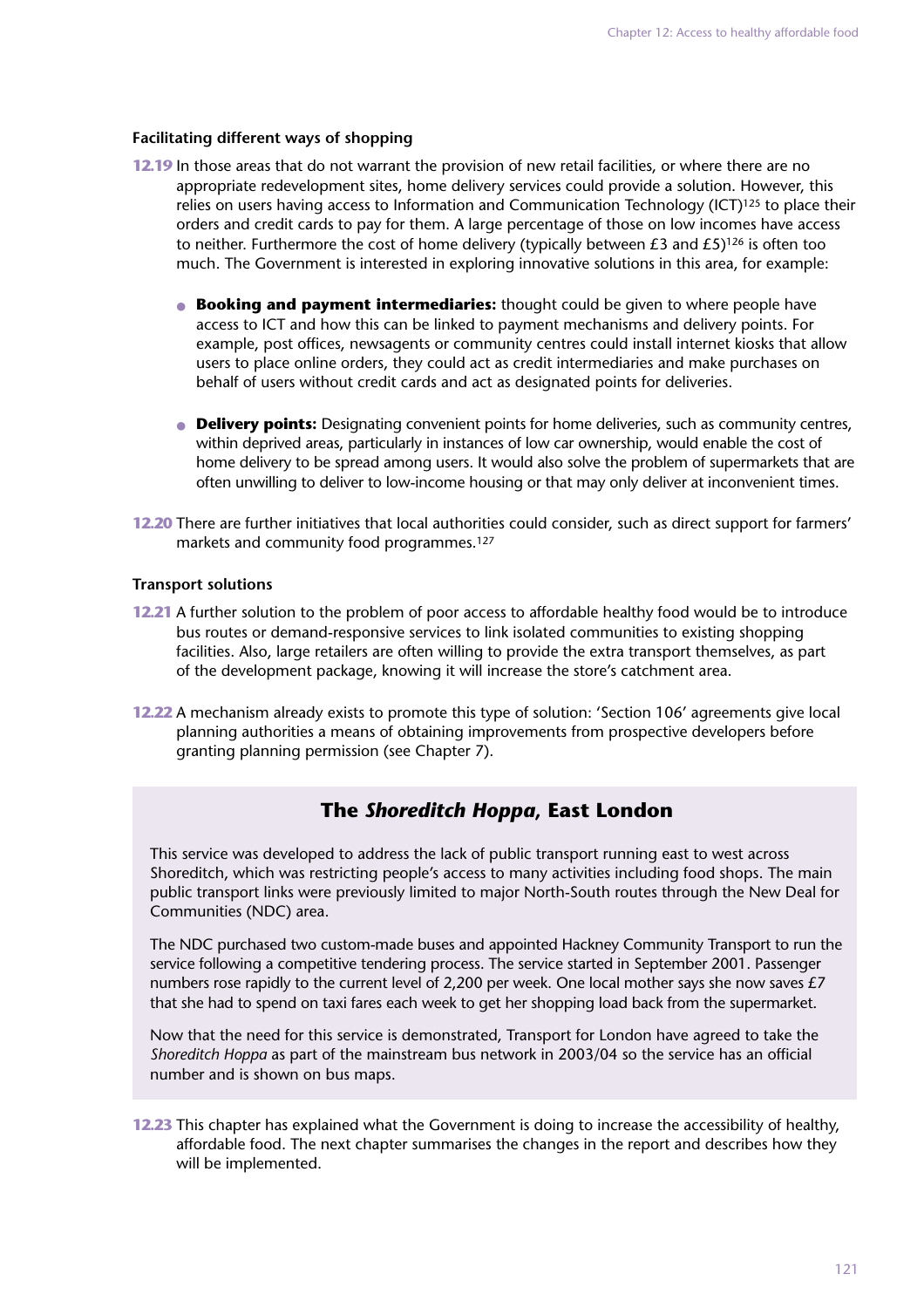# CHAPTER 13 WHAT HAPPENS NEXT?

**13.1** This report has set out the Government's strategy for improving access to jobs and key services to reduce social exclusion. The main policies that make up this strategy are listed below. Some of them are already in place, others have been agreed but have yet to take effect, and others will need further consultation and consideration on how they will be implemented.

# Who will be responsible for making sure that this happens?

- **13.2** At a national level, the Department for Transport (DfT) will have overall responsibility for implementation, monitoring the progress of the strategy, and long-term policy development. DfT will work closely with other departments and report to a ministerial steering group on social exclusion and transport, and the Cabinet Committee on social exclusion and regeneration.
- **13.3** Local transport authorities will lead the work on accessibility planning at a local level. They will work in partnership with other local agencies, for example local planning authorities, Primary Care Trusts, Jobcentre Plus, the local education authority (LEA) and the police. Where appropriate, Local Strategic Partnerships should provide a way of ensuring effective joining up. The partners from each sector will be responsible for taking forward the actions identified for them in the local accessibility action plan.
- **13.4** It will be up to local areas to decide priorities for taking this forward that are sensitive to local circumstances. The focus should be on improving access to activities that have the most impact on life-chances, such as work, learning and healthcare. The 88 local authorities that benefit from the Neighbourhood Renewal Fund should give particular attention to using that money to help areas within their control where transport problems create a particular barrier.

# What difference will it make?

- **13.5** Poor accessibility of jobs and services is only one of the many causes of social exclusion. The measures described here are part of a much wider government approach. They will help to achieve government objectives or Public Service Agreements on employment, participation and achievement in education, and health inequalities among others. Establishing indicators and targets to reflect local priorities and problems will be a key part of the accessibility planning process.
- **13.6** The changes are designed to make it possible to tackle the specific problems facing neighbourhoods and individuals. Many of them relate to processes and systems in government, which might seem a long way removed from the people they are supposed to help. Box 13.1 shows some practical examples of improvements that people should be able to see in their everyday lives.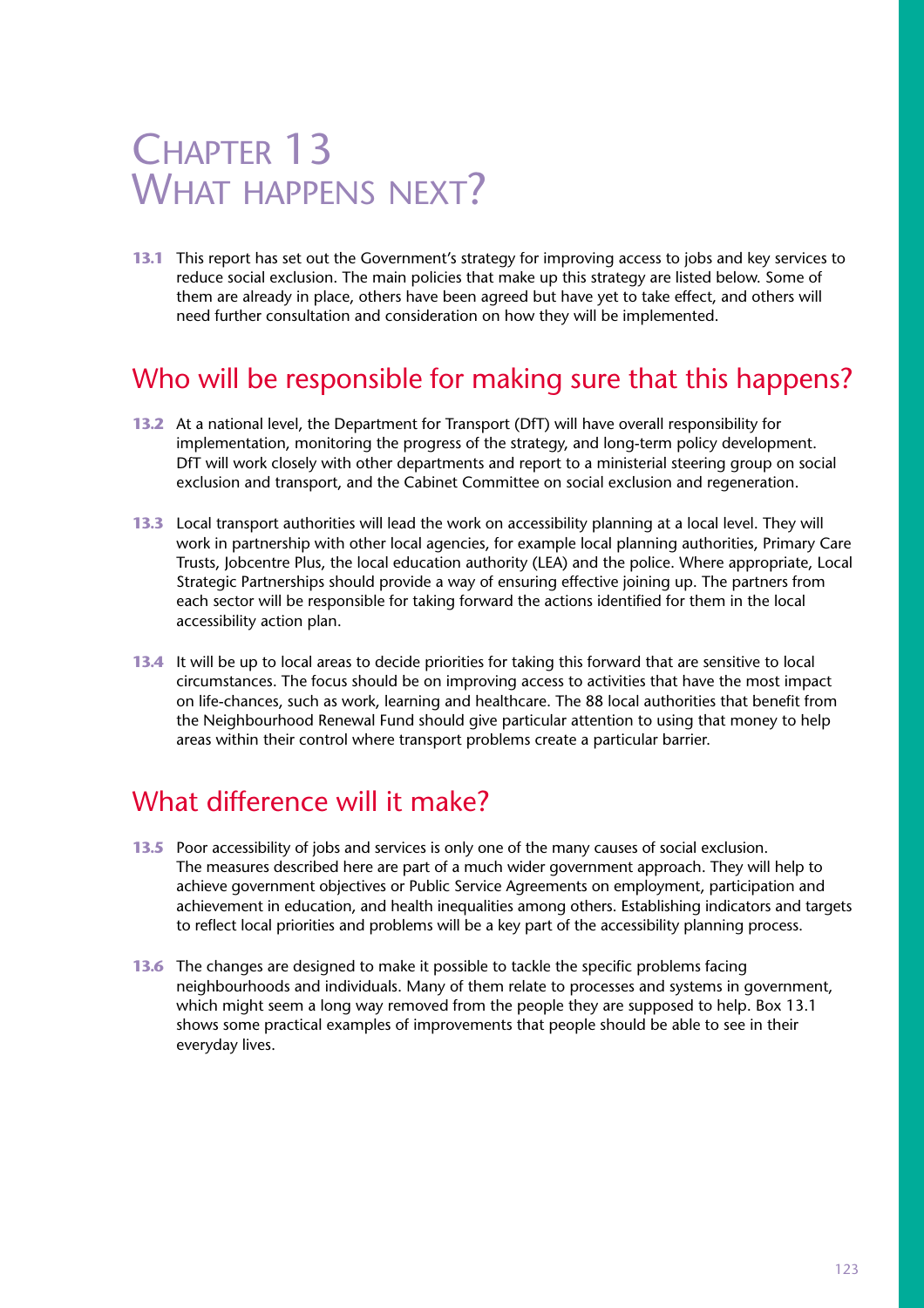#### **Box 13.1**

# **What changes will people see?**

The following case studies illustrate the kind of changes that people could see in their lives as a result of the policies described in this report.

#### **Julia, 75**

Julia lives alone in a small village in a rural area. Previously the only opportunity she had to see people came on Wednesday afternoon when social services provided a bus to the community day centre. Now she can phone for door-to-door transport to take her to visit her friend on the other side of town. The County Council supplies the vehicle using an accessible school minibus previously redundant for the bulk of the day.

#### **Ravi, 18**

Ravi lives in an isolated estate, and attends the Technology College in the centre of town. In the past the only bus service linking the estate to the college finished too early so he often had to miss classes. The college referred him to a nearby 'Wheels to Work centre'. The centre provided him with his own moped and trained him in how to maintain it, so he can now get to his classes and stay later if he needs to.

#### **Tracey, 40**

Tracey works shifts at an out-of-town industrial development. Previously, she didn't feel safe getting the bus home. There is now a CCTV-monitored well-lit waiting area at the plant's bus stop, as it was shown to be an area of particular concern. She now feels safe while waiting for the bus rather than spending her wages on getting a taxi home.

#### **Stella, 25 and Karen, 3**

Stella lives in a market town and teaches at the local primary school. She had to spend several hours a day travelling between her home, work and her daughter Karen's nursery. The school was identified as a convenient local facility and so now houses childcare facilities and a small shop. Bringing the facilities together in the same place allows Stella to spend more time at home with Karen.

#### **Stuart, 10**

Stuart lives in an inner city area near a busy main road. He used to spend all his free time indoors because he couldn't safely get to anywhere nearby to play. Now, Stuart can meet his friends to play football, as there is a new safe crossing to the local park.

#### **Alun, 57**

Alun has a long-standing respiratory illness. In the past he missed a number of hospital appointments due to problems with the journey, which involved catching two infrequent buses. This led him to put off seeking further treatment and his condition worsened. Now when he chooses the date and time of his hospital appointment, a journey planner arranges for him to be picked up at his house by a free community transport minibus.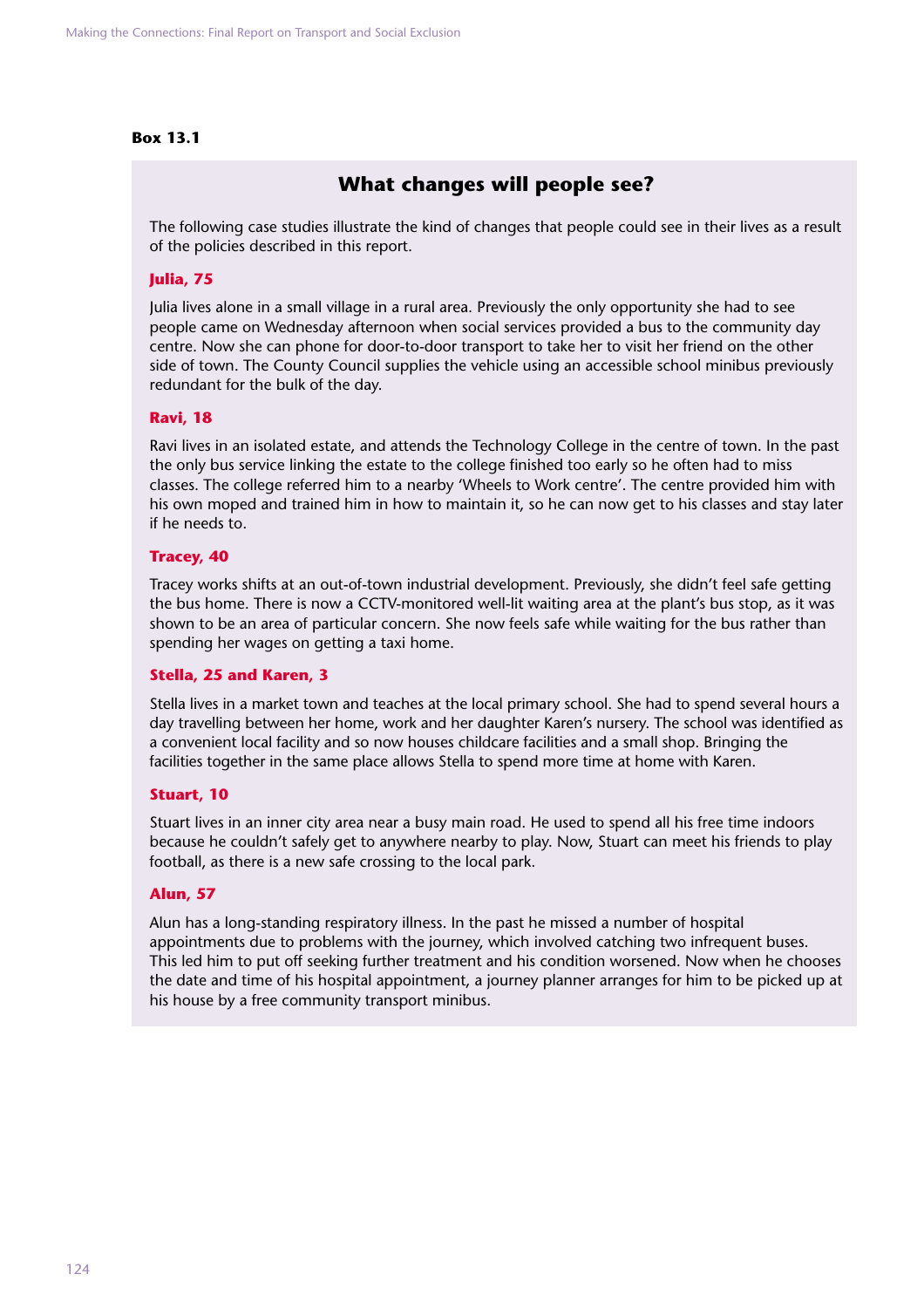# Key policies for improving access to jobs and services

# **Accessibility planning: a new approach (Chapter 5)**

- 1. All local transport authorities will carry out accessibility planning. This will be incorporated into the second round of Local Transport Plans, which are due in 2005, and which will take effect from 2006 (5.5).
- 2. The Government has established a working group with local transport authorities to develop and pilot approaches to accessibility auditing and planning, share good practice, and produce guidance for all authorities (5.33).
- 3. The relevant government departments will issue guidance on how local organisations, including those delivering transport, welfare to work, learning, healthcare, land-use planning and leisure services should be involved in accessibility planning (5.37).

## **Improved transport services (Chapter 6)**

- 4. The Department for Transport (DfT) will amend the regulations to facilitate flexibly-routed services in the first half of 2003 (6.9).
- 5. DfT will assess other barriers to flexible transport, and what might be done to address them, in 2003 (6.13).
- 6. The Office of Fair Trading will produce a template for integrated ticketing, building on the guidance they issued in 2002 (6.16).
- 7. The bus subsidy review is considering greater freedom for local authorities to introduce concessionary fares for other client groups (6.20).
- 8. The Bus Partnership Forum will encourage new forms of partnership, including Quality Networks, and agreements to reduce network instability (6.26).
- 9. A Government review of bus subsidies, which will report to Ministers before the Budget in 2003, is assessing options for changing subsidy mechanisms so that they contribute to social inclusion aims as well as increasing passenger numbers and encouraging modal shift (6.30).
- 10. From January 2003, the Treasury's guidance to other public sector bodies on how funding proposals should be appraised or evaluated, including major transport projects, factors in the *social* benefits of proposed schemes (6.31).

# **Land-use planning (Chapter 7)**

- 11. The proposed Local Development Frameworks should highlight whether there are gaps in local service provision and if so identify suitable sites for the development of services to fill these shortfalls. In preparing them, planners will need to work closely with key providers and funders of services across the public and private sectors (7.5).
- 12. Land-use planners will work with local transport planners and other partners to make sure land-use matters are included in accessibility planning (7.10).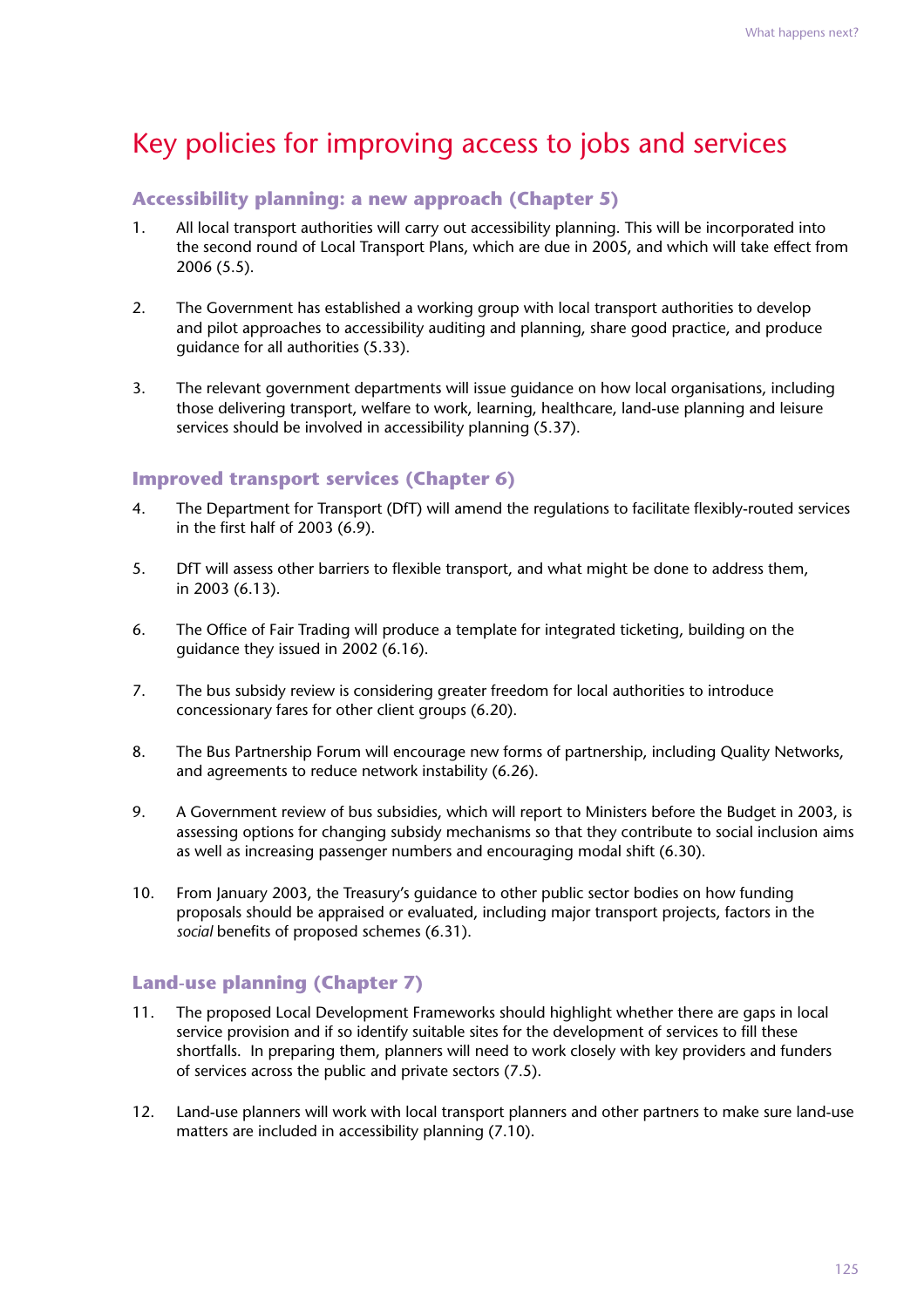13. The Office of the Deputy Prime Minister (ODPM) will revise national planning policy guidance to ensure that social exclusion and accessibility considerations are integrated into future planning policy (7.15).

# **Safer streets (Chapter 8)**

- 14. The Home Office will raise the profile of crime and fear of crime around transport routes and hubs for Crime and Disorder Reduction Partnerships and the police; and encourage data collection and participation in accessibility planning (8.11).
- 15. A 'transport toolkit' of practical and evaluated suggestions for tackling crime around transport will be added to the other crime reduction toolkits in spring 2003 (8.11).
- 16. DfT has an objective from 2002 of tackling concentrations of road accidents in disadvantaged communities, backed by a new fund of  $£17.6$  million over three years from 2003 for local highway authorities with high rates of child pedestrian casualties (8.21–8.22).

## **Access to work (Chapter 9)**

- 17. The Department for Work and Pensions has extended the Travel to Interview Scheme to cover claimants of more benefits, including Incapacity Benefit, and local journeys over  $E_4$  on a discretionary basis (9.10–9.11).
- 18. Jobcentre Plus, the Association of Train Operating Companies and Transport for London provide New Deal participants in England and Wales with a 50 per cent reduction on the cost of rail travel (9.14).
- 19. Jobcentre Plus will increase awareness of travel and mobility, and how to overcome transport barriers, through staff training (9.19).
- 20. Jobcentre Plus will extend eligibility for the Adviser Discretion Fund to all benefit claimants from the sixth month of their claim, and to anyone joining the New Deal for Lone Parents (9.21).
- 21. A £5 million per year fund supports employment-related transport projects run by Action Teams for Jobs from 2002 (9.23).
- 22. A £3 million fund will improve travel information and journey planning in Jobcentre Plus offices (9.23).

## **Access to learning (Chapter 10)**

- 23. There will be increased childcare provision in the 20 per cent most deprived wards, and a new power to provide childcare in schools (10.9–10.10).
- 24. The Government encourages local education authorities to consider piloting changes to home-toschool transport entitlements (10.18).
- 25. Learner Support Funds can now be used to provide free or subsidised transport services (rather than just subsidising individuals), as long as they benefit all students (10.25).
- 26. The Department for Education and Skills will introduce Education Maintenance Allowances (EMAs) across the country from September 2004. These will provide up to £30 a week to students whose parents are on low incomes and may be used to help meet the cost of travelling to education (10.27).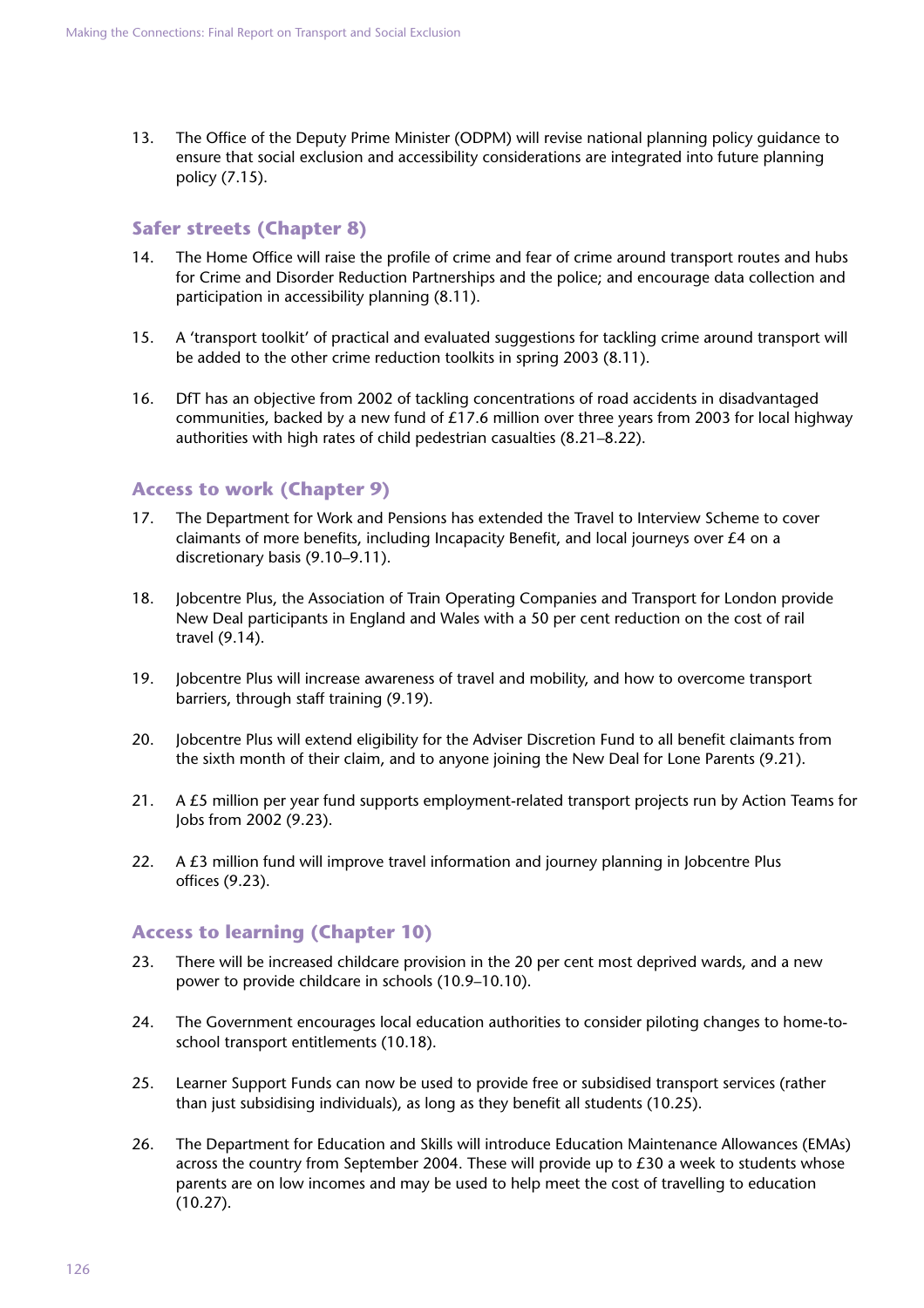- 27. From January 2003, local education authorities will be required to form partnerships with colleges, the Learning and Skills Councils and transport authorities to assess the accessibility of all further education institutions. £9 million was shared between 70 transport pathfinders with high deprivation and low rates of participation in further education to kick-start the process. A further  $£14$  million will be allocated to all the partnerships to fund transport solutions to the problems highlighted in their assessments (10.30–10.34).
- 28. The transport problems and needs of adult learners will be fully considered within the current review of adult learning, informing the Skills Strategy to be published in June 2003 (10.38).

## **Access to healthcare (Chapter 11)**

- 29. The criteria for eligibility for Patient Transport Services will be amended to include medical, mobility, public transport and financial grounds, through a working group led by Department of Health (DH) (11.17–11.18).
- 30. DH will provide guidance to Primary Care Trusts (PCTs), strategic health authorities and local authorities on the role of PCTs in relation to commissioning transport in 2003 (11.22).
- 31. DH will develop options to deliver a one-stop-shop approach to provide information and advice on getting to healthcare facilities and book transport where appropriate (11.25–11.26).
- 32. 'Accessibility' will be factored into DH decisions about the location and delivery of healthcare, and into the performance framework for the NHS (11.27).
- 33. DH will issue guidance in spring 2003 to support a new statutory duty on all NHS bodies to involve and consult patients and the public. NHS bodies will need to demonstrate that they are involving disadvantaged groups in key areas such as the planning, development and provision of services; accessibility will be a core area (11.30).

## **Access to food shops (Chapter 12)**

- 34. From April 2003, the Small Firms Loan Guarantee will be extended to the retail sector enabling retailers with viable business plans but without adequate security to receive credit (12.5).
- 35. The Phoenix Fund is making retail one of the priority sectors in their strategy to encourage smalland medium-sized business development in disadvantaged areas (12.7).
- 36. ODPM will strengthen and clarify national planning policy guidance in 2003 on the location of shops, especially food stores, to strengthen local shopping provisions (12.8).
- 37. The Home Office is providing funding of  $£15$  million over three years to improve security for small retailers in the most deprived areas throughout England and Wales (12.15).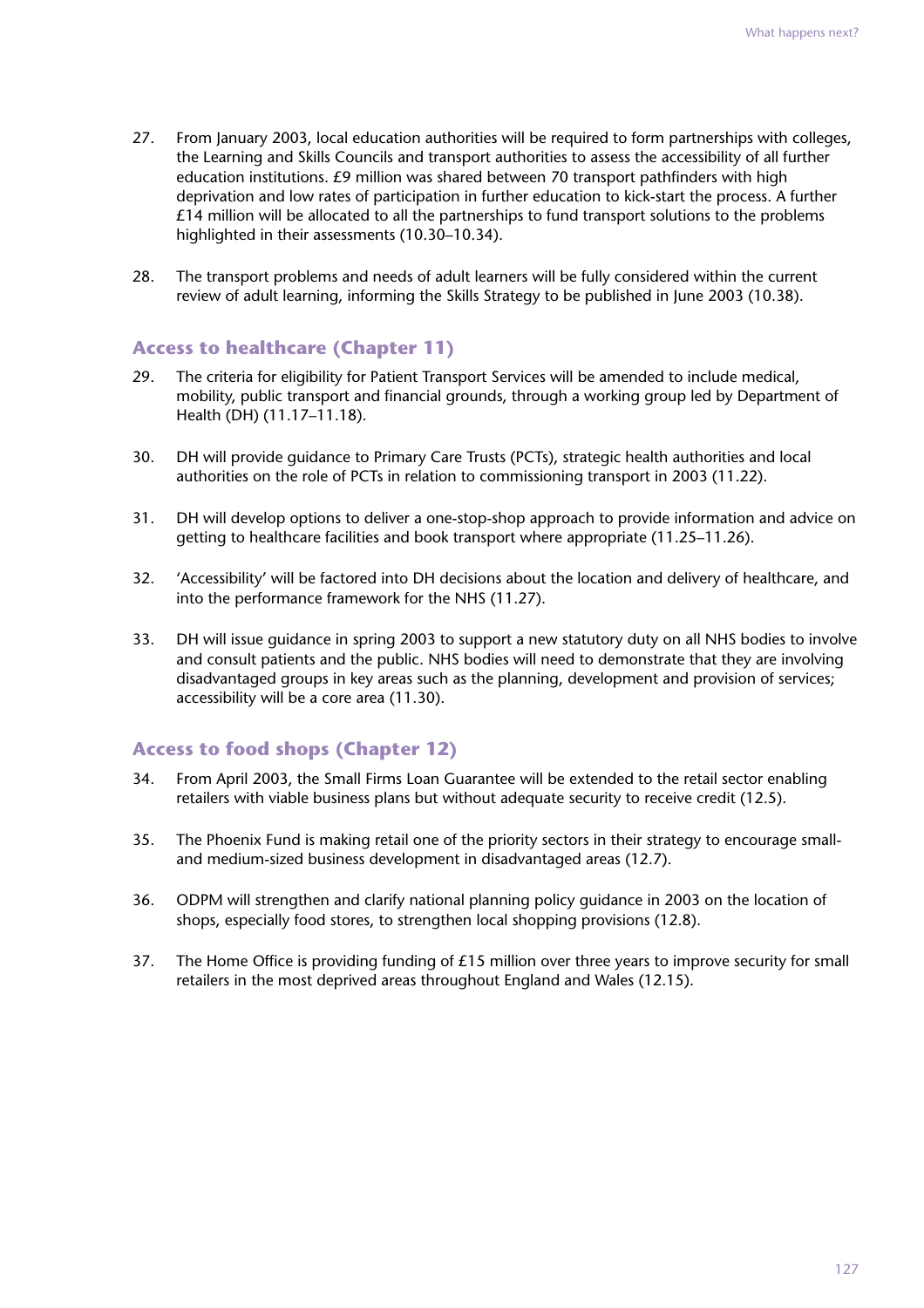# ANNEX A: ACCESSIBILITY INDICATORS

Progress in improving accessibility will be measured by developing a set of local indicators and targets. These will be decided locally, but will have to allow comparison between areas (where appropriate) and benchmarking against national standards.

Further consultation involving the Department for Transport, local authorities and other relevant bodies is needed to identify, develop and provide guidance on appropriate data sources and to develop an appropriate basket of indicators. It is anticipated that targets would be locally determined according to baseline conditions within the plan area.

The box opposite offers some tentative examples of the type of indicators that are likely to be needed to monitor and evaluate delivery on the plan.

Some of the indicators that relate to individuals' opinions – such as fear of crime or people finding access to services difficult – could only be collected by carrying out sample surveys. The costs of this can be limited by using existing surveys by the local authority or other bodies, but inevitably it is difficult to cover small local areas.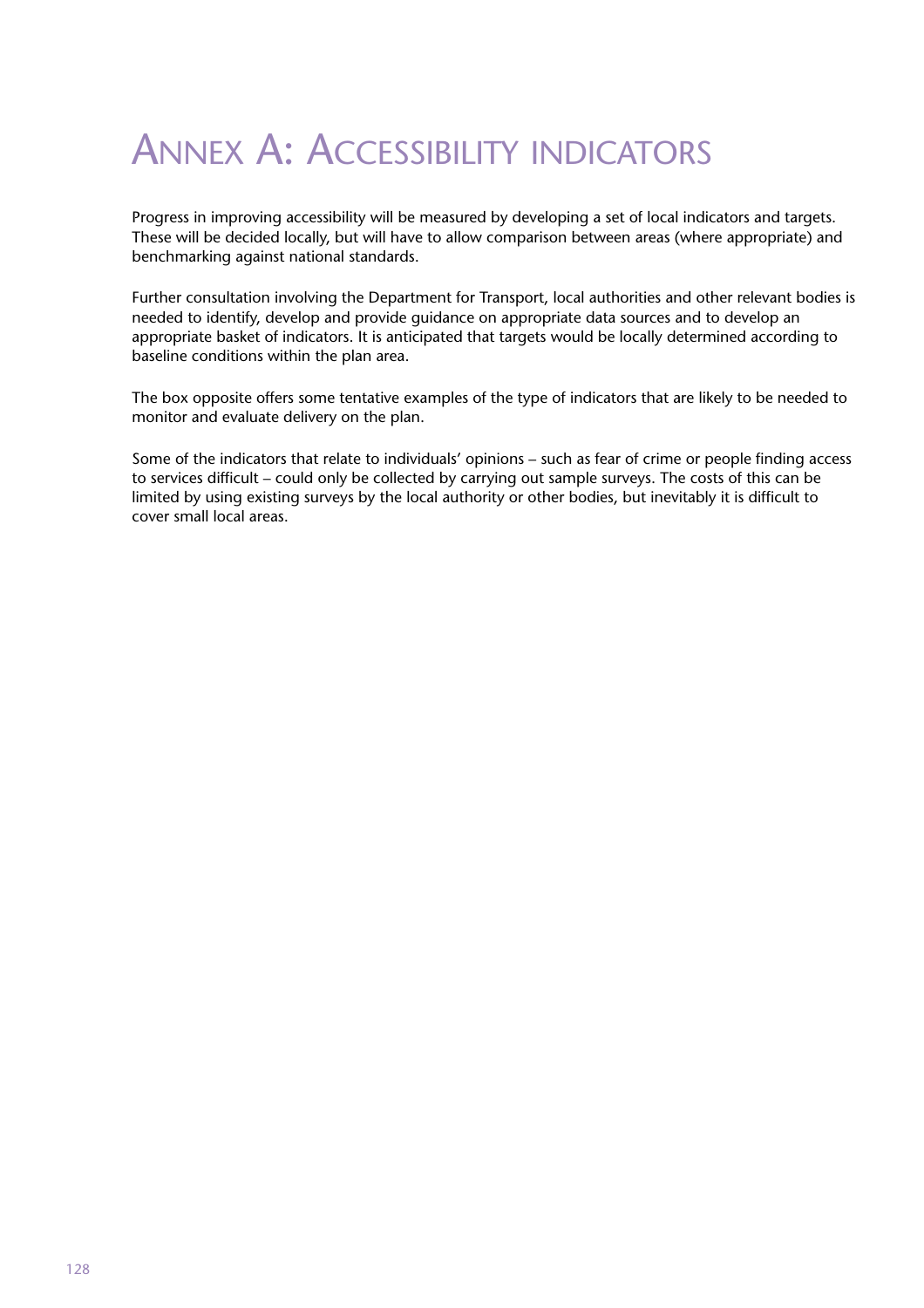# **Potential indicators for monitoring improvements in accessibility**

#### **Journey times and distance to bus stops**

Proportion of people within 10 minutes walk of a [5, 10, 15]-minute bus service

Proportion of people who can get to [key employment locations/appropriate hospital/affordable food shop/] within [45] minutes door-to-door by public transport

Proportion of 5–11-year-olds who can get to [xx] primary schools within [1 kilometre]

Barriers to using public transport

Proportion of fully accessible buses on certain routes or in areas

Proportion of people who say they do not use public transport because of fear of crime

#### **Trip rates**

Trips per person by mode of transport or journey purpose

Customer care and satisfaction

Proportion of transport staff trained in customer care and disability awareness

Overall customer satisfaction with public transport services

#### **Impacts**

Number of child pedestrian casualties per 1,000 children in population

Levels of air pollution

#### **Driving/car access**

Proportion of households with access to cars

#### **Cost of travel**

Average local bus fare per mile

Average bus fare

#### **Access to services**

Proportion of people saying they find access to specific services (for example, hospital, GP, school, college, etc) difficult

#### **Access to food shops**

Proportion of people within [500 metres] walk of a food shop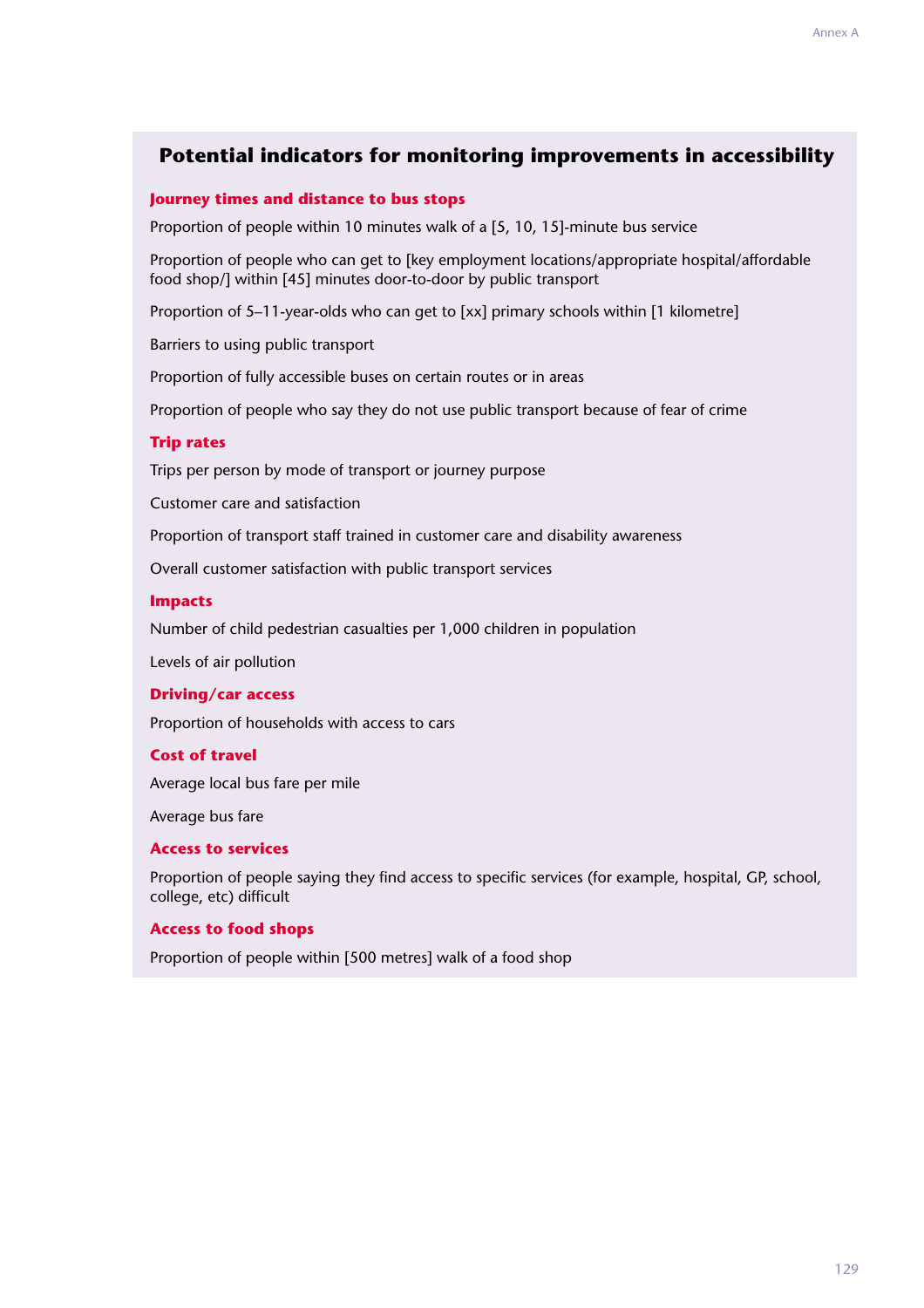# ANNEX B: ENDNOTES

- 1 Audit Commission, *A Life's Work: Local Authorities' Economic Development and Regeneration* (1999)
- 2 Beatty, C and S Fothergill, *Labour market detachment in rural England* (Countryside Agency, 2001)
- 3 McKay, S *et al, Unemployment and jobseeking after the introduction of Jobseeker's Allowance* (Department of Social Security Research Report 99, 1999)
- 4 Department for Transport (DfT), *Accessibility of local services and facilities* (2002)
- 5 Case studies in this chapter are drawn from a research study undertaken for the Social Exclusion Unit (SEU) by Halcrow. Fieldwork was carried out in five relatively deprived areas and involved interviews with individual residents and local authority officials, plus mapping of local transport provision and other services.
- 6 McKay (1999). Almost 40 per cent of jobseekers say that their job search has been limited because of the costs involved. For 63 per cent of them, this results from the cost of travelling to interviews.
- 7 Green, A *et al, First Effects of ONE* (DSS Research Report 126, 2000)
- 8 Department for Education and Skills (DfES), *The impact of study support* (DfES Research Report 273, 2001)
- 9 National Travel Survey (NTS) 1998/2000
- 10 Sheffield Hallam University and Office for National Statistics (ONS), *Parents' experience of choosing a secondary school* (2001)
- 11 Research has shown that the school a child attends can have a significant impact on their achievement (*Knowledge and Skills for Life: First Results from PISA 2000*, OECD 2001). Statistics also indicate that children attending schools with a high proportion of free school meal recipients are likely to achieve less well than those attending schools with few pupils on free school meals (*Statistical Bulletin – Pupil Progress in Schools in England: 2000,* DfES, 2001).
- 12 SEU, *Bridging the Gap: new opportunities for 16-18 year olds not in education, employment or training* (1999)
- 13 Callender, C, *The Hardship of Learning* (South Bank University, 1999)
- 14 Ibid. Note that 'expenditure associated with participation' here includes tuition fees, exam and registration fees, books, computers, stationery, travel, field trips and childcare. The research shows that the cost of some items (for example computers) may be higher than transport, however students are less likely to incur these costs themselves.
- 15 Ibid
- 16 Ibid
- 17 DfT (2002)<br>18 Hine Land
- Hine, J and F Mitchell, *The role of transport in social exclusion in urban Scotland* (Scottish Executive, 2001)
- 19 DfT (2002)<br>20 Dench, S ar
- 20 Dench, S and C Evans, *Childcare, 16 to 19 Year Old Parents and Further Education* (DfES, 2002)
- 21 Countryside Agency, *Rural Services Survey* (2001a)
- 22 Ruston, D, *Difficulty in Accessing Key Services* (ONS, 2002)
- DfT (2002)
- 24 Countryside Agency/Yorkshire Forward, *Bentham Moving On an action plan for Bentham* (2001)
- 25 Age Concern London, cited in *Going Places: Taking People to and from Education, Social Services and Healthcare* (Audit Commission, 2001)
- 26 Focus on Mental Health, *An uphill struggle. A survey of the experiences of people who use mental health services and are on a low income* (2001)
- 27 Halcrow, *Research on Transport and Social Exclusion* (unpublished, 2002)
- 28 Ruston (2002)
- 29 Department of Health, *Improving shopping access for people living in deprived neighbourhoods* (Policy Action Team 13, 1999)
- 30 Health Education Authority (HEA), *Health update environmental health: road transport* (2000a)
- 31 Countryside Agency, *Challenging the rural idyll* (2001b)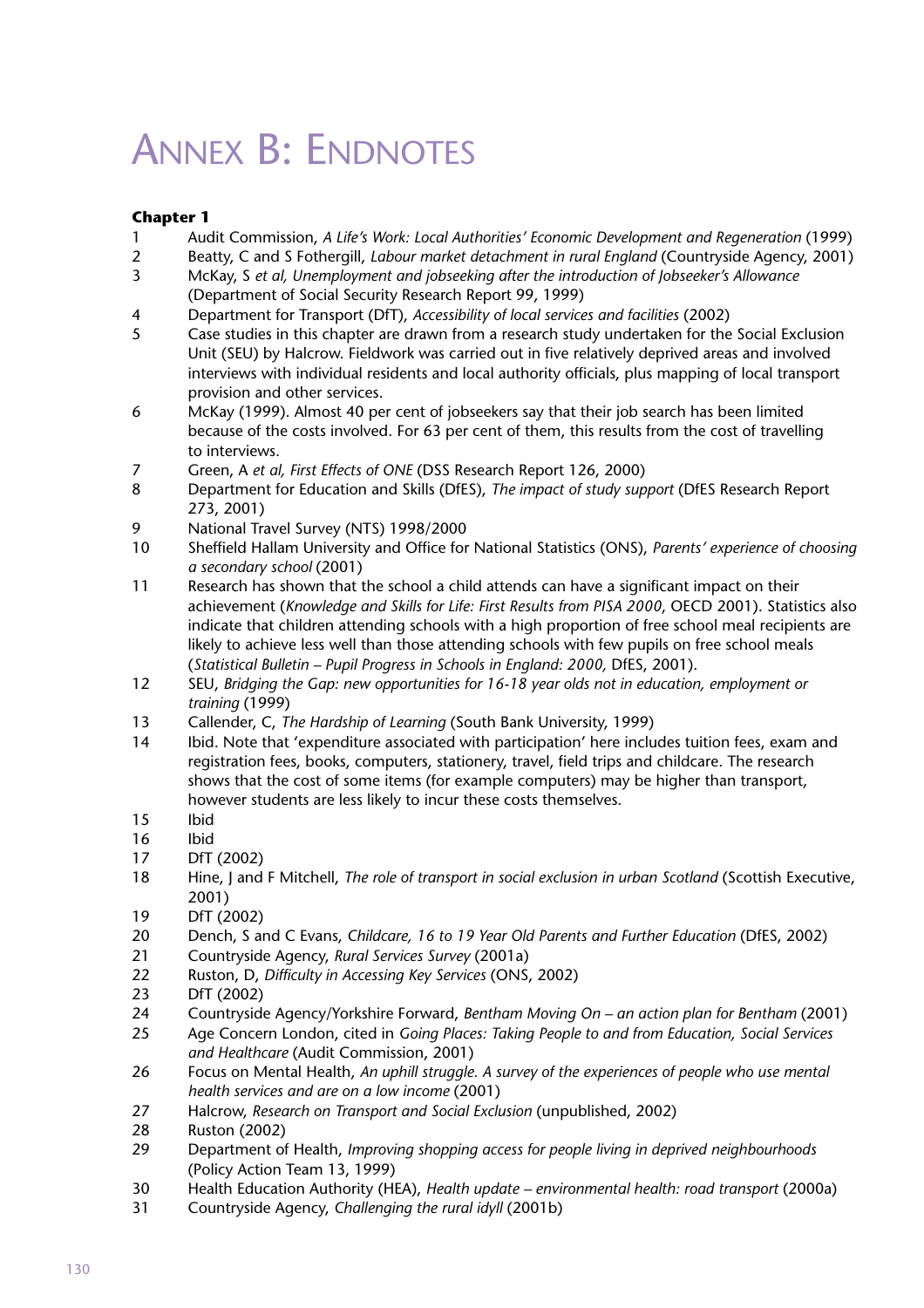- 32 Department of Health, *Low income, food, nutrition and health: strategies for improvement* (1996)
- 33 Department for Culture, Media and Sport, *Arts and Sport* (PAT 10 report, 1999)
- 34 Ruston (2002)
- 35 Department for Transport, Local Government and the Regions (DTLR), *Older People: their transport needs and requirements* (2001a)
- 36 Help the Aged, *Pensioners' Transport Survey* (1998)
- 37 Commission for Integrated Transport (CfIT), *Public Attitudes to Transport in England* (2001)
- 38 Bostock, L, *Pathways of disadvantage? Walking as a mode of transport amongst low income mothers* (2001)
- 39 Sport England, *Young people with a disability and sport* (2001)
- 40 Countryside Agency (2001a)
- 41 Hales, J *et al, Evaluation of the New Deal for Lone Parents* (DSS Research Report 108, 2000)
- 42 Lucas, K *et al, Transport, the environment and social exclusion* (Joseph Rowntree Foundation, 2001)
- 43 Morton, B, *Evidence of the impact of transport on health* (2001)
- 44 HEA (2000a)
- 45 White, D *et al, Road accidents and children living in disadvantaged areas: a literature review* (Scottish Executive, 2000)
- 46 Ibid
- 47 Grayling, T *et al, Streets ahead: safe and liveable streets for children* (Institute of Public Policy Research, 2002)
- 48 Lack of gardens means that children in deprived areas are more likely to play by or in roads (children with no play area at home are over five times more at risk of pedestrian injury). Research for the Scottish Executive suggests that a significant proportion of accidents are related to the unsafe (and unsupervised) behaviour of children in deprived areas (White, 2000).
- 49 Ibid
- 50 Ibid
- 51 MVA Ltd, *Comparative study of European child pedestrian exposure and accidents* (Department of the Environment, Transport and the Regions, 1999)
- 52 Committee on the Medical Effects of Air Pollution (2001)
- 53 Burningham, K and D Thrush, *Pollution concerns in context: a comparison of local perception of the risks associated with living close to a road and a chemical factory* (conference paper, 2001)
- 54 Sir Donald Acheson, *Independent Inquiry into Inequalities in Health* (1998)
- 55 King, K and J Stedman, *Analysis of Air Pollution and Social Deprivation* (Department of the Environment, Transport and the Regions, 2000)
- 56 Friends of the Earth, *Environmental justice: mapping transport and social exclusion in Bradford* (2001)
- 57 HEA, *Health update environment and health: air pollution* (2000b)
- 58 Living Streets Campaign, *Streets are for living: the importance of streets and public spaces for community life* (2001); Bostock, 2001; Burningham and Thrush, 2001.

- 59 DTLR, *Focus on Personal Travel* (2001b)
- 60 NTS 1998–2000
- 61 Noble, B, *Travel characteristics of older people* (ONS, 2000)
- 62 NTS 1998–2000
- 63 Ibid
- 64 Ibid
- 65 Ibid. Throughout this report 'taxi' is used to include both hackney carriages (taxis) and private hire vehicles (PHVs, or 'minicabs').
- 66 Ibid
- 67 DTLR (2001b)
- 68 NTS 1998–2000
- 69 Disabled Persons Transport Advisory Committee (DPTAC), *Attitudes of disabled people to public transport* (2002)
- 70 DTLR (2001b)
- 71 DPTAC (2002)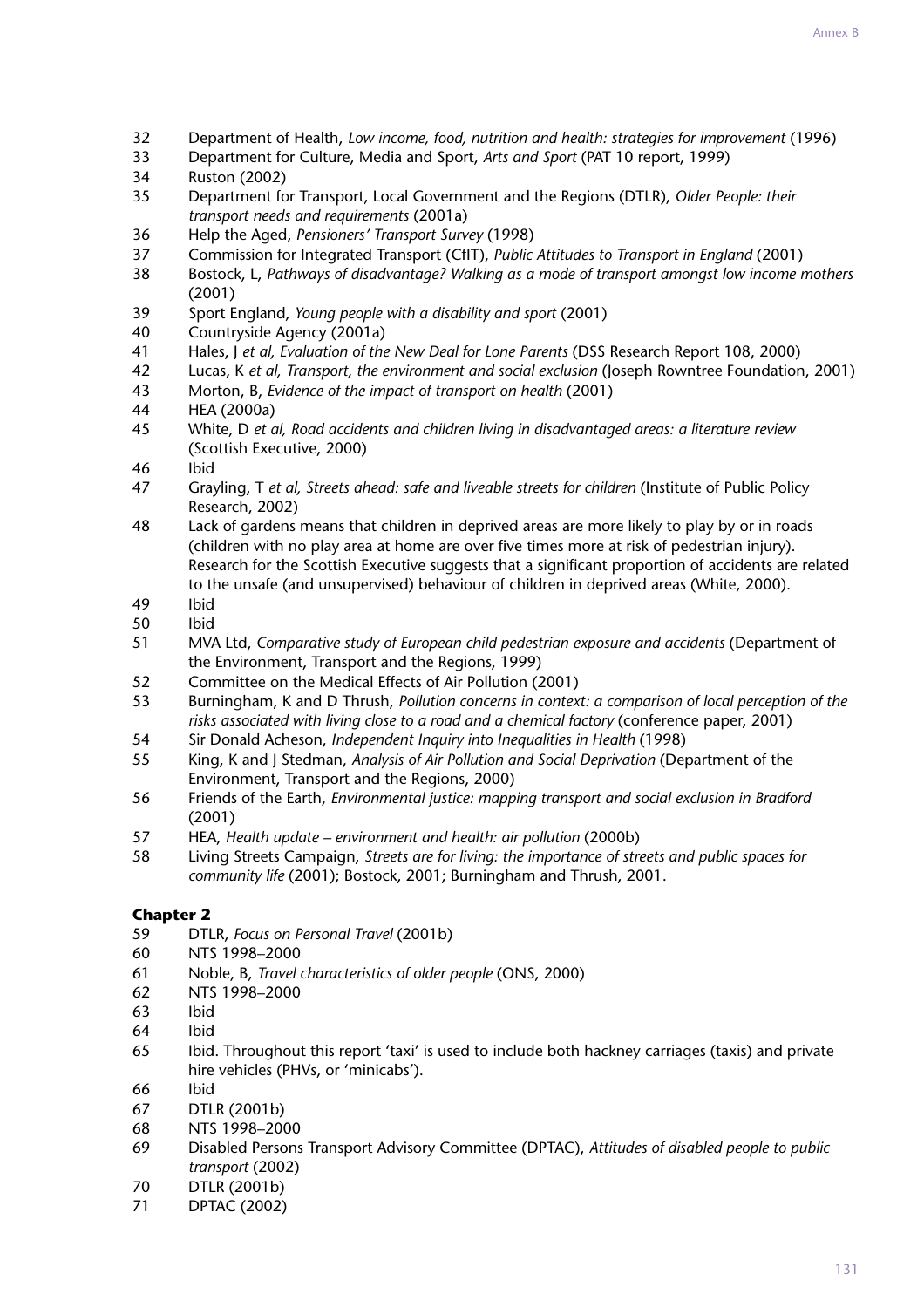- 72 NTS 1998–2000, as revised December 2002
- 73 DTLR (2001b)
- 74 DfT estimate. From October 2004, service providers may have to make alterations if a service continues to be impossible or unreasonably difficult for people with disabilities to use. These requirements apply to facilities and services in the pedestrian environment and in transportrelated infrastructure, such as bus and rail stations and airports.
- 75 Disability Rights Commission response to SEU consultation.
- 76 Strategic Rail Authority, *Train and Station Services for Disabled People* (February 2002). Note that stations are not affected by the Disability Discrimination Act until 2004.
- 77 Crime Concern/Transport and Travel Research*, Perceptions of Safety from Crime on Public Transport* (1997)
- 78 Ibid
- 79 SEU visit
- 80 CfIT (2001)
- 81 Lucas (2001)
- 82 DfT estimate
- 83 Halcrow (2002)
- 84 Ibid. North Huyton has a relatively good level of bus coverage, yet research participants claimed that there was no service or that many bus changes were required.
- 85 Ruston (2002)
- 86 Although insurance costs can be higher in urban areas.
- 87 CfIT (web page)
- 88 Countryside Agency (2001a)

#### **Chapter 3**

- 89 DTLR (2001b)
- 90 These calculations do not take into account that some money spent on social security benefits is spent on transport, or potential modal shift.

#### **Chapter 4**

- 91 Bus quality corridors exist where local authorities and operators use Quality Partnerships to combine infrastructure improvements with high quality vehicles on particular routes. As well as bus priorities, the 10 Year Plan for Transport has to date provided funding for 30,000 infrastructure improvements (for example bus stops and pavements) with 10,000 more planned.
- 92 Audit Commission, *All aboard a review of local transport and travel in urban areas outside London* (1999)
- 93 Grayling (2002)
- 94 Audit Commission (1999)

- 95 Of the Transport Act 1985.
- 96 Although introduced in 2001, this was backdated to March 2000.<br>97 There are no examples of Quality Contracts vet running to give a
- There are no examples of Quality Contracts yet running to give a cost comparison. In London, which has a system similar to a Quality Contract, the level of spending on bus services is considerably higher than in all the Passenger Transport Authorities. However, there is no research as to whether this is due to Quality Contracts, lower fares, higher driver wages or generally better service.
- 98 Oral evidence from both Coventry City Council and the chairman of the Association of Transport Co-ordinating Officers to House of Commons Transport, Local Government and the Regions Select Committee. Reported in *The Bus Industry*, Seventeenth Report of Session 2001–02.
- 99 Market Research Society social grades: A professional; B middle managers; C1 all other nonmanual workers; C2 all skilled manual workers; D all semi-skilled and unskilled manual workers; E on benefit/unemployed.
- 100 Steer Davies Gleave, *The Case for Rail* (2002)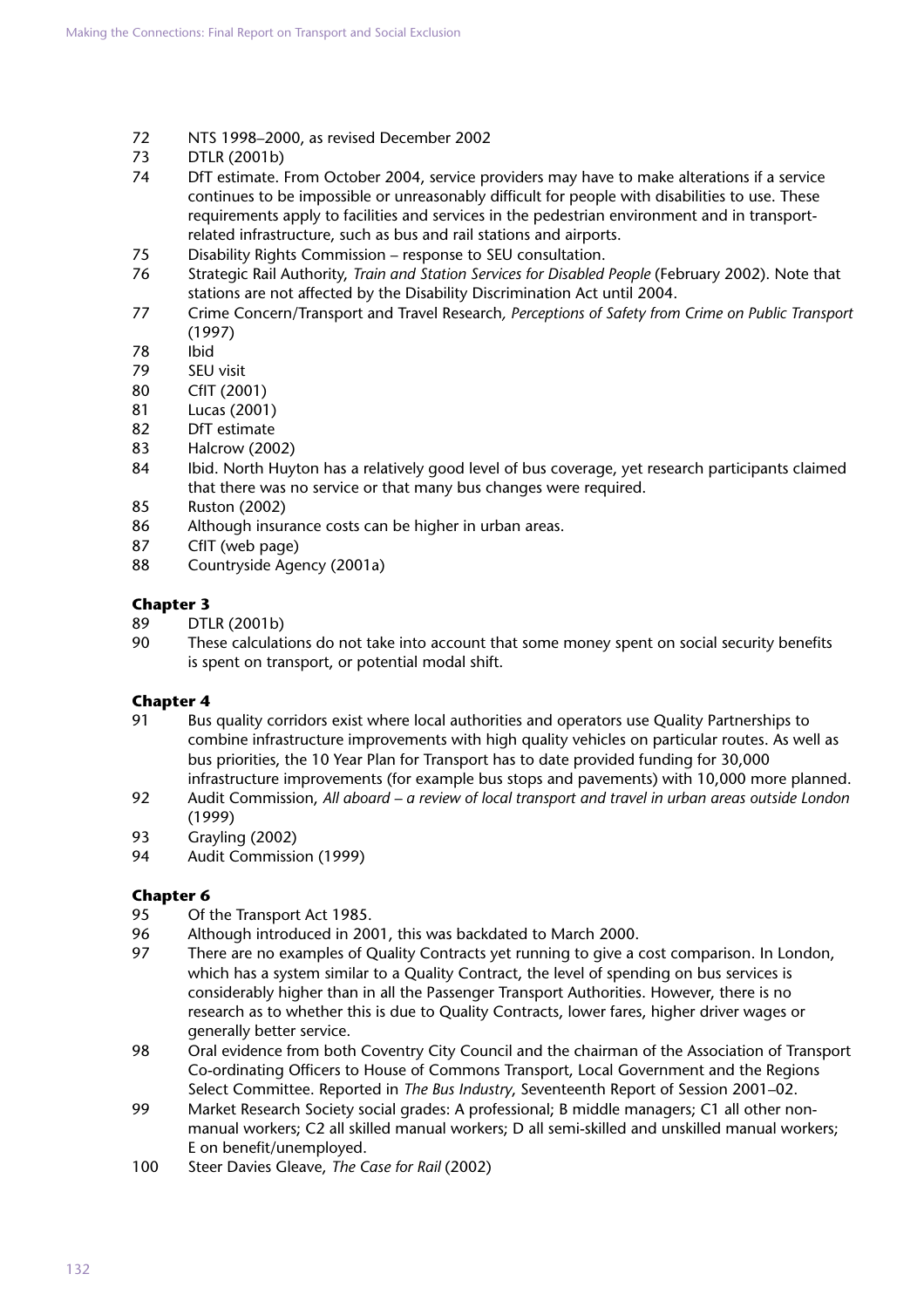## **Chapter 7**

- 101 Local Neighbourhood Renewal Strategies are plans developed by the community in conjunction with the Local Strategic Partnership that identify which interventions need to be made to improve deprived neigbourhoods.
- 102 Of the Town and Country Planning Act 1990

## **Chapter 8**

- 103 Crime Concern/Transport and Travel Research (1997)
- 104 This includes national railways, London Underground, the Docklands Light Railway, Croydon Tramlink and a number of light rail systems.

## **Chapter 9**

105 Business managers can authorise a limit of £500 where there is a business case.

## **Chapter 10**

- 106 On school locations and population. This is already collected for *School Organisation Plans*, a strategic document projecting demand for school places.
- 107 School start and finish times are decided by the governing body of each school. To alter these times the LEA needs to negotiate with each governing body and engage in a period of consultation.
- 108 National Institute of Child Health and Human Development (NICHD) Early Child Care Research Network, "The relation of child care to cognitive and language development", *Child Development* 71, 4 (2000), 960–980
- 109 SEU (1999)<br>110 NTS 1998-2
- NTS 1998-2000
- 111 Local PSAs involve local authorities adopting more stretching targets in return for flexibilities around how they achieve these. Local authorities receive extra payment if they meet these targets.
- 112 Centres of Vocational Excellence are learning institutions which focus on meeting employers' intermediate skills needs. They work closely with schools, offer progression to higher education where appropriate, and work closely with employers, employment sectors and other key organisations.
- 113 Although there will be opportunities for some to access residential and travel bursaries.
- 114 Funds are allocated to colleges by Learning and Skills Councils. The average annual allocation is £238 per student, excluding money allocated for childcare.
- 115 Ashworth, K *et al, Education Maintenance Allowance: The First Year. A Quantitative Evaluation* (Department for Education and Employment Research Report 257, 2001)
- 116 Average annual allocation is £160 per person, slightly lower than for 16–19 year olds, because adult learners are more likely to attend part-time courses.

# **Chapter 11**

- 117 Audit Commission (2001)
- 118 Ibid
- 119 National Association of Citizens Advice Bureaux, *Unhealthy Charges* (2001)
- 120 This database went live in September 2002. It is a web-based system offering patients and their GPs information on waiting times for outpatient appointments and inpatient/day case treatments. It is available at www.nhs.uk/waitingtimes/waitingtimes.asp
- 121 Department of Health, *Keeping the NHS Local: A New Direction of Travel* (2003) is available from www.doh.gov.uk/configuringhospitals

- 122 For information about eligibility for a Small Firms Loan Guarantee see the Small Business Services website www.sbs.gov.uk
- 123 These risk factors might include low car ownership, low-income/high proportion of benefit recipients, young families, minority ethnic population, public transport links and high-rise accommodation. Much of this information will often be readily available, for example from the Census.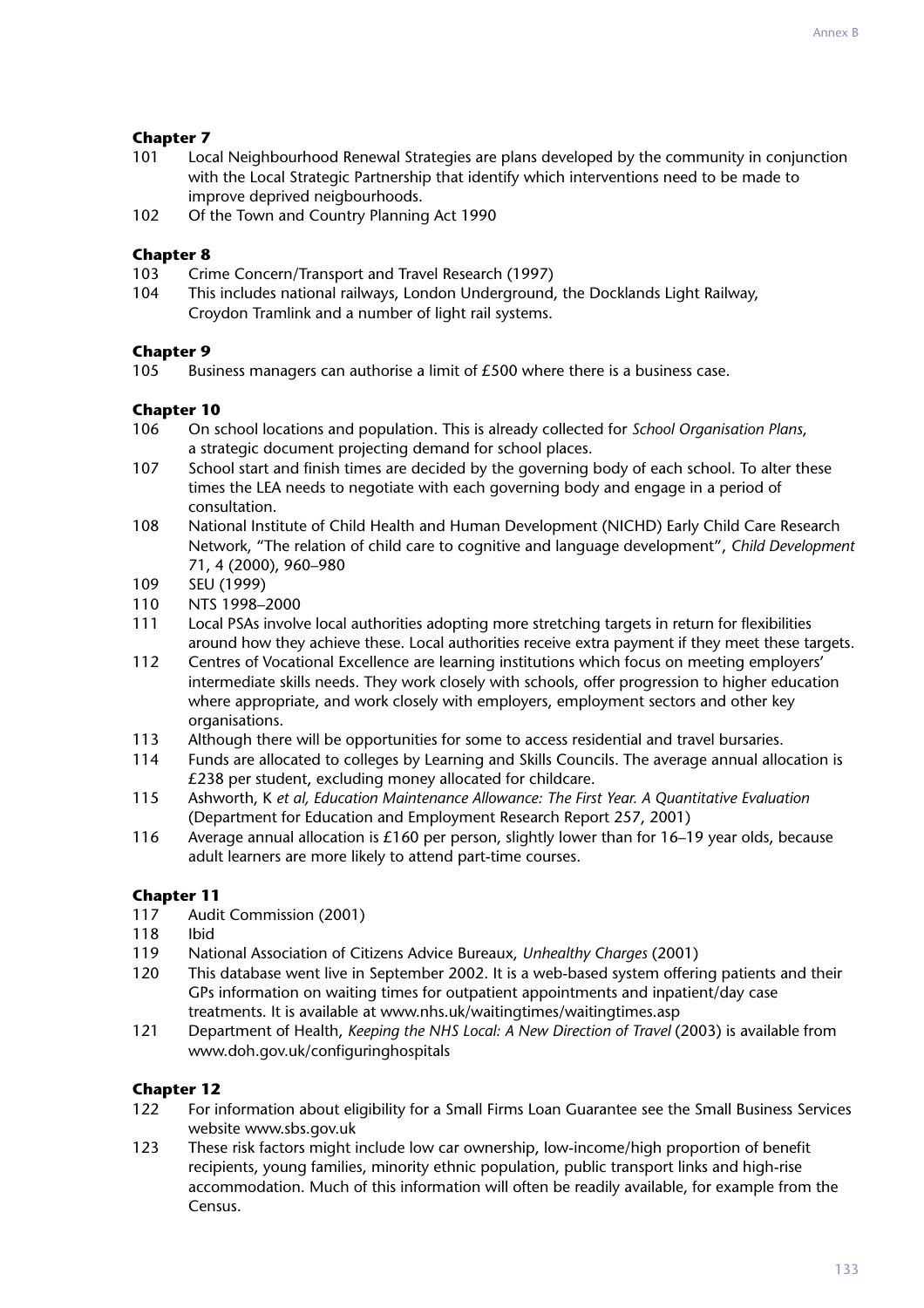- 124 A good example of this process is a pilot mapping exercise undertaken for the NHS in 1999 which focused on two wards which had already been identified by the council and health authority as in need of social and economic investment. Research was conducted on typical eating patterns and dietary aspirations at local community groups, together with interviews outside a supermarket. See Donkin, *A et al, Mapping access to food at a local level* (NHS Executive, 1999)
- 125 89 per cent of adults in low-income households and 86 per cent of people over 65 have never used the internet. 57 per cent of the population as a whole have accessed the internet at some time (ONS, *National Statistics Omnibus Survey*, 2002).
- 126 Research indicates that people on low incomes spend approximately £15 per person per week on food. Downer, E *et al, Poverty bites – food, health and poor families* (Child Poverty Action Group, 2001)
- 127 For guidance on how best to develop these smaller scale measures see *Making links: a toolkit for local food projects* (Sustain, 2000)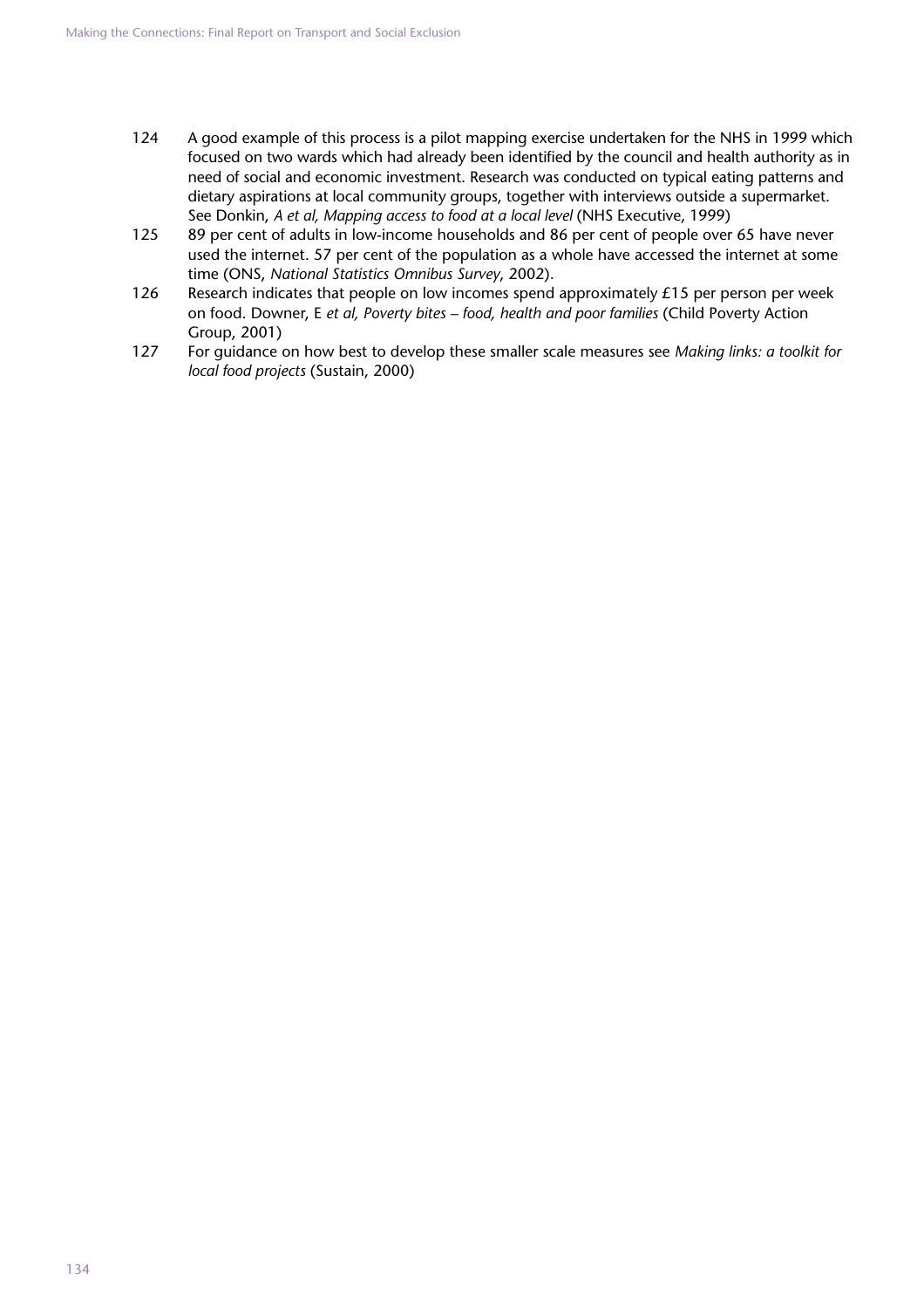# ANNEX C ACKNOWLEDGEMENTS AND CONTACT DETAILS

The SEU project team visited a number of projects and services in the UK. It also drew on the expertise of many different organisations and individuals throughout the project – both in analysing the problem and drawing up practical solutions. We would particularly like to thank Murray Grant of Merseytravel and all the following organisations for their help:

Association of Chief Police Officers Association of County Councils in Denmark Association of Transport Co-ordinating Officers Business in the Community CANGO – Hampshire Cheshire County Council Crime Concern Clapham Junction Jobcentre Confederation of Passenger Transport Commission for Integrated Transport Centro (West Midlands Passenger Transport Executive) Coventry City Council Copenhagen City Council Community Transport Association Devon County Council Connexions, Worksop Disabled Persons Transport Advisory Committee Disability Rights Commission DaRT London Edinburgh City Car Club Edinburgh City Council Falck, Denmark Friends of the Earth Greater Manchester PTE Hastings Borough Council Hertfordshire Integrated Transport Partnership Institute for Public Policy Research Lincolnshire County Council Local Government Association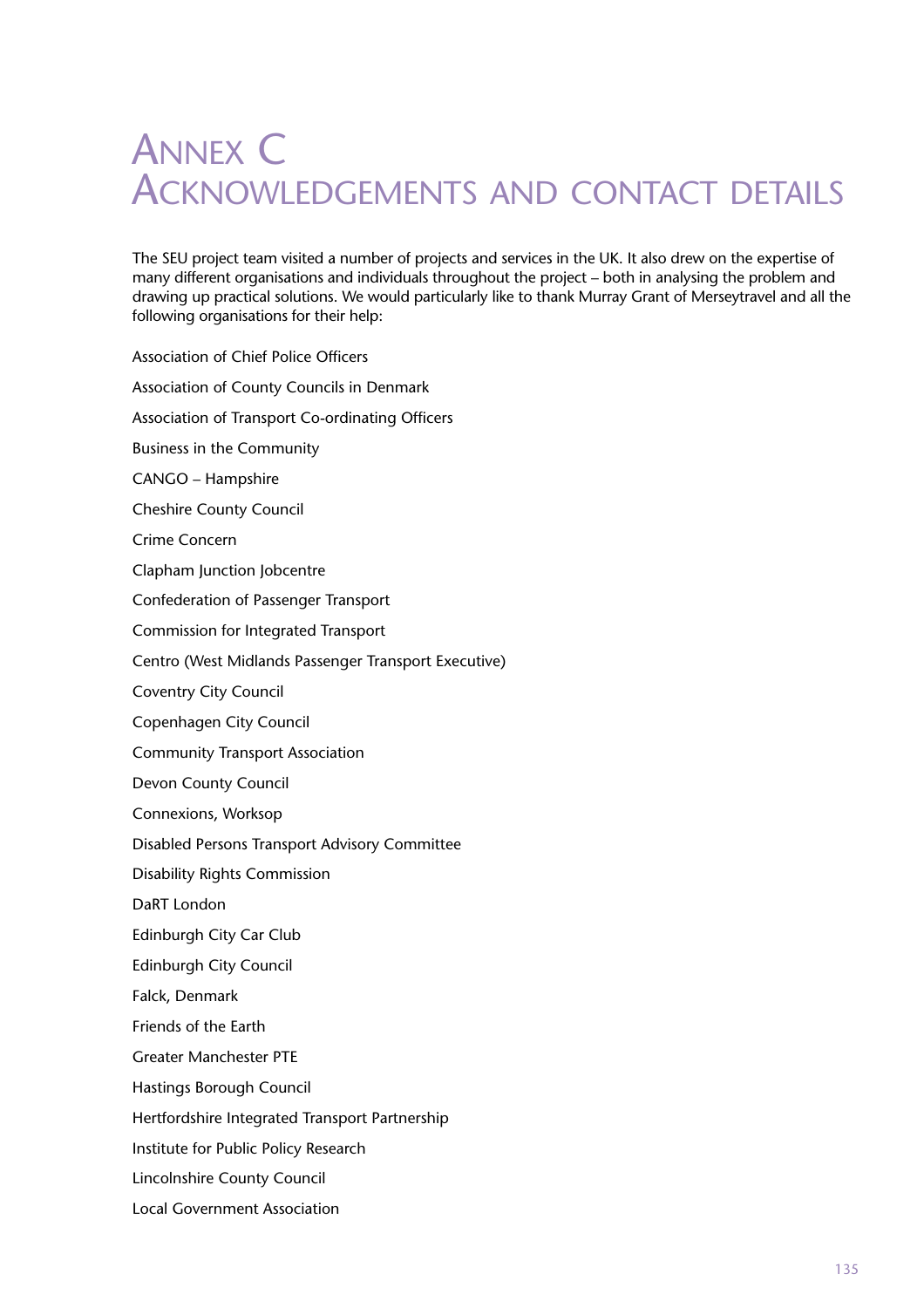Manchester – Clitheroe secure transport route Merseytravel METRO – West Yorkshire Passenger Transport Executive Mobility Advice and Vehicle Information Service (MAVIS), Berkshire Moor Park Community Centre, North Tyneside New Deal for Communities Area, Birmingham NEXUS (Tyne & Wear Passenger Transport Executive) Newcastle City Council Norfolk County Council North London Stansted Partnership North Walsham Area Community Transport Association Nottinghamshire Wheels to Work Scheme Nottinghamshire County Council Sainsburys Assisting Village Enterprises **Sustrans** Scottish Executive Soroptimist International of South East England South Yorkshire Passenger Transport Executive Strategic Rail Authority The Children's Society, York Telford and Wrekin Council Transport 2000 Transport for London Trent and Barton Buses TRIP Honiton, Devon University of Newcastle University of Westminster Warwickshire Rural Transport Partnership Whipps Cross NHS Trust

Working Links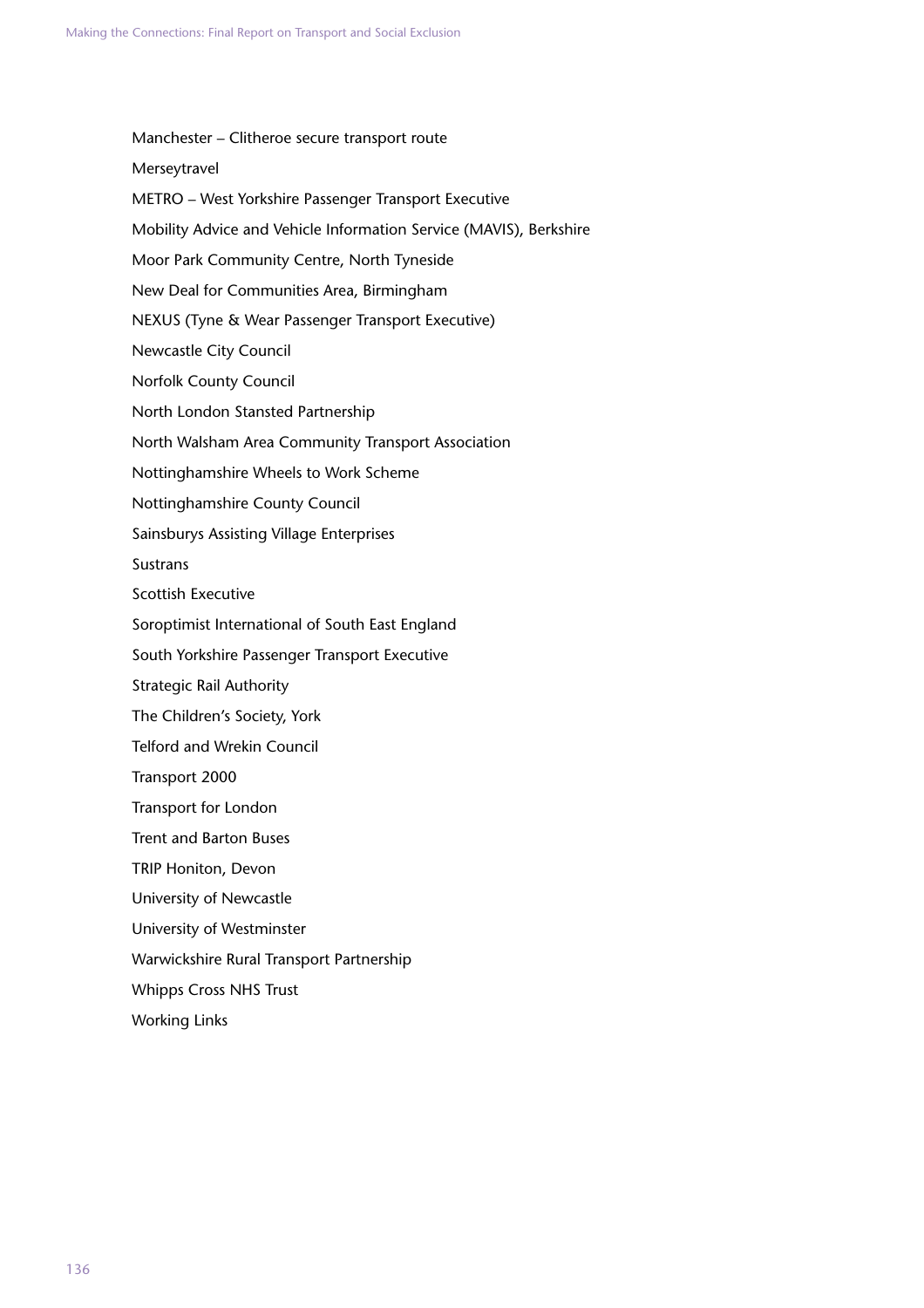| <b>Chapter</b> | Title                                      | Name                  | <b>Phone</b>  | Email                             |
|----------------|--------------------------------------------|-----------------------|---------------|-----------------------------------|
| 4              | Trent and Barton Buses                     | Melvyn Hopwood        | 01773 536313  | mhopwood@trentbuses.co.uk         |
| 4              | North Walsham                              | Paul Gray             | 01692 500840  | paulgray.nwacta@freenet.co.uk     |
| 4              | The Manvers Shuttle, South Yorkshire       | Tim Lewis             | 0114 221 1484 | timl@sypte.co.uk                  |
| 4              | Nottingham City Hospital NHS Trust         | Clive Young           | 01159691169   | cyoung1@ncht.trent.nhs.uk         |
| 4              | The Clitheroe Interchange                  | <b>Richard Watts</b>  | 01772 264682  | rwatts@env.lancscc.gov.uk         |
| 4              | The Bittern Line, Norfolk                  | lan Dinmore           | 01603 224248  | ian.dinmore.pt@norfolk.gov.uk     |
| 4              | Flexline, Gothenburg, Sweden               | Yngve Westerlund      | Not available | ywk@logistickcentrum.se           |
| 4              | Cango buses, Hampshire                     | Martin Robertson      | 01962846997   | martin.robertson@hants.gov.uk     |
| 4              | Copenhagen, Denmark                        | Birger Neilsen        | 36 13 17 21   | <b>BHN@hur.dk</b>                 |
| 4              | Transport Co-ordination Unit               | <b>Tim Davies</b>     | 01392383244   | ATDavies@devon.gov.uk             |
| 4              | Wheels to Work, Warwickshire               | Sonia Colledge        | 01788 337901  | soniacolledge@warwickshire.gov.uk |
| 4              | Manchester City Safe                       | Jan Brown             | 01618563341   | Jan.Brown@gmp.police.uk           |
| 4              | Gloucester City SAFE Demonstration Project | lan Drummond          | 020 7944 2629 | lan.Drummond@dft.gsi.gov.uk       |
| 4              | Trent Buses Nottingham                     | Melvyn Hopwood        | 01773 536313  | mhopwood@trentbuses.co.uk         |
| 4              | Lewisham                                   | Judy Carne            | 02083142190   | Judy.Carne@lewisham.gov.uk        |
| 4              | Travelsmart                                | Information Line      | 01179290888   | www.sustrans.org.uk               |
| 4              | Northamptonshire County Council            | Craig White           | 01604763438   | CLWhite@northamptonshire.gov.uk   |
| 4              | NHS Walk in Centres                        | Frances Harkins       | 01132546053   | frances.harkins@doh.gsi.gov.uk    |
| 4              | Dental Access Centres                      | Pam Scoular           | 02079723977   | pam.scoular@doh.gsi.gov.uk        |
| 4              | Castlemilk Shopping Centre, Glasgow        | Roger Gill            | 02078318600   | roger.gill@estatesandagency.co.uk |
| 4              | Bevenden Primary School, Brighton and Hove | Ty Goddard            | 01273 294270  | ty.goddard@brighton-hove.gov.uk   |
| S              | Surrey County Council                      | Olu Ashiru            | 020 8541 7215 | olu.ashiru@surreycc.gov.uk        |
| 5              | Nottingham County Council                  | David Gibbons         | 0115 986 2211 | david.gibbons@nottscc.gov.uk      |
| ৩              | Fare Car, Devon                            | John Richardson-Dawes | 01392382952   | jrdawes@devon.gov.uk              |
| $\circ$        | Cheshire Ticketing Unit                    | Cathy Limb            | 01244 603469  | limbc@cheshire.gov.uk             |
| P              | Payback Partnership, Surrey                | Alan Teer             | 020 8541 3971 | alan.teer@surreycc.gov.uk         |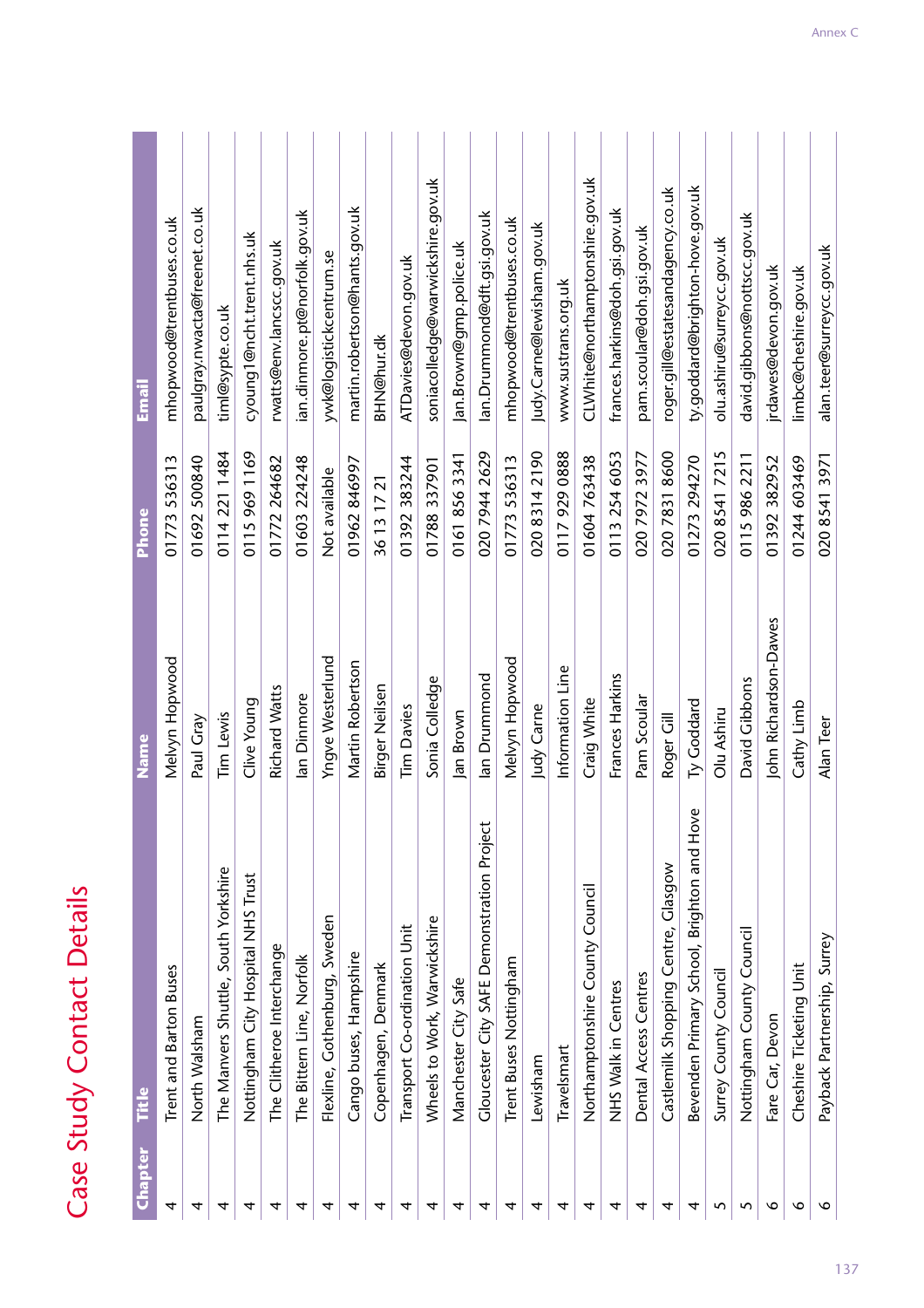| <b>Chapter</b>        | Title                                  | <b>Name</b>                | <b>Phone</b>  | Email                               |
|-----------------------|----------------------------------------|----------------------------|---------------|-------------------------------------|
| ७                     | <b>PLUSBUS</b>                         | Claire Haigh               | 02072401819   | clairehaigh@journeysolutions.com    |
| ७                     | C <sub>2</sub> C                       | Customer Relations Manager | 08456014873   | custrel@c2crail.co.uk               |
| ٥                     | China Clay Car Club, Cornwall          | Peter Jones                | 01822810888   | peter@carclubs.org.uk               |
|                       | Telford and Wrekin                     | Graham Fairhurst           | 01952202386   | graham.fairhurst@wrekin.gov.uk      |
| ∞                     | Safer Middlesbrough                    | <b>Brian Glover</b>        | 01642728101   | brian_glover@middlesbrough.gov.uk   |
| ∞                     | Transport Policing Unit                | Andy Wilson                | 02079413348   | andy.wilson@tfl-buses.co.uk         |
| ∞                     | Operation Safer Travel, West Midlands  | Dave Donaldson             | 07880783322   | d.donaldson@west-midlands.police.uk |
| ∞                     | Safe Routes to School                  | Information Service        | 01179290888   | schools@sustrans.org.uk             |
| σ                     | Wansbeck Bus                           | Lesley Morgan              | 01670811356   | lesley.morgan@jobcentreplus.gov.uk  |
| σ                     | Stansted Airport Partnership           | <b>Hilary Gardener</b>     | 02088855596   | hilary.gardner@reed.co.uk           |
| ᡋ                     | Working Links                          | Dominic Siwoku             | 07984 651069  | dominic.siwoku@workinglinks.co.uk   |
| $\mathbin{\supseteq}$ | Sure Start, Berwick upon Tweed         | Trevor Bell                | 0191 202 3566 | TBELL.CONE@go-regions.gsi.gov.uk    |
| $\mathbin{\supseteq}$ | Wolves Study Centre                    | Sham Sharma                | 01902 651147  | SHAMSHARMA@aol.com                  |
| $\frac{1}{2}$         | 玉                                      | Martin Wright              | 01463 279000  | Martin.Wright@eo.uhi.ac.uk          |
| $\overline{c}$        | Waters Co-location Project, Shropshire | Vital Villages Call Centre | 0870 333 0170 | www.countrysideagency/vitalvillages |
|                       | Shoreditch Hoppa                       | Carolyn Clark              | 02073245595   | Carolyn@shoreditchourway.org.uk     |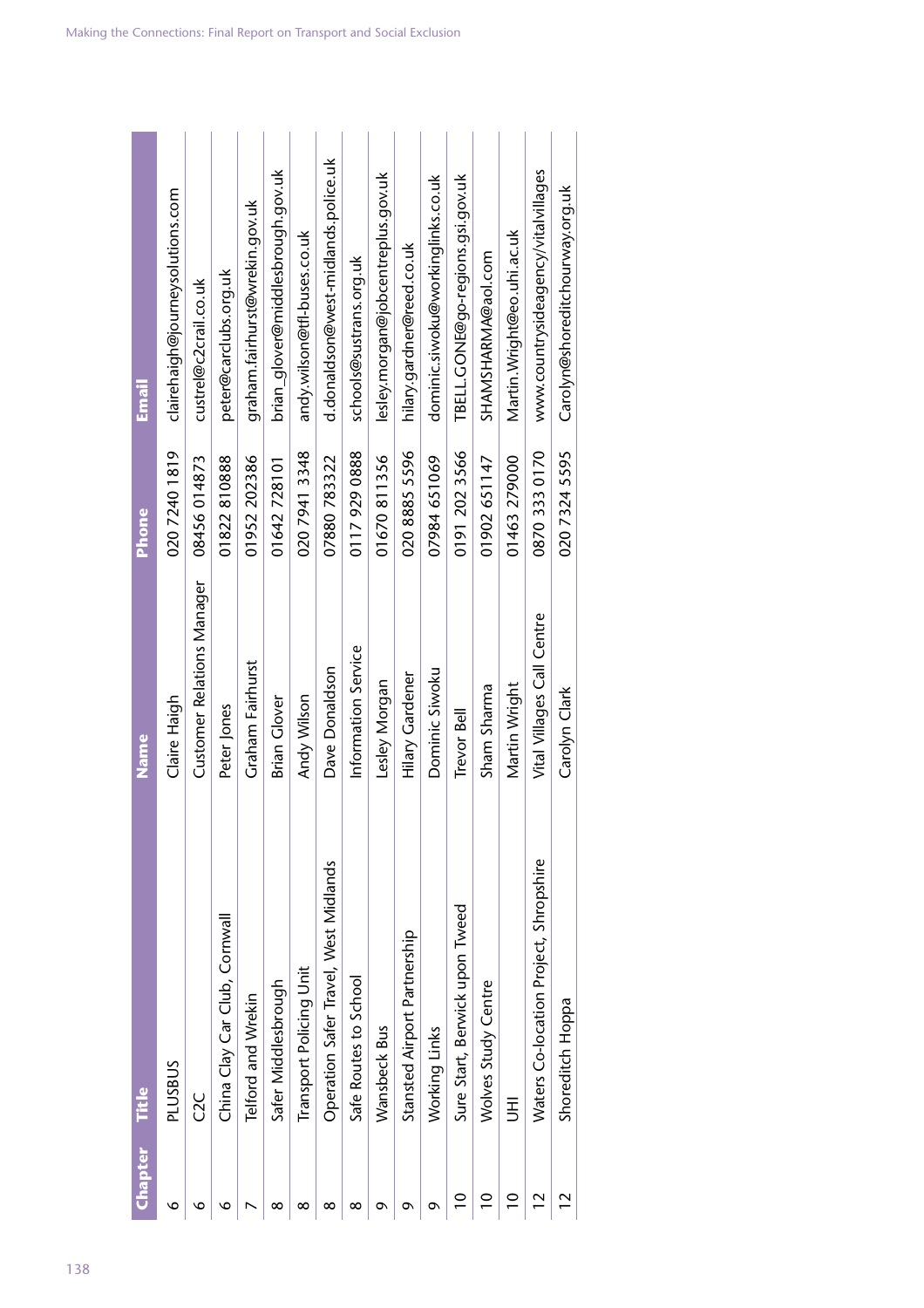# **GLOSSARY**

#### *Terms in bold are defined elsewhere in the glossary.*

#### **Action Teams for Jobs**

An area-based initiative targeting disadvantaged jobless people in 63 employment-deprived areas. Teams work with people claiming benefits who volunteer for help to overcome the barriers that prevent them getting jobs. Tailored solutions can include: provision of bus passes; MOT/tax/insurance; scooter or car loans; driving lessons; as well as help with housing, clothing and debt counselling.

## **ATCO (Association of Transport Co-ordinating Officers)**

ATCO is the organisation that represents those local authority officers directly concerned with the formulation and implementation of policies for securing **passenger transport services**. This includes securing the bus routes that are not considered to be commercially viable.

#### **Block Exemption**

Ticketing schemes between competing bus operators will often breach the **Competition Act**, but they do produce real benefits for passengers. The Office of Fair Trading therefore introduced a Block Exemption for some ticketing arrangements between operators if certain criteria are met.

#### **Bus deregulation**

Before 1985, the public sector provided most bus services. This enabled the public sector to plan and regulate the network and local authorities were able to subsidise fares. The Transport Act 1985 privatised and deregulated the bus network outside of London so that decisions on most bus routes, timetables and fares passed to private companies. The role of local authorities became to plug the gaps in the commercial network by tendering to companies to operate services which are not commercially viable. Since the Act took effect approximately 85 per cent of the bus network has been provided commercially with the remaining 15 per cent subsidised by local authorities.

#### **Bus priority measures**

Measures designed to promote quicker more reliable bus journeys, such as bus lanes and 'bus advance areas' that enable buses to go to the front of the queue at traffic lights.

#### **Bus Services Operators' Grant (BSOG)**

Formerly known as Fuel Duty Rebate. Registered bus operators currently receive approximately 80 per cent rebate for the fuel duty they incur. Bus Services Operators' Grant was extended to community transport operators from May 2002.

#### **Car clubs**

Formal car-sharing schemes where the vehicles are owned by the organising agency or there is common ownership of the vehicles. Members can book cars for specific times. This means people can have access to a car without having to own one. An individual in a car club pays a membership fee and then books a vehicle as required. For each time a vehicle is used the member is charged a booking fee per hour and a marginal mileage rate.

## **Clear Zones**

Clear Zones are designed to encourage solutions to traffic problems in towns and cities while making sure town centres retain their accessibility, vitality and economic viability. A clear focus of the initiative is to reduce congestion and improve air quality by developing an **integrated transport** policy to meet local needs.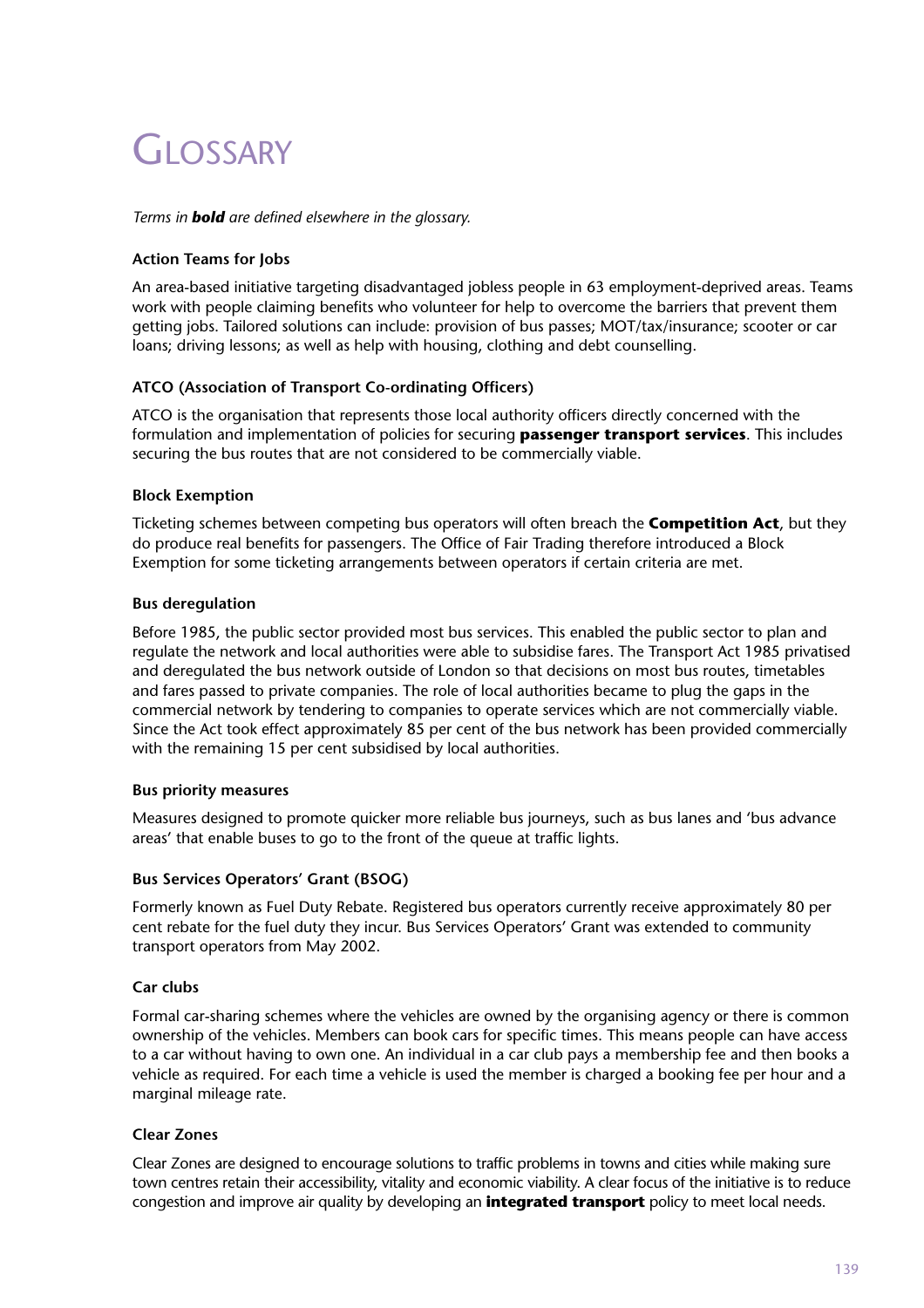#### **Commission for Integrated Transport**

Set up in 2000 this body provides independent advice to the Government on the implementation of **integrated transport** policy and its environmental and social implications following the publication in 1999 of the Government's Transport White Paper. It has a number of specific remits including: monitoring the progress made towards the targets set in the **10 Year Plan for Transport**; advising on developments in Europe and disseminating good practice.

#### **Community Strategies**

Plans that local authorities are required to prepare for improving the economic, environmental and social well being of local areas. Through these authorities are expected to co-ordinate the actions of the public, private, voluntary and community organisations that operate locally.

#### **Community transport**

Transport services, often aimed at elderly people or those with disabilities, provided on a not-for-profit basis. Community transport does not need to operate under a full Public Service Vehicle operator's licence that applies to buses. Instead it can operate under a **section 19** or **22 permit**.

#### **Competition Act 1998**

The Competition Act 1998 was introduced to enhance competition within the UK for the benefit of consumers. It contains two prohibitions: the chapter 1 prohibition says that agreements or concerted practices that would prevent, restrict or distort competition are prohibited. It applies to anti-competitive agreements between bus operators. In some circumstances it could also apply to agreements between bus operators and local authorities or **Passenger Transport Executives.**

#### **Concessionary fares**

Local authorities receive money from central government to reimburse operators for offering concessionary fares to particular groups. Local authorities must require operators to offer at least half fares to pensioners and disabled people but they cannot make operators participate in concessionary schemes for groups such as children, jobseekers, lone parents and people on employment tax credit. For any other groups, fare discounts have to be offered commercially by the operators themselves (often the case for child fares) or agreed on a voluntary basis between the local authority and individual operators and paid for by the local authority out of their general revenue resources.

#### **Demand-responsive transport (DRT)**

DRT responds to people's individual travel needs rather than following a set route. It can be supplied by either a taxi or flexibly-routed bus service. Flexibly-routed bus services might follow a core route and deviate if passengers require them to. Or they might operate according to one of the following models:

- 'Many to one': Passengers are picked up from various points and taken to one specified destination such as a workplace, shop, hospital, school or transport interchange.
- 'One to many': A service with a single starting point taking passengers to dispersed destinations, for example a route improving security by taking people right to their door from shift work or a service returning children home from an after school club or cinema.
- 'Many to many': Passengers are picked up and dropped off at any destination within a given area. This might cater for one off journeys to, for example, the hospital or local town.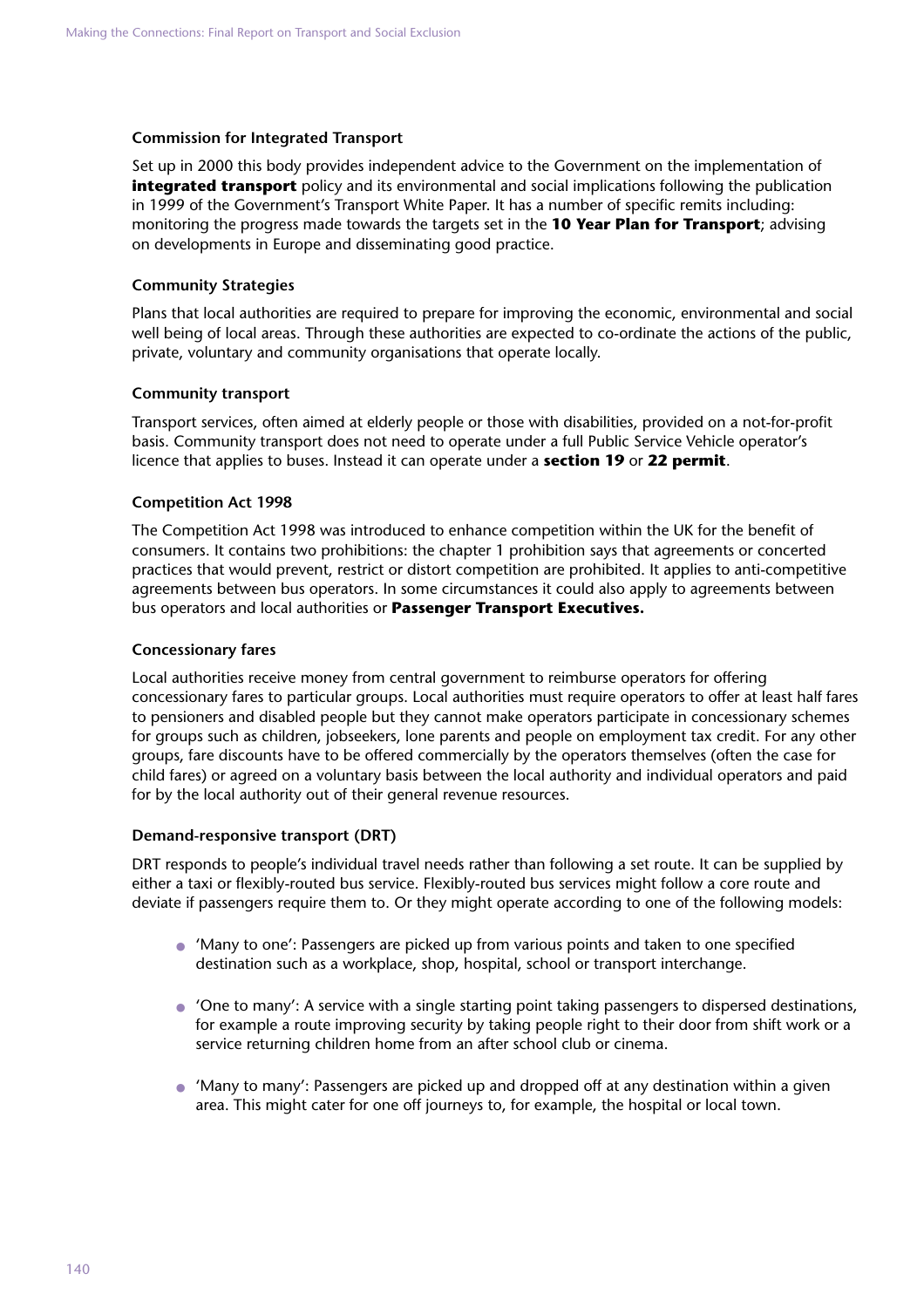#### **Department for Transport (DfT)**

The Department for Transport was part of the Department for Transport, Local Government and the Regions (DTLR) between June 2001 and May 2002 and before that part of the Department of the Environment, Transport and the Regions (DETR).

DfT oversees policy on roads, buses, rail, cars, taxis, the London Underground, and community and voluntary transport. The land-use planning and local government functions are now part of the Office of the Deputy Prime Minister (ODPM).

#### **Dial-a-Ride**

Mini-bus services predominantly for elderly and disabled people, which collect and drop people at their homes. This type of service differs from **demand-responsive transport** in that people are generally required to be members and book at least 24 hours in advance, as the route has to be manually planned.

#### **Disability Discrimination Act 1995**

The Act gives new legal protection to disabled people. In relation to transport it contains a number of important references to the statutory responsibility for public transport and interchange points to be accessible.

#### **Early Excellence Centres**

The Early Excellence Centres programme was set up in 1997 to develop models of good practice in integrating early education, childcare and family support services, including parental involvement and outreach work, and to provide training and a focus for dissemination. The aim is to establish 100 centres by 2004.

#### **Employment Zones**

Located in areas of high and persistent unemployment, Employment Zones maximise flexibility and give individuals more say in the choices which affect them. The aim is to get people into jobs and keep them in work. Each Employment Zone is run on an individual tender basis by either public or private sector bodies.

#### **Floor target**

A target linked to additional funding which is designed to 'narrow the gap' between localities. A floor target is set by central government to establish the minimum standard acceptable in a particular policy area, for example the number of school expulsions permitted. Those areas that fall below this minimum standard are given additional funding to be spent specifically on measures appropriate to that target.

#### **'Green Book'**

A new version of *Appraisal and Evaluation in Central Government*, also known as the Green Book, was published in January 2003. The book is a technical, best practice guide to the techniques and issues that must be considered when carrying out economic appraisals and evaluations. The new approach increases the transparency and robustness of public spending decisions and now includes ways for decision makers to factor in the social benefits of proposed schemes.

#### **Government Offices**

Eight regional government offices provide the link between central government policy-making and local government delivery. Described as 'the regional arm of government' their specific responsibilities include housing, planning and transport.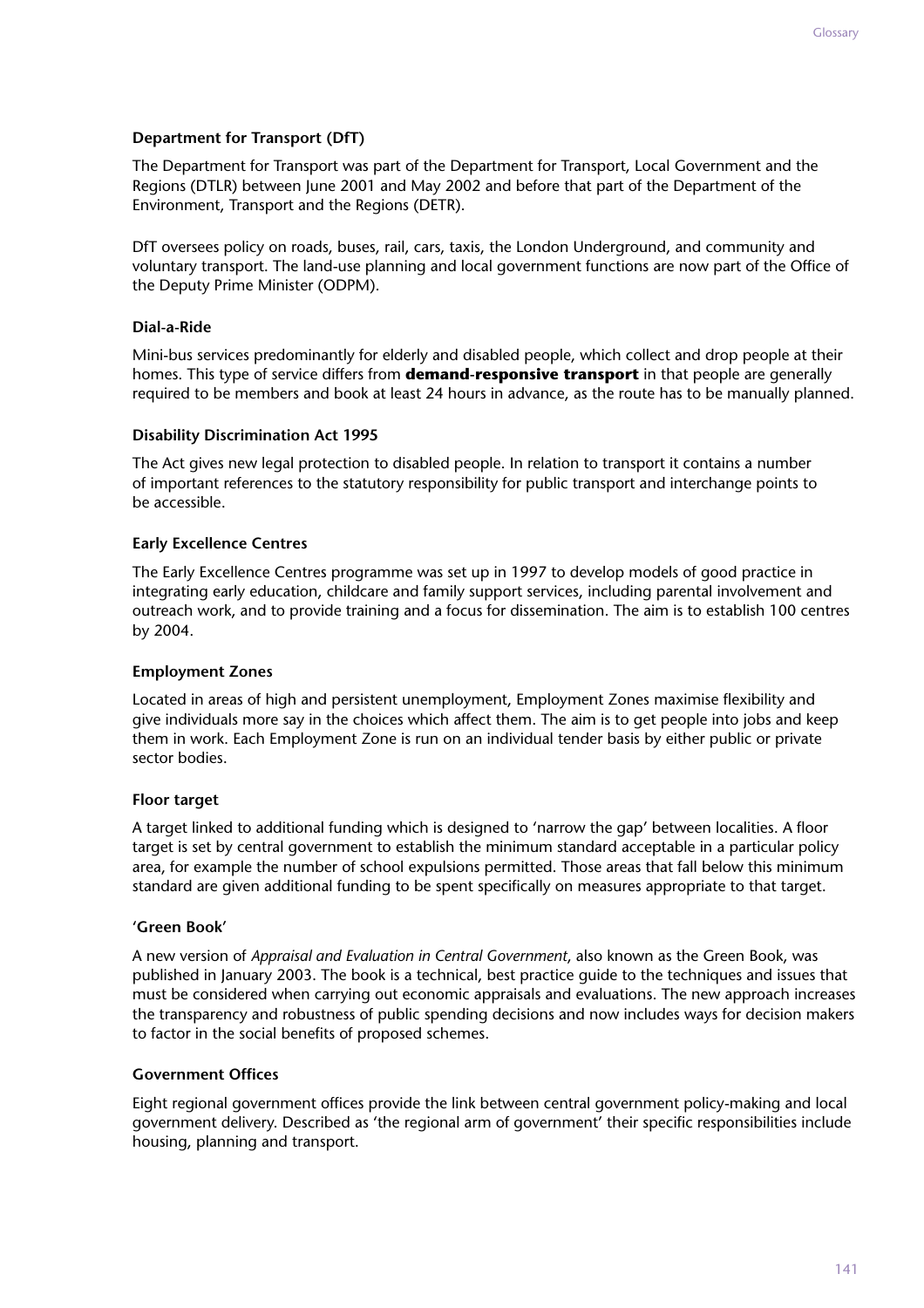#### **Highway Authorities**

Highway authorities are responsible for maintaining the public road network. The Highways Agency is the highway authority for trunk roads. For other roads the highway authority may be a county council, unitary authority, **Transport for London**, London borough council or metropolitan district council.

#### **Home Zones**

The **Transport Act 2000** gave legal status to the concept of Home Zones. These zones aim to improve conditions for residents, particularly vulnerable road users including children and elderly people, by implementing traffic calming measures; 20 miles per hour limits; and providing safe places to play.

#### **Hospital Travel Costs Scheme (HTCS)**

This scheme exists to provide financial support to patients (and escorts if deemed medically necessary) if they are in receipt of certain benefits or on low-incomes. The normal procedure is for patients who are eligible for help to pay the travel costs themselves and seek reimbursement at the hospital. It is estimated that the HTCS costs £24 million per annum. It is funded by NHS Hospital Trusts.

#### **Index of Multiple Deprivation**

This is a ward level index that is a composite of six separate indices of deprivation related to income, employment, health/disability, education/training and housing/geographical access to services. This composite provides an overall index that gives a rank for all the 8,414 wards in England (1 being the most deprived and 8,414 the least).

#### **Integrated transport**

This refers to the whole public transport network. The phrase is often used to indicate a wish to see greater co-ordination between the different modes and operators working within the same mode.

#### **Jobcentre Plus**

Jobcentre Plus was formed in April 2002 from the merger of the Employment Service and the Benefits Agency. It takes job vacancies from employers, places unemployed people into work, and pays benefits.

#### **Jobseeker's Agreement**

This is a contract between the individual jobseeker and their employment agency, which is signed by all recipients of Jobseeker's Allowance. It specifies that in return for receiving benefits the individual undertakes to be available for, and actively seek, employment. The agreement also requires jobseekers to look for work over a 'reasonable travelling distance' – defined as one hour either way by a route and means appropriate to the employment.

#### **Joint/integrated ticketing**

'Joint', 'integrated', 'flexible' or 'through' ticketing are all terms used to describe a system where a single ticket or travelcard can be bought for multiple journeys or a single journey involving a change of vehicles, including vehicles run by different operators.

#### **Learning and Skills Council**

Established in April 2001, the Learning and Skills Council is responsible for funding and planning education and training for over 16-year-olds. The Council operates through 47 local offices and a national office in Coventry.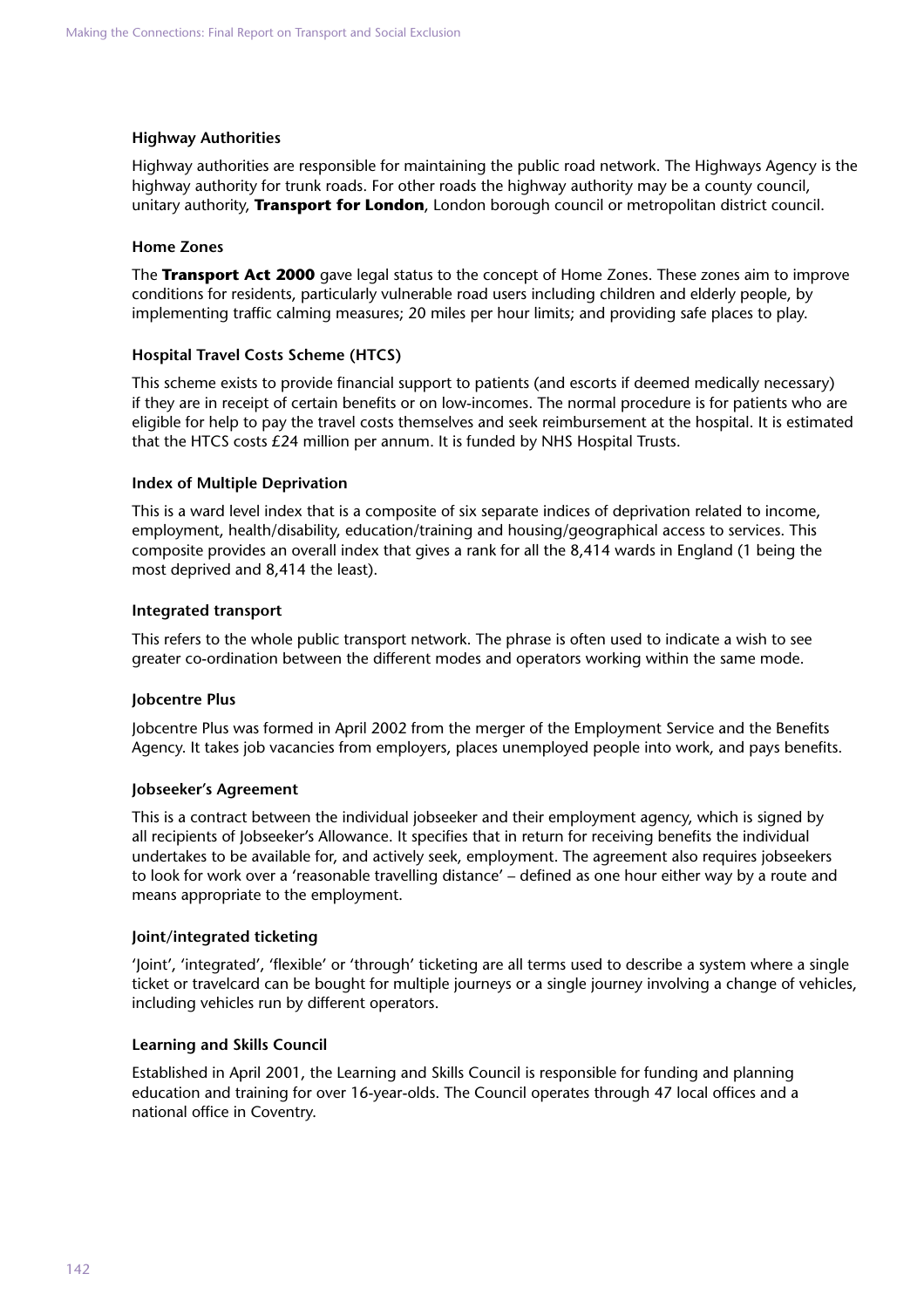#### **Local Strategic Partnerships (LSP)**

Overarching partnership at the local level involving the public, private, voluntary and community sectors. The LSP develops ways to involve local people in shaping how the public services are provided in their neighbourhood.

#### **Local transport authority**

Under the Transport Act 2000, county councils, unitary authorities and Passenger Transport Authorities are also local transport authorities. Local transport authorities must formulate transport policies and publish them as a **Local Transport Plan**.

#### **Local Transport Plans (LTPs)**

The **Transport Act 2000** requires **local transport authorities** to prepare and publish a Local Transport Plan setting out their policies for the promotion of safe, integrated, efficient and economic transport in their area, and to develop a bus strategy for carrying out their bus functions. Plans must be kept under review, altered if necessary and last no longer than five years. LTPs provide the basis for allocating to local authorities the transport capital resources they need to deliver their plans. Allocations are made on the basis of Government's assessment of the individual LTPs and a consideration of local need. Inside London, boroughs submit plans similar to LTPs but which reflect the Mayor's Transport strategy for London. The first full LTPs, covering the period 2001/02 to 2005/06 were submitted in July 2000.

#### **London's bus system**

London's bus system is different from the rest of England, with the routing, frequency of services and fares determined by **Transport for London** (TfL) and the Mayor. The efficiency, reliability and safety of buses is managed through contracts with the bus operators. Almost all local bus services are run by private companies under contract to London Bus Services Ltd, which is part of TfL. All new contracts and many existing ones are 'gross cost' contracts, which involve operators bidding to run a service at a fixed cost with the revenue being retained by TfL. Any increase in revenue can be used by TfL to reinvest into the bus network.

#### **Mainstream transport**

The term refers to all transport modes available for general usage. It excludes transport restricted to specific groups within the population, for example patient, school or social services transport.

#### **National Travel Survey (NTS)**

The NTS is the national travel survey in Britain conducted at a household level. It has been running since 1988 on an annual basis.

#### **Neighbourhood Renewal Fund**

Provides public services and communities in the 88 most deprived local authority areas with extra funds to tackle deprivation. The original allocation of £900 million has been extended for a further three years to 2005/06 and has been increased by a further £975 million.

#### **Neighbourhood Nurseries**

The Neighbourhood Nurseries Initiative aims to close the childcare gap between the most disadvantaged areas of the country and the rest. Its objectives are to provide childcare to enable parents to work and a good quality experience for the children. It provides start up funds to help new nurseries become established, or existing nurseries to expand, or for existing places to be earmarked for children from the most disadvantaged wards.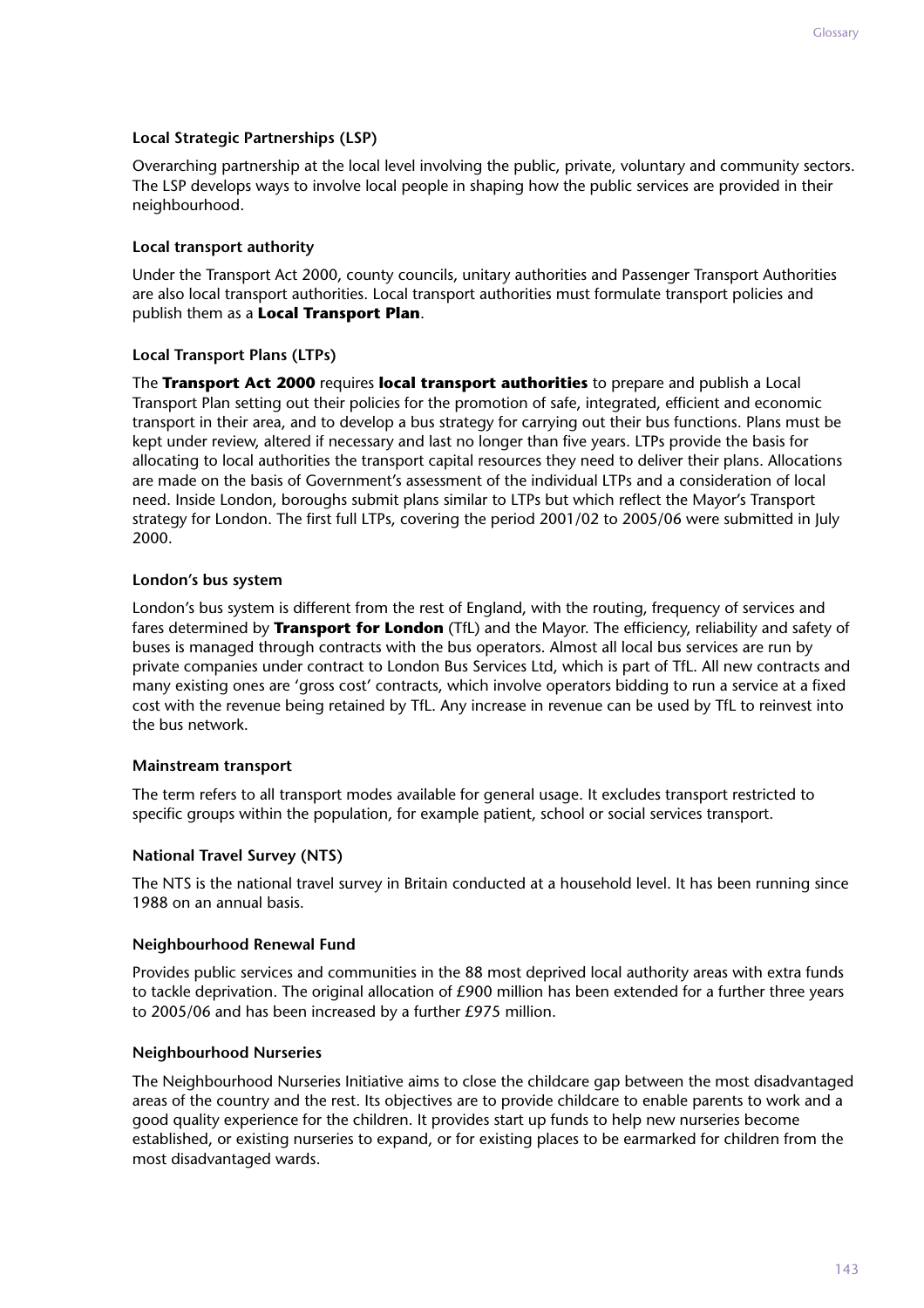#### **Office for National Statistics (ONS) Omnibus Survey**

This is a multipurpose survey carried out by the ONS. The survey was developed commercially in 1990 and was set up to meet the needs of government departments for a survey that used short and simple sets of questions from a reliable sample.

#### **Passenger Transport Authority (PTAs)**

These are joint statutory bodies of local authorities that exist in six metropolitan areas: Greater Manchester, Merseyside, Tyne and Wear, South Yorkshire, West Yorkshire and the West Midlands. They are comprised of nominated councillors from each of the local authorities represented. Their role is to assess the public transport needs of the area and make policy decisions about public transport provision.

#### **Passenger Transport Executives (PTEs)**

PTEs exist in the same areas as the PTAs. Their function is to advise their PTA and implement its policies.

#### **Patient Transport Services (PTS)**

Transport to hospitals provided free of charge, as part of NHS treatment, to patients deemed to have a 'medical need' for transport. In 2002, PTS covered 15 million patients at a cost of  $£150$  million. In 1999/2000 there were 34,000 patient journeys per day.

#### **Pay-As-You-Drive vehicle insurance**

This model of insurance charges people according to how much they drive rather than for owning a car. The premium is charged per-mile rather than per-year. It therefore gives people more control over the cost of motoring and encourages lower mileage.

#### **Primary Care Trusts (PCTs)**

PCTs, launched in 1999, are groups of GPs and other health professionals such as district nurses, dentists, health visitors and chiropodists who have joined together to plan and commission health services for their local communities. PCTs will eventually control 75 per cent of the NHS budget and take responsibility for the management, development, and integration of all primary care services. There are over 300 PCTs.

#### **Public Service Agreements (PSAs)**

PSAs, introduced in 1998, bring together in a single document the aim, objectives and performance targets for each of the main government departments. They set out publicly clear targets showing what government departments aim to achieve in terms of public service improvements. Progress against these targets has been reported every year in departmental reports.

PSAs are also being extended to local government. Around 60 local authorities have now agreed 'Local PSAs' which link national targets with local priorities, and the approach is being rolled out to all **two-tier authorities**. To give an incentive to improve performance, extra funding is made available where targets are met. As part of the discussions on targets, the Government has agreed a range of freedoms and flexibilities for local government.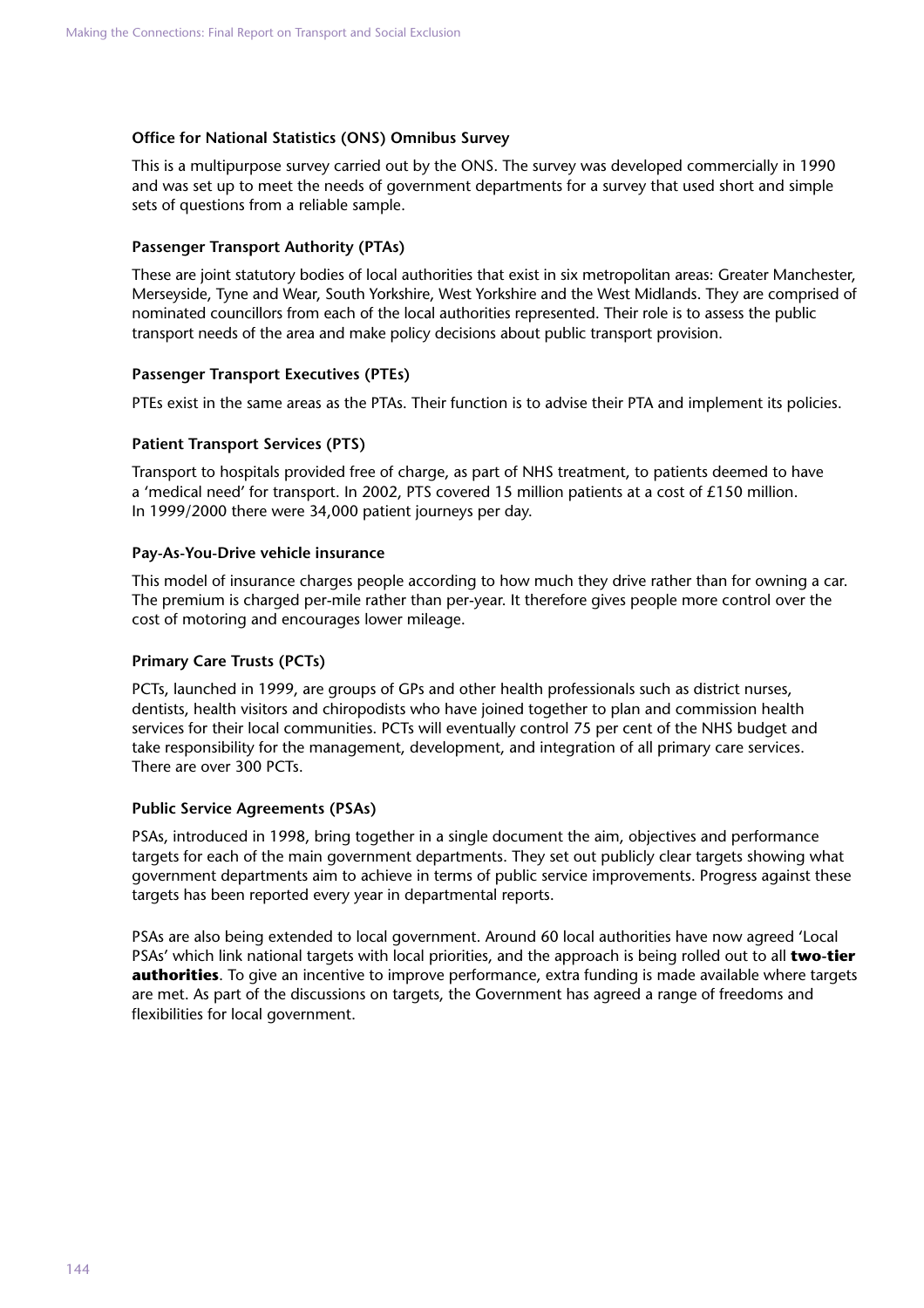#### **Quality Contracts (QC)**

The **Transport Act 2000** introduced the concept of Quality Contracts (QCs) and statutory **Quality Partnerships** (QPs) with the intention of better enabling local authorities to deliver their bus strategies. Under a Quality Contract local authorities, either separately or jointly, can determine which local bus routes should be established in their area and to what standard. They would then let contracts that grant exclusive rights to an operator to provide these specified services. Before it is possible to instigate one the local authority is required to demonstrate that:

- the scheme is the *only* way of implementing their bus strategy; and
- the scheme is economical, efficient and effective

Currently there are no QCs in existence.

#### **Quality Networks**

An informal term for a non-statutory agreement between local authorities and bus operators. Quality Networks are similar to **Quality Partnerships** but also include an element of network coverage. For example, bus operators may agree to run services on less profitable routes in return for local authorities installing bus priority measures on commercial routes. There are no Quality Networks at present.

#### **Quality Partnerships (QP)**

Quality Partnerships are envisaged as formal contracts between a bus operator and an authority primarily concerned with capital-investment. Under a QP the authority would commit to providing certain facilities such as new shelters or lanes in return for the operator providing higher quality vehicles.

Currently no statutory QPs have been instigated but there are over 130 less formalised partnerships.

#### **Rural Bus Challenge**

Since 1998 money has been made available to support innovative and cost-effective ways to provide or promote rural bus transport. Local authorities put forward a bid for both capital and revenue resources, which is then judged by the Department for Transport and approved by the Secretary of State.

#### **Secondary Care**

Specialist care, typically provided in a hospital setting or following referral from a primary or community health professional.

#### **Section 19 permits**

These permits authorise transport services for particular social or community groups but not for the general public (see **Community transport**). Buses have normally 9 to 16 passenger seats but can be larger in certain circumstances. If they fulfil certain criteria, drivers can be paid and are exempted from the normal requirement of bus driver licensing. Dial-a-Ride services and many special educational needs and other social services transport is provided under this arrangement.

#### **Section 22 permits**

These permits authorise transport services to carry members of the general public in vehicles with between 9 and 16 passenger seats. The service must operate on a not-for-profit basis using unpaid drivers (although reasonable expenses and loss of earnings may be paid). The service must be registered as a local bus service with the **Traffic Commissioner**.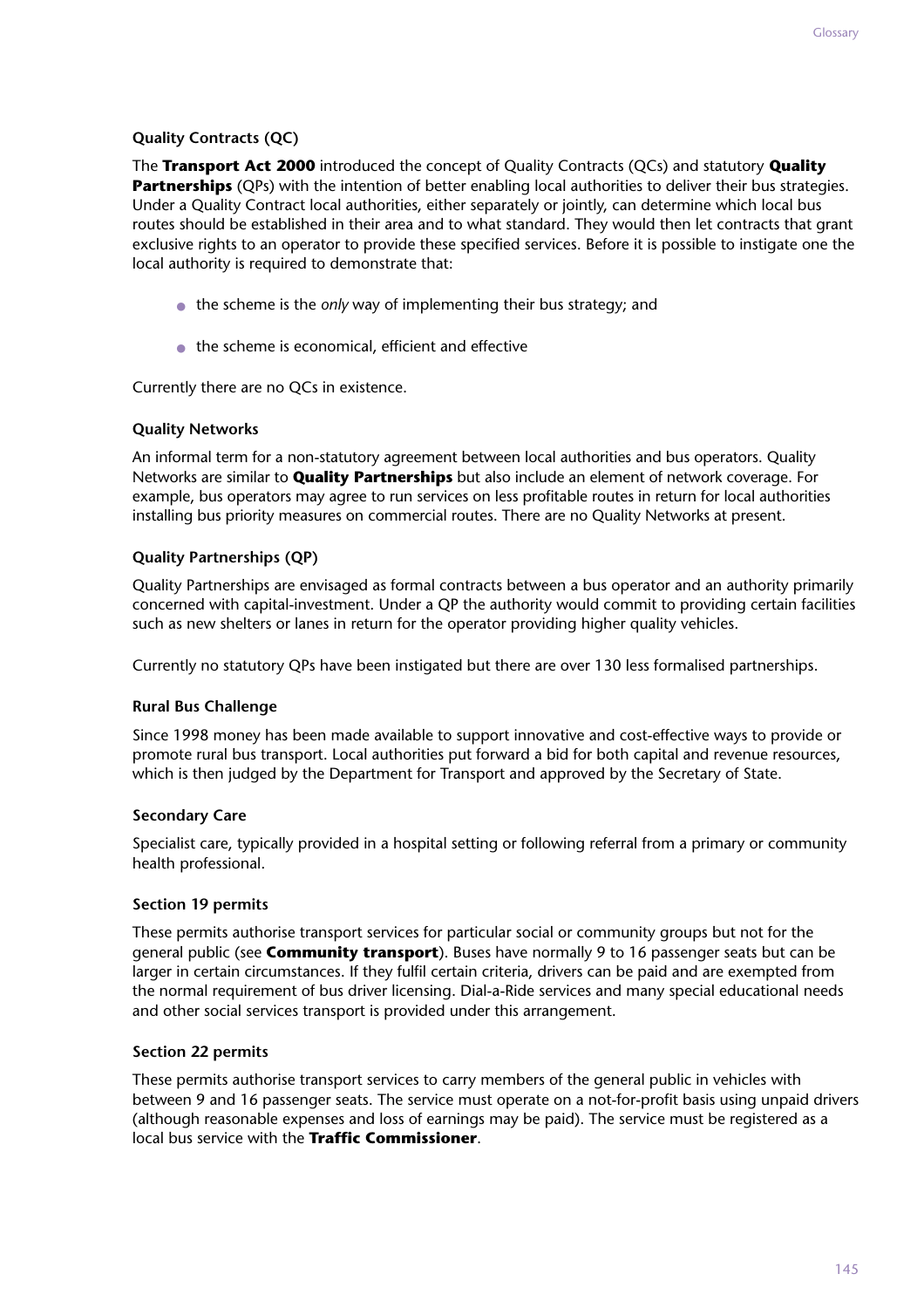#### **Single-tier local authorities**

Single tier authorities are unitary authorities, metropolitan councils or London boroughs. They are 'allpurpose' councils responsible for all local authority functions. (See **Two-tier authorities** for contrasting institutional arrangements.)

#### **Social exclusion**

The term 'social exclusion' refers to more than poverty or low income, but is closely related to them. It has previously been defined as 'a short-hand term for what can happen when people or areas suffer from a combination of linked problems such as unemployment, poor skills, low incomes, poor housing, high crime, bad health and family breakdown'. These problems tend to have a cumulative and reinforcing effect on each other, preventing people from fully participating in society.

#### **Social Fund**

People on certain types of benefits can apply for help with the cost of visiting relatives in hospital from the Community Care Grant, part of the discretionary element of the Social Fund. It is estimated that expenditure in 2001/02 was between £1.5 and £2 million.

#### **Specialist transport**

Transport services available only to certain groups of the population or serving only particular public services, for example patient, school and social services transport

#### **Strategic Health Authority**

In April 2002 the 95 Health Authorities ceased to exist and passed many of their responsibilities to the **Primary Care Trusts (PCTs)**. They have been replaced by 28 larger Strategic Health Authorities. These are responsible for managing and supporting PCTs and NHS Hospital Trusts.

#### **Strategic Rail Authority (SRA)**

The SRA was created in February 2001 following the passage of the **Transport Act 2000**. One of its roles is to keep under review and publish a code of practice for protecting the interest of disabled users of railway or station facilities.

#### **Sure Start**

A programme focused on early interventions for children up to the age of 4 and their families. Rather than providing a specific service the initiative aims to improve existing services on a local basis. Programmes offer enhanced childcare, play and early learning opportunities and better access to health services – from antenatal and baby clinics to specialist services for children with special needs.

#### **Taxi-buses**

Taxi-buses originate in Britain from the 1985 Transport Act which effectively allowed taxis to become buses for all or part of their period of operation. A taxi-bus is a vehicle of eight passenger seats or less which has a registered start and finish point and a core route with a timetable. It must also have at least one stopping point within the taxi-licensing district. Vehicles licensed as taxi-buses can only display a 'Bus' sign and not a 'Taxi' sign. Taxi-buses usually qualify for **Bus Services Operators' Grant**.

#### **10 Year Plan for Transport: 2000–2010**

Published in July 2000 the plan provides the resources and powers to implement the 1998 Transport White Paper. It was designed to secure long-term investment in the transport infrastructure by setting the transport priorities, with quantifiable targets where appropriate, for the next ten years.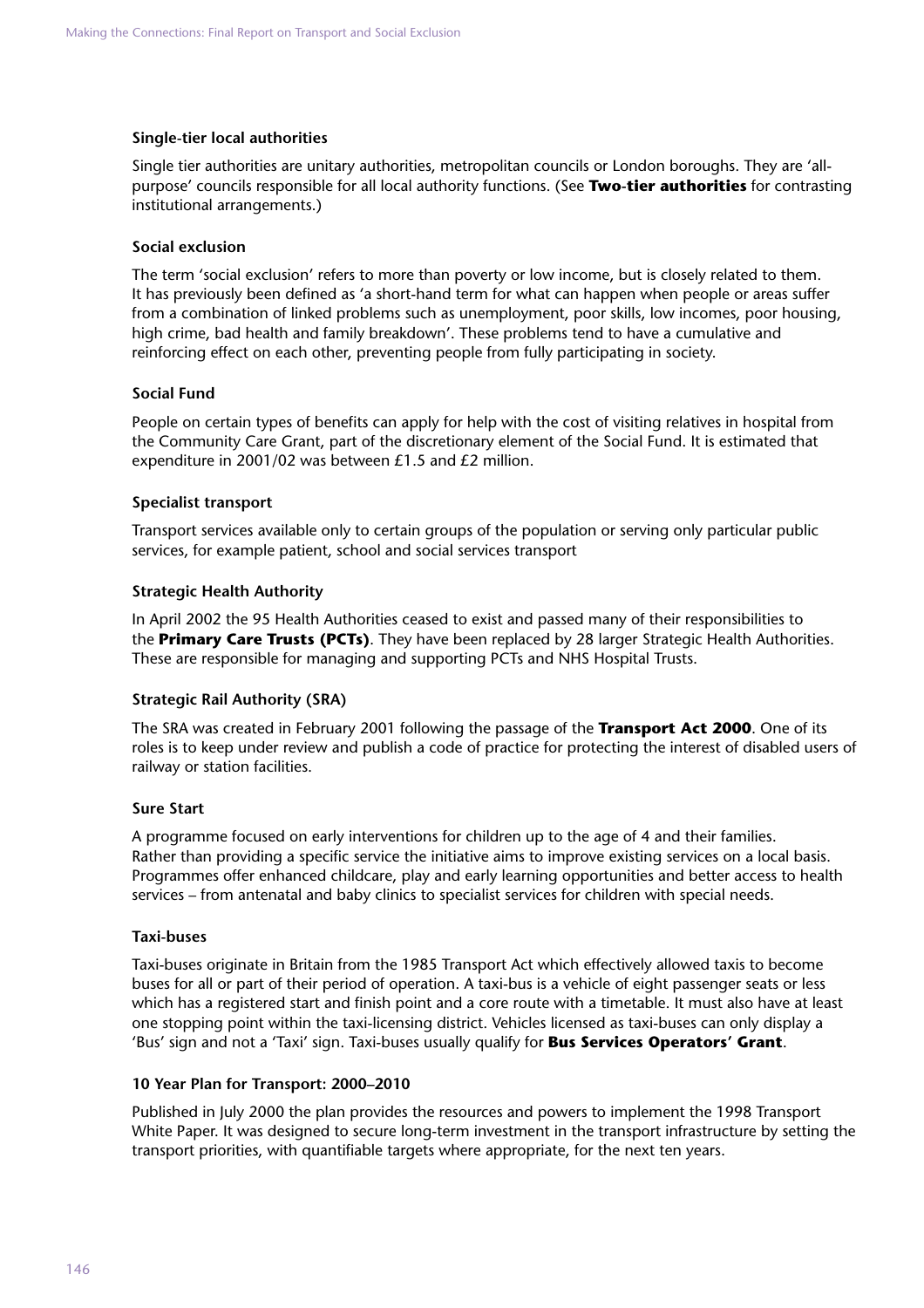#### **Traffic Commissioner**

The Traffic Commissioners (six in England) are appointed by the Secretary of State for Transport. Their responsibilities include the licensing of the operators of buses and coaches and the registration of local bus services.

#### **Transport Act 2000**

The Act was designed to ensure that the targets and objectives set out in the Government's 1998 Transport White Paper had a structure within which they could be delivered. It covers a range of provisions that influence the way public transport is delivered at a local level (see also the **10 Year Plan for Transport, Local Transport Plans** and **Quality Contracts**).

#### **Transport for London (TfL)**

TfL is an executive body of the Greater London Authority reporting to the Mayor of London (who is also Chair of TfL's Board). It is responsible for delivering the Mayor's **integrated transport** strategy, in close working partnership with the London boroughs.

#### **Traveline**

Traveline provides national route and timetable information on bus, train, tram and ferry services through a single phone number – 0870 608 2608.

#### **Two-tier local authorities**

Two-tier local authorities are made up of two distinct statutory bodies with separate sets of responsibilities: district and county councils. The county council is the upper tier which covers a larger area and deals predominantly with strategic issues and the district councils within the authority form the lower tier. County councils lead on highways, transport provision, social services, education and strategic land-use planning. District councils deal with day-to-day planning decisions, concessionary fares, taxi licensing, and crime and disorder.

#### **Urban Bus Challenge**

This fund was set up as a result of the **10 Year Plan for Transport** to offer additional support for bus links in deprived urban areas. As with the **Rural Bus Challenge** the money is available both as capital or revenue, with an allocation framework that emphasises innovation.

#### **Walking Bus**

Usually aimed at children aged between 5 and 11 years old, the walking bus is a safe and healthy way for children to walk to and from school. Each bus has an adult volunteer 'driver' at the front and 'conductor' at the back. The bus follows a set route, based on where the children live and assessed by a road safety officer, and picks up children at pre-arranged 'bus stops'.

#### **Wheels to Work schemes**

This is an umbrella term for the variety of programmes across the country that make a range of personal transport cheaper and more available to those on lower incomes. For example they include:

- mopeds leased at a discounted rate:
- minor repair and maintenance grants to put an otherwise redundant vehicle back on the road; and
- subsidised driving lessons for those with access to a car, or for whom mopeds or bikes are unsuitable.

In the majority of cases, these types of solutions have been aimed at helping younger people obtain employment although there are examples of where they have been used to help people access learning wheels to learning schemes.